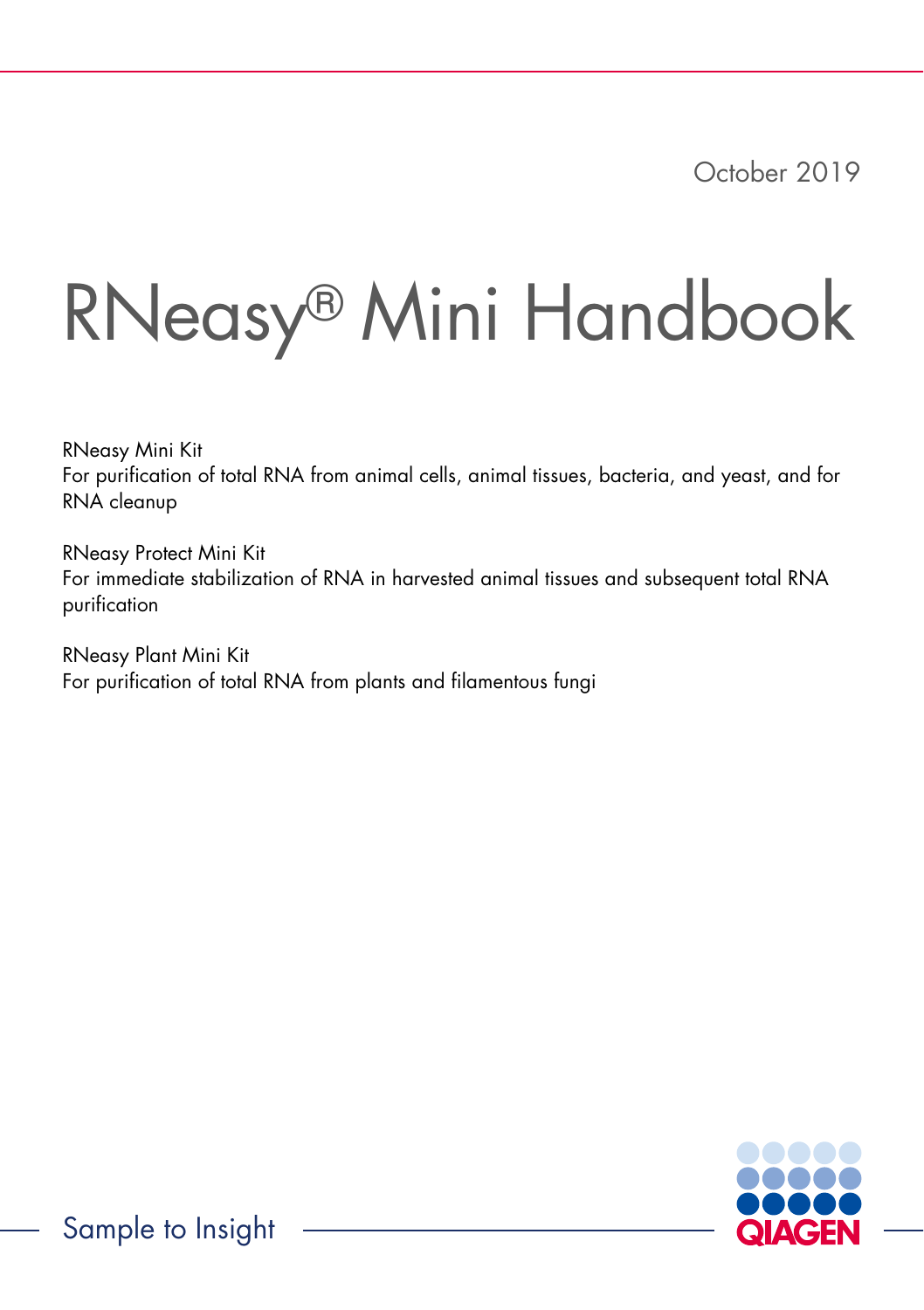# **Contents**

| Protocol: Purification of Total RNA from Animal Cells Using Spin Technology  27            |
|--------------------------------------------------------------------------------------------|
| Protocol: Purification of Total RNA from Animal Cells Using Vacuum/Spin Technology  35     |
|                                                                                            |
|                                                                                            |
|                                                                                            |
| Protocol: Purification of Total RNA from Plant Cells and Tissues and Filamentous Fungi  62 |
|                                                                                            |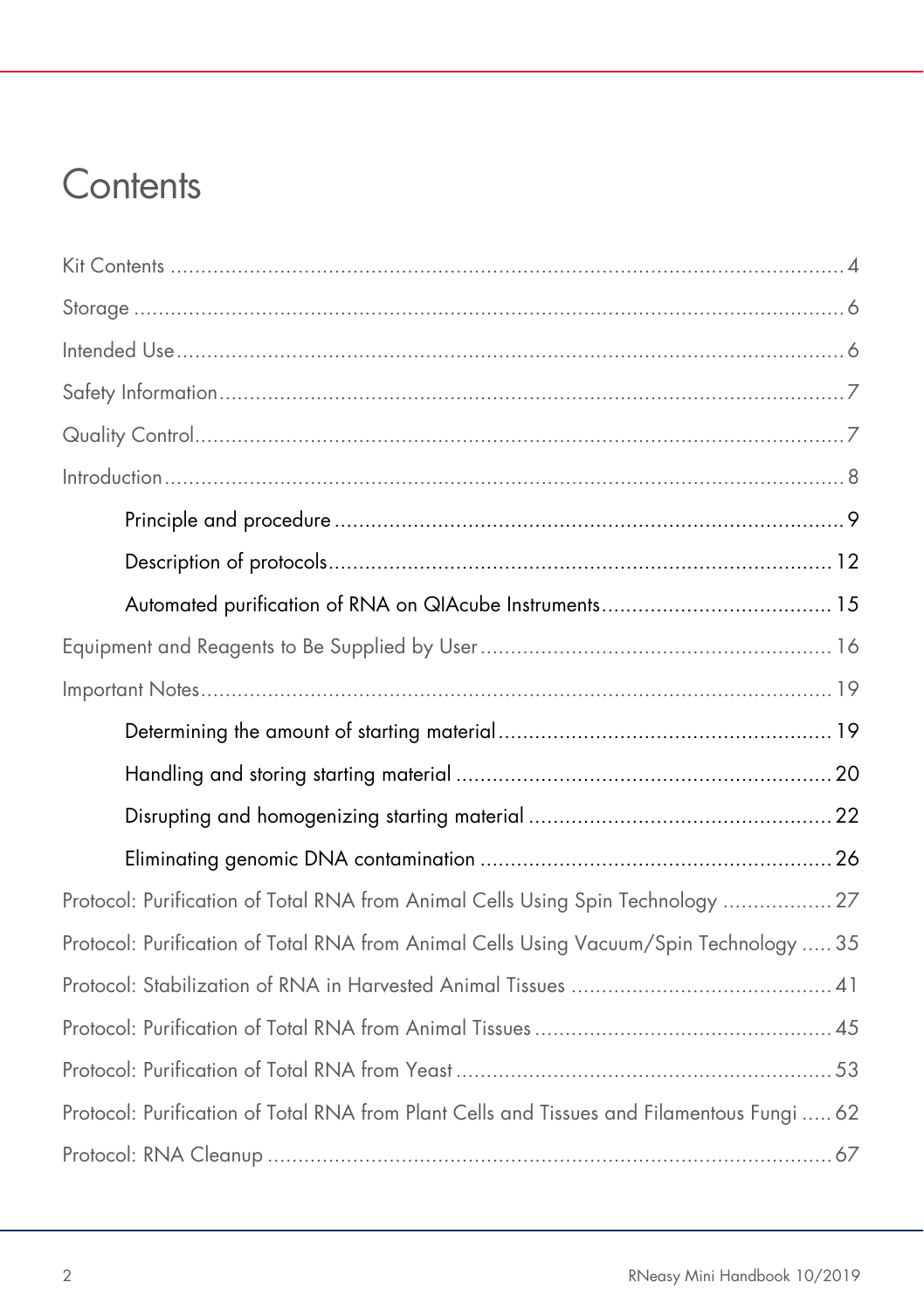| Appendix B: Storage, Quantification, and Determination of Quality of RNA76      |  |
|---------------------------------------------------------------------------------|--|
|                                                                                 |  |
| Appendix D: Optional On-Column DNase Digestion with the RNAse-Free DNase Set 82 |  |
|                                                                                 |  |
| Appendix F: Acetone Precipitation of Protein from Buffer RLT Lysates 87         |  |
|                                                                                 |  |
|                                                                                 |  |
|                                                                                 |  |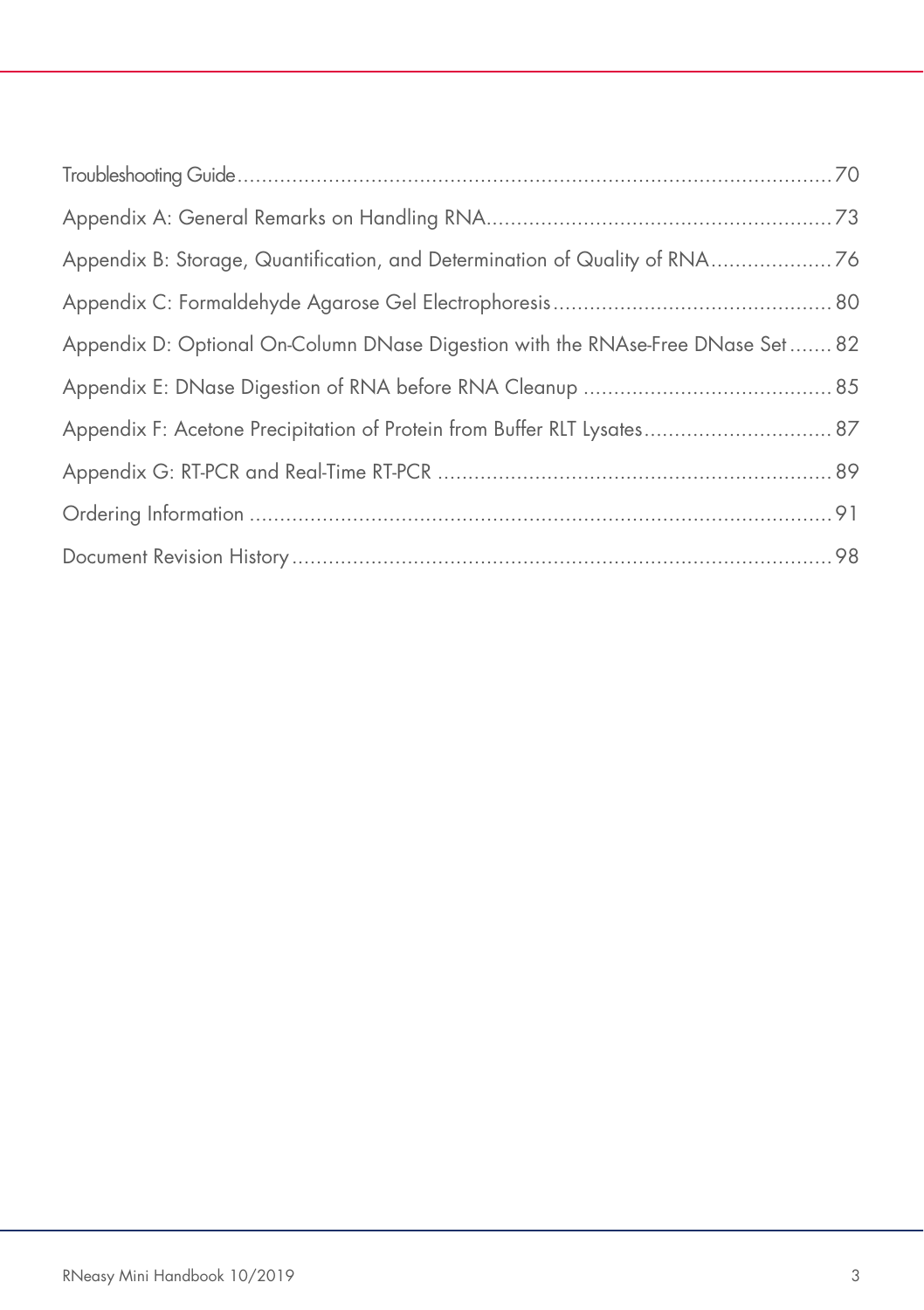# <span id="page-3-0"></span>Kit Contents

| <b>RNeasy Mini Kit</b>                | (50)            | (250)          |
|---------------------------------------|-----------------|----------------|
| Catalog no.                           | 74104           | 74106          |
| Number of preps                       | 50              | 250            |
| RNeasy Mini Spin Columns (pink)       | 50              | 250            |
| Collection Tubes (1.5 ml)             | 50              | 250            |
| Collection Tubes (2 ml)*              | 50              | 250            |
| Buffer RLT* <sup>†</sup>              | 45 ml           | 220 ml         |
| Buffer RW1 <sup>t</sup>               | 45 ml           | 220 ml         |
| Buffer RPE <sup>#</sup> (concentrate) | 11 ml           | 55 ml          |
| <b>RNAse-Free Water</b>               | 10 <sub>m</sub> | 50 ml          |
| Quick-Start Protocol                  | 2               | $\overline{2}$ |

| <b>RNeasy Protect Mini Kit</b>          | (50)            | (250)  |
|-----------------------------------------|-----------------|--------|
| Catalog no.                             | 74124           | 74126  |
| Number of preps                         | 50              | 250    |
| RNAprotect <sup>®</sup> Tissue Reagent* | 50 ml           | 250 ml |
| RNeasy Mini Spin Columns (pink)         | 50              | 250    |
| Collection Tubes (1.5 ml)               | 50              | 250    |
| Collection Tubes (2 ml)*                | 50              | 250    |
| Buffer RLT* <sup>†</sup>                | 45 ml           | 220 ml |
| Buffer RW1 <sup>t</sup>                 | 45 ml           | 220 ml |
| Buffer RPE <sup>#</sup> (concentrate)   | 11 ml           | 55 ml  |
| <b>RNAse-Free Water</b>                 | 10 <sub>m</sub> | 50 ml  |
| Quick-Start Protocol                    |                 |        |

\* Also available separately. See pag[e 91](#page-90-0) for ordering information.

† Contains a guanidine salt. Not compatible with disinfectants containing bleach. See page [7](#page-6-0) for safety information. ‡ Before using for the first time, add 4 volumes of ethanol (96–100%) as indicated on the bottle to obtain a working solution.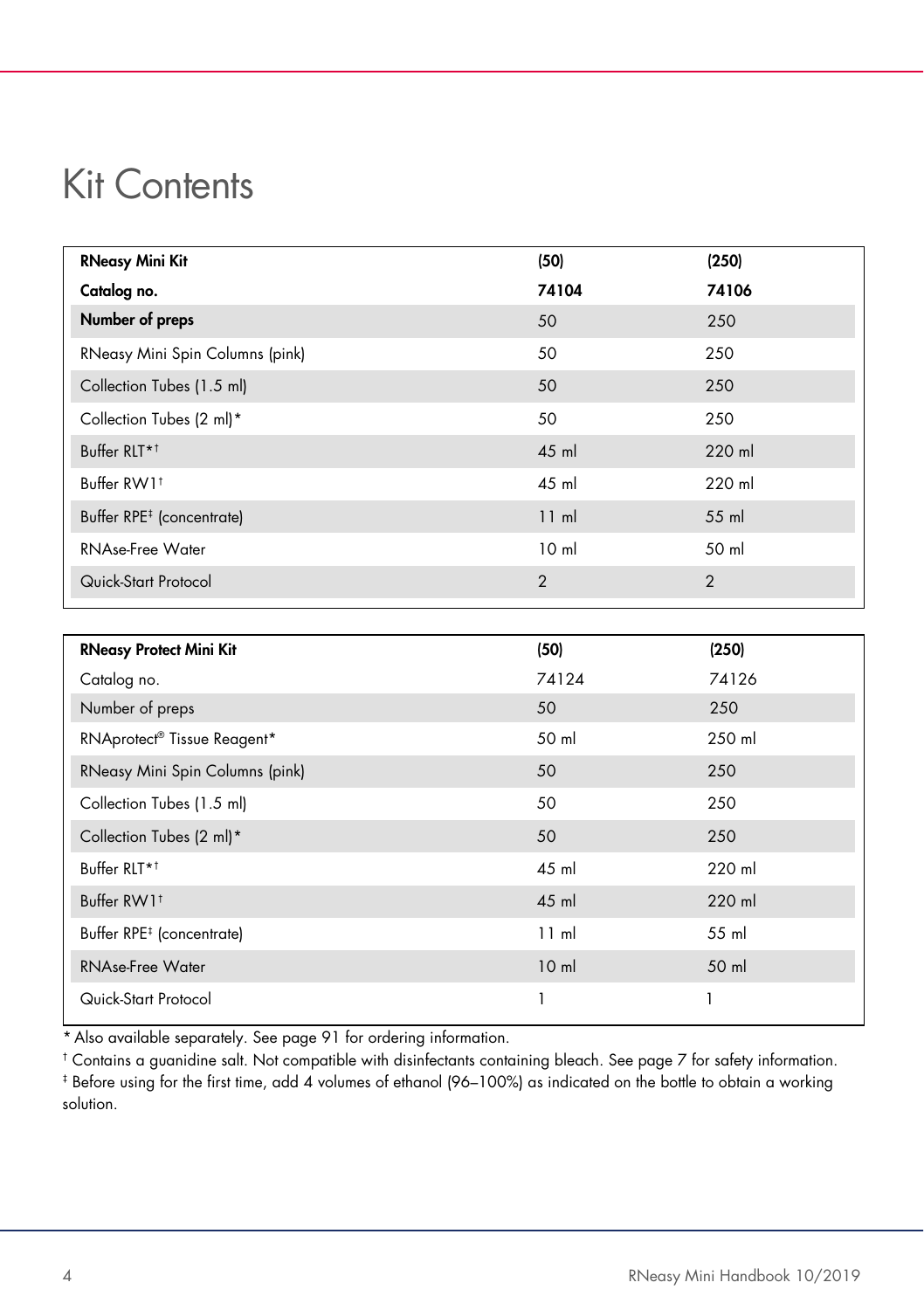| <b>RNeasy Plant Mini Kit</b>          | (50)            |
|---------------------------------------|-----------------|
| Catalog no.                           | 74904           |
| Number of preps                       | 50              |
| RNeasy Mini Spin Columns (pink)       | 50              |
| QIAshredder Spin Columns (lilac)      | 50              |
| Collection Tubes (1.5 ml)             | 50              |
| Collection Tubes (2 ml)*              | 50              |
| Buffer RLT* <sup>+</sup>              | 45 ml           |
| Buffer RLC <sup>t</sup>               | 45 ml           |
| Buffer RW1 <sup>+</sup>               | 45 ml           |
| Buffer RPE <sup>#</sup> (concentrate) | 11 ml           |
| <b>RNAse-Free Water</b>               | 10 <sub>m</sub> |
| Quick-Start Protocol                  |                 |

\* Also available separately. See page [91](#page-90-0) for ordering information.

† Contains a guanidine salt. Not compatible with disinfectants containing bleach. See page [7](#page-6-0) for safety information. ‡ Before using for the first time, add 4 volumes of ethanol (96–100%) as indicated on the bottle to obtain a working solution.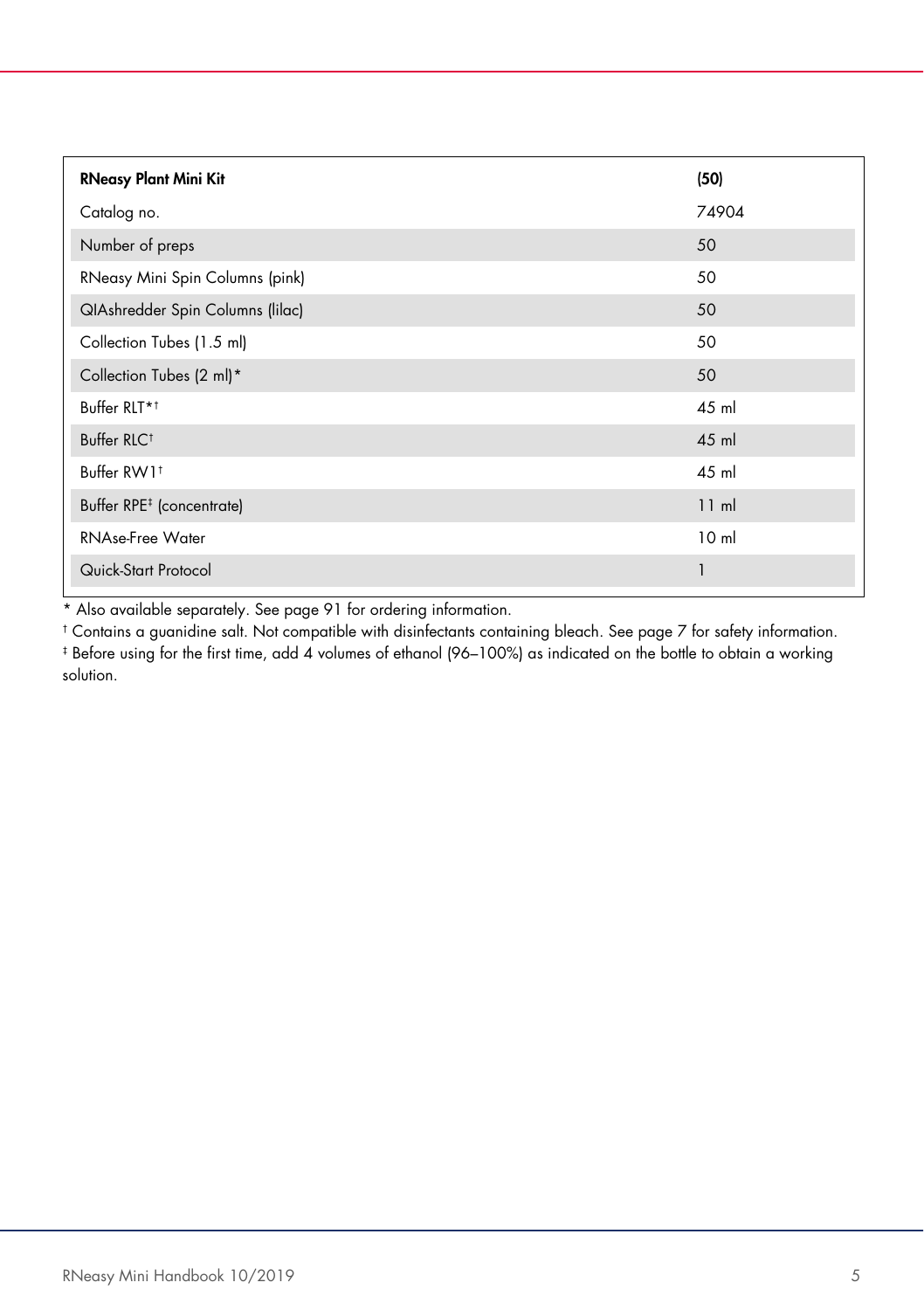# <span id="page-5-0"></span>Storage

The RNeasy Mini Kit, RNeasy Protect Mini Kit (including RNAprotect Tissue Reagent), and RNeasy Plant Mini Kit should be stored dry at room temperature (15–25°C) and are stable for at least 9 months under these conditions, if not otherwise stated on the label.

Storage of RNAprotect Reagent at lower temperatures may cause precipitation. Before use, redissolve the precipitate by heating to 37°C with agitation.

# <span id="page-5-1"></span>Intended Use

The RNeasy Mini Kit is intended for molecular biology applications. This product is not intended for the diagnosis, prevention, or treatment of a disease.

QIAcube® Connect is designed to perform fully automated purification of nucleic acids and proteins in molecular biology applications. The system is intended for use by professional users trained in molecular biological techniques and the operation of QIAcube Connect.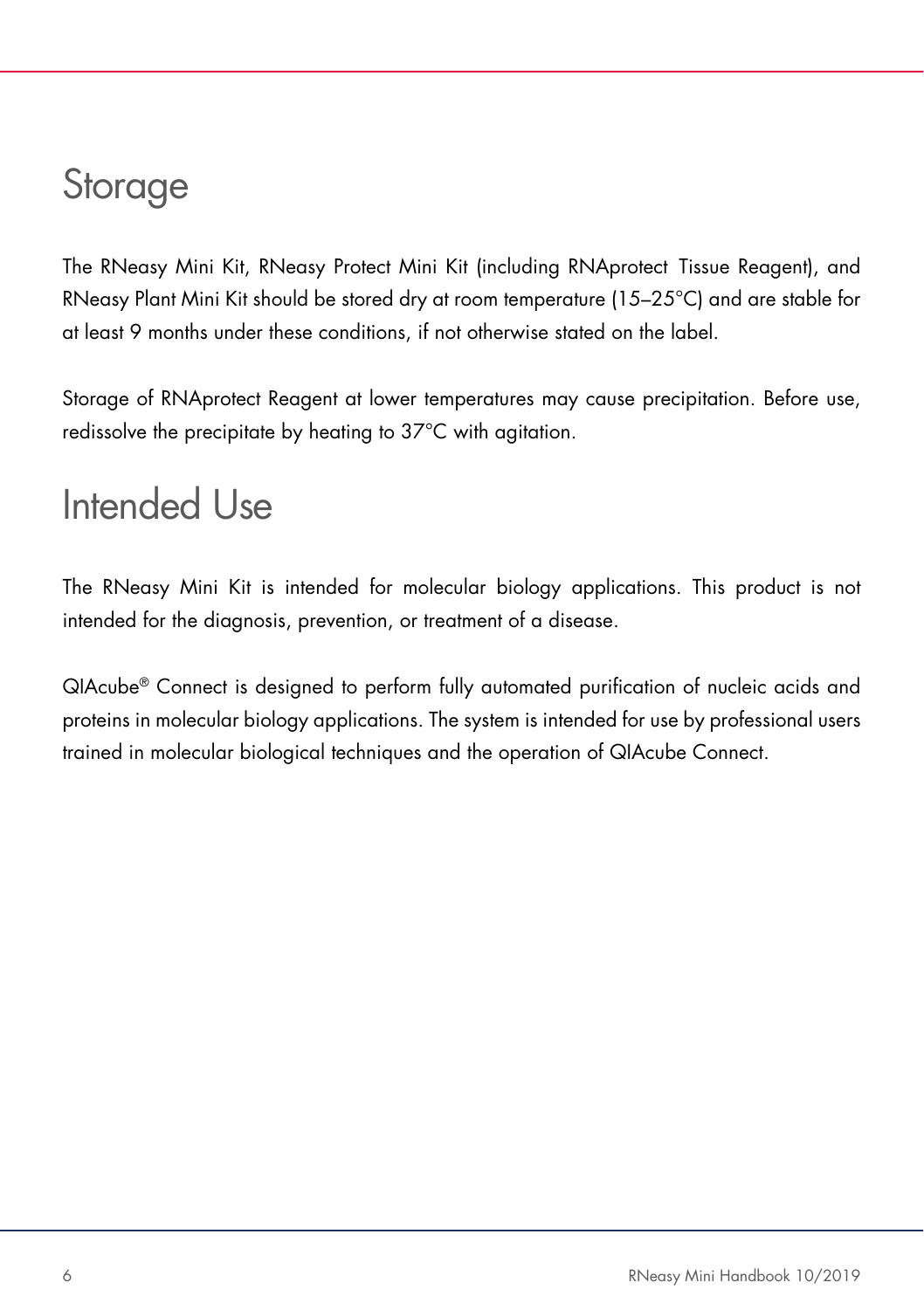# <span id="page-6-0"></span>Safety Information

When working with chemicals, always wear a suitable lab coat, disposable gloves, and protective goggles. For more information, please consult the appropriate safety data sheets (SDSs). These are available online in convenient and compact PDF format at [www.qiagen.com/safety](https://www.qiagen.com/ph/support/qa-qc-safety-data/safety-data-sheets/?akamai-feo=off) where you can find, view, and print the SDS for each QIAGEN kit and kit component.

# **CAUTION**

DO NOT add bleach or acidic solutions directly to the sample-preparation waste.

Buffer RLT contains guanidine thiocyanate, Buffer RLC contains guanidine hydrochloride, and Buffer RW1 contains a small amount of guanidine thiocyanate. Guanidine salts can form highly reactive compounds when combined with bleach. If liquid containing these buffers is split, clean with suitable laboratory detergent and water. If the spilt liquid contains potentially infectious agents, clean the affected area first with laboratory detergent and water, and then with 1% (v/v) sodium hypochlorite.

# <span id="page-6-1"></span>Quality Control

In accordance with QIAGEN's ISO-certified Quality Management System, each lot of RNeasy Mini Kit, RNeasy Protect Mini Kit, and RNeasy Plant Mini Kit is tested against predetermined specifications to ensure consistent product quality.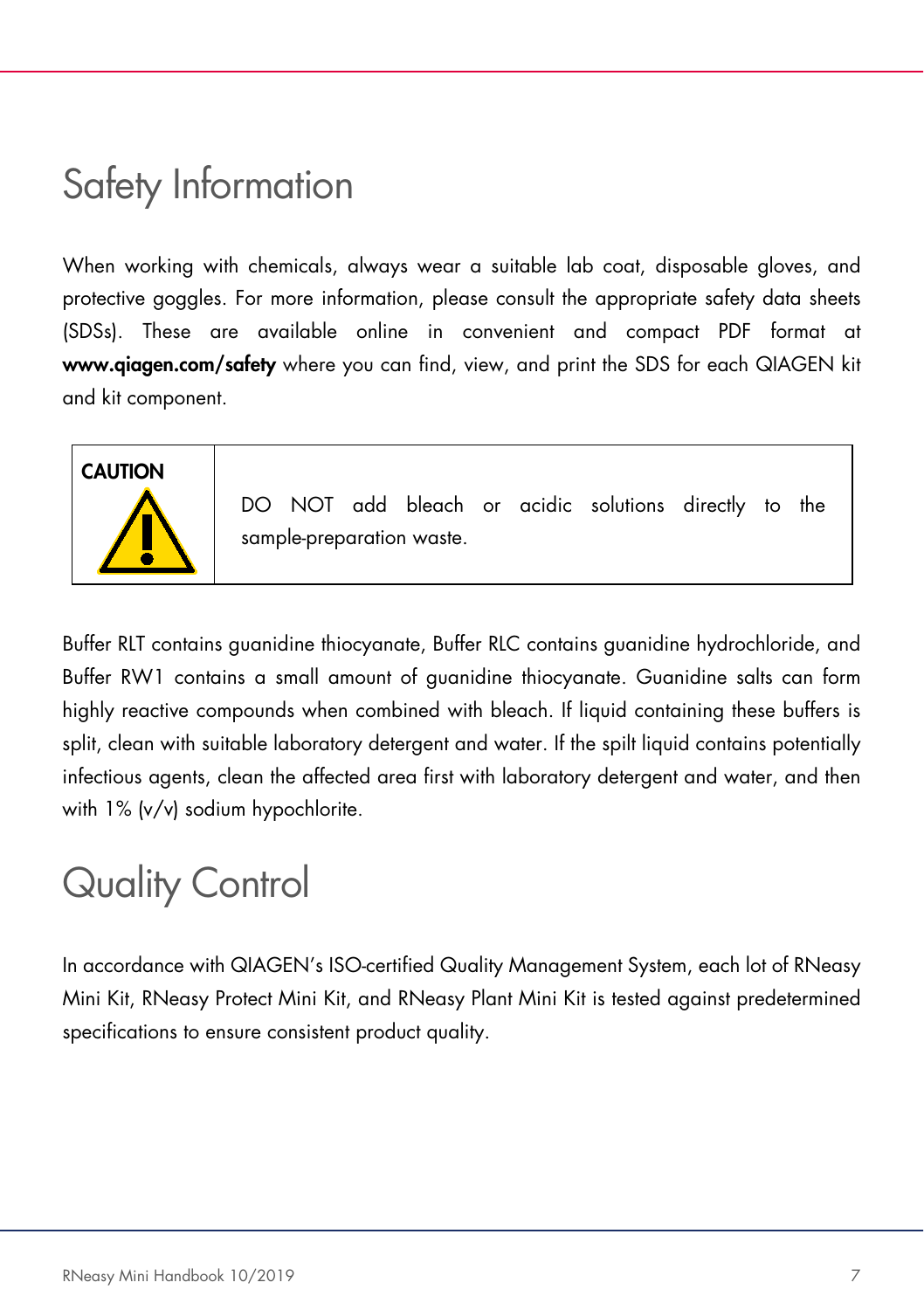# <span id="page-7-0"></span>Introduction

The RNeasy Mini Handbook provides protocols for use with the following kits:

- RNeasy Mini Kit for purification of total RNA from animal cells, animal tissues, and yeast, and for cleanup of RNA from crude RNA preps and enzymatic reactions (e.g., DNase digestion, proteinase digestion, RNA ligation, and labeling reaction)
- RNeasy Protect Mini Kit for immediate stabilization of RNA in harvested animal tissues and subsequent purification of total RNA
- RNeasy Plant Mini Kit for purification of total RNA from plant cells and tissues and filamentous fungi

The RNeasy Mini Kit can also be used to purify total RNA from bacteria. In this case, we strongly recommend using the kit in combination with RNAprotect<sup>®</sup> Bacteria Reagent (available separately), which provides in vivo stabilization of RNA in bacteria to ensure reliable gene expression analysis. Various protocols for stabilizing and purifying RNA from different bacteria species are included in the RNAprotect Bacteria Reagent Handbook. The RNeasy Mini Kit and RNAprotect Bacteria Reagent can also be purchased together as the RNeasy Protect Bacteria Mini Kit. For ordering information, see page [91.](#page-90-0) It is also possible to use the RNeasy Mini Kit to purify cytoplasmic RNA from animal cells. The protocol can be downloaded at www.qiagen.com/resources/RNeasyMini

The RNeasy Kits are designed to purify RNA from small amounts of starting material. They provide a fast and simple method for preparing up to 100 µg total RNA per sample. The purified RNA is ready for use in downstream applications such as:

- RT-PCR and real-time RT-PCR
- Differential display
- cDNA synthesis
- Northern, dot, and slot blot analyses
- Primer extension
- Poly A+ RNA selection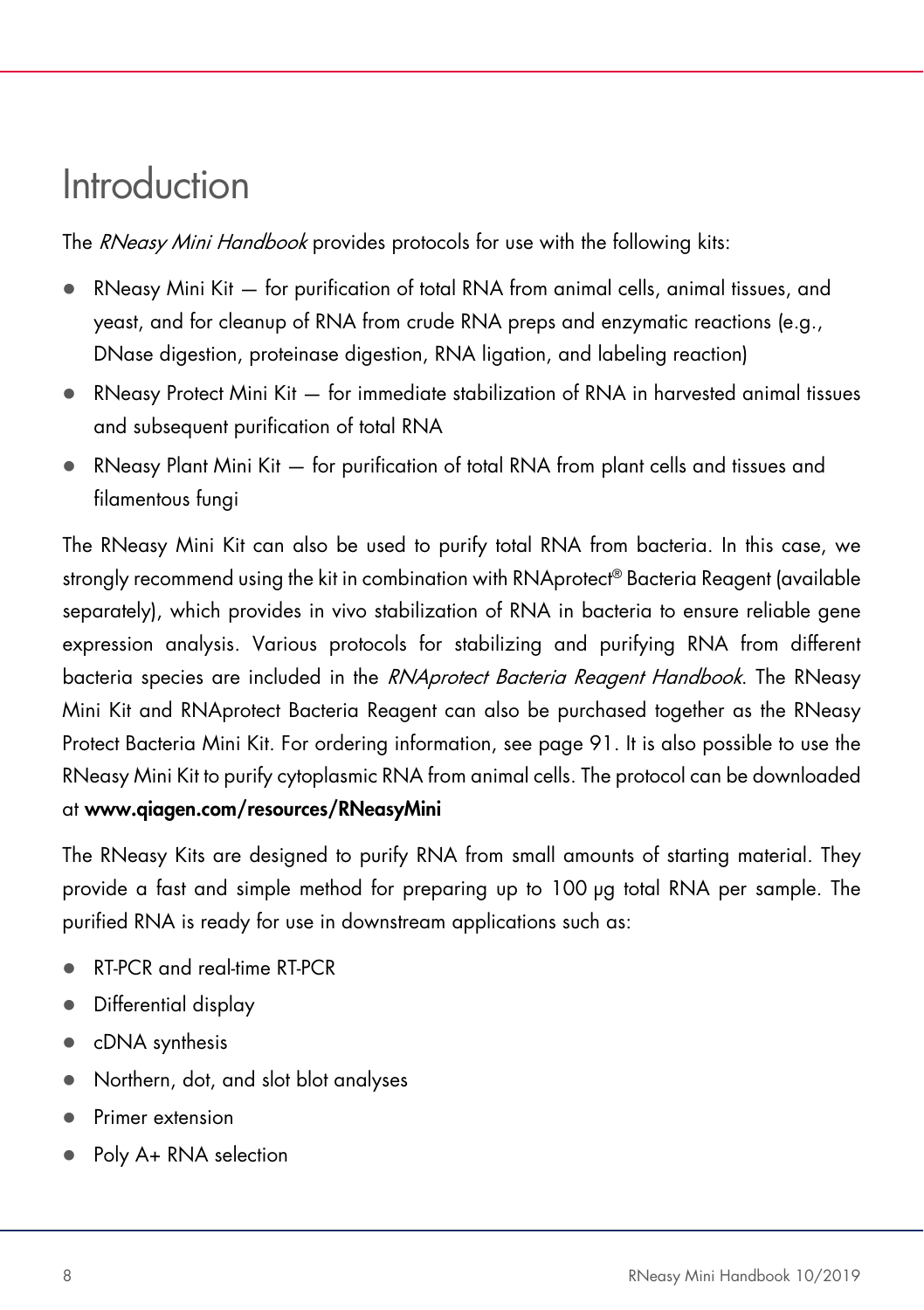- RNAse/S1 nuclease protection
- **Microarrays**

The RNeasy Kits allow the parallel processing of multiple samples in less than 30 min. Time-consuming and tedious methods, such as CsCl step-gradient ultracentrifugation and alcohol precipitation, or methods involving the use of toxic substances, such as phenol and/or chloroform, are replaced by the RNeasy procedure.

# <span id="page-8-0"></span>Principle and procedure

# RNA purification using RNeasy technology

The RNeasy procedure represents a well-established technology for RNA purification. This technology combines the selective binding properties of a silica-based membrane with the speed of microspin technology. A specialized high-salt buffer system allows up to 100 µg of RNA longer than 200 bases to bind to the RNeasy silica membrane. Biological samples are first lysed and homogenized in the presence of a highly denaturing guanidine-thiocyanate– containing buffer, which immediately inactivates RNAses to ensure purification of intact RNA. Ethanol is added to provide appropriate binding conditions, and the sample is then applied to an RNeasy Mini spin column, where the total RNA binds to the membrane and contaminants are efficiently washed away. High-quality RNA is then eluted in 30–100 µl water.

With the RNeasy procedure, all RNA molecules longer than 200 nucleotides are purified. The procedure provides an enrichment for mRNA since most RNAs <200 nucleotides (such as 5.8S rRNA, 5S rRNA, and tRNAs, which together comprise 15–20% of total RNA) are selectively excluded. The size distribution of the purified RNA is comparable to that obtained by centrifugation through a CsCl cushion, where small RNAs do not sediment efficiently. Protocols for purification of small RNA using RNeasy Kits are available at www.qiagen.com/goto/microRNAprotocols.

In this handbook, different protocols are provided for different starting materials. The protocols differ primarily in the lysis and homogenization of the sample and in the adjustment of the conditions for binding RNA to the RNeasy membrane. Once the sample is bound to the membrane, the protocols are similar (see [Figure 1,](#page-9-0) page [10\).](#page-9-0)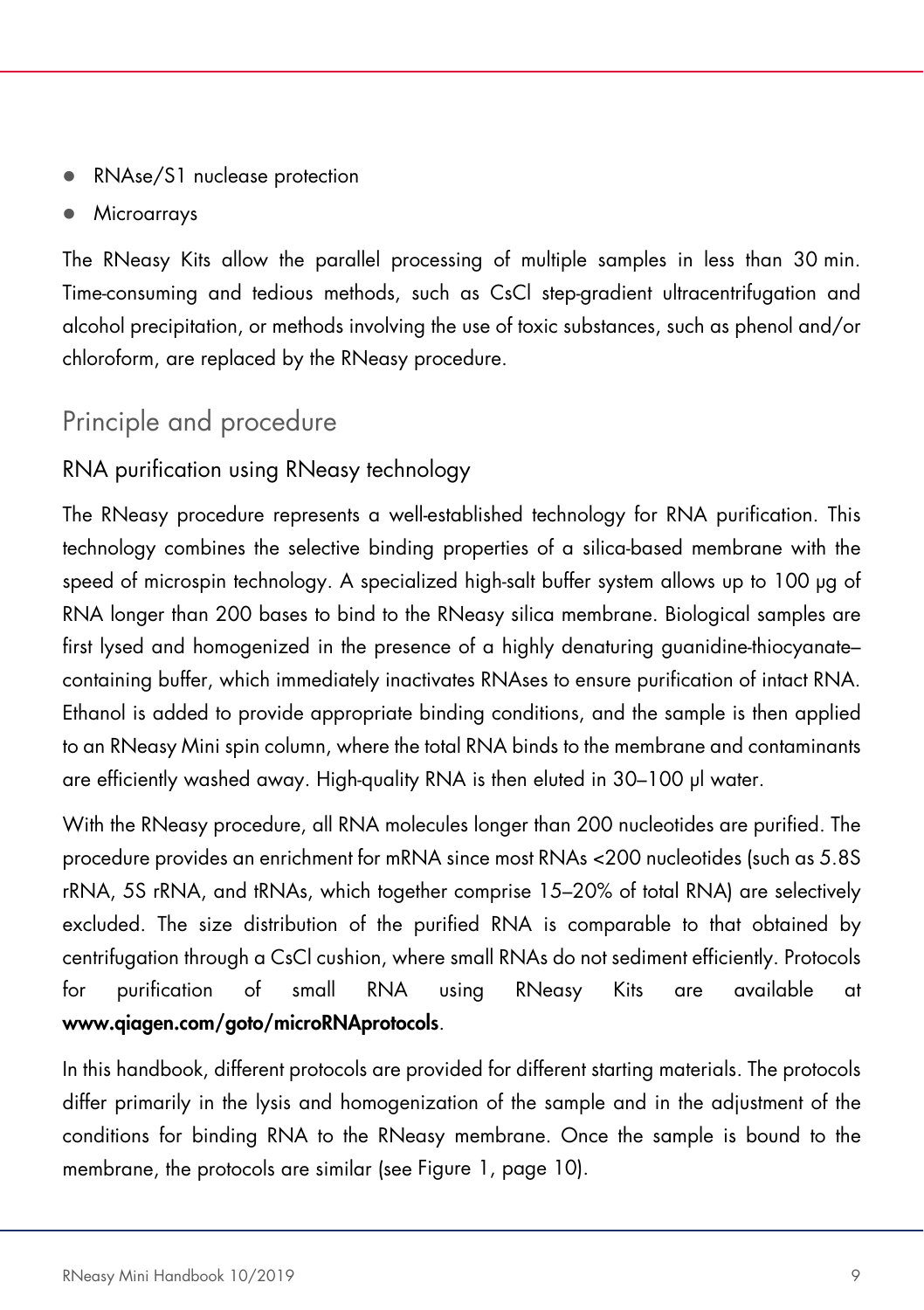

<span id="page-9-0"></span>Figure 1. RNeasy Mini, RNeasy Protect Mini, and RNeasy Plant Mini procedures.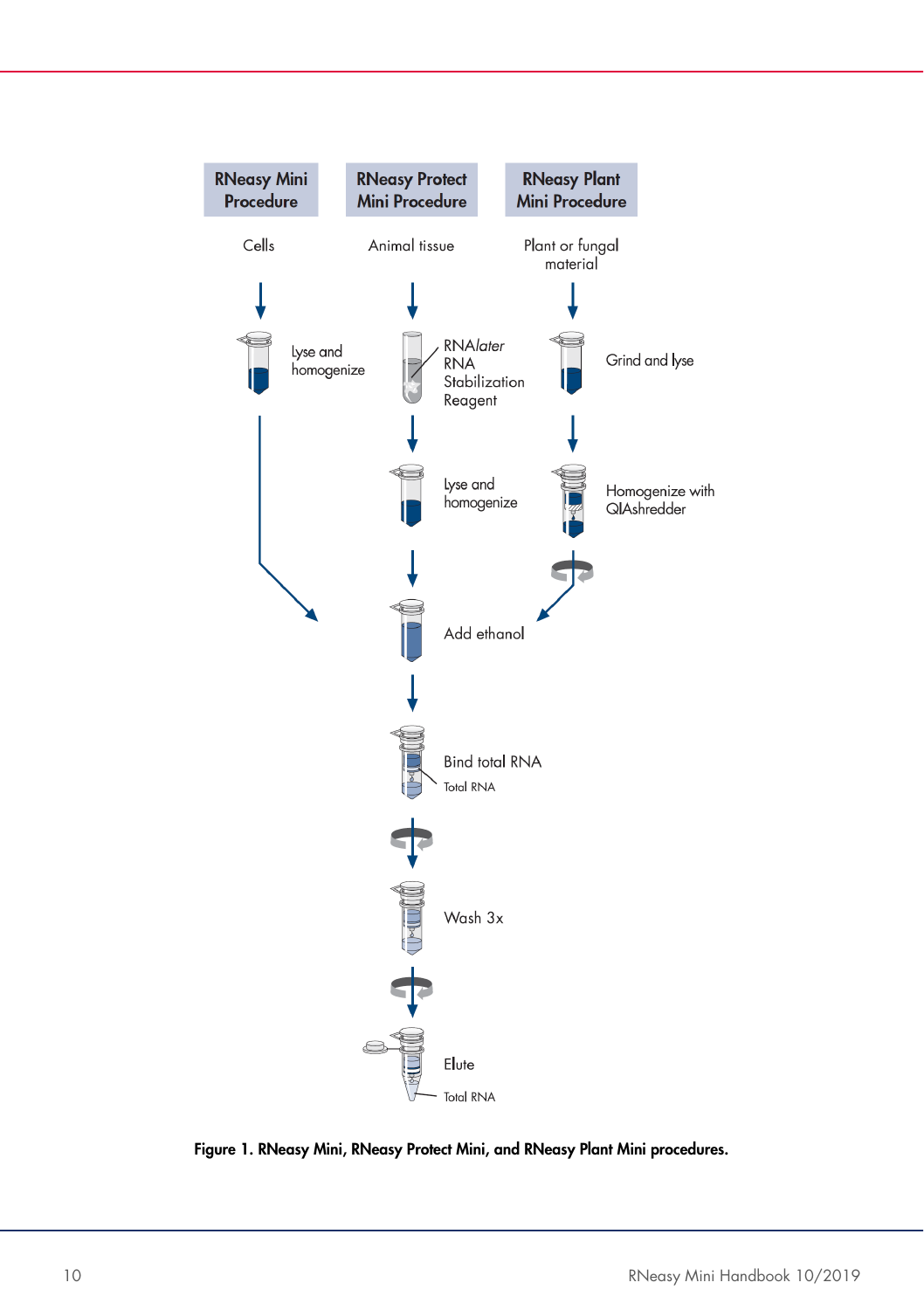### RNA stabilization using RNAprotect technology

RNA stabilization is an absolute prerequisite for reliable gene expression analysis. Immediate stabilization of RNA in biological samples is necessary because, directly after harvesting the samples, changes in the gene expression pattern occur due to specific and nonspecific RNA degradation as well as to transcriptional induction. Such changes need to be avoided for all reliable quantitative gene expression analyses, such as microarray analyses, quantitative RT-PCR, such as TaqMan® and LightCycler® technology, and other nucleic acid-based technologies.

The RNeasy Protect Mini Kit is supplied with RNAprotect Tissue Reagent, which represents a novel technology for the immediate preservation of the gene expression pattern in animal tissues, enabling reliable gene expression analysis. After harvesting, tissues are immediately submerged in RNAprotect Tissue Reagent, which rapidly permeates the tissues to stabilize and protect cellular RNA in situ. The reagent preserves RNA for up to 1 day at 37°C, 7 days at 15–25°C, or 4 weeks at 2–8°C, allowing transportation, storage, and shipping of samples without ice or dry ice. Alternatively, the samples can be archived at −30 to −15°C or −90 to −65°C. During storage or transport in RNAprotect Tissue Reagent, even at elevated temperatures (e.g., room temperature or 37°C), the cellular RNA remains intact and undegraded. RNAprotect technology allows large numbers of samples to be easily processed and replaces inconvenient, dangerous, and equipment-intensive methods, such as snap-freezing of samples in liquid nitrogen, storage at −90 to −65°C, cutting and weighing on dry ice, or immediate processing of harvested samples.

Note: RNAprotect Tissue Reagent is not for stabilization of RNA in animal cells, whole blood, plasma, or serum.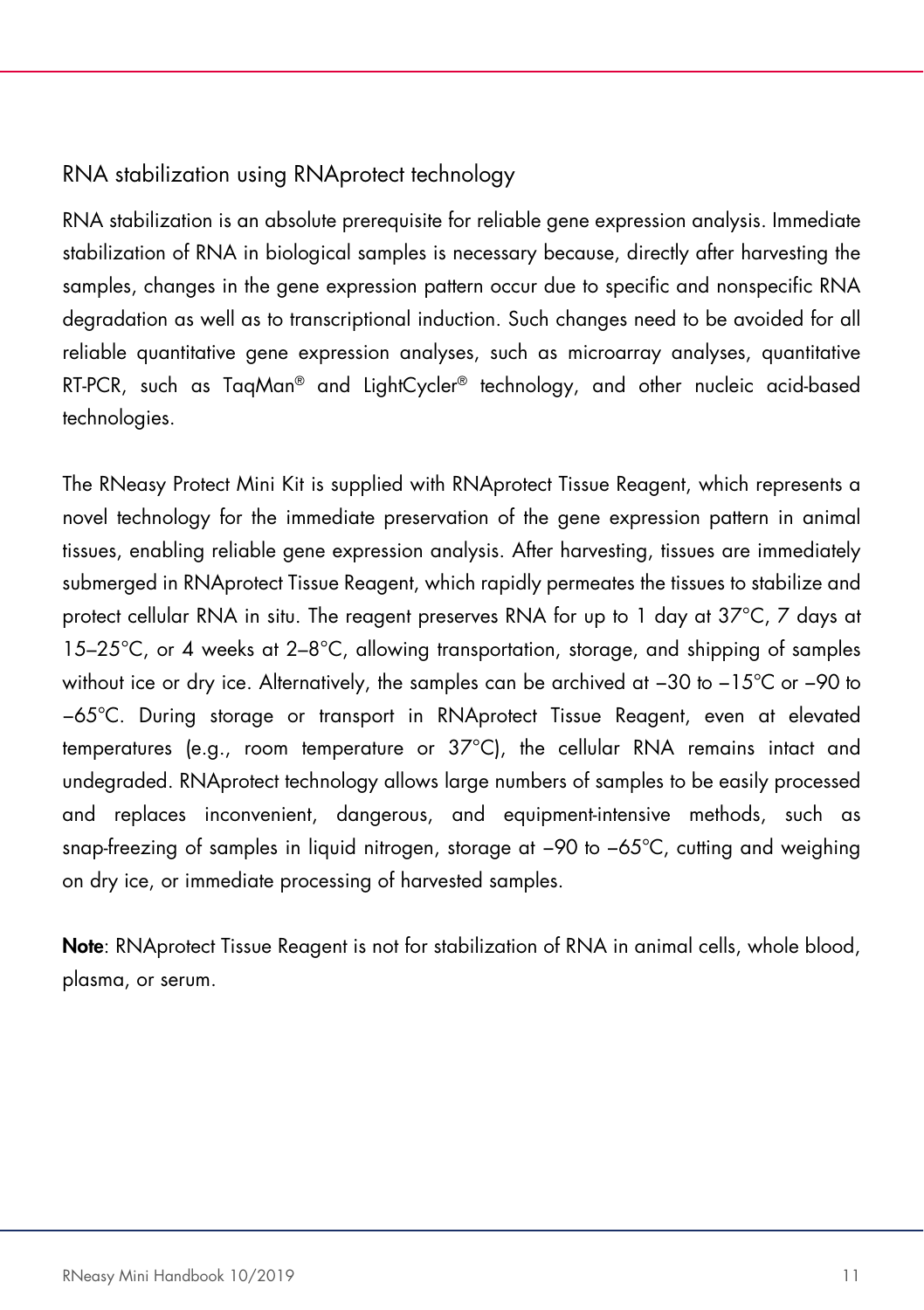# <span id="page-11-0"></span>Description of protocols

# Purification of Total RNA from Animal Cells Using Spin Technology

Up to  $1 \times 10^7$  cells, depending on the cell line, are disrupted in Buffer RLT and homogenized. An overview of disruption and homogenization methods is given on page [22.](#page-21-0) Ethanol is then added to the lysate, creating conditions that promote selective binding of RNA to the RNeasy membrane. The sample is then applied to the RNeasy Mini spin column. Total RNA binds to the membrane, contaminants are efficiently washed away, and high-quality RNA is eluted in RNAse-free water. All bind, wash, and elution steps are performed by centrifugation in a microcentrifuge.

# Purification of Total RNA from Animal Cells Using Vacuum/Spin Technology

Up to  $1 \times 10^6$  cells, depending on the cell line, are disrupted in Buffer RLT and homogenized. An overview of disruption and homogenization methods is given on page [22.](#page-21-0) Ethanol is then added to the lysate, creating conditions that promote selective binding of RNA to the RNeasy membrane. The sample is then applied to the RNeasy Mini spin column. Total RNA binds to the membrane, contaminants are efficiently washed away, and high-quality RNA is eluted in RNAse-free water. The bind and wash steps are performed on a QIAvac 24, QIAvac 24 Plus, or QIAvac 6S vacuum manifold, and the final elution step is performed by centrifugation in a microcentrifuge.

### Stabilization of RNA in Harvested Animal Tissues

This protocol describes how to stabilize RNA in harvested animal tissues using RNAprotect Tissue Reagent. Purification of total RNA from the stabilized tissues can be subsequently carried out according to "Protocol: Purification of Total RNA from Animal Tissues" (pag[e 45\)](#page-44-0).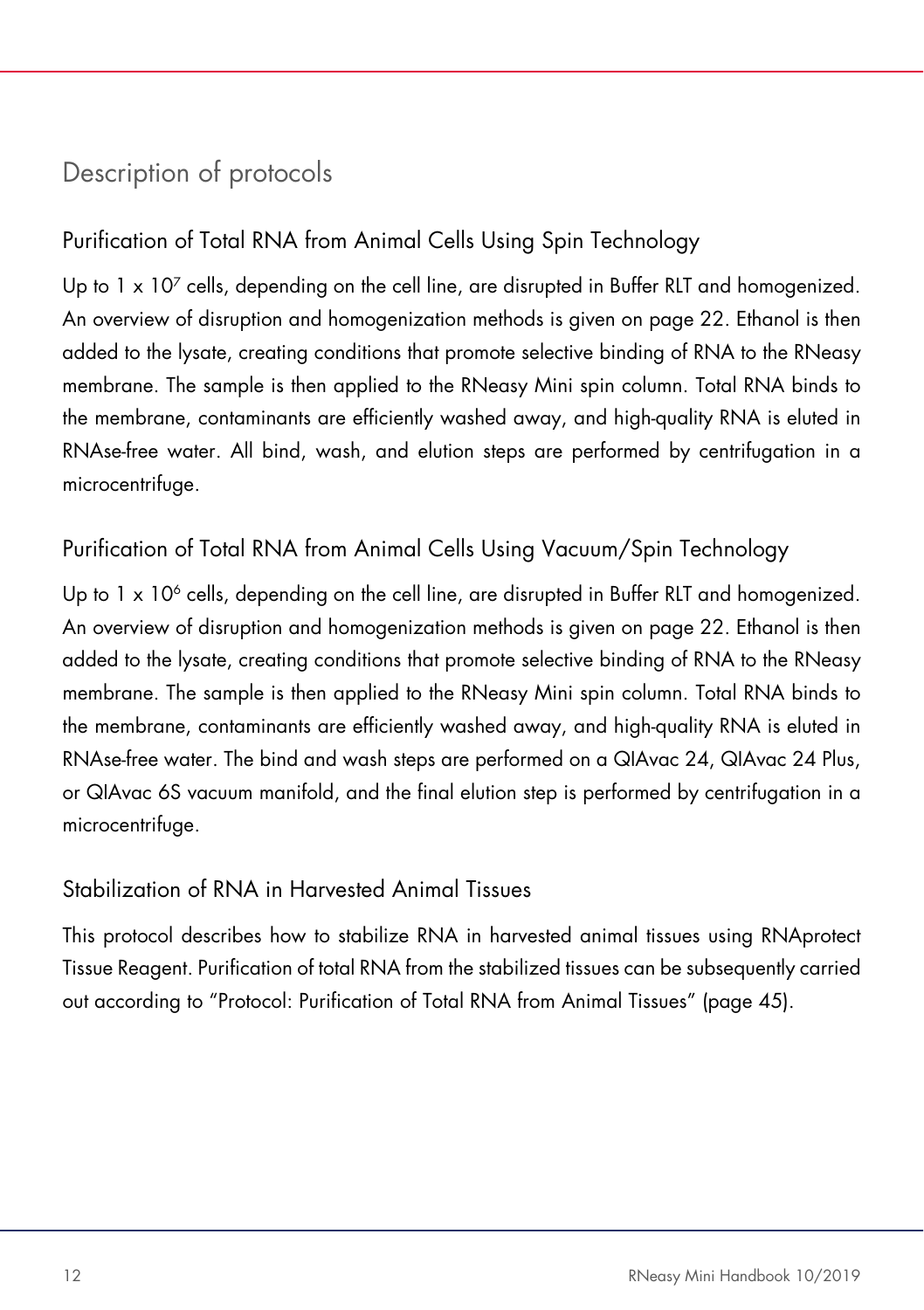# Purification of Total RNA from Animal Tissues

Fresh, frozen, or RNAprotect stabilized tissue (up to 30 mg, depending on the tissue type) is disrupted in Buffer RLT and homogenized. An overview of disruption and homogenization methods is given on page [22.](#page-21-0) Ethanol is then added to the lysate, creating conditions that promote selective binding of RNA to the RNeasy membrane. The sample is then applied to the RNeasy Mini spin column. Total RNA binds to the membrane, contaminants are efficiently washed away, and high-quality RNA is eluted in RNAse-free water.

# Purification of Total RNA from Yeast

This protocol is for the purification of total RNA from up to  $5 \times 10^7$  yeast cells. Two alternative methods of disrupting yeast cell walls are provided: enzymatic lysis or mechanical disruption. In general, both methods function equally well. For some applications, enzymatic lysis might be preferable since no additional laboratory equipment is required. Mechanical disruption, however, is well-suited for time-course experiments where enzymatic digestion incubations are not practical.

The enzymatic lysis method uses zymolase or lyticase digestion of the cell walls to convert cells to spheroplasts, which are then used in the RNeasy procedure. For samples of up to  $5 \times 10^7$ yeast cells, spheroplasts are separated from the digestion mixture by centrifugation before being lysed. For samples of up to  $2 \times 10^7$  yeast cells, the digestion mixture is used directly in the RNeasy procedure without prior separation of the spheroplasts. After addition of Buffer RLT and ethanol, samples are loaded onto the RNeasy Mini spin column. Total RNA binds to the RNeasy membrane, contaminants are efficiently washed away, and high-quality RNA is eluted in RNase-free water.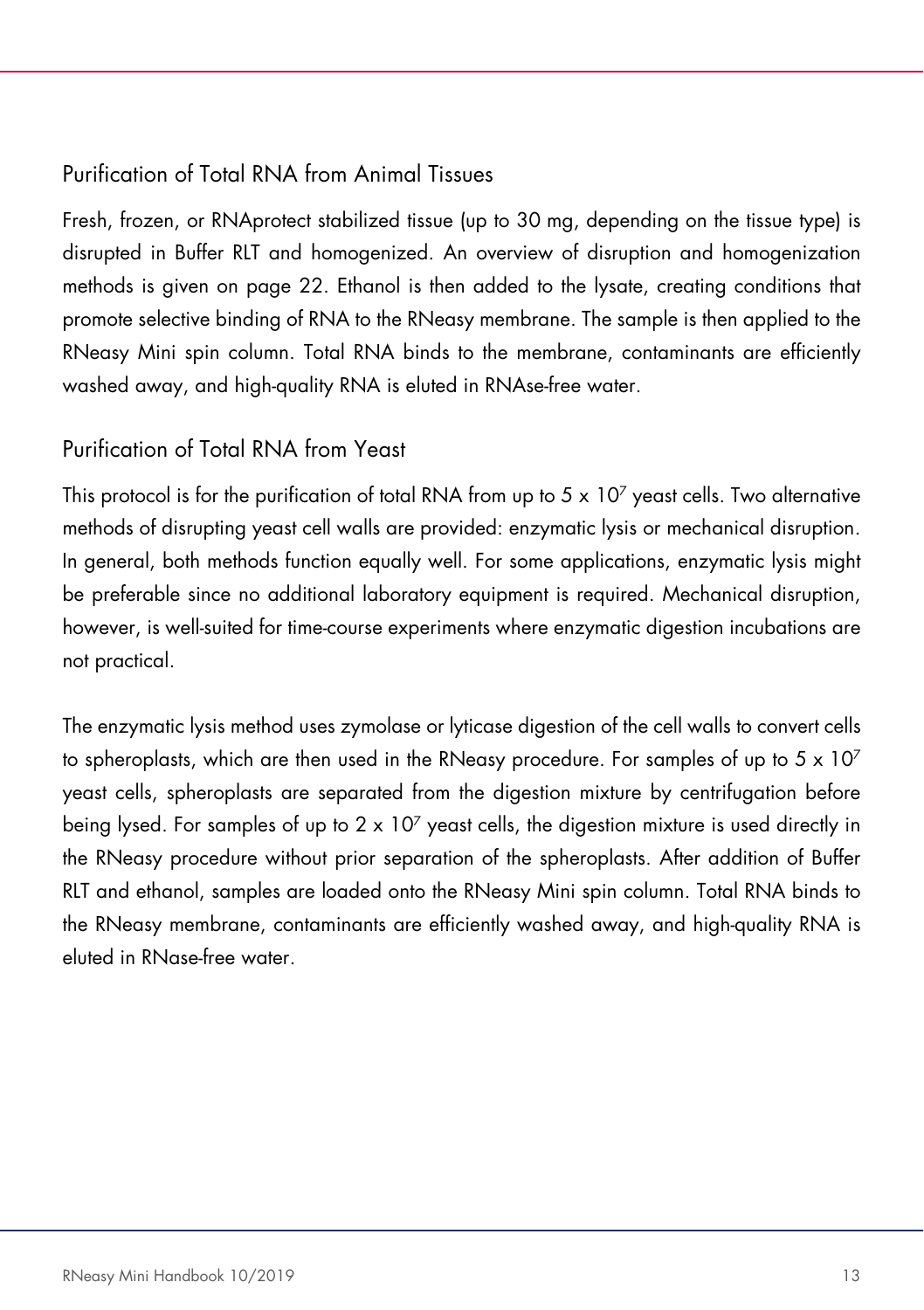Using the mechanical disruption method, yeast cells are lysed and homogenized by high-speed agitation in the TissueLyser or other bead mill in the presence of glass beads and Buffer RLT. Ethanol is added to the lysate, creating conditions that promote selective binding of RNA to the RNeasy membrane. The sample is then applied to the RNeasy Mini spin column. Total RNA binds to the membrane, contaminants are efficiently washed away, and high-quality RNA is eluted in RNase-free water.

# Purification of Total RNA from Plant Cells and Tissues and Filamentous Fungi

Up to 100 mg of sample is first ground in liquid nitrogen and then lysed under highly denaturing conditions. The RNeasy Plant Mini Kit provides a choice of lysis buffers: Buffer RLT and Buffer RLC, which contain guanidine thiocyanate and guanidine hydrochloride, respectively. The higher cell disruption and denaturing properties of Buffer RLT frequently make it the buffer of choice. However, some tissues, such as milky endosperm of maize or mycelia of filamentous fungi, solidify in Buffer RLT, making the extraction of RNA impossible. In these cases, Buffer RLC should be used instead. After lysis with either buffer, samples are centrifuged through a QIAshredder homogenizer. This simultaneously removes insoluble material and reduces the viscosity of the lysates by disrupting gelatinous material often formed in plant and fungal lysates. Ethanol is added to the cleared lysate, creating conditions which promote selective binding of RNA to the RNeasy membrane. The sample is then applied to the RNeasy Mini spin column. Total RNA binds to the membrane, contaminants are efficiently washed away, and high-quality RNA is eluted in RNAse-free water.

### RNA Cleanup

This protocol can be used to purify RNA from enzymatic reactions (e.g., DNase digestion, RNA labeling) or to desalt RNA samples (up to 100 µg RNA). Buffer RLT and ethanol are added to the sample to create conditions that promote selective binding of RNA to the RNeasy membrane. The sample is then applied to the RNeasy Mini spin column. Total RNA binds to the membrane, contaminants are efficiently washed away, and high-quality RNA is eluted in RNAse-free water.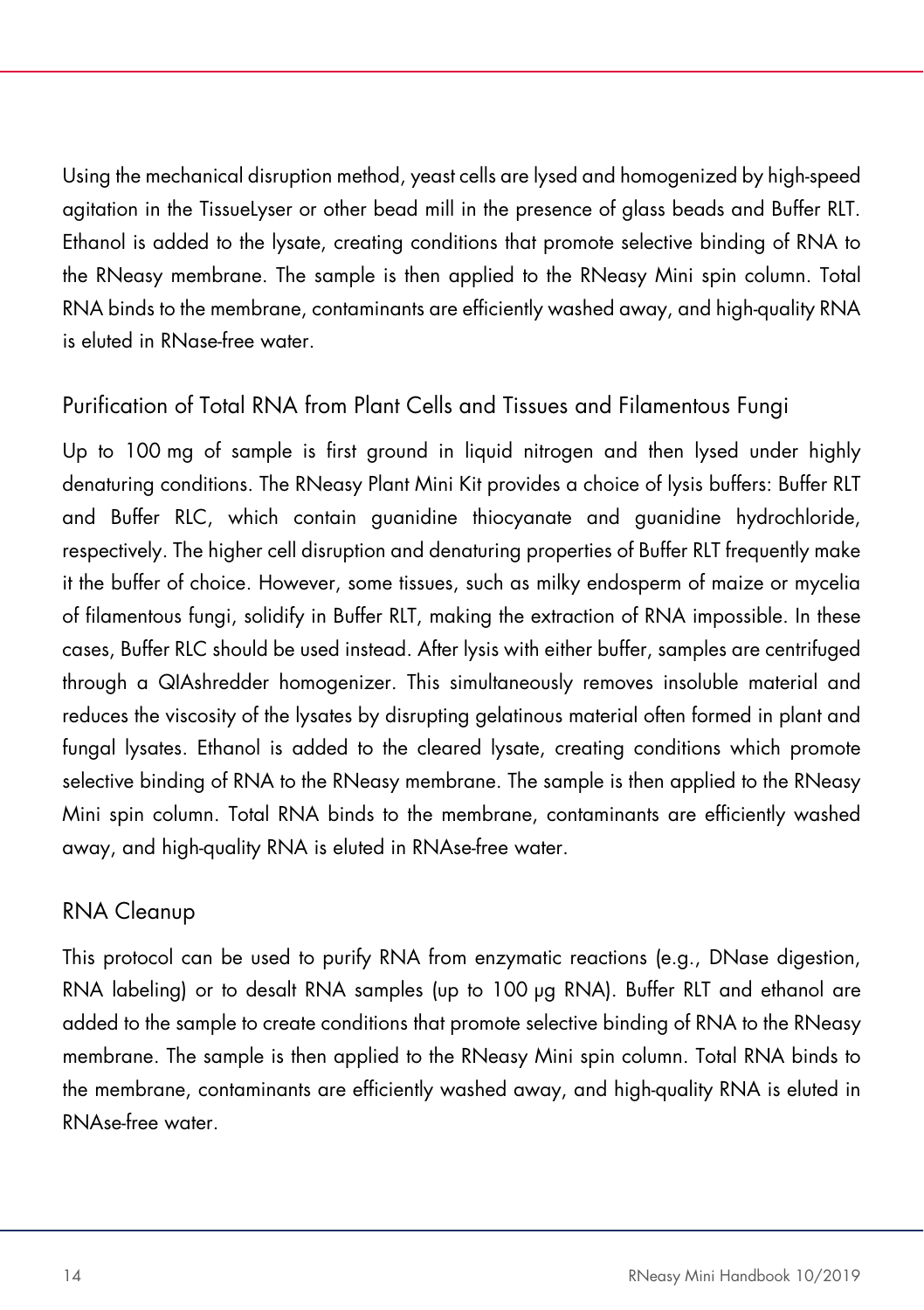# <span id="page-14-0"></span>Automated purification of RNA on QIAcube Instruments

Purification of RNA can be fully automated on QIAcube Connect or the classic QIAcube. The innovative QIAcube instruments use advanced technology to process QIAGEN spin columns, enabling seamless integration of automated, low-throughput sample prep into your laboratory workflow. Sample preparation using QIAcube instruments follows the same steps as the manual procedure (i.e., lyse, bind, wash and elute), enabling you to continue using RNeasy Mini Kits for purification of high-quality RNA.

QIAcube instruments are preinstalled with protocols for purification of plasmid DNA, genomic DNA, RNA, viral nucleic acids and proteins, plus DNA and RNA cleanup. The range of protocols available is continually expanding, and additional QIAGEN protocols can be downloaded free of charge at www.qiagen.com/qiacubeprotocols.



QIAcube Connect.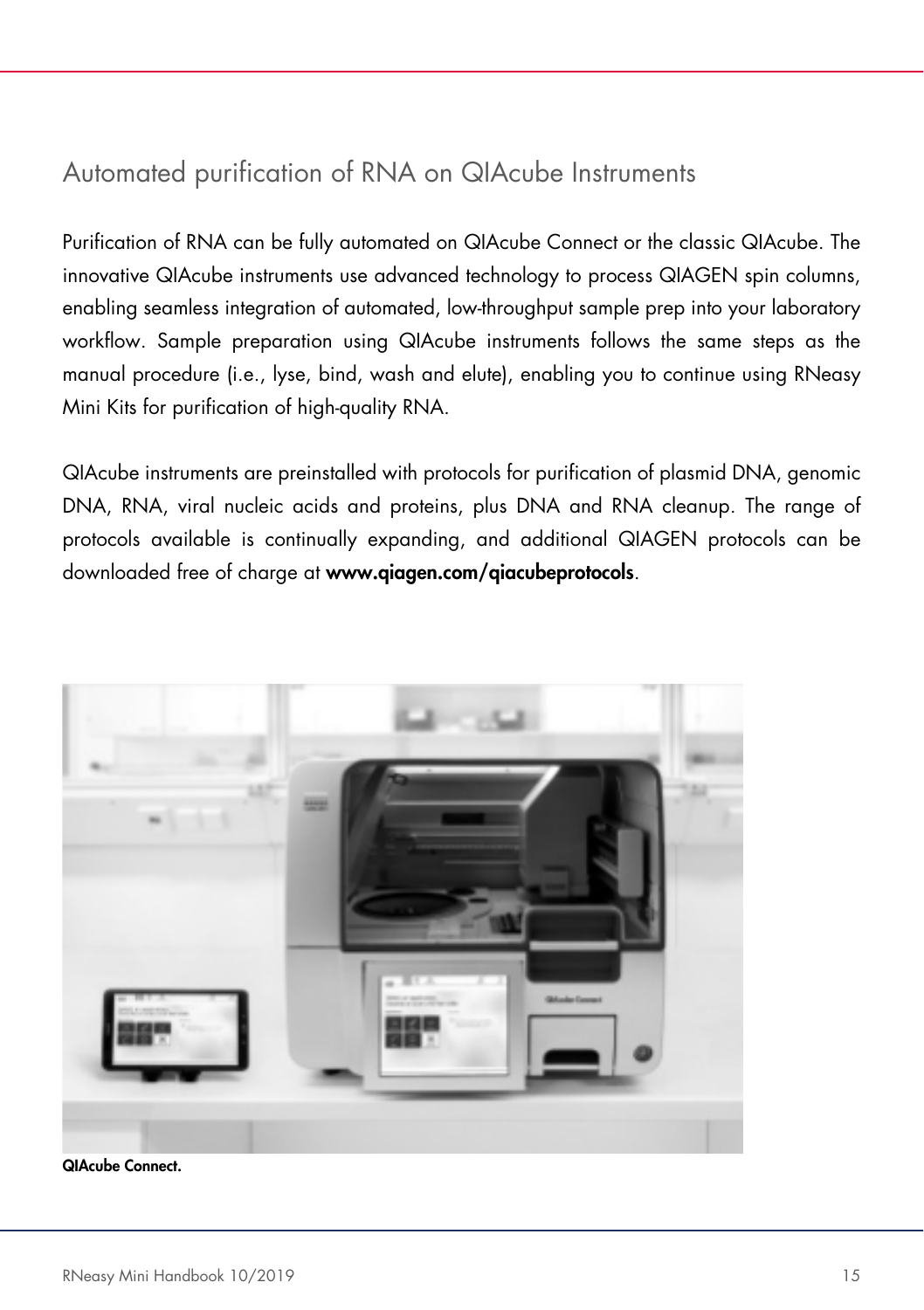# <span id="page-15-0"></span>Equipment and Reagents to Be Supplied by User

When working with chemicals, always wear a suitable lab coat, disposable gloves, and protective goggles. For more information, consult the appropriate safety data sheets (SDSs), available from the product supplier.

For all protocols

- $\bullet$  14.3 M β-mercaptoethanol (β-ME) (commercially available solutions are usually 14.3 M)
- Sterile, RNAse-free pipette tips
- Microcentrifuge (with rotor for 2 ml tubes)
- $96-100%$  ethanol\*
- Disposable gloves
- Equipment for sample disruption and homogenization (see page [22\)](#page-21-0). Depending on the method chosen, one or more of the following are required:
	- O Trypsin and PBS
	- QIAshredder homogenizer (see ordering information, page [91\)](#page-90-0)
	- Blunt needle and syringe
	- Mortar and pestle
	- $\circ$  TissueLyser (see ordering information, page [91\)](#page-90-0)
	- Rotor–stator homogenizer

For RNA purification from animal cells

 $\bullet$  70% ethanol[\\*](#page-15-1)

For RNA purification from animal cells using vacuum technology

 QIAvac 24 (no longer available); QIAvac 24 Plus (cat. no. 19413); QIAvac 6S (cat. no. 19503) with the QIAvac Luer Adapter Set (cat. no. 19541); or other vacuum manifold with luer connectors and capable of dealing with vacuum pressures of −800 to −900 mbar

<span id="page-15-1"></span><sup>\*</sup> Do not use denatured alcohol, which contains other substances such as methanol or methylethylketone.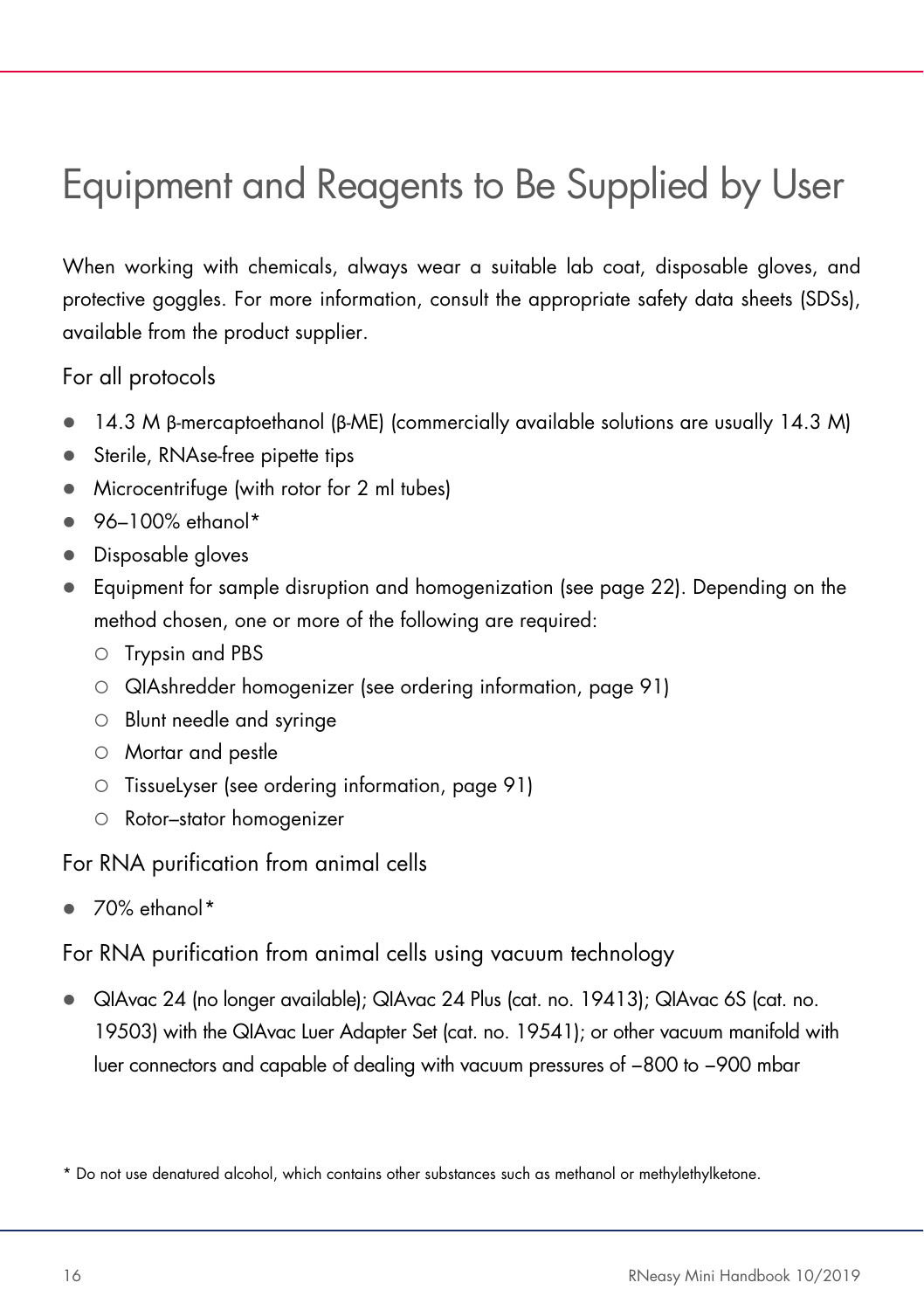- QIAGEN Vacuum Pump (see page [91](#page-90-0) for ordering information); or other vacuum pump capable of generating a vacuum pressure of –800 to –900 mbar and with a capacity of 18–20 liter/min
- Note: Use of insufficient vacuum pressure may reduce RNA yield and purity. The RNeasy procedure requires higher vacuum pressures compared with other QIAGEN procedures. Most water pumps or house vacuums do not provide sufficient vacuum pressure.
- Optional: Vacuum Regulator (cat. no. 19530) to measure the pressure difference between the inside and outside of a vacuum system
- A vacuum pressure of –800 to –900 mbar should develop when RNeasy Mini spin columns are used on the vacuum manifold. Vacuum pressures exceeding –900 mbar should be avoided. The vacuum pressure is the pressure difference between the inside of the manifold and the atmosphere (standard atmospheric pressure: 1013 mbar or 760 mm Hg) and can be regulated and measured using a pressure gauge or vacuum regulator. Vacuum recommendations are given in negative units to indicate the required reduction in pressure with respect to the atmosphere.
- Optional: VacConnectors (cat. no. 19407)
- These disposable connectors fit between the RNeasy Mini spin columns and the luer extensions on the QIAvac 24 or QIAvac 24 Plus or the QIAvac Luer Adapters on the QIAvac 6S. They prevent direct contact between the RNeasy Mini spin columns and luer connectors during RNA purification, avoiding any cross-contamination between samples. VacConnectors are discarded after single use.

#### For RNA purification from animal tissues

- 70% ethanol[\\*](#page-16-0)
- Optional: Dithiothreitol (DTT)

For RNA purification from yeast using enzymatic lysis

- $\bullet$  70% ethanol\*
- Buffer for enzymatic lysis

<span id="page-16-0"></span><sup>\*</sup> Do not use denatured alcohol, which contains other substances such as methanol or methylethylketone.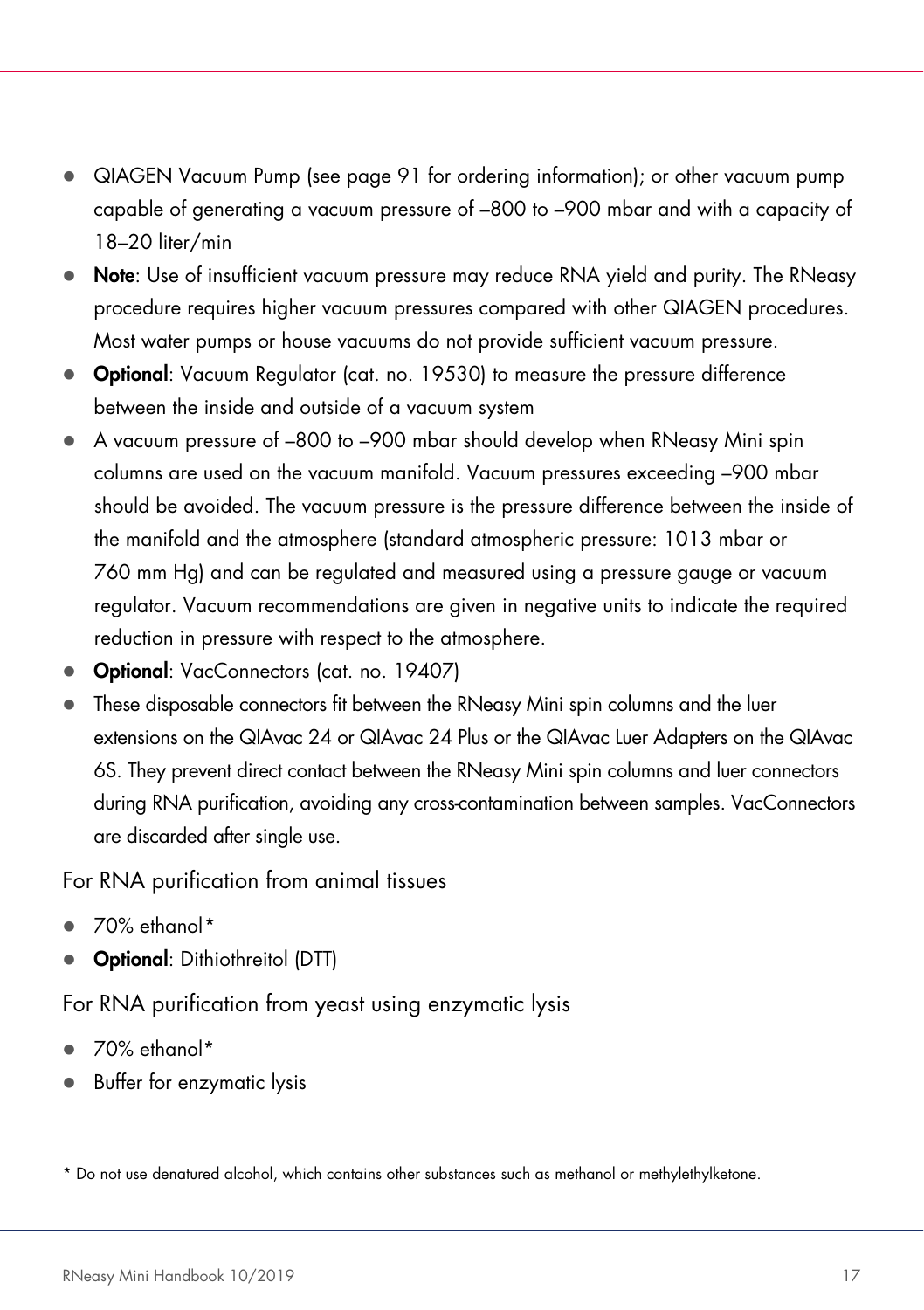In most cases, Buffer Y1 (containing sorbitol, EDTA, β-ME, and lyticase or zymolase) can be used. See the protocol on page [53](#page-52-0) for details on preparing Buffer Y1.

For RNA purification from yeast using mechanical disruption

- 70% ethanol\*
- Glass beads, 0.45–0.55 mm diameter
- Concentrated nitric acid, deionized water, and baking oven
- TissueLyser or other bead-mill homogenizer

# For RNA purification from plants and fungi

- Liquid nitrogen
- Mortar and pestle (alternatively, TissueLyser or other bead-mill homogenizer)

Suppliers of equipment for disruption and homogenization[\\*](#page-17-0)

Rotor–stator homogenizers can be purchased from:

- BioSpec Products, Inc. (www.biospec.com): Tissue-Tearor™ homogenizer
- Charles Ross & Son Company (www.mixers.com)
- IKA (www.ika.de): ULTRA-TURRAX<sup>®</sup> dispersers
- KINEMATICA AG (www.kinematica.ch) or Brinkmann Instruments, Inc. (www.brinkmann.com): POLYTRON® laboratory dispersing devices
- Omni International, Inc. (www.omni-inc.com)
- Silverson (www.silverson.com)
- VirTis (www.virtis.com)

Bead-mill homogenizers and stainless steel and tungsten carbide beads can be purchased from:

QIAGEN (TissueLyser system, see page [91](#page-90-0) for ordering information)

Glass, stainless steel, and tungsten carbide beads can be purchased from:

Retsch (www.retsch.de)

<span id="page-17-0"></span><sup>\*</sup> This is not a complete list of suppliers and does not include many important vendors of biological supplies.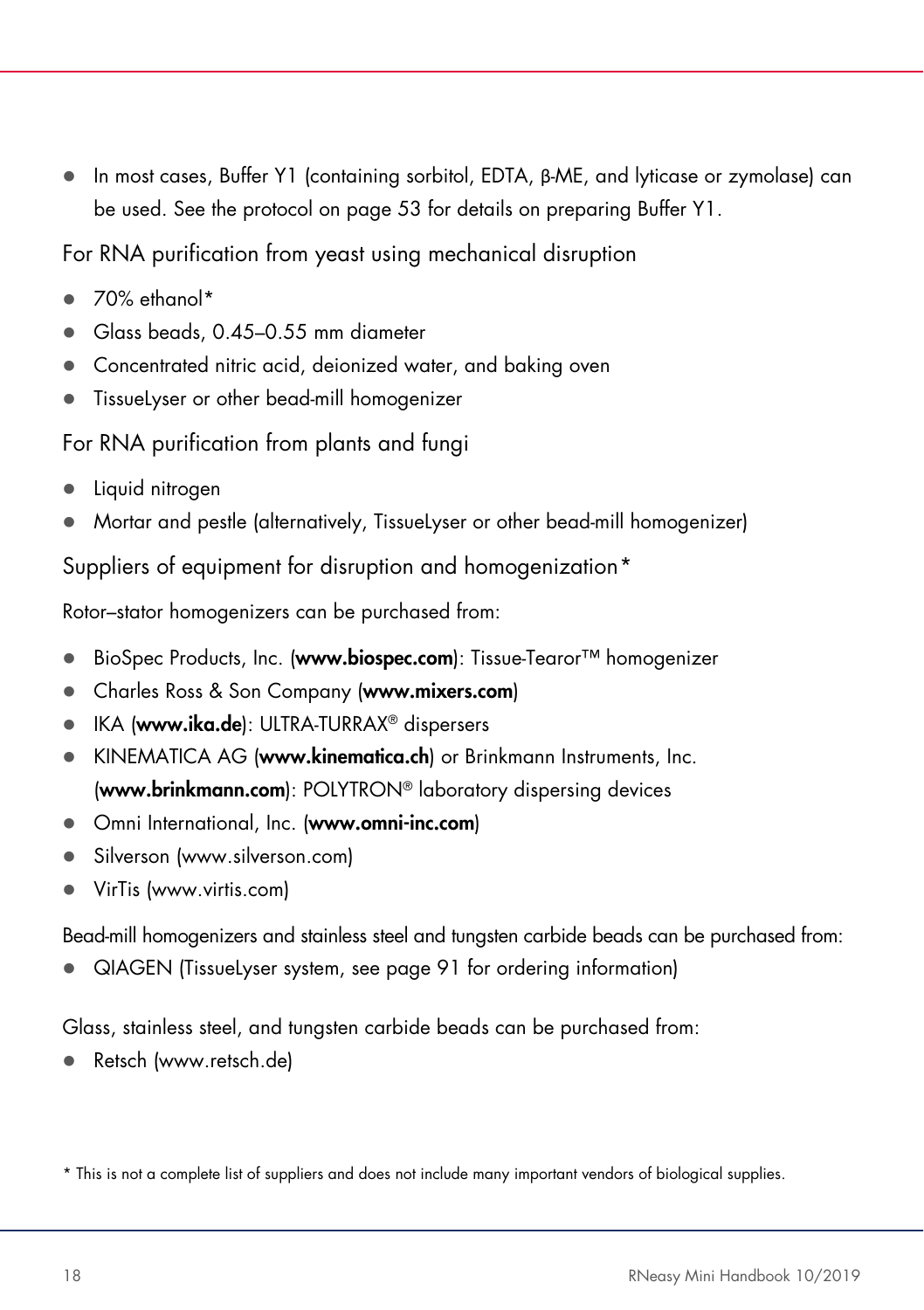# <span id="page-18-0"></span>Important Notes

# <span id="page-18-1"></span>Determining the amount of starting material

It is essential to use the correct amount of starting material in order to obtain optimal RNA yield and purity. The maximum amount that can be used is determined by:

- The type of sample and its RNA content
- The volume of Buffer RLT required for efficient lysis
- The RNA binding capacity of the RNeasy spin column

When processing samples containing high amounts of RNA, less than the maximum amount of starting material shown in [Table 1](#page-18-2) should be used, so that the RNA binding capacity of the RNeasy spin column is not exceeded.

<span id="page-18-2"></span>

|  |  |  |  |  |  | Table 1. RNeasy Mini Spin Column specifications |
|--|--|--|--|--|--|-------------------------------------------------|
|--|--|--|--|--|--|-------------------------------------------------|

| Maximum binding capacity            | 100 µg RNA              |
|-------------------------------------|-------------------------|
| Maximum loading volume              | 700 µl                  |
| RNA size distribution               | $RNA > 200$ nucleotides |
| Minimum elution volume              | $30 \mu$                |
| Maximum amount of starting material |                         |
| • Animal cells                      | $1 \times 107*$         |
| • Animal tissues                    | 30 mg*                  |
| Yeast<br>$\bullet$                  | $5 \times 10^{7*}$      |
| Plant tissues<br>$\bullet$          | $100$ mg                |
| Filamentous fungi<br>$\bullet$      | 100 mg                  |

\*For larger sample sizes, RNeasy Kits and RNeasy Protect Kits are available in midi and maxi formats. For details, visit [www.qiagen.com/RNA](http://www.qiagen.com/RNA).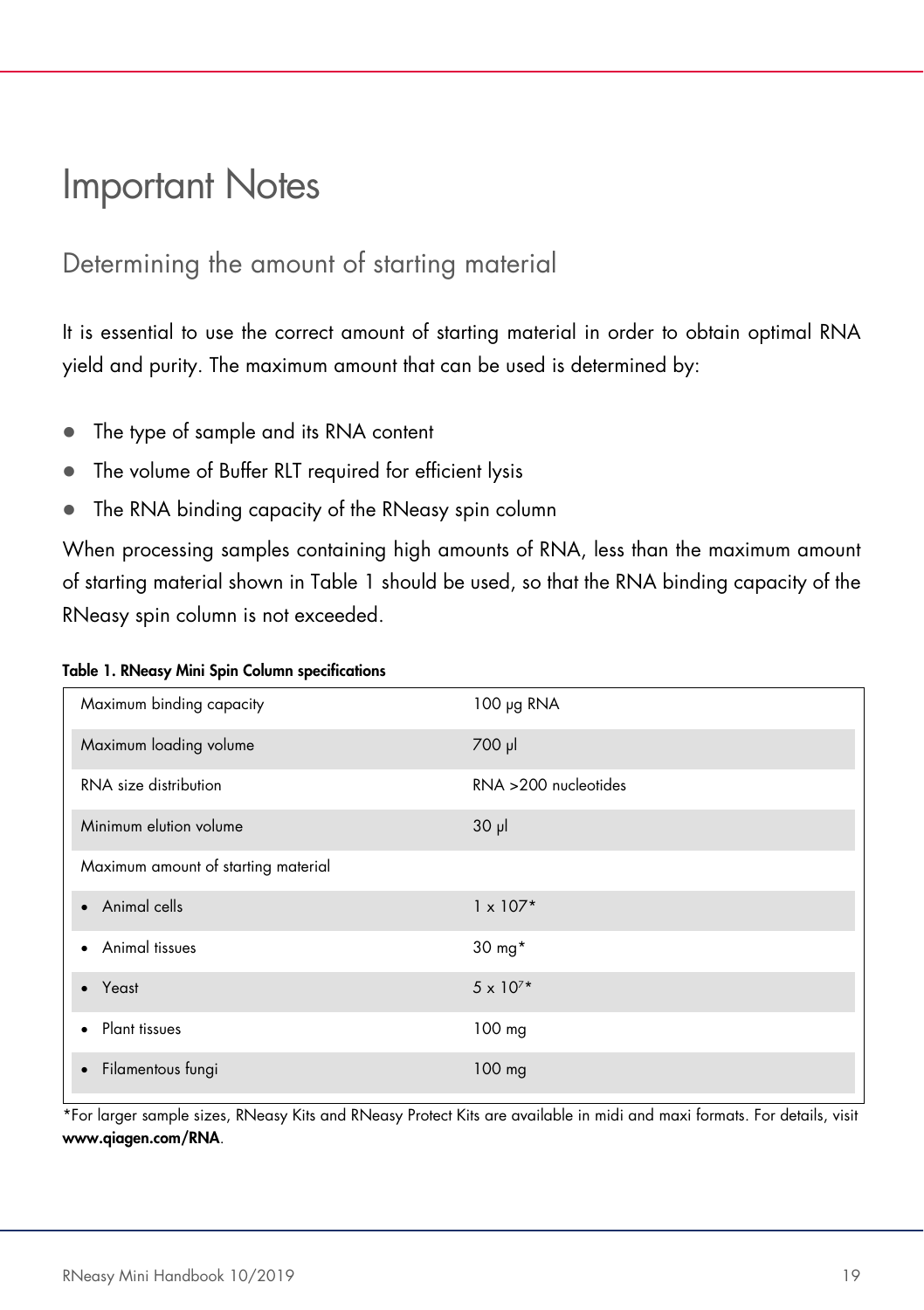When processing samples containing average or low amounts of RNA, the maximum amount of starting material shown in [Table 1](#page-18-2) can be used. However, even though the RNA binding capacity of the RNeasy spin column is not reached, the maximum amount of starting material must not be exceeded. Otherwise, lysis will be incomplete and cellular debris may interfere with the binding of RNA to the RNeasy spin column membrane, resulting in lower RNA yield and purity.

More information on using the correct amount of starting material is given in each protocol. [Table 2](#page-19-1) (page [21\)](#page-19-1) shows expected RNA yields from various sources.

Note: If the binding capacity of the RNeasy spin column is exceeded, RNA yields will not be consistent and may be reduced. If lysis of the starting material is incomplete, RNA yields will be lower than expected, even if the binding capacity of the RNeasy spin column is not exceeded.

# <span id="page-19-0"></span>Handling and storing starting material

RNA in animal and plant tissues is not protected after harvesting until the sample is treated with RNAprotect Tissue Reagent (animal tissues only), flash-frozen, or disrupted and homogenized in the presence of RNAse-inhibiting or denaturing reagents. Otherwise, unwanted changes in the gene expression profile will occur. It is therefore important that tissue samples are immediately frozen in liquid nitrogen and stored at −90 to −65°C, or immediately immersed in RNAprotect Tissue Reagent.

<span id="page-19-1"></span>The procedures for tissue harvesting and RNA protection should be carried out as quickly as possible. Frozen tissue samples should not be allowed to thaw during handling or weighing. After disruption and homogenization in Buffer RLT (lysis buffer), samples can be stored at −90 to −65°C for months.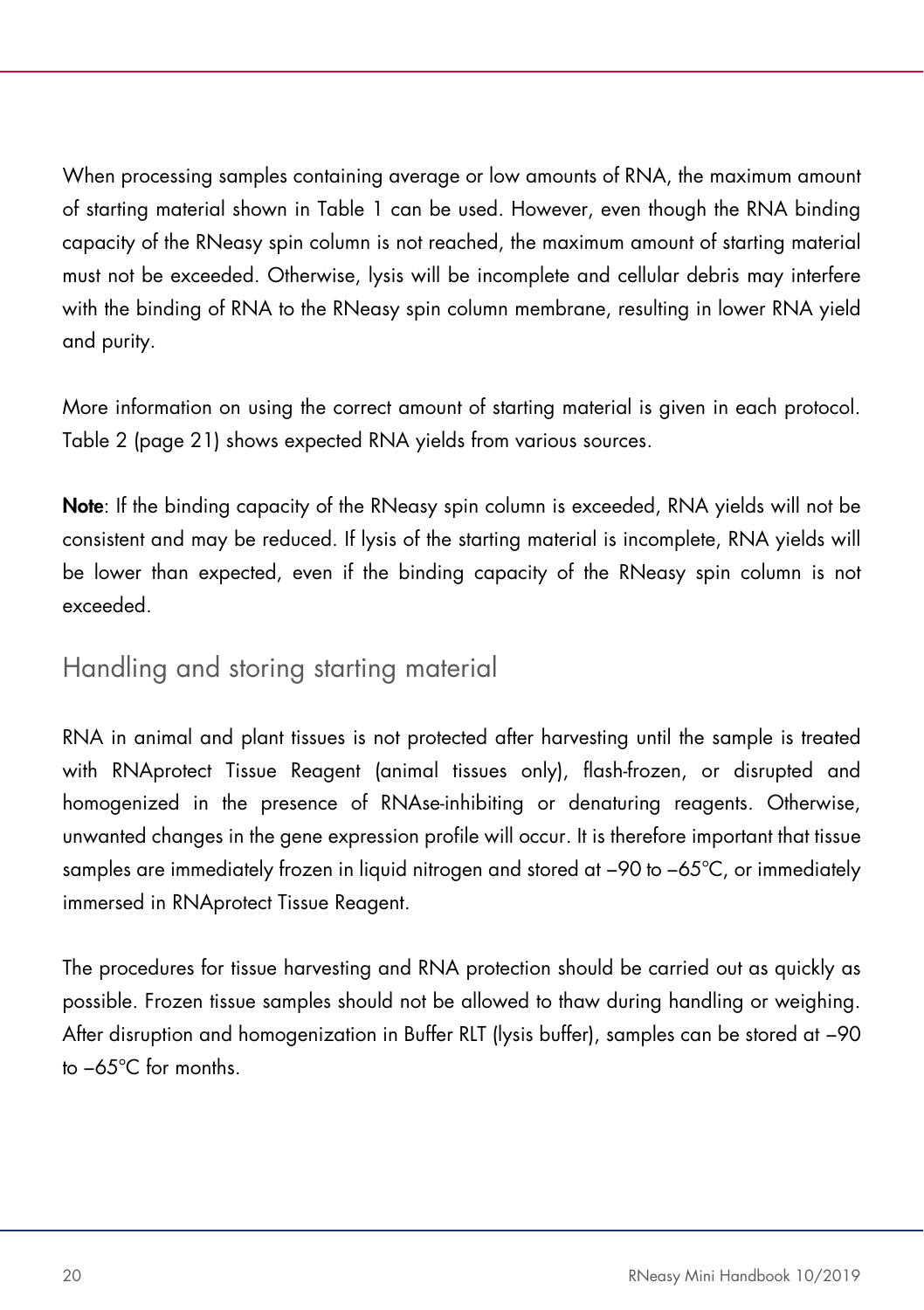| Source                                    | Yield of total RNA* (µg) |
|-------------------------------------------|--------------------------|
| Cell cultures (1 x 10 <sup>6</sup> cells) |                          |
| <b>NIH/3T3</b>                            | 10                       |
| Hela                                      | 15                       |
| COS-7                                     | 35                       |
| <b>LMH</b>                                | 12                       |
| Huh                                       | 15                       |
| Mouse/rat tissues (10 mg)                 |                          |
| Embryo (13 day)                           | 25                       |
| Kidney                                    | $20 - 30$                |
| Liver                                     | $40 - 60$                |
| Spleen                                    | $30 - 40$                |
| Thymus                                    | $40 - 50$                |
| Lung                                      | $10 - 20$                |
| Yeast (1 x 10 <sup>7</sup> cells)         |                          |
| Saccharomyces. cerevisiae                 | 25                       |
| Plants (100 mg leaves)                    |                          |
| Arabidopsis                               | 35                       |
| Maize                                     | 25                       |
| Tomato                                    | 65                       |
| Tobacco                                   | 60                       |

#### Table 2. Typical yields of total RNA with RNeasy Mini Spin Columns

\* Amounts can vary due to factors such as species, developmental stage, and growth conditions. Since the RNeasy procedure enriches for mRNA and other RNA species >200 nucleotides, the total RNA yield does not include 5S rRNA, tRNA, and other low-molecular-weight RNAs, which make up 15–20% of total cellular RNA.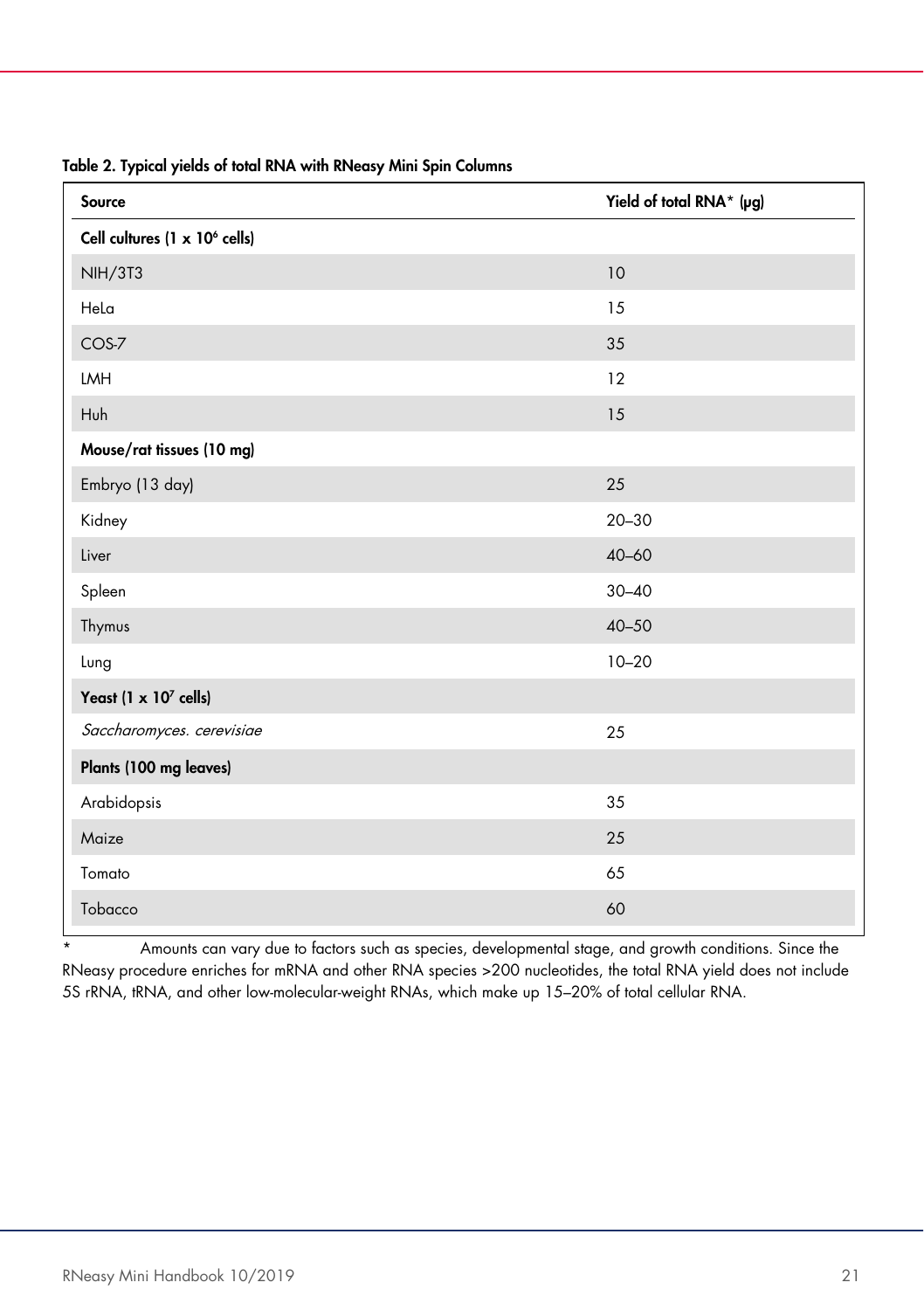Animal and yeast cells can be pelleted and then stored at −90 to −65°C until required for RNA purification. However, if performing RNA purification from yeast cells with enzymatic lysis, only freshly harvested samples can be used.

# <span id="page-21-0"></span>Disrupting and homogenizing starting material

Efficient disruption and homogenization of the starting material is an absolute requirement for all total RNA purification procedures. Disruption and homogenization are 2 distinct steps:

- **Disruption:** Complete disruption of cell walls and plasma membranes of cells and organelles is absolutely required to release all the RNA contained in the sample. Different samples require different methods to achieve complete disruption. Incomplete disruption results in significantly reduced RNA yields.
- Homogenization: Homogenization is necessary to reduce the viscosity of the lysates produced by disruption. Homogenization shears high-molecular-weight genomic DNA and other high-molecular-weight cellular components to create a homogeneous lysate. Incomplete homogenization results in inefficient binding of RNA to the RNeasy spin column membrane and therefore significantly reduced RNA yields.

Some disruption methods simultaneously homogenize the sample, while others require an additional homogenization step. [Table 3](#page-21-1) (page [23\)](#page-21-1) gives an overview of different disruption and homogenization methods, and is followed by a detailed description of each method. This information can be used as a guide to choose the appropriate methods for your starting material.

<span id="page-21-1"></span>Note: After storage in RNAprotect Tissue Reagent, tissues become slightly harder than fresh or thawed tissues. Disruption and homogenization of these tissues, however, is usually not a problem.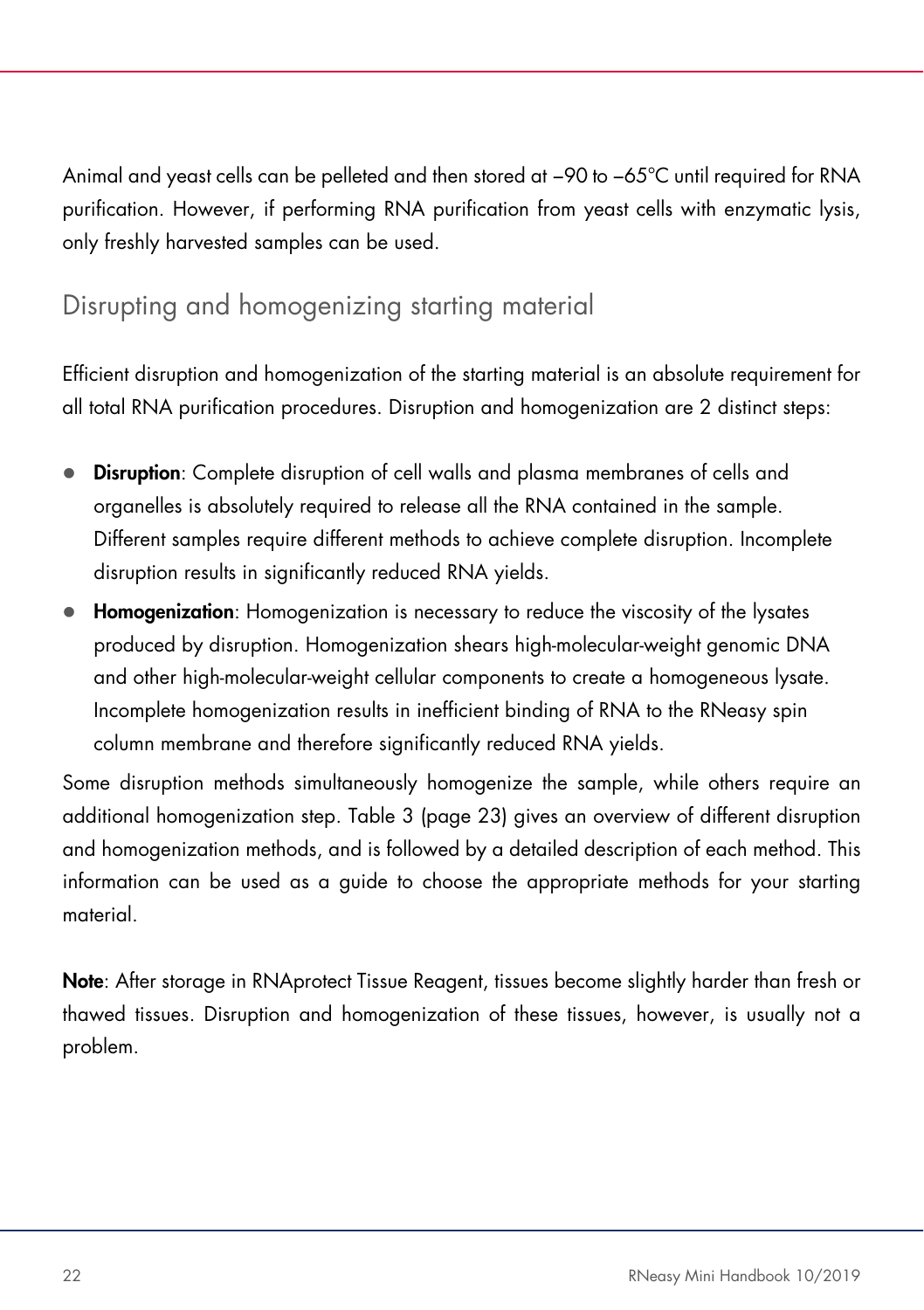| Sample                          | Disruption method                                                        | Homogenization method                                                            | <b>Comments</b>                                                                              |
|---------------------------------|--------------------------------------------------------------------------|----------------------------------------------------------------------------------|----------------------------------------------------------------------------------------------|
| Animal cells                    | Addition of lysis buffer                                                 | Rotor-stator homogenizer or<br>QIAshredder homogenizer*<br>or syringe and needle | If processing $\leq$ 1 x 10 <sup>5</sup> cells,<br>lysate can be homogenized by<br>vortexing |
| Animal tissues                  | TissueLyser                                                              | TissueLyser                                                                      | The TissueLyser gives results<br>comparable to using a rotor-<br>stator homogenizer          |
|                                 | Rotor-stator<br>homogenizer                                              | Rotor-stator homogenizer                                                         | Simultaneously disrupts and<br>homogenizes                                                   |
|                                 | Mortar and pestle                                                        | QIAshredder homogenizer*<br>or syringe and needle                                | Rotor-stator homogenizer usually<br>gives higher yields than mortar<br>and pestle            |
| Yeast                           | Enzymatic digestion of<br>cell wall followed by<br>lysis of spheroplasts | Vortexing                                                                        |                                                                                              |
|                                 | TissueLyser with glass<br>beads                                          | TissueLyser with glass beads                                                     | TissueLyser simultaneously disrupts<br>and homogenizes; cannot be<br>replaced by vortexing   |
| Plants and<br>filamentous fungi | Mortar and pestle                                                        | QIAshredder homogenizer*                                                         | Mortar and pestle cannot be<br>replaced by rotor-stator<br>homogenizer                       |

#### Table 3. Disruption and homogenization methods

\* QIAshredder homogenizers are supplied in the RNeasy Plant Mini Kit and can be purchased separately for use with the RNeasy Mini Kit or RNeasy Protect Mini Kit. See pag[e 91](#page-90-0) for ordering information.

### Disruption and homogenization using the TissueLyser system

In bead-milling, cells and tissues can be disrupted by rapid agitation in the presence of beads and lysis buffer. Disruption and simultaneous homogenization occur by the shearing and crushing action of the beads as they collide with the cells. Disruption efficiency is influenced by:

- Size and composition of beads
- Ratio of buffer to beads
- Amount of starting material
- Speed and configuration of the TissueLyser
- **•** Disintegration time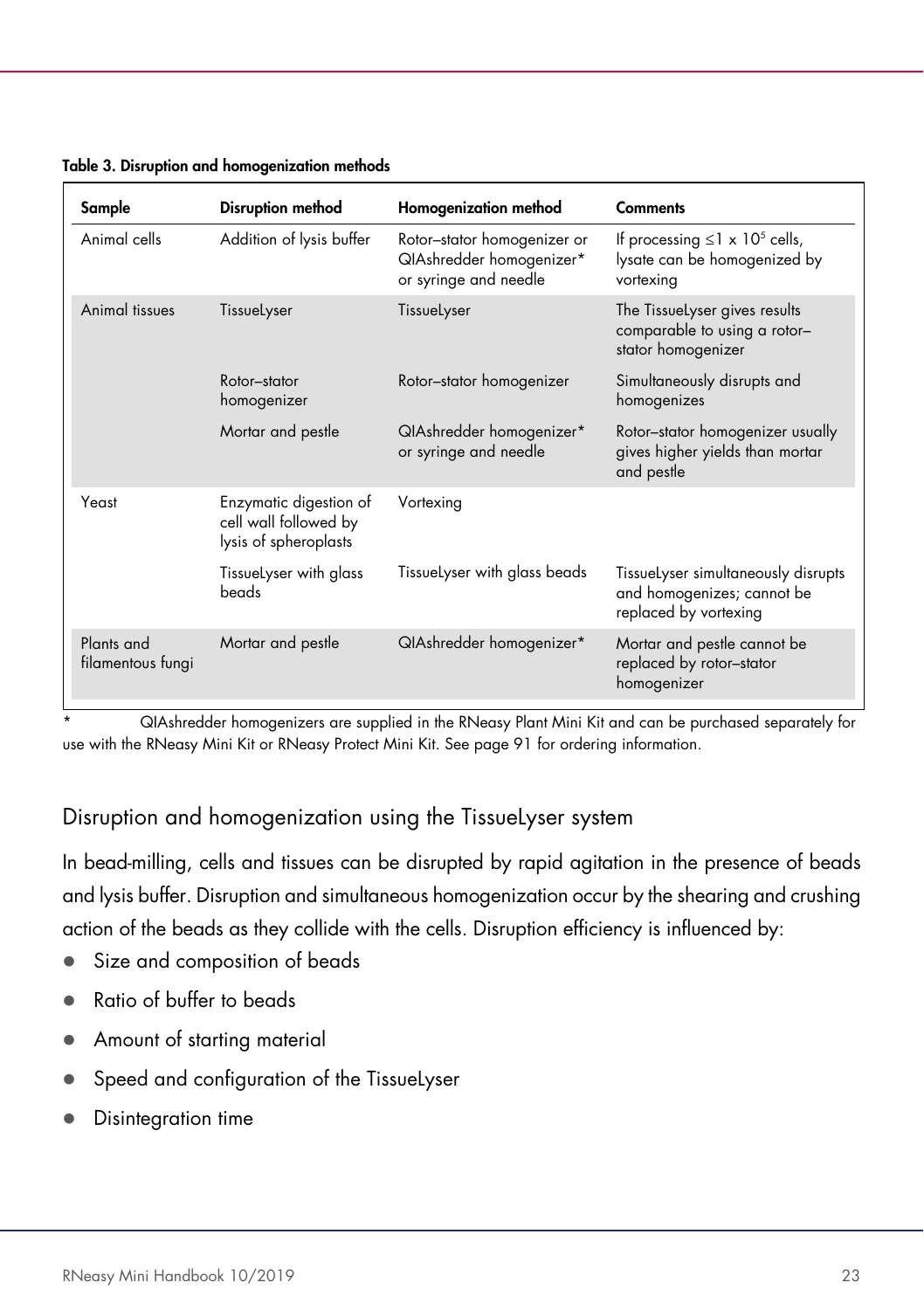For animal tissues, the optimal beads are 3–7 mm diameter stainless steel beads, and for yeast cells, the optimal beads are 0.5 mm diameter glass beads. It is essential that glass beads are prewashed in concentrated nitric acid. All other disruption parameters must be determined empirically for each application. The protocol for RNA purification from yeast (page [53\)](#page-52-0) describes how to perform mechanical disruption of yeast cells with glass beads. For guidelines on disruption and homogenization of animal tissues using the TissueLyser system, refer to the TissueLyser Handbook. For other bead mills, please refer to suppliers' quidelines for further details.

Plant tissues can be disrupted using the TissueLyser in combination with stainless steel or tungsten carbide beads. In this case, plant material, beads, and disruption vessels must all be precooled in liquid nitrogen, and disruption is performed without lysis buffer.

### Disruption and homogenization using rotor–stator homogenizers

Rotor–stator homogenizers thoroughly disrupt and simultaneously homogenize, in the presence of lysis buffer, single samples of animal tissues in 15–90 s depending on the toughness and size of the sample. Rotor–stator homogenizers can also be used to homogenize cell lysates. The rotor turns at a very high speed, causing the sample to be disrupted and homogenized by a combination of turbulence and mechanical shearing. Foaming of the sample should be kept to a minimum by using properly sized vessels, keeping the tip of the homogenizer submerged, and holding the immersed tip to the side of the tube. Rotor–stator homogenizers are available in different sizes and operate with differently sized probes. Probes with diameters of 5 mm and 7 mm are suitable for volumes up to 300 µl and can be used for homogenization in microcentrifuge tubes. Probes with a diameter of 10 mm or above require larger tubes. In addition, round-bottomed tubes allow more efficient homogenization than conical-bottomed tubes.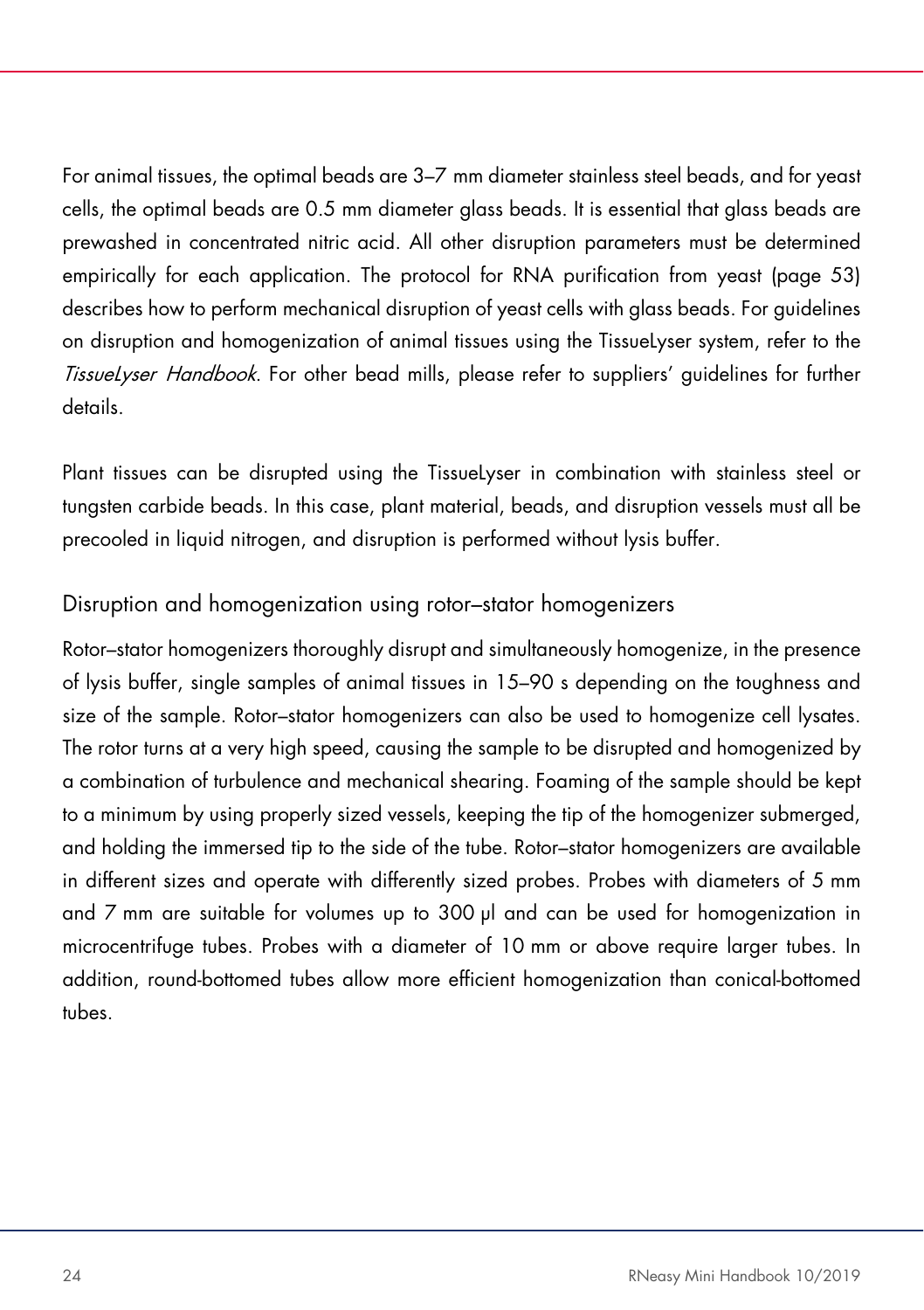# <span id="page-24-0"></span>Disruption using a mortar and pestle

For disruption using a mortar and pestle, freeze the animal or plant tissue immediately in liquid nitrogen and grind to a fine powder under liquid nitrogen. Transfer the suspension (tissue powder and liquid nitrogen) into a liquid-nitrogen–cooled, appropriately sized tube and allow the liquid nitrogen to evaporate without allowing the sample to thaw. Add lysis buffer and continue as quickly as possible with the homogenization according to one of the 2 methods below.

Note: Grinding the sample using a mortar and pestle will disrupt the sample, but will not homogenize it. Homogenization must be performed afterwards.

### Homogenization using QIAshredder homogenizers

Using QIAshredder homogenizers is a fast and efficient way to homogenize cell and tissue lysates without cross-contamination of samples. Up to 700 µl of lysate is loaded onto a QIAshredder spin column placed in a 2 ml collection tube, and spun for 2 min at maximum speed in a microcentrifuge. The lysate is homogenized as it passes through the spin column. QIAshredder spin columns are supplied in the RNeasy Plant Mini Kit and can be purchased separately for use with the RNeasy Mini Kit and RNeasy Protect Mini Kit. See page [91](#page-90-0) for ordering information.

### Homogenization using a syringe and needle

Cell and tissue lysates can be homogenized using a syringe and needle. Lysate is passed through a 20-gauge (0.9 mm) needle attached to a sterile plastic syringe at least 5–10 times or until a homogeneous lysate is achieved. Increasing the volume of lysis buffer may be required to facilitate handling and minimize loss.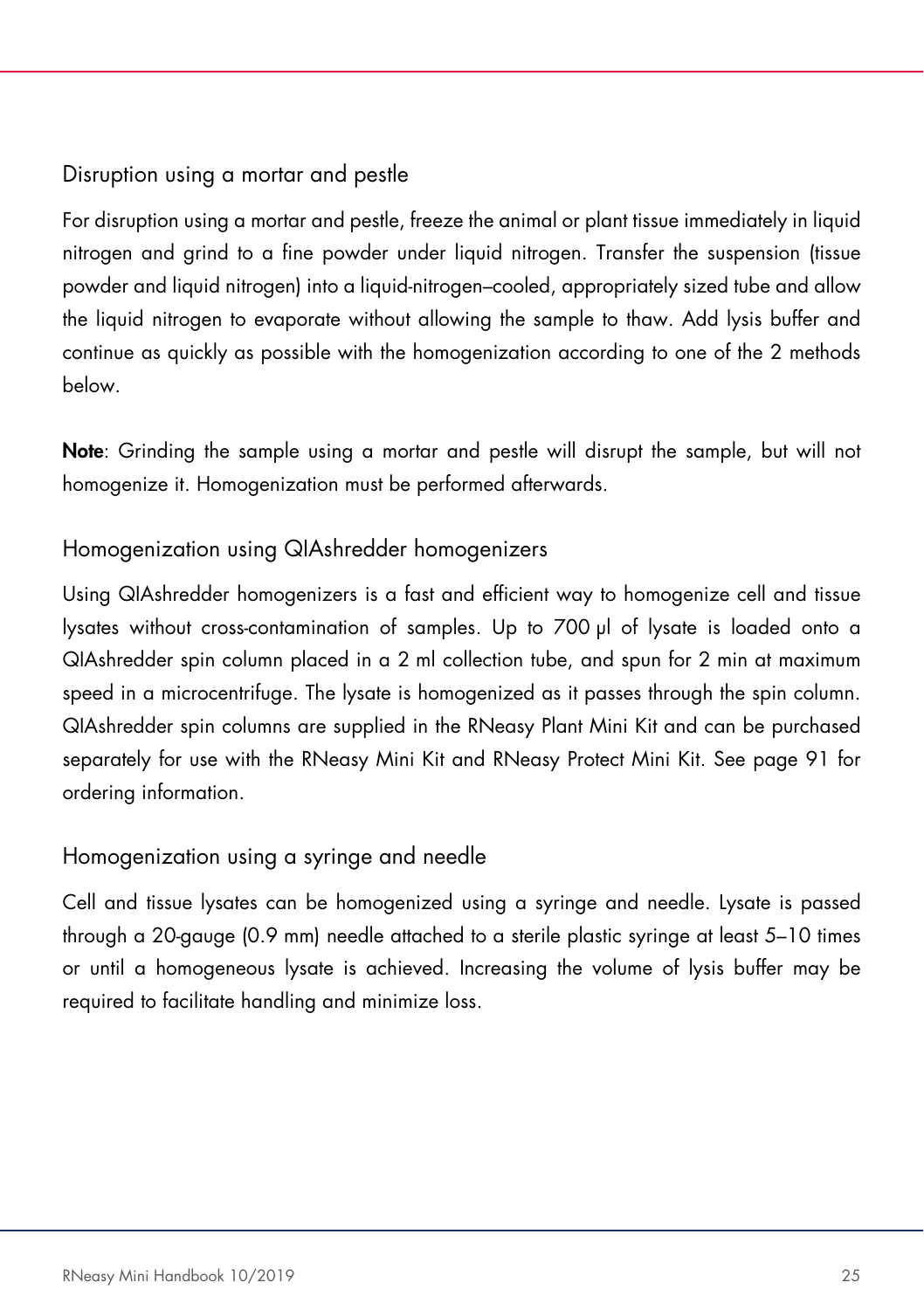# Eliminating genomic DNA contamination

Generally, DNase digestion is not required with RNeasy Kits since RNeasy silica-membrane technology efficiently removes most of the DNA without DNase treatment. However, further DNA removal may be necessary for certain RNA applications that are sensitive to very small amounts of DNA (e.g., TaqMan RT-PCR analysis with a low-abundance target). In these cases, residual DNA can be removed by optional on-column DNase digestion using the RNAse-Free DNase Set (see Appendix D, page [82\)](#page-81-0). The DNase is efficiently removed in subsequent wash steps. Alternatively, residual DNA can be removed by a DNase digestion after RNA purification (see Appendix E, page [85\)](#page-84-0). The DNase digestion can then be cleaned up, if desired, using "Protocol: RNA Cleanup" (page [67\)](#page-66-0).

The RNeasy Plus Mini Kit, which is designed for RNA purification from animal cells and tissues, integrates unique gDNA Eliminator spin columns with RNeasy technology. Genomic DNA is effectively removed in a single, rapid centrifugation step, avoiding the need for DNase digestion. See page [91](#page-90-0) for ordering information.

If the purified RNA will be used in real-time, two-step RT-PCR, we recommend using the QuantiTect® Reverse Transcription Kit. The kit provides a fast and convenient procedure, enabling cDNA synthesis and genomic DNA removal in only 20 min. For ordering information, see pag[e 91.](#page-90-0)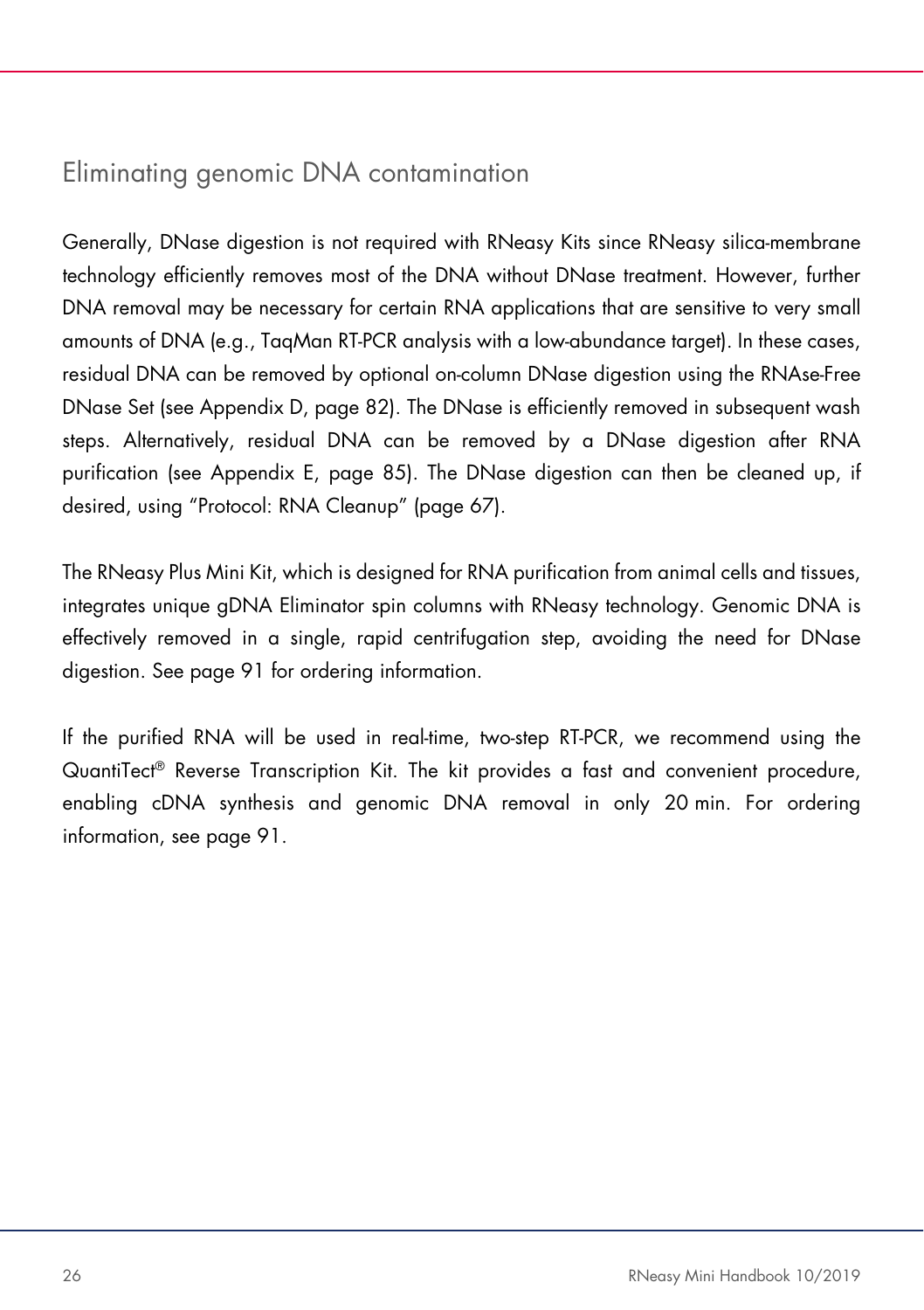# <span id="page-26-0"></span>Protocol: Purification of Total RNA from Animal Cells Using Spin Technology

This protocol requires the RNeasy Mini Kit.

### <span id="page-26-1"></span>Determining the correct amount of starting material

It is essential to use the correct amount of starting material in order to obtain optimal RNA yield and purity. The minimum amount is generally 100 cells, while the maximum amount depends on:

- The RNA content of the cell type
- The RNA binding capacity of the RNeasy spin column (100 µg RNA)
- The volume of Buffer RLT required for efficient lysis (the maximum volume of Buffer RLT that can be used limits the maximum amount of starting material to  $1 \times 10^7$  cells)

RNA content can vary greatly between cell types. The following examples illustrate how to determine the maximum amount of starting material:

- $\bullet$  COS cells have high RNA content (approximately 35 µg RNA per 10<sup>6</sup> cells). Do not use more than  $3 \times 10^6$  cells, otherwise the RNA binding capacity of the RNeasy spin column will be exceeded.
- $\bullet$  HeLa cells have average RNA content (approximately 15 µg RNA per 10 $\degree$  cells). Do not use more than  $7 \times 10^6$  cells, otherwise the RNA binding capacity of the RNeasy spin column will be exceeded.
- $\bullet$  NIH/3T3 cells have low RNA content (approximately 10 µg RNA per 10<sup>6</sup> cells). The maximum amount of starting material  $(1 \times 10^7 \text{ cells})$  can be used.

If processing a cell type not listed in [Table 2](#page-19-1) (page [21\)](#page-19-1) and if there is no information about its RNA content, we recommend starting with no more than  $3-4 \times 10^6$  cells. Depending on RNA yield and purity, it may be possible to increase the cell number in subsequent preparations.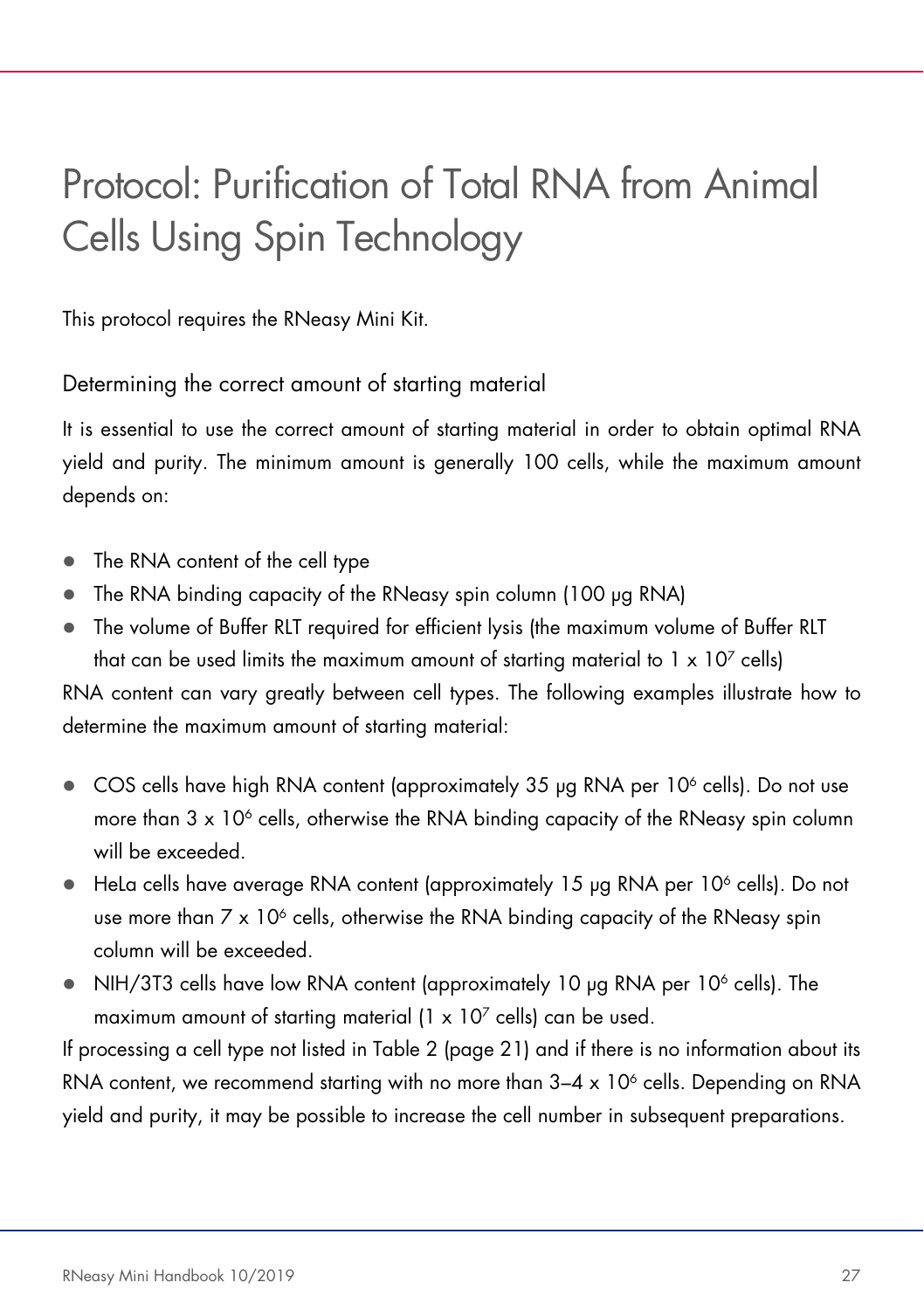### Do not overload the RNeasy spin column, as this will significantly reduce RNA yield and purity.

Counting cells is the most accurate way to quantitate the amount of starting material. As a guide, the number of HeLa cells obtained in various culture vessels after confluent growth is given in [Table 4.](#page-27-0)

| Cell-culture vessel | Growth area $(cm^2)^*$ | Number of cells <sup>t</sup> |
|---------------------|------------------------|------------------------------|
| Multiwell-plates    |                        |                              |
| 96-well             | $0.32 - 0.6$           | $4 - 5 \times 10^{4}$        |
| 48-well             | 1                      | $1 \times 10^{5}$            |
| 24-well             | 2                      | $2.5 \times 10^{5}$          |
| 12-well             | $\overline{4}$         | $5 \times 10^5$              |
| 6-well              | 9.5                    | $1 \times 10^6$              |
| <b>Dishes</b>       |                        |                              |
| 35 mm               | 8                      | $1 \times 10^6$              |
| 60 mm               | 21                     | $2.5 \times 10^{6}$          |
| 100 mm              | 56                     | $7 \times 10^6$              |
| 145-150 mm          | 145                    | $2 \times 10^7$              |
| <b>Flasks</b>       |                        |                              |
| 40-50 ml            | 25                     | $3 \times 10^6$              |
| 250-300 ml          | 75                     | $1 \times 10^7$              |
| 650-750 ml          | 162-175                | $2 \times 10^{7}$            |

<span id="page-27-0"></span>Table 4. Growth area and number of HeLa cells in various culture vessels

\* Per well, if multiwell plates are used; varies slightly depending on the supplier.

† Cell numbers are given for HeLa cells (approximate length = 15 μm), assuming confluent growth. Cell numbers will vary for different kinds of animal cells, which vary in length from 10 to 30 μm.

# Important points before starting

- If using the RNeasy Kit for the first time, read "Important Notes" (page [19\)](#page-18-0).
- If working with RNA for the first time, read Appendix A (page [73\)](#page-72-0).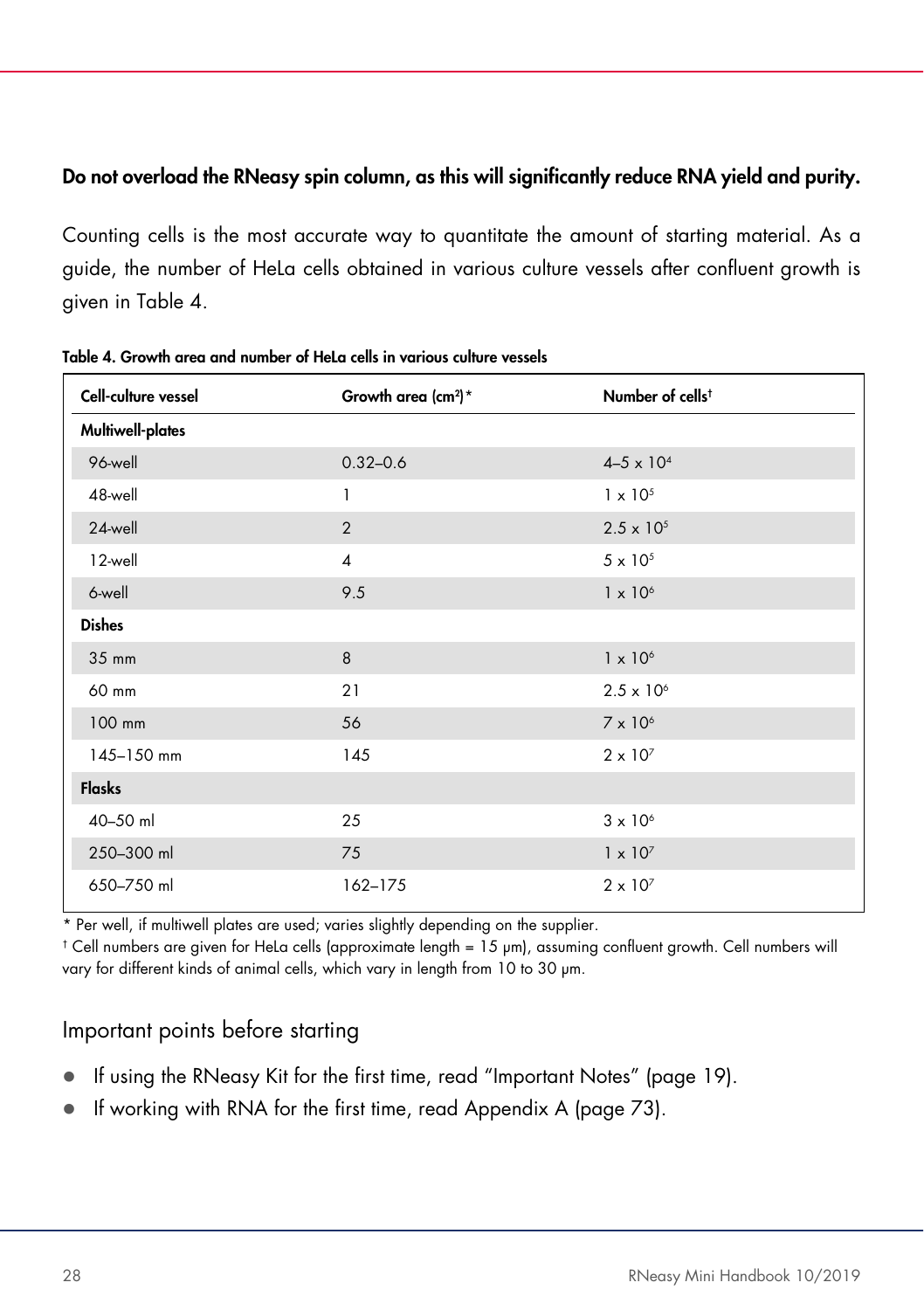- Cell pellets can be stored at −90 to −65°C for later use or used directly in the procedure. Determine the number of cells before freezing. Frozen cell pellets should be thawed slightly so that they can be dislodged by flicking the tube in step 2. Homogenized cell lysates from step [3](#page-30-0) can be stored at −90 to −65°C for several months. Frozen lysates should be incubated at 37°C in a water bath until completely thawed and salts are dissolved. Avoid prolonged incubation, which may compromise RNA integrity. If any insoluble material is visible, centrifuge for 5 min at  $3000-5000 \times q$ . Transfer supernatant to a new RNAse-free glass or polypropylene tube, and continue with step [4.](#page-31-0) Buffer RLT may form a precipitate upon storage. If necessary, redissolve by warming, and then place at room temperature.
- Buffer RLT and Buffer RW1 contain a guanidine salt and are therefore not compatible with disinfecting reagents containing bleach. See page [7](#page-6-0) for safety information.
- Perform all steps of the procedure at room temperature. During the procedure, work quickly.
- Perform all centrifugation steps at 20–25°C in a standard microcentrifuge. Ensure that the centrifuge does not cool below 20°C.

### Things to do before starting

- If purifying RNA from cell lines rich in RNAses, we recommend adding β-mercaptoethanol (β-ME) to Buffer RLT before use. Add 10 µl β-ME per 1 ml Buffer RLT. Dispense in a fume hood and wear appropriate protective clothing. Buffer RLT containing β-ME can be stored at room temperature for up to 1 month.
- Buffer RPE is supplied as a concentrate. Before using for the first time, add 4 volumes of ethanol (96–100%) as indicated on the bottle to obtain a working solution.
- If performing optional on-column DNase digestion, prepare DNase I stock solution as described in Appendix D (page [82\)](#page-81-0).

### Procedure

1. Harvest cells according to step 1a or 1b.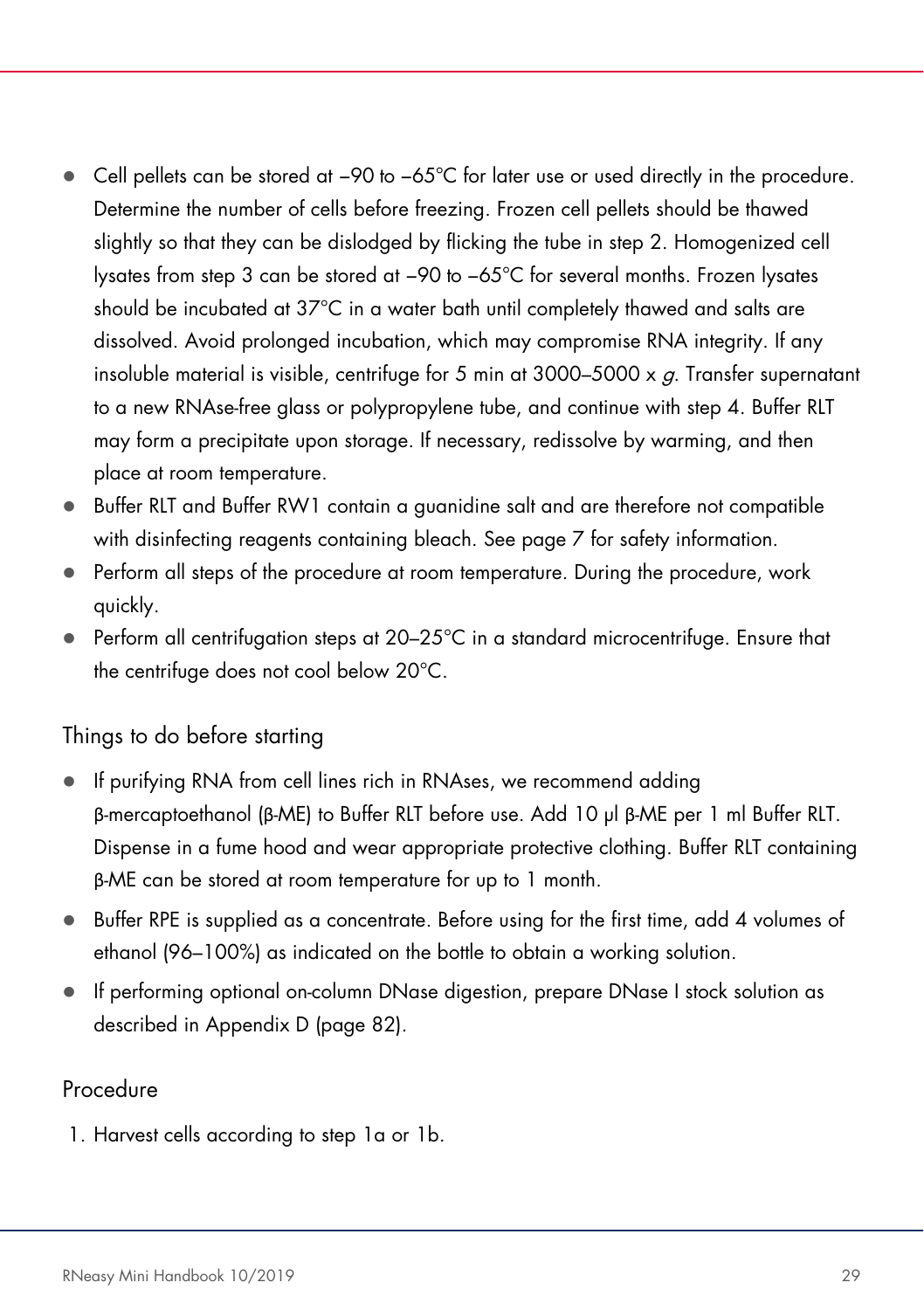- 1a. Cells grown in suspension (do not use more than  $1 \times 10^7$  cells): Determine the number of cells. Pellet the appropriate number of cells by centrifuging for 5 min at 300  $\times$  q in a centrifuge tube (not supplied). Carefully remove all supernatant by aspiration, and proceed to step 2. Note: Incomplete removal of cell-culture medium will inhibit lysis and dilute the lysate, affecting the conditions for binding of RNA to the RNeasy membrane. Both effects may reduce RNA yield.
- 1b. Cells grown in a monolayer (do not use more than  $1 \times 10^7$  cells): Cells can be either lysed directly in the cell-culture vessel (up to 10 cm diameter) or trypsinized and collected as a cell pellet prior to lysis. Cells grown in cell-culture flasks should always be trypsinized.

#### To lyse cells directly:

Determine the number of cells. Completely aspirate the cell-culture medium, and proceed immediately to step 2.

Note: Incomplete removal of cell-culture medium will inhibit lysis and dilute the lysate, affecting the conditions for binding of RNA to the RNeasy membrane. Both effects may reduce RNA yield.

#### To trypsinize and collect cells:

Determine the number of cells. Aspirate the medium, and wash the cells with PBS. Aspirate the PBS, and add 0.1–0.25% trypsin in PBS. After the cells detach from the dish or flask, add medium (containing serum to inactivate the trypsin), transfer the cells to an RNAse-free glass or polypropylene centrifuge tube (not supplied), and centrifuge at 300  $\times$  g for 5 min. Completely aspirate the supernatant, and proceed to step 2.

Note: Incomplete removal of cell-culture medium will inhibit lysis and dilute the lysate, affecting the conditions for binding of RNA to the RNeasy membrane. Both effects may reduce RNA yield.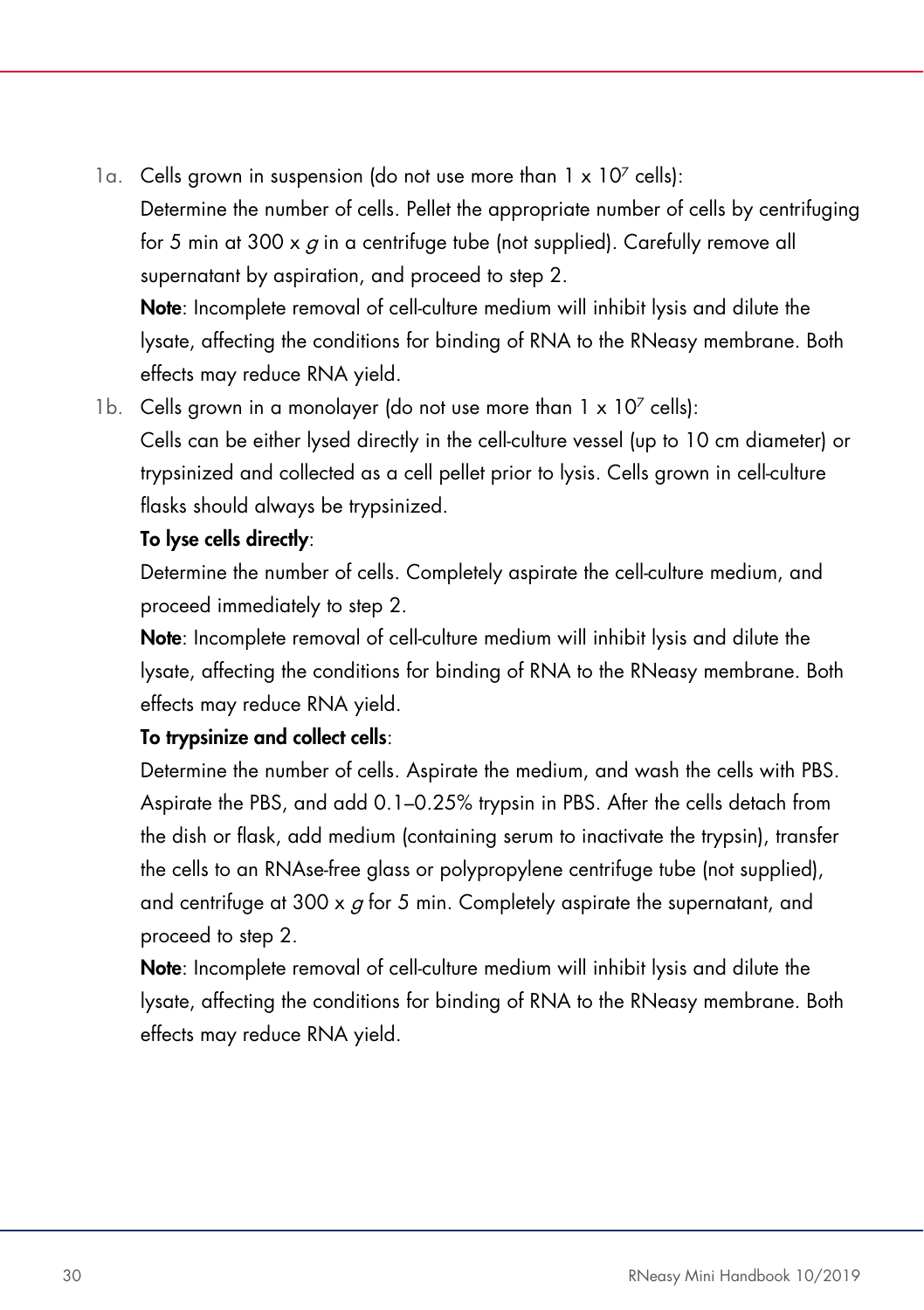2. Disrupt the cells by adding Buffer RLT.

For pelleted cells, loosen the cell pellet thoroughly by flicking the tube. Add the appropriate volume of Buffer RLT (see [Table 5\)](#page-30-1). Vortex or pipet to mix, and proceed to step 3.

Note: Incomplete loosening of the cell pellet may lead to inefficient lysis and reduced RNA yields.

<span id="page-30-1"></span>

| Table 5. Volumes of Buffer RLT for lysing pelleted cells |  |  |  |  |  |  |
|----------------------------------------------------------|--|--|--|--|--|--|
|----------------------------------------------------------|--|--|--|--|--|--|

| Number of pelleted cells            | Volume of Buffer RLT (µl) |
|-------------------------------------|---------------------------|
| $5 \times 10^{6}$                   | 350                       |
| $5 \times 10^{6} - 1 \times 10^{7}$ | 600                       |

For direct lysis of cells grown in a monolayer, add the appropriate volume of Buffer RLT (see [Table 6\)](#page-30-2) to the cell-culture dish. Collect the lysate with a rubber policeman. Pipet the lysate into a microcentrifuge tube (not supplied). Vortex or pipet to mix, and ensure that no cell clumps are visible before proceeding to step 3.

<span id="page-30-2"></span>Table 6. Volumes of Buffer RLT for direct cell lysis

| Dish diameter (cm) | Volume of Buffer RLT (µl)* |
|--------------------|----------------------------|
|                    | 350                        |
| $6 - 10$           | 600                        |

\* Regardless of the cell number, use the buffer volumes indicated to completely cover the surface of the dish.

<span id="page-30-0"></span>3. Homogenize the lysate according to step 3a, 3b, or 3c.

See "Disrupting and homogenizing starting material", page [22,](#page-21-0) for more details on homogenization. If processing  $\leq 1 \times 10^5$  cells, homogenize by vortexing for 1 min. After homogenization, proceed to step 4.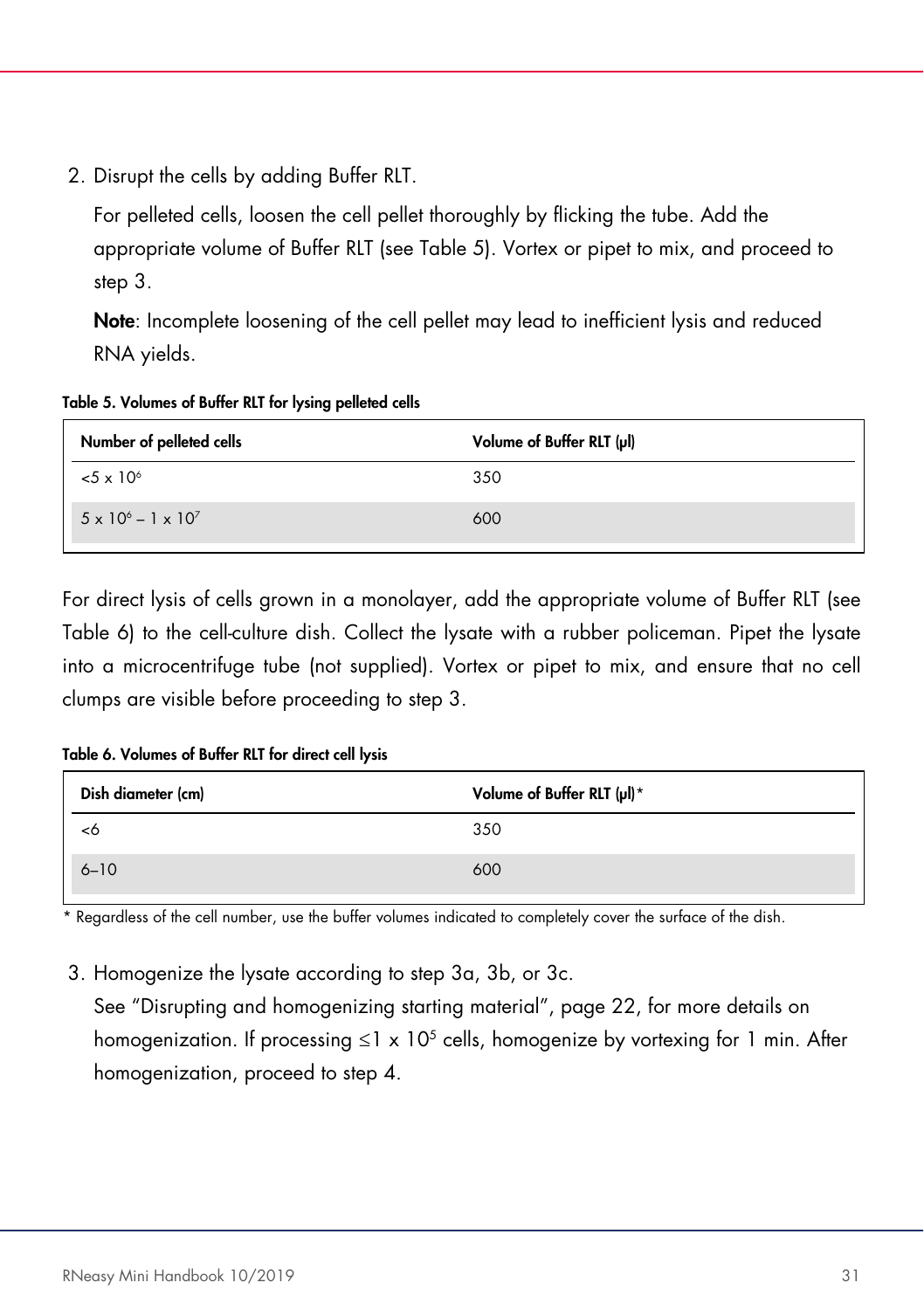Note: Incomplete homogenization leads to significantly reduced RNA yields and can cause clogging of the RNeasy spin column. Homogenization with a rotor–stator or QIAshredder homogenizer generally results in higher RNA yields than with a syringe and needle.

- 3a. Pipet the lysate directly into a QIAshredder spin column placed in a 2 ml collection tube, and centrifuge for 2 min at full speed. Proceed to step 4.
- 3b. Homogenize the lysate for 30 s using a rotor–stator homogenizer. Proceed to step 4.
- 3c. Pass the lysate at least 5 times through a blunt 20-gauge needle (0.9 mm diameter) fitted to an RNAse-free syringe. Proceed to step 4.
- <span id="page-31-0"></span>4. Add 1 volume of 70% ethanol to the homogenized lysate, and mix well by pipetting. Important: Do not centrifuge.

Note: The volume of lysate may be less than 350 µl or 600 µl due to loss during homogenization.

Note: When purifying RNA from certain cell lines, precipitates may be visible after addition of ethanol. This does not affect the procedure.

5. Transfer up to 700 µl of the sample, including any precipitate that may have formed, to an RNeasy spin column placed in a 2 ml collection tube (supplied). Close the lid gently, and centrifuge for 15 s at  $\geq$ 8000 x  $q$  ( $\geq$ 10,000 rpm). Discard the flow-through.<sup>[\\*](#page-31-1)</sup> Reuse the collection tube in step 6.

If the sample volume exceeds 700 µl, centrifuge successive aliquots in the same RNeasy spin column. Discard the flow-through after each centrifugation.<sup>\*</sup>

Optional: If performing optional on-column DNase digestion (see "Eliminating genomic DNA contamination", page [26\)](#page-24-0), follow Appendix D (page [82\)](#page-81-0), steps 1–4, after performing this step.

<span id="page-31-1"></span><sup>\*</sup> Flow-through contains Buffer RLT or Buffer RW1 and is therefore not compatible with bleach. See pag[e 6](#page-6-0) for safety information.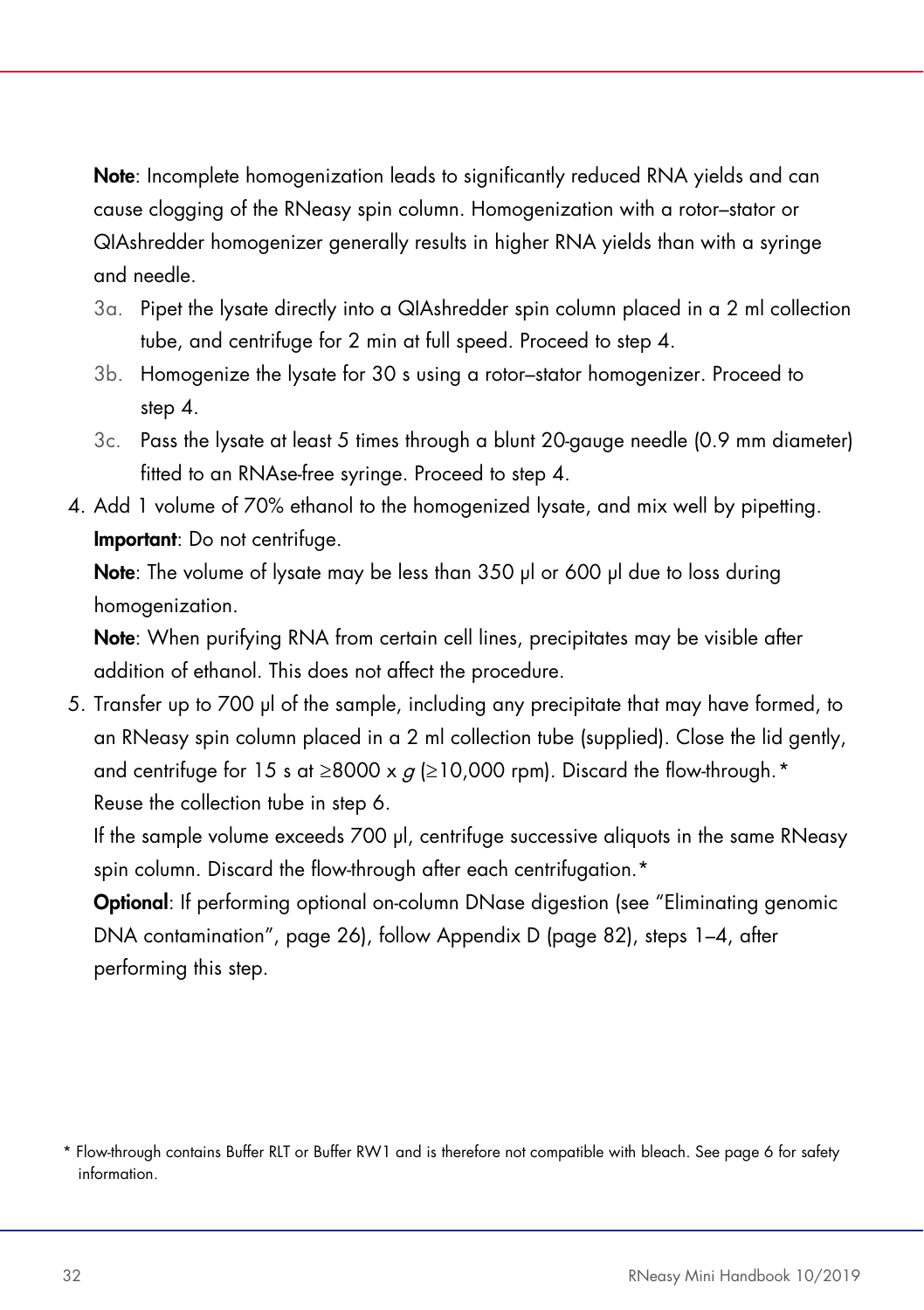6. Add 700 µl Buffer RW1 to the RNeasy spin column. Close the lid gently, and centrifuge for 15 s at ≥8000 x  $q$  (≥10,000 rpm) to wash the spin column membrane. Discard the flow-through.[\\*](#page-32-0)

Reuse the collection tube in step 7.

Note: After centrifugation, carefully remove the RNeasy spin column from the collection tube so that the column does not contact the flow-through. Be sure to empty the collection tube completely.

Skip this step if performing optional on-column DNase digestion (page [82\)](#page-81-0).

7. Add 500 µl Buffer RPE to the RNeasy spin column. Close the lid gently, and centrifuge for 15 s at ≥8000 x  $q \ge 10,000$  rpm) to wash the spin column membrane. Discard the flow-through.

Reuse the collection tube in step 8.

Note: Buffer RPE is supplied as a concentrate. Ensure that ethanol is added to Buffer RPE before use (see "Things to do before starting").

8. Add 500 µl Buffer RPE to the RNeasy spin column. Close the lid gently, and centrifuge for 2 min at  $\geq$ 8000 x  $q \geq$ 10,000 rpm) to wash the spin column membrane. The long centrifugation dries the spin column membrane, ensuring that no ethanol is carried over during RNA elution. Residual ethanol may interfere with downstream reactions.

Note: After centrifugation, carefully remove the RNeasy spin column from the collection tube so that the column does not contact the flow-through. Otherwise, carryover of ethanol will occur.

9. Optional: Place the RNeasy spin column in a new 2 ml collection tube (supplied), and discard the old collection tube with the flow-through. Close the lid gently, and centrifuge at full speed for 1 min.

Perform this step to eliminate any possible carryover of Buffer RPE, or if residual flow-through remains on the outside of the RNeasy spin column after step 8.

<span id="page-32-0"></span><sup>\*</sup> Flow-through contains Buffer RLT or Buffer RW1 and is therefore not compatible with bleach. See pag[e 6](#page-6-0) for safety information.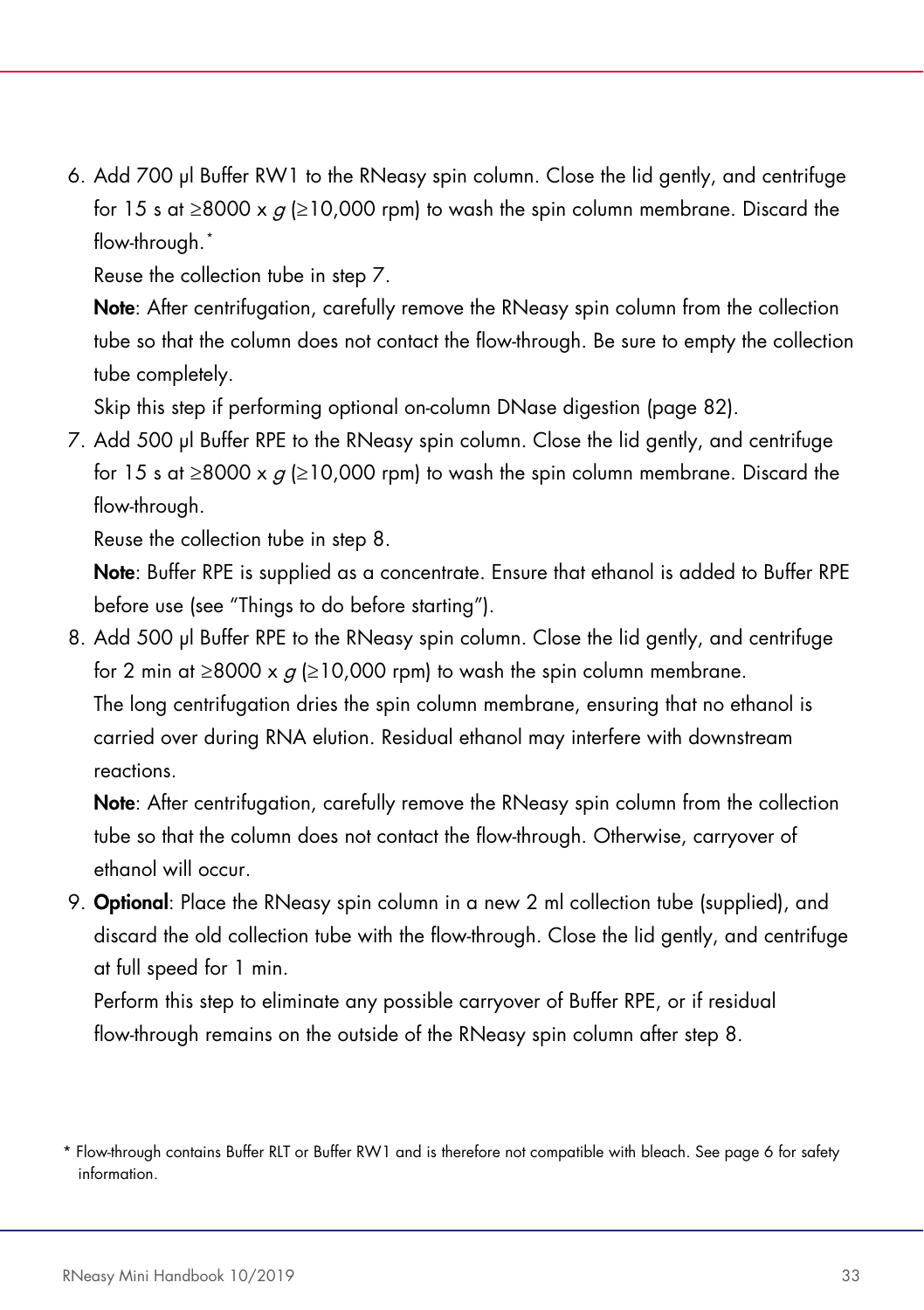- 10. Place the RNeasy spin column in a new 1.5 ml collection tube (supplied). Add 30-50 µl RNAse-free water directly to the spin column membrane. Close the lid gently, and centrifuge for 1 min at  $\geq$ 8000 x  $q$  ( $\geq$ 10,000 rpm) to elute the RNA.
- 11. If the expected RNA yield is >30 µg, repeat step 10 using another 30–50 µl RNAse-free water, or using the eluate from step 10 (if high RNA concentration is required). Reuse the collection tube from step 10.

If using the eluate from step 10, the RNA yield will be 15–30% less than that obtained using a second volume of RNAse-free water, but the final RNA concentration will be higher.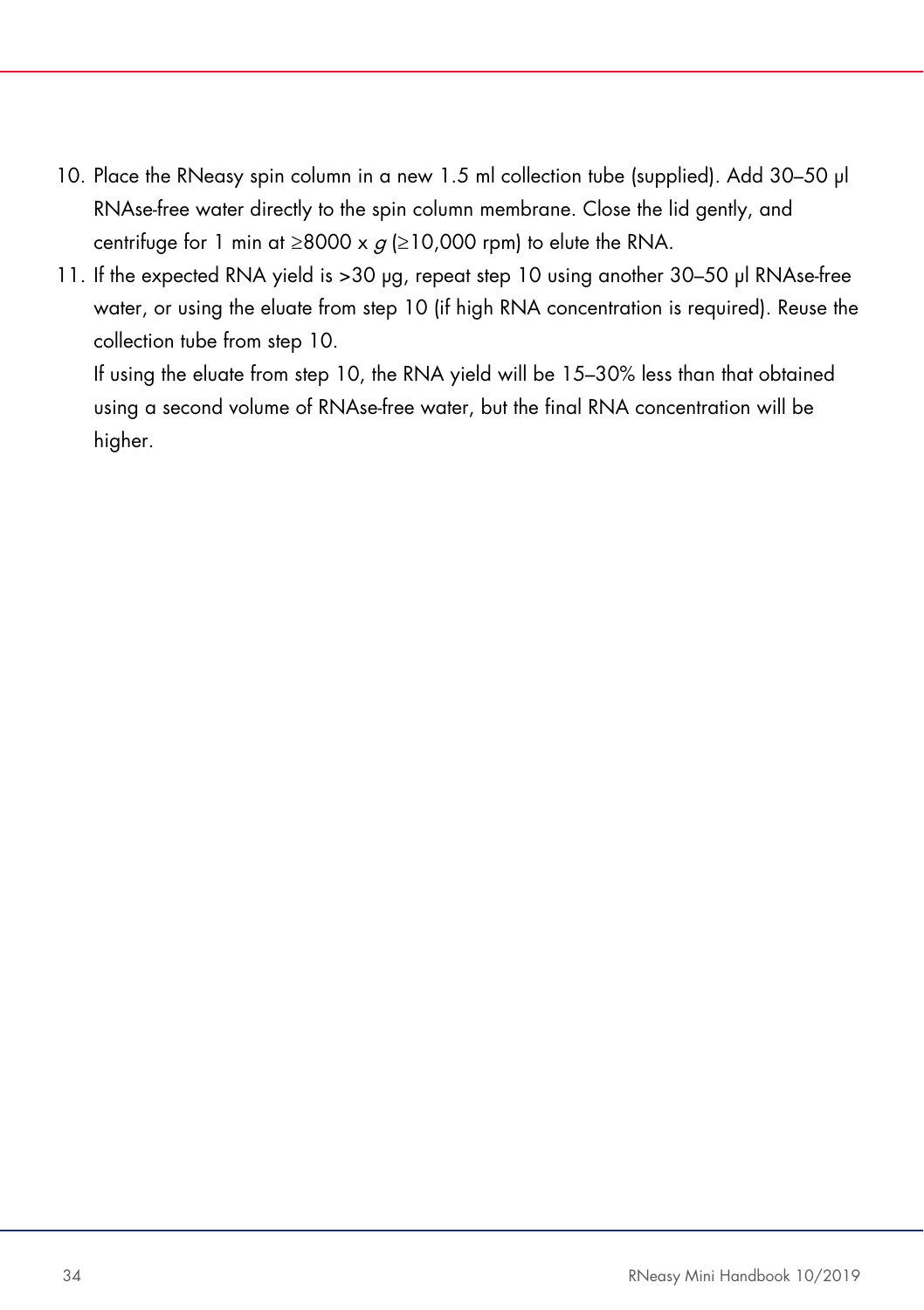# <span id="page-34-0"></span>Protocol: Purification of Total RNA from Animal Cells Using Vacuum/Spin Technology

This protocol requires the RNeasy Mini Kit.

Determining the correct amount of starting material

See "Determining the correct amount of starting material", page [27.](#page-26-1)

Important points before starting

- If using the RNeasy Kit for the first time, read "Important Notes" (page [19\)](#page-18-0). If working with RNA for the first time, read Appendix A (page [73\)](#page-72-0).
- Cell pellets can be stored at −90 to −65°C for later use or used directly in the procedure. Determine the number of cells before freezing. Frozen cell pellets should be thawed slightly so that they can be dislodged by flicking the tube in step 2. Homogenized cell lysates from step 3 can be stored at −90 to −65°C for several months. Frozen lysates should be incubated at 37°C in a water bath until completely thawed and salts are dissolved. Avoid prolonged incubation, which may compromise RNA integrity. If any insoluble material is visible, centrifuge for 5 min at  $3000-5000 \times q$ . Transfer supernatant to a new RNAse-free glass or polypropylene tube, and continue with step 4.
- Buffer RLT may form a precipitate upon storage. If necessary, redissolve by warming, and then place at room temperature.
- Buffer RLT and Buffer RW1 contain a guanidine salt and are therefore not compatible with disinfecting reagents containing bleach. See page [7](#page-6-0) for safety information.
- Perform all steps of the procedure at room temperature. During the procedure, work quickly.
- Perform all centrifugation steps at 20–25°C in a standard microcentrifuge. Ensure that the centrifuge does not cool below 20°C.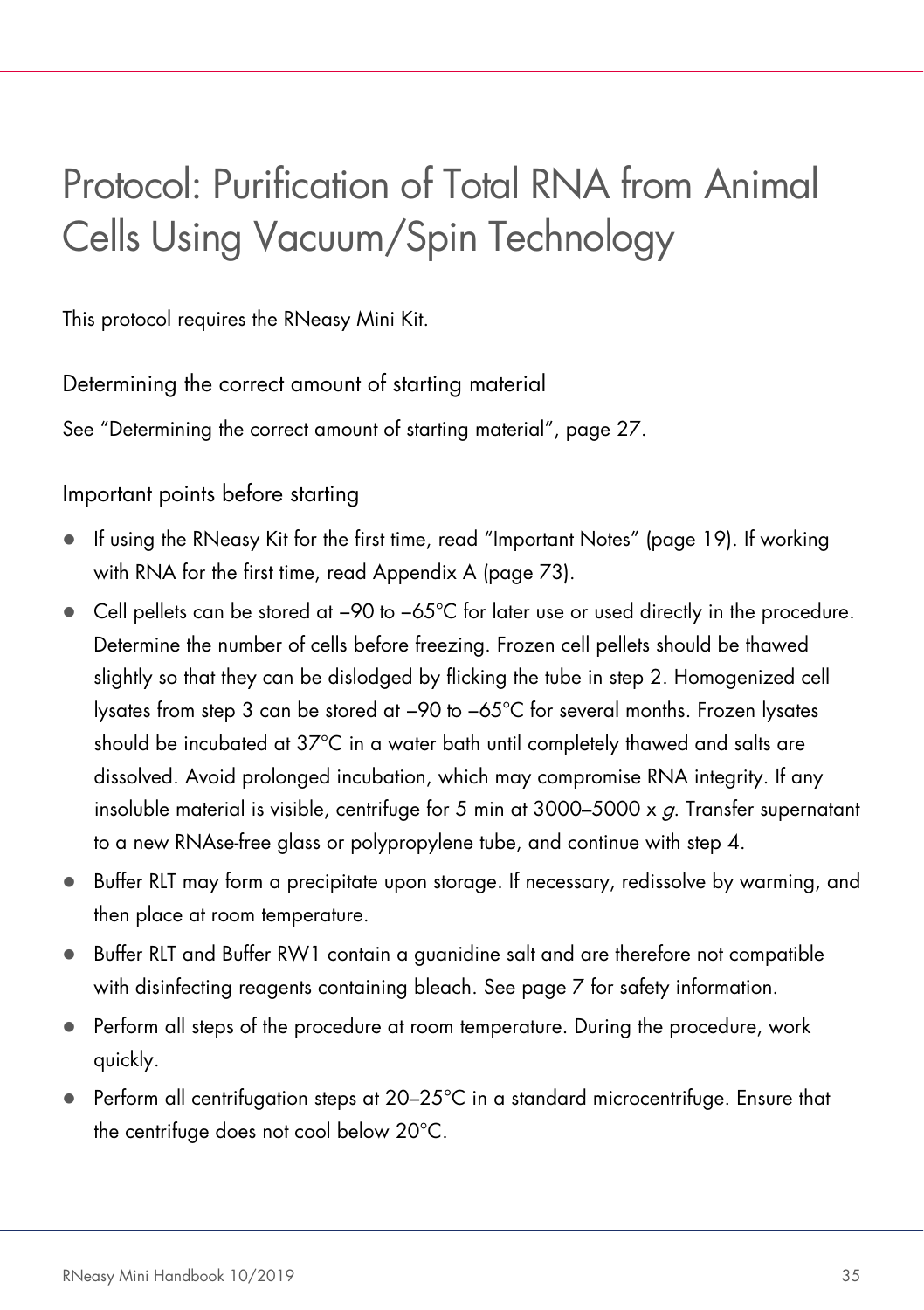- $\bullet$  Do not use more than 10<sup>6</sup> cells per prep. The cell numbers in each prep should be similar (no more than a twofold difference between the highest and lowest) to allow uniform flow rates on the vacuum manifold.
- Between loading steps, switch off the vacuum and ventilate the manifold to maintain uniform conditions for each sample. This can be done with a vacuum regulator inserted between the vacuum source and the vacuum manifold.
- Always use caution and wear safety glasses when working near a vacuum manifold under pressure.
- Always leave the lids of the RNeasy spin columns open while applying vacuum.
- The flow-through from each vacuum step is collected in the QIAvac 24 Plus, in the QIAvac 24 base, or in the QIAvac 6S waste tray. Each can hold the waste from 24 samples. At the end of the procedure, discard the liquid waste and clean the vacuum manifold as described in the *QIAvac 24 Plus Handbook* or *QIAvac Handbook*. If using other vacuum manifolds, follow the supplier's instructions.

### Things to do before starting

- If purifying RNA from cell lines rich in RNAses, we recommend adding
- β-mercaptoethanol (β-ME) to Buffer RLT before use. Add 10 µl β-ME per 1 ml Buffer RLT. Dispense in a fume hood and wear appropriate protective clothing. Buffer RLT containing β-ME can be stored at room temperature for up to 1 month.
- Buffer RPE is supplied as a concentrate. Before using for the first time, add 4 volumes of ethanol (96–100%) as indicated on the bottle to obtain a working solution.
- If performing optional on-column DNase digestion, prepare DNase I stock solution as described in Appendix D (page [82\)](#page-81-0).
- Set up the vacuum manifold according to the supplier's instructions. If using the QIAvac Plus 24, refer to the *QIAvac 24 Plus Handbook*. If using the QIAvac 24 or QIAvac 6S, refer to the *QIAvac Handbook*. Insert each RNeasy spin column into a luer connector.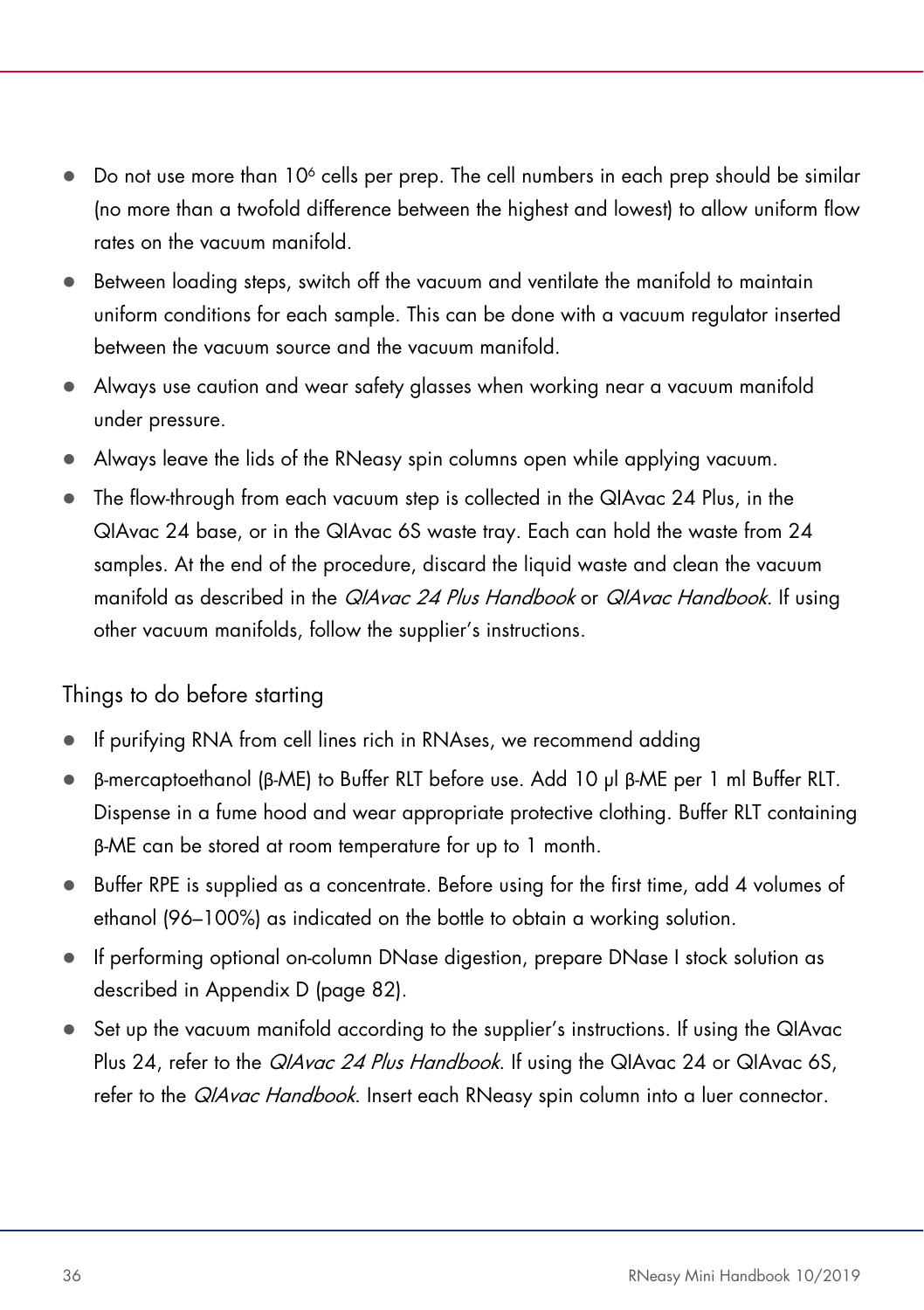## Procedure

- 1. Harvest cells according to step 1a or 1b.
	- 1a. Cells grown in suspension (do not use more than  $1 \times 10^6$  cells): Determine the number of cells. Pellet the appropriate number of cells by centrifuging for 5 min at 300  $\times$  g in a centrifuge tube (not supplied). Carefully remove all supernatant by aspiration, and proceed to step 2.

Note: Incomplete removal of cell-culture medium will inhibit lysis and dilute the lysate, affecting the conditions for binding of RNA to the RNeasy membrane. Both effects may reduce RNA yield.

1b. Cells grown in a monolayer (do not use more than  $1 \times 10^6$  cells): Cells can be either lysed directly in the cell-culture vessel (up to 10 cm diameter) or trypsinized and collected as a cell pellet prior to lysis. Cells grown in cell-culture flasks should always be trypsinized.

## To lyse cells directly:

Determine the number of cells. Completely aspirate the cell-culture medium, and proceed immediately to step 2.

Note: Incomplete removal of cell-culture medium will inhibit lysis and dilute the lysate, affecting the conditions for binding of RNA to the RNeasy membrane. Both effects may reduce RNA yield.

## To trypsinize and collect cells:

Determine the number of cells. Aspirate the medium, and wash the cells with PBS. Aspirate the PBS, and add 0.1–0.25% trypsin in PBS. After the cells detach from the dish or flask, add medium (containing serum to inactivate the trypsin), transfer the cells to an RNAse-free glass or polypropylene centrifuge tube (not supplied), and centrifuge at 300  $\times$  g for 5 min. Completely aspirate the supernatant, and proceed to step 2.

Note: Incomplete removal of cell-culture medium will inhibit lysis and dilute the lysate, affecting the conditions for binding of RNA to the RNeasy membrane. Both effects may reduce RNA yield.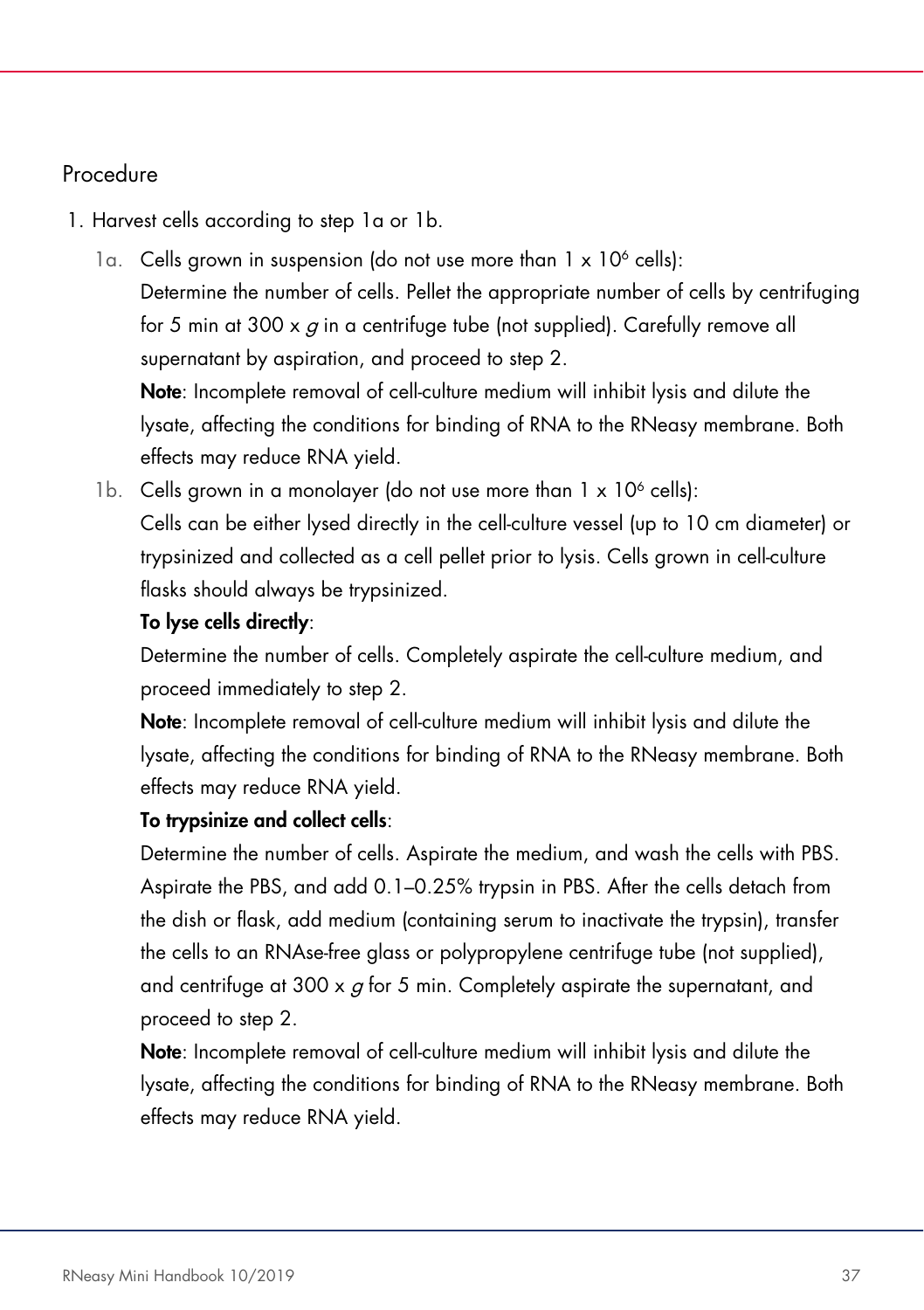2. Disrupt the cells by adding Buffer RLT.

For pelleted cells, loosen the cell pellet thoroughly by flicking the tube. Add 350 µl Buffer RLT. Vortex or pipet to mix, and proceed to step 3.

Note: Incomplete loosening of the cell pellet may lead to inefficient lysis and reduced RNA yields.

For direct lysis of cells grown in a monolayer, add 350 µl Buffer RLT to the cell-culture dish (if 350 ul is not enough to cover the dish, use 600 ul Buffer RLT instead; be sure then to use 600 µl of 70% ethanol in step 4). Collect the lysate with a rubber policeman. Pipet the lysate into a microcentrifuge tube (not supplied). Vortex or pipet to mix, and ensure that no cell clumps are visible before proceeding to step 3.

3. Homogenize the lysate according to step 3a, 3b, or 3c.

See "Disrupting and homogenizing starting material", page [22,](#page-21-0) for more details on homogenization. If processing  $\leq 1 \times 10^5$  cells, homogenize by vortexing for 1 min. After homogenization, proceed to step 4.

Note: Incomplete homogenization leads to significantly reduced RNA yields and can cause clogging of the RNeasy spin column. Homogenization with a rotor–stator or QIAshredder homogenizer generally results in higher RNA yields than with a syringe and needle.

- 3a. Pipet the lysate directly into a QIAshredder spin column placed in a 2 ml collection tube, and centrifuge for 2 min at full speed. Proceed to step 4.
- 3b. Homogenize the lysate for 30 s using a rotor–stator homogenizer. Proceed to step 4.
- 3c. Pass the lysate at least 5 times through a blunt 20-gauge needle (0.9 mm diameter) fitted to an RNAse-free syringe. Proceed to step 4.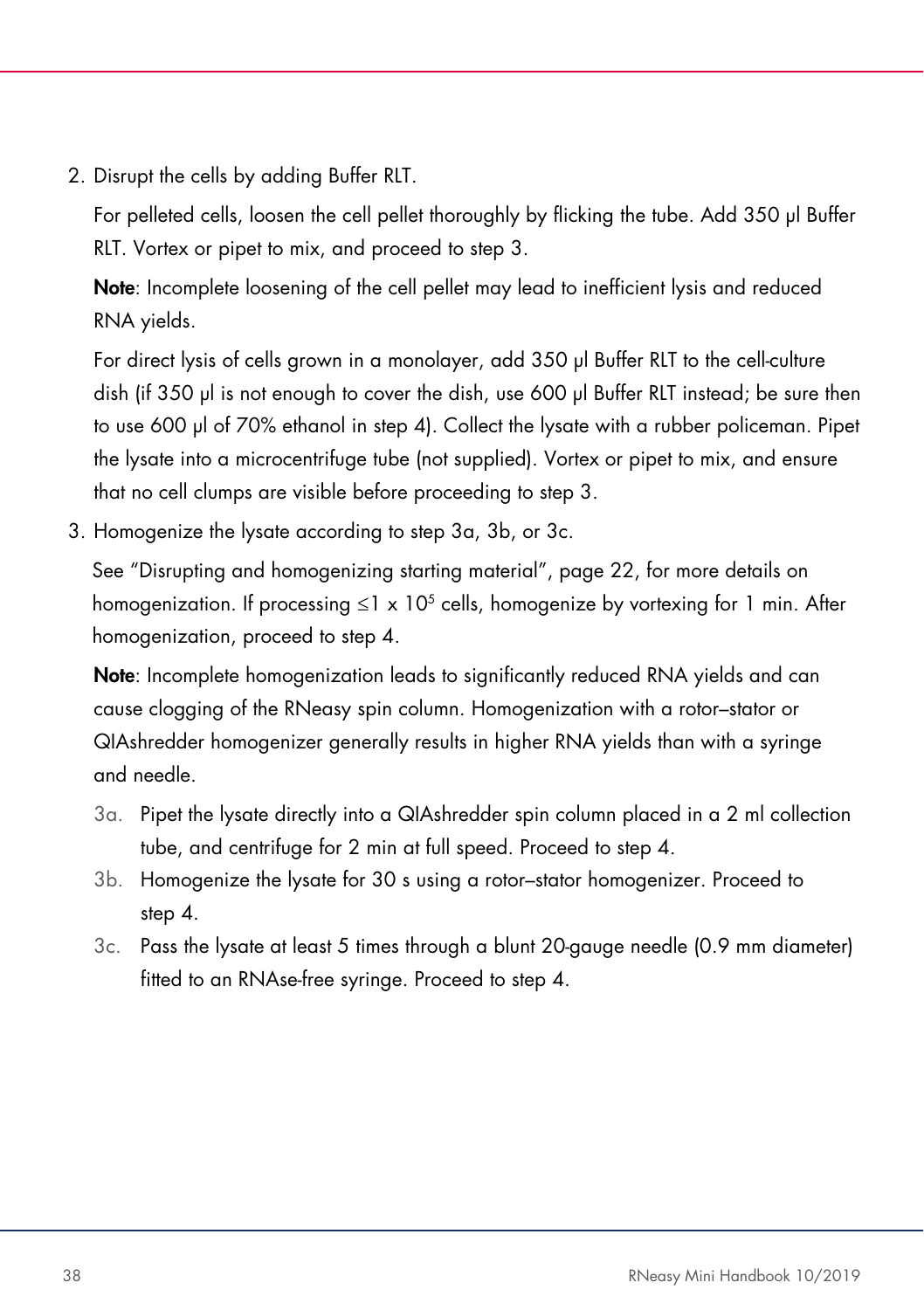4. Add 1 volume of 70% ethanol to the homogenized lysate, and mix well by pipetting. Important: Do not centrifuge.

Note: The volume of lysate may be less than 350 µl or 600 µl due to loss during homogenization.

Note: When purifying RNA from certain cell lines, precipitates may be visible after addition of ethanol. This does not affect the procedure.

- 5. Transfer 700 µl of each sample from step 4, including any precipitate that may have formed, to each RNeasy spin column on the vacuum manifold.
- 6. Switch on the vacuum. Apply vacuum until transfer is complete. Switch off the vacuum and ventilate the vacuum manifold.

Make sure that the vacuum manifold is assembled correctly before loading. The flow-through is collected in the QIAvac 24 Plus, the QIAvac 24 base, or the QIAvac 6S waste tray.\* If a spin column clogs, switch off the vacuum, ventilate, and try again. If it still clogs, continue with "Protocol: Purification of Total RNA from Animal Cells Using Spin Technology", page 25.

Note: Be sure to switch off the vacuum and ventilate the manifold between pipetting steps to maintain uniform conditions for each sample.

7. If necessary, repeat steps 5 and 6 with the remaining volume (approx. 500 µl) of each sample.

The flow-through is collected in the QIAvac 24 Plus, the QIAvac 24 base, or the QIAvac 6S waste tray.\*

- 8. Add 700 µl Buffer RW1 to each RNeasy spin column.
- 9. Switch on the vacuum. Apply vacuum until transfer is complete. Switch off the vacuum and ventilate the vacuum manifold.

The flow-through is collected in the QIAvac 24 Plus, the QIAvac 24 base, or the QIAvac 6S waste tray.[\\*](#page-38-0)

<span id="page-38-0"></span><sup>\*</sup> Flow-through contains Buffer RLT or Buffer RW1 and is therefore not compatible with bleach. See pag[e 6](#page-6-0) for safety information.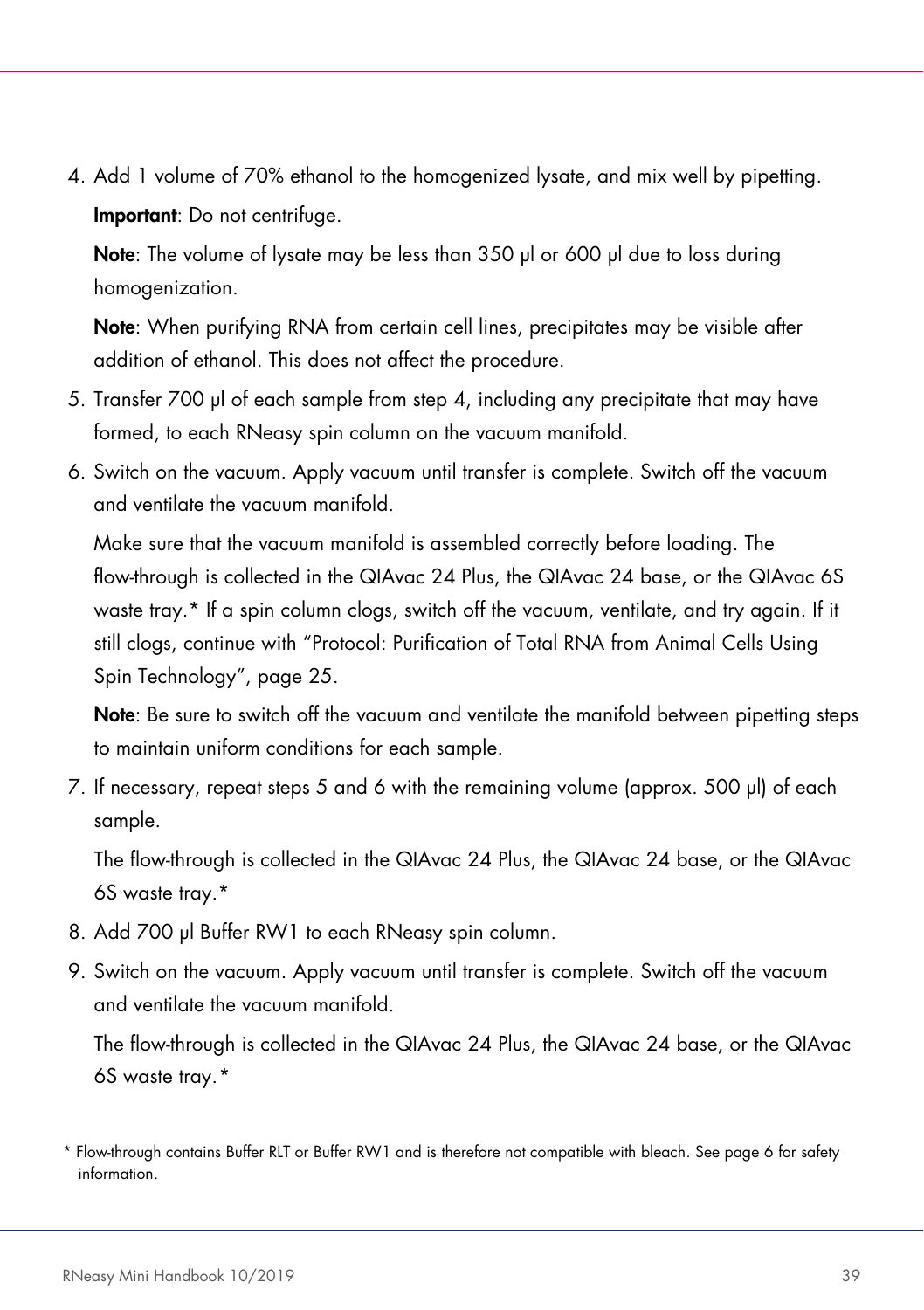10. Add 500 µl Buffer RPE to each RNeasy spin column.

Note: Buffer RPE is supplied as a concentrate. Ensure that ethanol is added to Buffer RPE before use (see "Things to do before starting").

11. Switch on the vacuum. Apply vacuum until transfer is complete. Switch off the vacuum and ventilate the vacuum manifold.

The flow-through is collected in the QIAvac 24 Plus, the QIAvac 24 base, or the QIAvac 6S waste tray.

- 12. Add 500 µl Buffer RPE to each RNeasy spin column.
- 13. Switch on the vacuum. Apply vacuum until transfer is complete. Switch off the vacuum and ventilate the vacuum manifold.

The flow-through is collected in the QIAvac 24 Plus, the QIAvac 24 base, or the QIAvac 6S waste tray.

- 14. Remove the RNeasy spin columns from the vacuum manifold, and place each in a 2 ml collection tube (supplied). Close the lids gently, and centrifuge at full speed for 1 min.
- 15. Place each RNeasy spin column in a new 1.5 ml collection tube (supplied). Add 30– 50 µl RNAse-free water directly to each spin column membrane. Close the lids gently, and centrifuge for 1 min at  $\geq$ 8000 x  $q$  ( $\geq$ 10,000 rpm) to elute the RNA.
- 16. If the expected RNA yield is >30 µg, repeat step 15 using another 30–50 µl RNAse-free water, or using the eluate from step 15 (if high RNA concentration is required). Reuse the collection tubes from step 15.

If using the eluate from step 15, the RNA yield will be 15–30% less than that obtained using a second volume of RNAse-free water, but the final RNA concentration will be higher.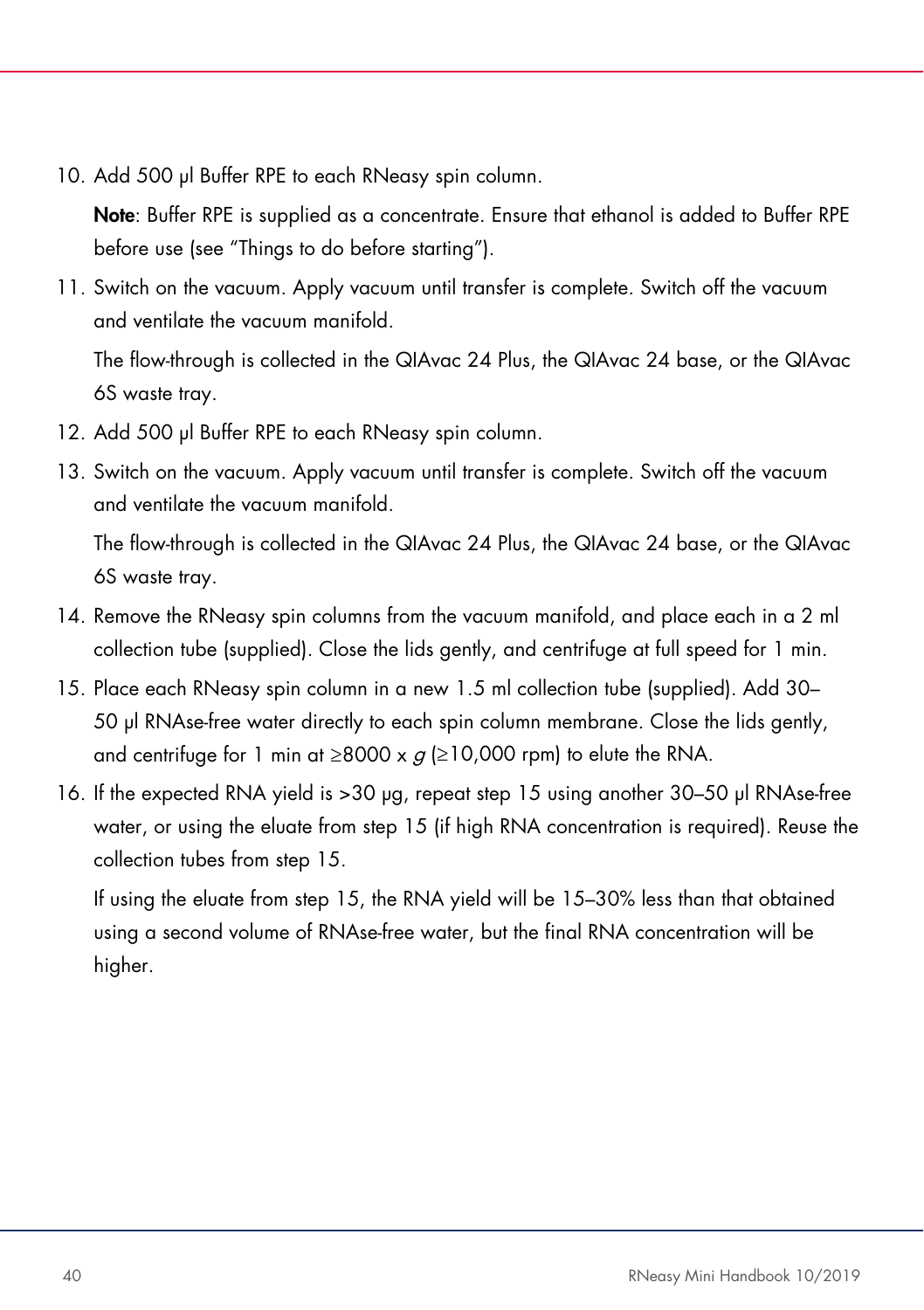## <span id="page-40-1"></span>Protocol: Stabilization of RNA in Harvested Animal Tissues

This protocol describes how to stabilize and store human and animal tissues in RNAprotect Tissue Reagent, included in the RNeasy Protect Mini Kit. For RNA purification from stabilized tissues, see "Protocol: Purification of Total RNA from Animal Tissues", page [45.](#page-44-0)

### <span id="page-40-0"></span>Important notes about RNAprotect Tissue Reagent

RNA in harvested animal tissue is not protected until the tissue is completely submerged in a sufficient volume of RNAprotect Tissue Reagent. After harvesting, the tissue should be immediately placed in at least 10 volumes of the reagent (or approximately 10 µl reagent per 1 mg tissue). Larger volumes can be used if necessary or desired. Smaller volumes may lead to RNA degradation during storage. Storage containers should be wide enough so that the reagent covers the entire tissue. Storage containers or tubes with large diameters may require more reagent to completely cover the tissue. The procedures for tissue harvesting and RNA stabilization should be carried out as quickly as possible.

Tissue size is critical for successful RNA stabilization with RNAprotect Tissue Reagent. Immediately upon contact, the reagent diffuses into the surface layer and outer portions of solid tissues. To ensure rapid and reliable stabilization of RNA even in the inner parts of solid tissues, the sample must be cut into slices less than 0.5 cm thick. The slices can be any convenient size, provided one dimension of the sample is <0.5 cm. If the slices are thicker than 0.5 cm, the reagent will diffuse too slowly into the interior of the sample and RNA degradation will occur. Small organs such as rat kidney and spleen or most mouse organs (except liver) do not require slicing: the entire organ can be placed in RNAprotect Tissue Reagent.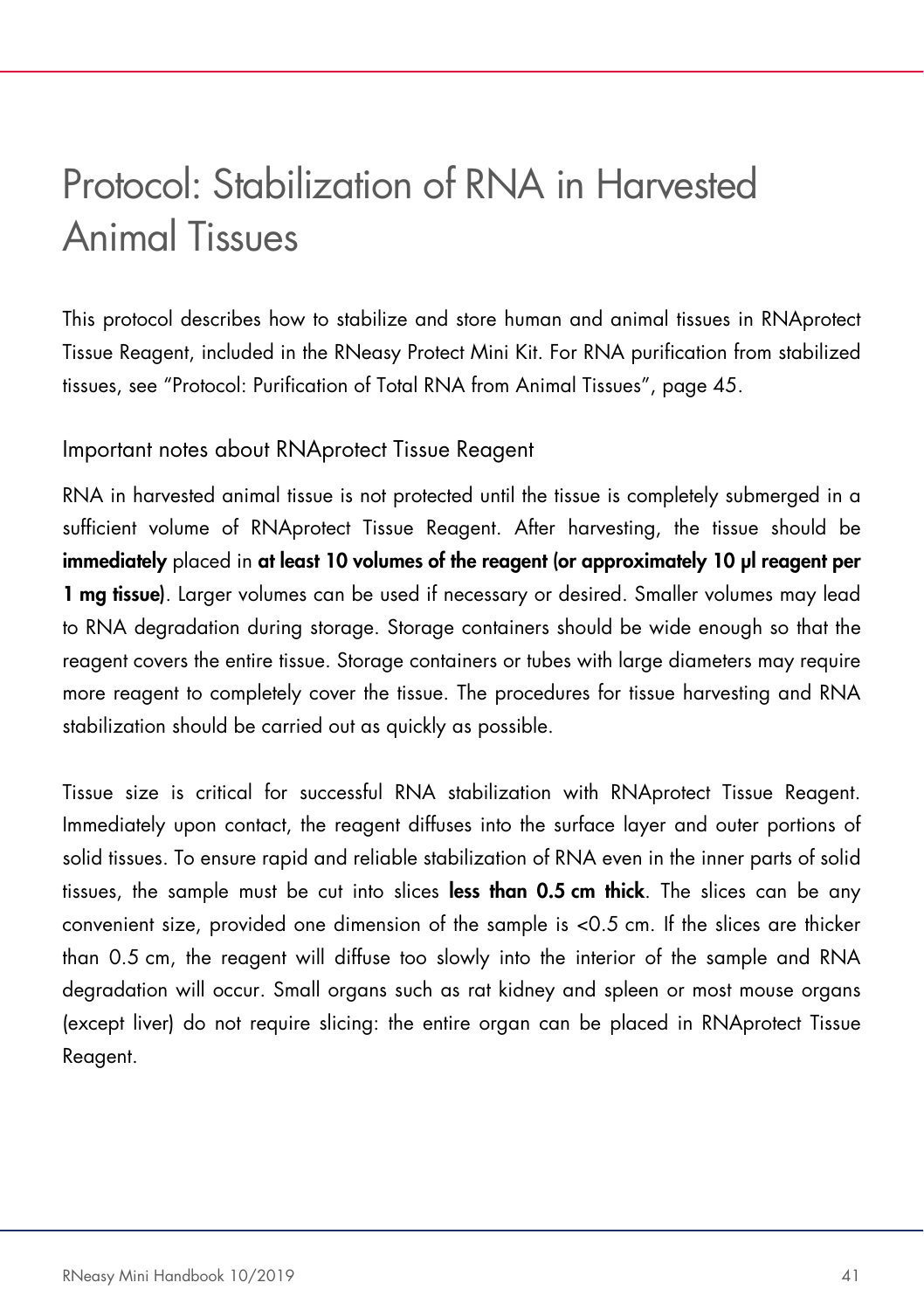The following guide may help you to determine the amount of RNAprotect Tissue Reagent required for RNA stabilization:

- $\bullet$  A cube of rat kidney with a 5 mm edge length ([5 mm]<sup>3</sup> = 125 mm<sup>3</sup> = 125 µl) weighs 150–175 mg and requires at least 1.5–1.75 ml of the reagent.
- $\bullet$  A 3 mm cube ([3 mm]<sup>3</sup> = 27 mm<sup>3</sup> = 27 µl) of most animal tissues weighs 30–35 mg and requires at least 300–350 µl of the reagent.

Although weighing tissues is generally more accurate, RNA in unstabilized tissues will degrade during weighing. In some cases, however, it may be more convenient to quickly estimate the weight of tissue pieces. Average weights of various entire adult mouse organs and the corresponding amounts of RNAprotect Tissue Reagent to use are given in [Table 7.](#page-41-0)

| Mouse organ | Weight (mg) | <b>Amount of RNAprotect Tissue</b><br>Reagent (ml) |
|-------------|-------------|----------------------------------------------------|
| Kidney      | 180-250     | $\leq 2.5$                                         |
| Spleen      | $100 - 160$ | $\leq$ 1.6                                         |
| Lung        | 190-210     | $\leq$ 2.1                                         |
| Heart       | 100-170     | $\leq$ 1.7                                         |
| Liver       | 1000-1800   | $\leq$ 18                                          |

#### <span id="page-41-0"></span>Table 7. Tissue Weights and Amounts of RNAprotect Tissue Reagent

#### Important points before starting

- If using the RNeasy Protect Mini Kit for the first time, read "Important Notes" (page [19\)](#page-18-0).
- RNAprotect Tissue Reagent may form a precipitate during storage below room temperature. Before using the reagent, redissolve the precipitate by heating to 37°C with agitation.
- Only fresh, unfrozen tissues can be stabilized using RNAprotect Tissue Reagent. Previously frozen tissues thaw too slowly in the reagent, preventing the reagent from diffusing into the tissues quickly enough to prevent RNA degradation.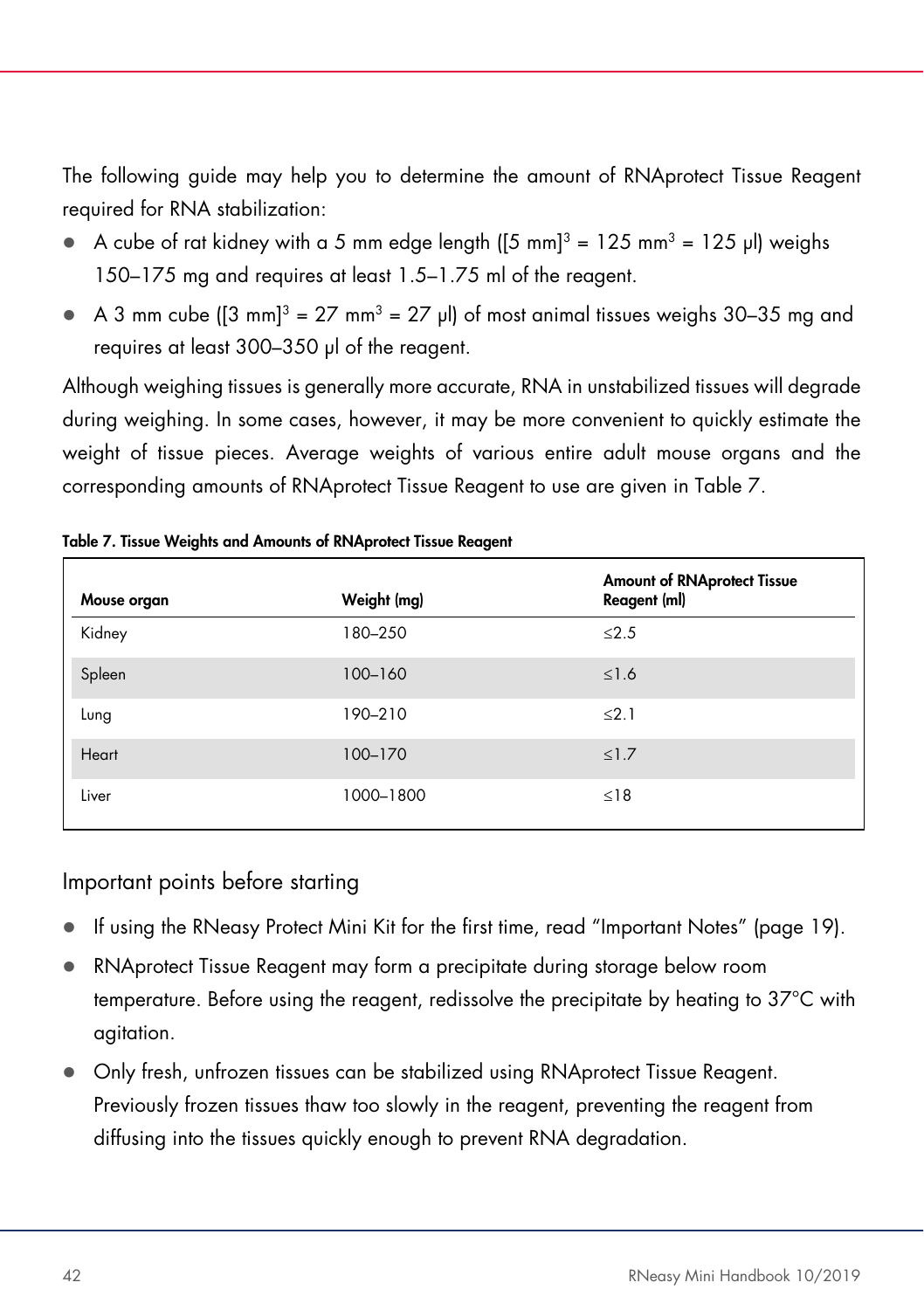#### Procedure

- 1. Before excising the tissue sample, estimate the volume (or weight) of the sample to be stabilized in RNAprotect Tissue Reagent.
- 2. Determine the appropriate volume of RNAprotect Tissue Reagent for preserving the tissue. At least 10 volumes of the reagent (or approximately 10 µl reagent per 1 mg of tissue) is required. Pipet the correct amount of reagent into an appropriate collection vessel.

Note: Be sure to completely submerge the tissue in RNAprotect Tissue Reagent. For details, see "Important notes about RNAprotect Tissue Reagent", page [41.](#page-40-0)

- 3. Excise the tissue sample from the animal and, if necessary, cut it into slices less than 0.5 cm thick. Perform this step as quickly as possible and proceed immediately to step 4. Note: For effective RNA stabilization, the tissue sample must be less than 0.5 cm thick. For details, see "Important notes about RNAprotect Tissue Reagent", pag[e 41.](#page-40-0)
- 4. Completely submerge the tissue piece(s) in the collection vessel containing RNAprotect Tissue Reagent from step 2.

Note: The tissue sample must be immediately submerged in RNAprotect Tissue Reagent to protect the RNA.

5. Store the tissue submerged in RNAprotect Tissue Reagent for up to 4 weeks at 2–8°C, up to 7 days at 15–25°C, or up to 1 day at 37°C.

For archival storage at −30 to −15°C, first incubate the tissue overnight in the reagent at 2–8°C. Then transfer the tissue, in the reagent, to −30 to −15°C for storage.

For archival storage at −90 to −65°C, first incubate the tissue overnight in the reagent at 2–8°C. Then remove the tissue from the reagent, and transfer it to −90 to −65°C for storage.

Note: Lower temperatures are recommended for longer storage (e.g., 2-8°C for up to 4 weeks instead of 37°C or room temperature; −30 to −15°C or −90 to −65°C for longer storage).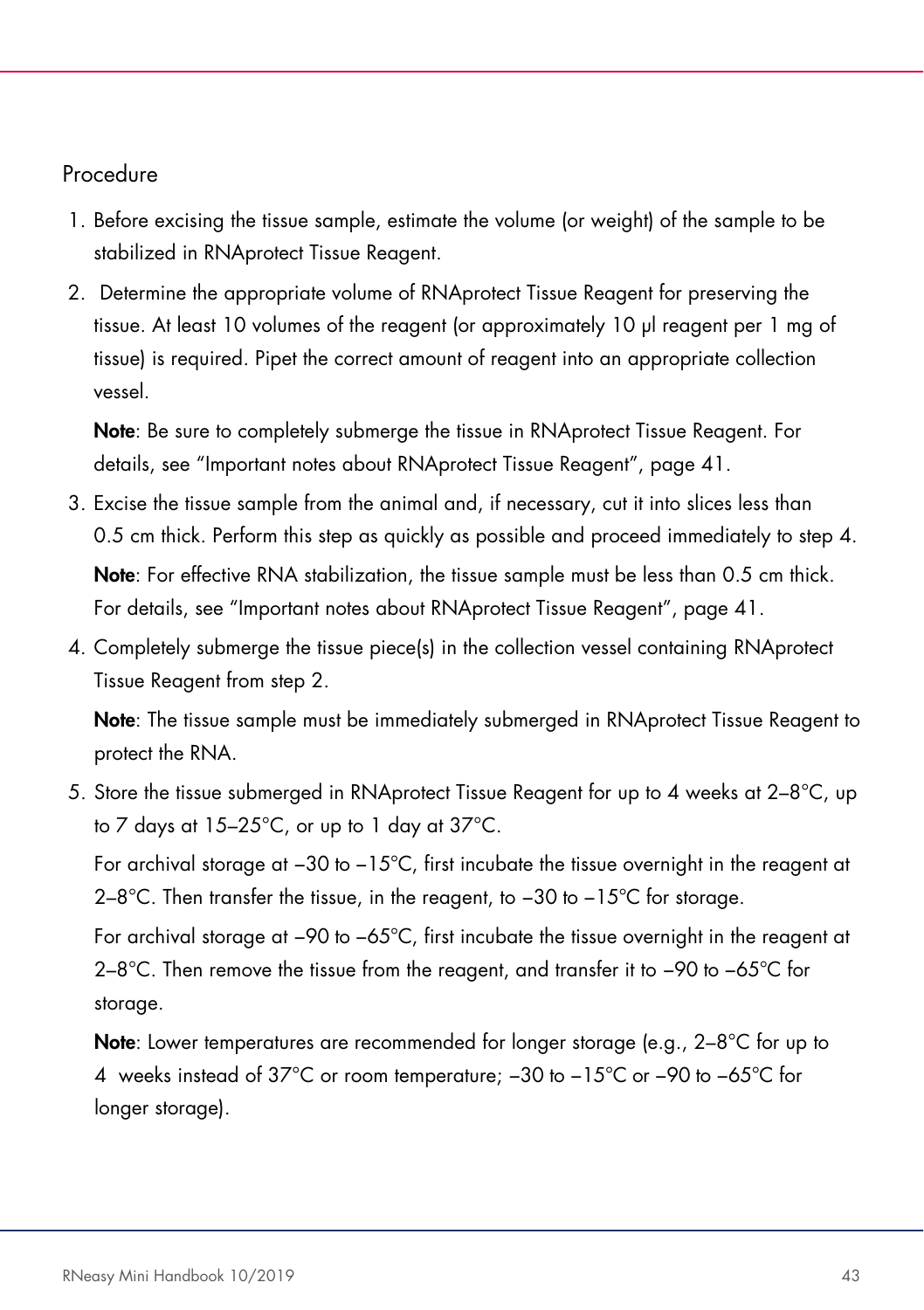Tissues stored in RNAprotect Tissue Reagent at −30 to −15°C may not freeze. The low temperature may cause the formation of crystals or a precipitate in the reagent. This will not affect subsequent RNA purification. There is no need to redissolve the precipitate. RNAprotect stabilized tissues stored at −30 to −15°C or −90 to −65°C can be thawed at room temperature and frozen again for up to 20 freeze–thaw cycles without affecting RNA quality or yield.

If transporting tissue samples in RNAprotect Tissue Reagent, ensure that the tissues always remain submerged in the reagent. Either keep the tubes upright during transport or fill the tubes completely with RNAprotect Tissue Reagent.

6. After storage, continue with "Protocol: Purification of Total RNA from Animal Tissues" (page [45\).](#page-44-0)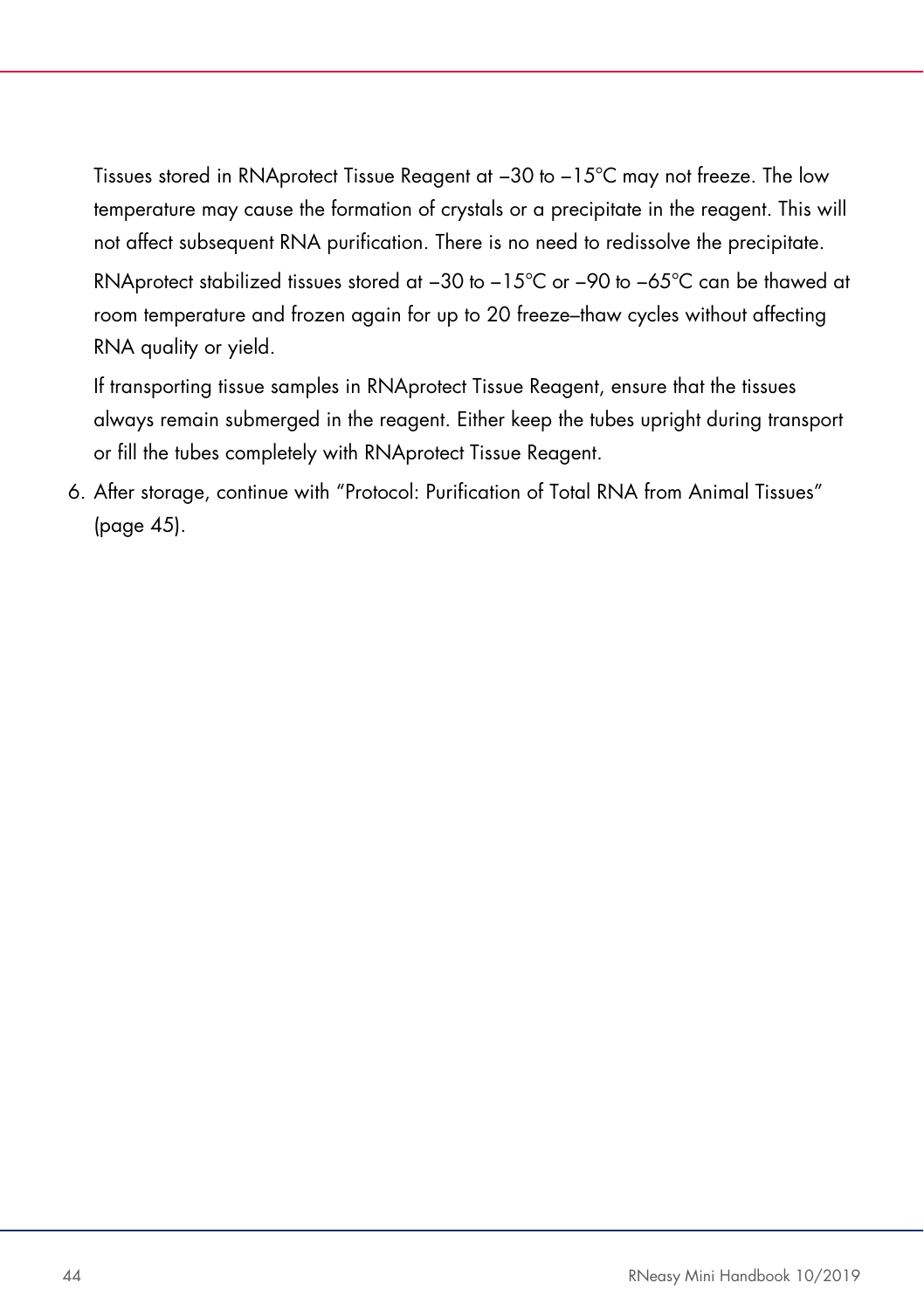# <span id="page-44-0"></span>Protocol: Purification of Total RNA from Animal **Tissues**

This protocol requires the RNeasy Mini Kit or RNeasy Protect Mini Kit.

## Determining the correct amount of starting material

It is essential to use the correct amount of starting material in order to obtain optimal RNA yield and purity. A maximum amount of 30 mg fresh or frozen tissue or 15–20 mg RNAprotect stabilized tissue (which is partially dehydrated) can generally be processed. For most tissues, the RNA binding capacity of the RNeasy spin column and the lysing capacity of Buffer RLT will not be exceeded by these amounts. Average RNA yields from various tissues are given in [Table 2](#page-19-0) (page [21\)](#page-19-0).

Some tissues, such as spleen, parts of brain, lung, and thymus are more difficult to lyse or tend to form precipitates during RNA purification. The volume of Buffer RLT may need to be increased to facilitate complete homogenization and to avoid significantly reduced RNA yields, DNA contamination, or clogging of the RNeasy spin column. See the procedure below for details.

RNA yields from fibrous tissues, such as skeletal muscle, heart, and skin, may be low due to the abundance of contractile proteins, connective tissue, and collagen. For maximum RNA yields from these tissues, we recommend using the RNeasy Fibrous Tissue Mini Kit instead. See page [91](#page-90-0) for ordering information.

Greater RNA yields from fatty tissues, such as brain and adipose tissue, can be achieved using the RNeasy Lipid Tissue Mini Kit, which uses QIAzol Lysis Reagent for optimal tissue lysis. See page [91](#page-90-0) for ordering information.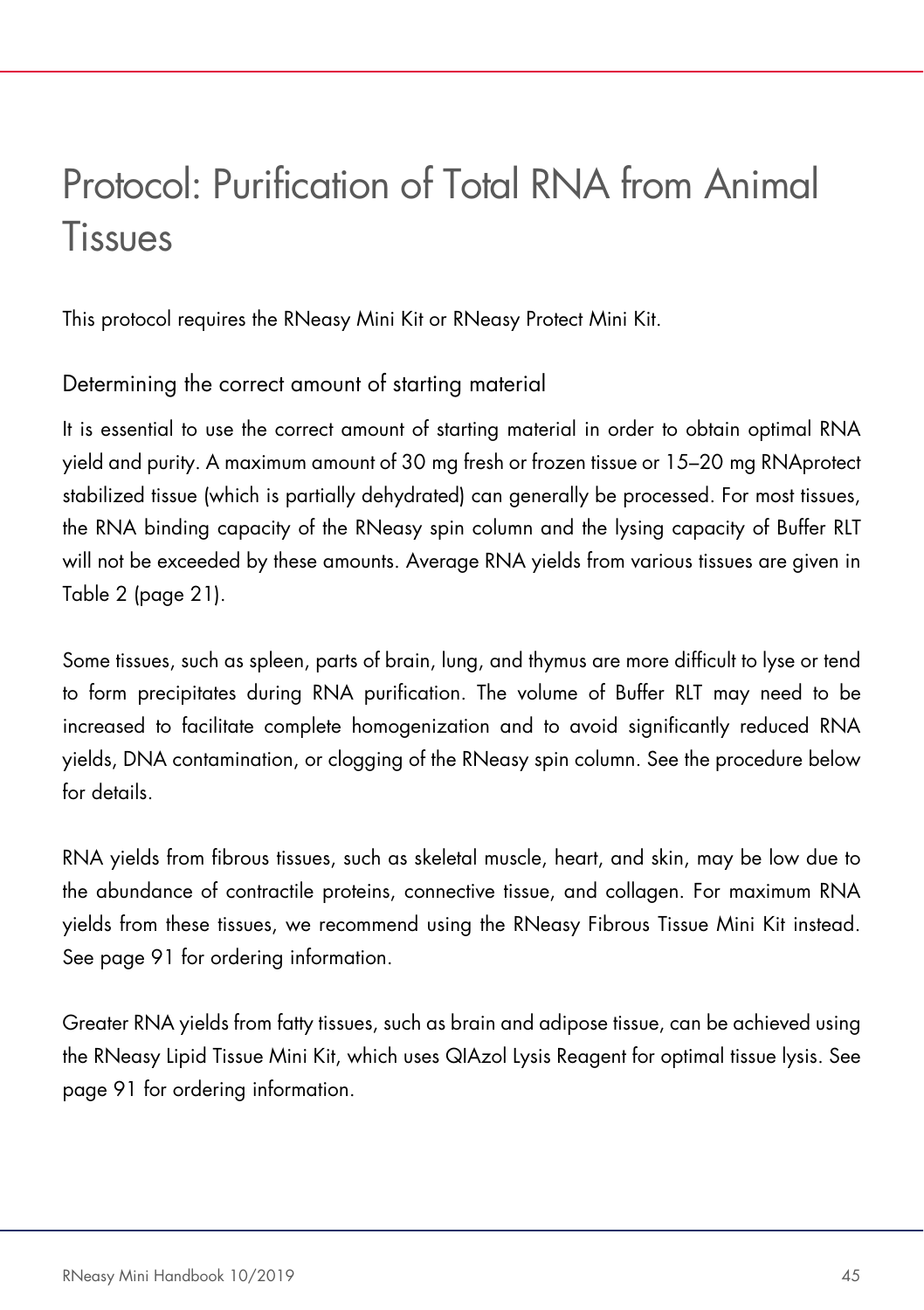If there is no information about the nature of your starting material, we recommend starting with no more than 10 mg tissue. Depending on RNA yield and purity, it may be possible to use up to 30 mg tissue in subsequent preparations.

## Do not overload the RNeasy spin column, as this will significantly reduce RNA yield and quality.

Weighing tissue is the most accurate way to quantitate the amount of starting material. As a guide, a 3 mm cube (27 mm3) of most animal tissues weighs 30–35 mg.

## Important points before starting

- If using the RNeasy Kit for the first time, read "Important Notes" (page [19\)](#page-18-0). If working with RNA for the first time, read Appendix A (page [73\)](#page-72-0).
- For optimal results, stabilize harvested tissues immediately in RNAprotect Tissue Reagent (see protocol on page [41\)](#page-40-1). Tissues can be stored in the reagent for up to 1 day at  $37^{\circ}$ C, 7 days at 15–25°C, or 4 weeks at 2–8°C, or archived at −30 to −15°C or −90 to −65°C.
- Fresh, frozen, or RNAprotect stabilized tissues can be used. Tissues can be stored at −90 to −65°C for several months. Flash-freeze tissues in liquid nitrogen, and immediately transfer to −90 to −65°C. Do not allow tissues to thaw during weighing or handling prior to disruption in Buffer RLT. Homogenized tissue lysates from step 4 can also be stored at −90 to −65°C for several months. Incubate frozen lysates at 37°C in a water bath until completely thawed and salts are dissolved before continuing with step 5. Avoid prolonged incubation, which may compromise RNA integrity.
- If desired, more than 30 mg tissue can be disrupted and homogenized at the start of the procedure (increase the volume of Buffer RLT proportionately). Use a portion of the homogenate corresponding to no more than 30 mg tissue for RNA purification, and store the rest at −90 to −65°C.
- Buffer RLT may form a precipitate upon storage. If necessary, redissolve by warming, and then place at room temperature.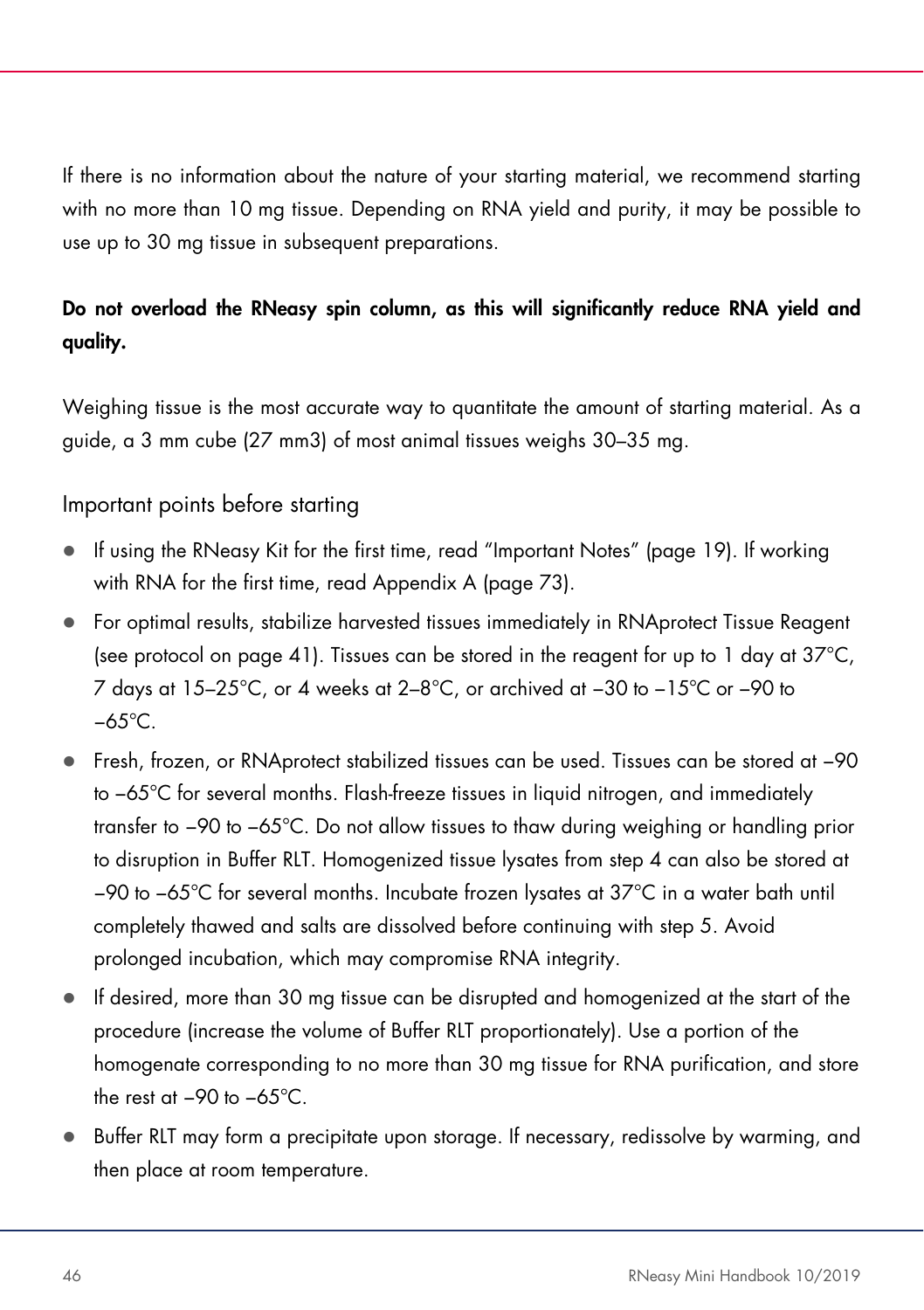- Buffer RLT and Buffer RW1 contain a guanidine salt and are therefore not compatible with disinfecting reagents containing bleach. See page [7](#page-6-0) for safety information.
- Perform all steps of the procedure at room temperature. During the procedure, work quickly.
- Perform all centrifugation steps at 20–25°C in a standard microcentrifuge. Ensure that the centrifuge does not cool below 20°C.

### Things to do before starting

- β-Mercaptoethanol (β-ME) must be added to Buffer RLT before use. Add 10 µl β-ME per 1 ml Buffer RLT. Dispense in a fume hood and wear appropriate protective clothing. Buffer RLT containing β-ME can be stored at room temperature for up to 1 month.
- Alternatively, add 20 µl of 2 M dithiothreitol (DTT) per 1 ml Buffer RLT. The stock solution of 2 M DTT in water should be prepared fresh or frozen in single-use aliquots. Buffer RLT containing DTT can be stored at room temperature for up to 1 month.
- Buffer RPE is supplied as a concentrate. Before using for the first time, add 4 volumes of ethanol (96–100%) as indicated on the bottle to obtain a working solution.
- If performing optional on-column DNase digestion, prepare DNase I stock solution as described in Appendix D (page [82\)](#page-81-0).

#### Procedure

1. Excise the tissue sample from the animal or remove it from storage. Remove RNAprotect stabilized tissues from the reagent using forceps. Determine the amount of tissue. Do not use more than 30 mg.

Weighing tissue is the most accurate way to determine the amount.

Note: If the tissues were stored in RNAprotect Reagent at -30 to -15°C, be sure to remove any crystals that may have formed.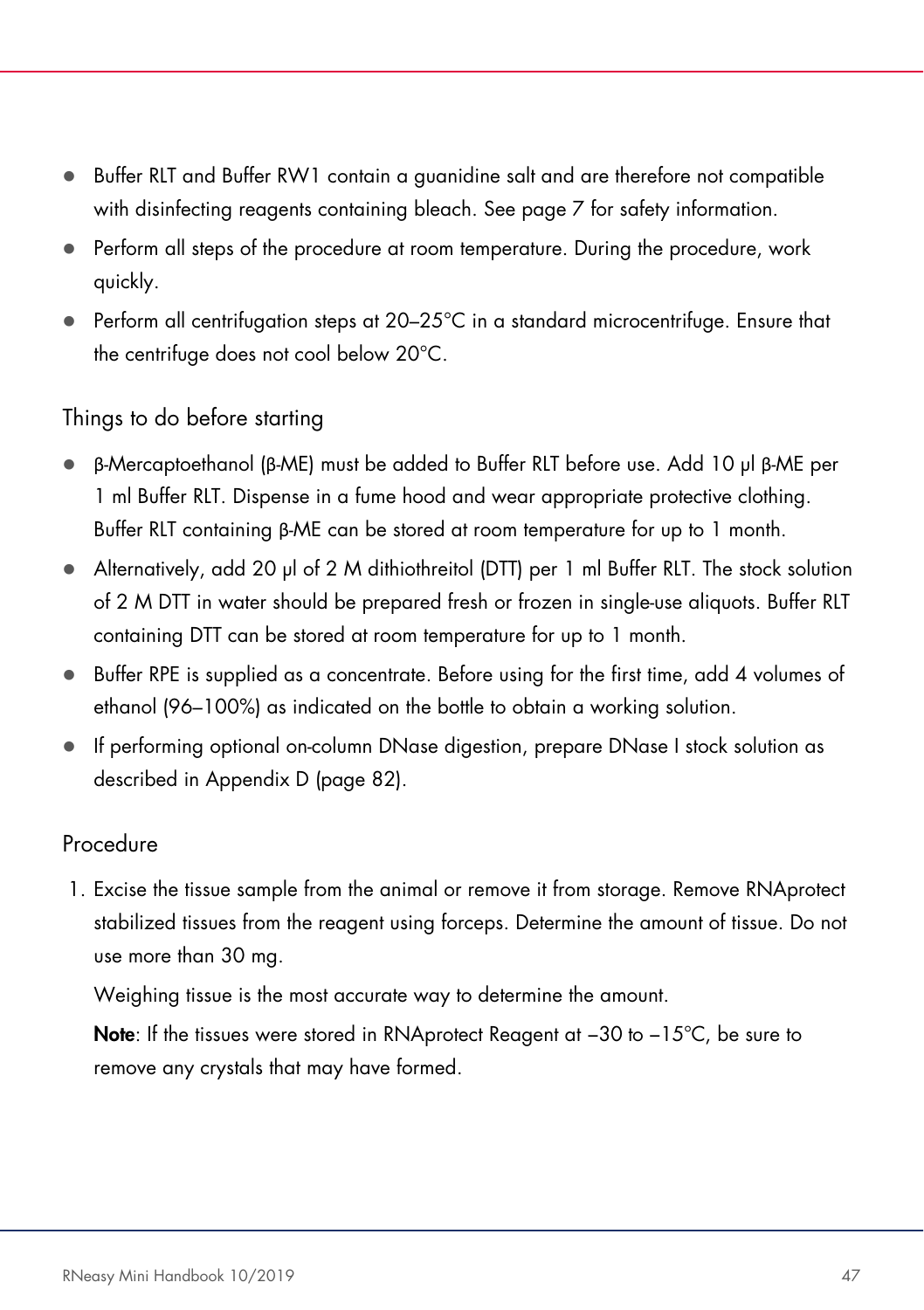- 2. Follow either step 2a or 2b.
	- 2a. For RNAprotect stabilized tissues:

If using the entire tissue, place it directly into a suitably sized vessel for disruption and homogenization, and proceed to step 3.

If using only a portion of the tissue, cut it on a clean surface. Weigh the piece to be used, and place it into a suitably sized vessel for disruption and homogenization. Proceed to step 3.

RNA in RNAprotect stabilized tissues is protected during cutting and weighing of tissues at ambient temperature (15–25°C). It is not necessary to cut the tissues on ice or dry ice or in a refrigerated room. Remaining tissues can be stored in RNAprotect Tissue Reagent. Previously stabilized tissues can be stored at −90 to −65°C without the reagent.

2b. For unstabilized fresh or frozen tissues:

If using the entire tissue, place it directly into a suitably sized vessel for disruption and homogenization, and proceed immediately to step 3.

If using only a portion of the tissue, weigh the piece to be used, and place it into a suitably sized vessel for disruption and homogenization. Proceed immediately to step 3.

RNA in harvested tissues is not protected until the tissues are treated with RNAprotect Tissue Reagent, flash-frozen, or disrupted and homogenized in step 3. Frozen tissues should not be allowed to thaw during handling. The relevant procedures should be carried out as quickly as possible.

Note: Remaining fresh tissues can be placed into RNAprotect Tissue Reagent to stabilize RNA (see protocol on page 36). However, previously frozen tissues thaw too slowly in the reagent, preventing the reagent from diffusing into the tissues quickly enough to prevent RNA degradation.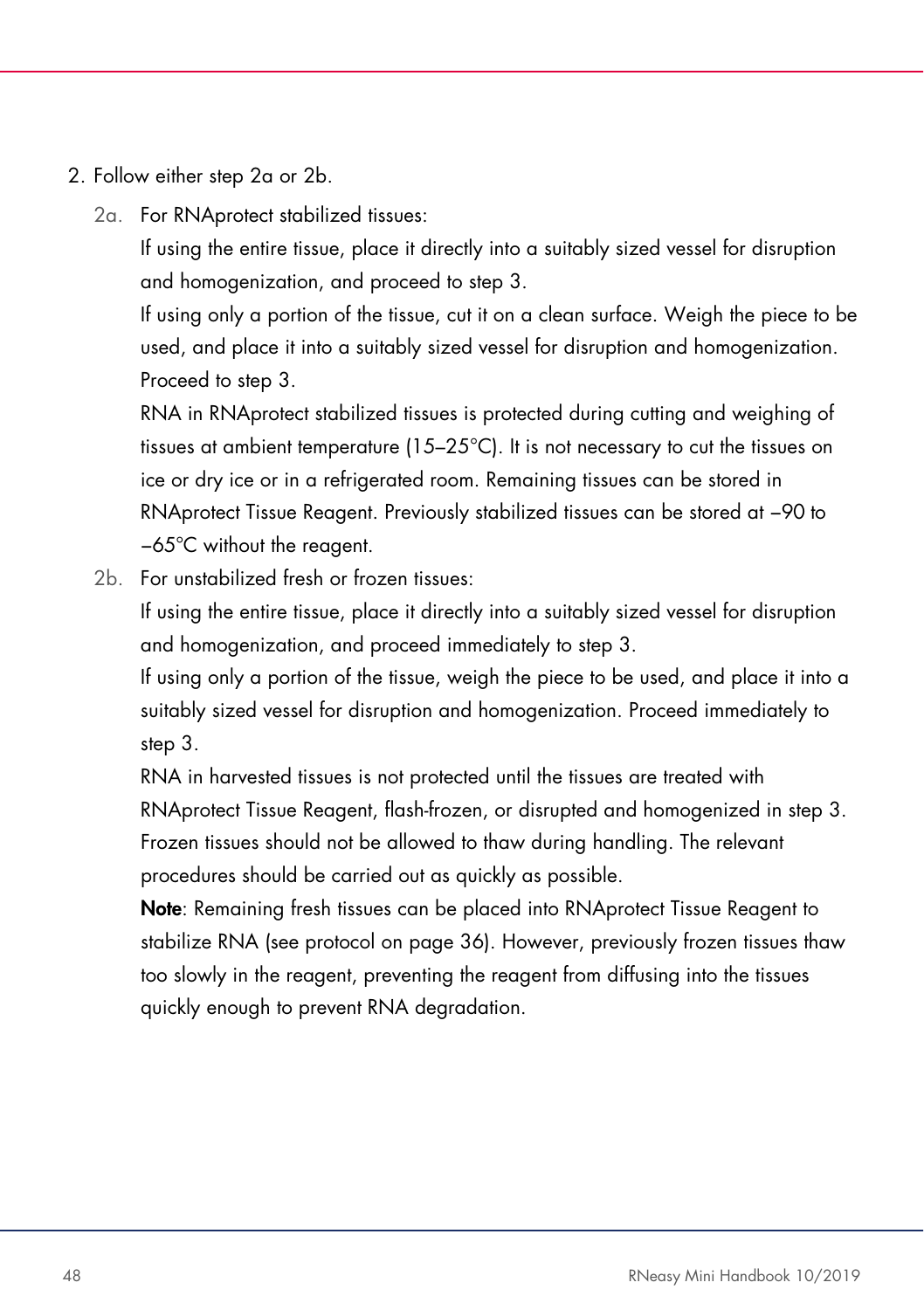3. Disrupt the tissue and homogenize the lysate in Buffer RLT (do not use more than 30 mg tissue) according to step 3a, 3b, 3c, or 3d.

See "Disrupting and homogenizing starting material", page [22,](#page-21-0) for more details on disruption and homogenization.

Note: Ensure that β-ME is added to Buffer RLT before use (see "Things to do before starting").

After storage in RNAprotect Tissue Reagent, tissues may become slightly harder than fresh or thawed tissues. Disruption and homogenization using standard methods is usually not a problem. For easier disruption and homogenization, we recommend using 600 µl Buffer RLT.

Note: Incomplete homogenization leads to significantly reduced RNA yields and can cause clogging of the RNeasy spin column. Homogenization with the TissueLyser and rotor–stator homogenizers generally results in higher RNA yields than with other methods.

<span id="page-48-0"></span>Table 8. Volumes of Buffer RLT for Tissue Disruption and Homogenization

| Amount of starting material (mg) | Volume of Buffer RLT (µl) |
|----------------------------------|---------------------------|
| 20                               | 350 or 600*               |
| $20 - 30$                        | 600                       |

\* Use 600 µl Buffer RLT for tissues stabilized in RNAprotect Tissue Reagent or for difficult-to-lyse tissues.

3a. Disruption and homogenization using a rotor–stator homogenizer: Place the weighed (fresh, frozen, or RNAprotect stabilized) tissue in a suitably sized vessel. Add the appropriate volume of Buffer RLT (see [Table 8\)](#page-48-0). Immediately disrupt and homogenize the tissue using a conventional rotor–stator homogenizer until it is uniformly homogeneous (usually 20–40 s). Proceed to step 4.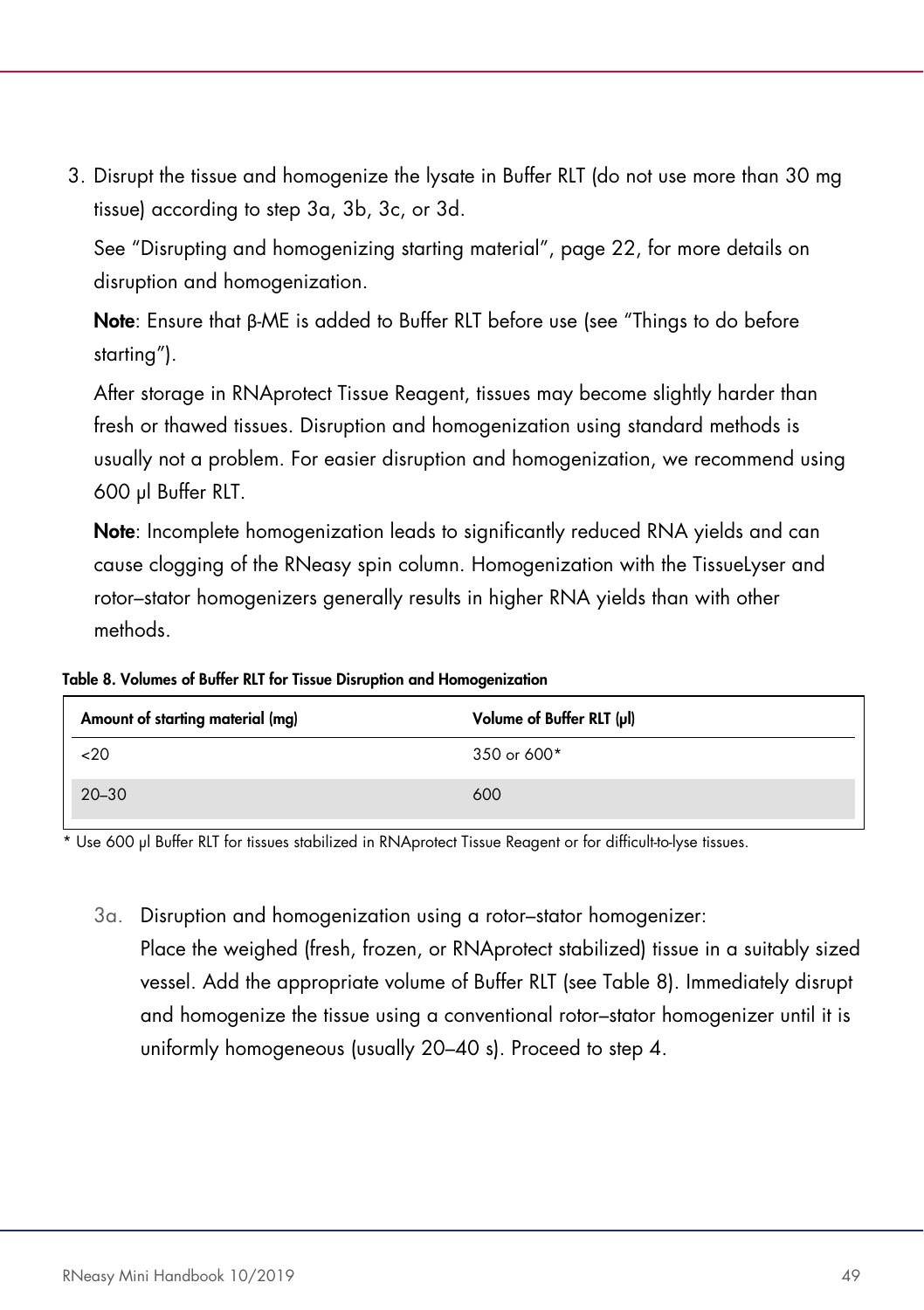3b. Disruption using a mortar and pestle followed by homogenization using a QIAshredder homogenizer:

Immediately place the weighed (fresh, frozen, or RNAprotect stabilized) tissue in liquid nitrogen, and grind thoroughly with a mortar and pestle. Decant tissue powder and liquid nitrogen into an RNAse-free, liquid-nitrogen–cooled, 2 ml microcentrifuge tube (not supplied). Allow the liquid nitrogen to evaporate, but do not allow the tissue to thaw.

Add the appropriate volume of Buffer RLT (see [Table 8\)](#page-48-0). Pipet the lysate directly into a QIAshredder spin column placed in a 2 ml collection tube, and centrifuge for 2 min at full speed. Proceed to step 4.

3c. Disruption using a mortar and pestle followed by homogenization using a needle and syringe:

Immediately place the weighed (fresh, frozen, or RNAprotect stabilized) tissue in liquid nitrogen, and grind thoroughly with a mortar and pestle. Decant tissue powder and liquid nitrogen into an RNAse-free, liquid-nitrogen–cooled, 2 ml microcentrifuge tube (not supplied). Allow the liquid nitrogen to evaporate, but do not allow the tissue to thaw.

Add the appropriate volume of Buffer RLT (see [Table 8\)](#page-48-0), and homogenize by passing the lysate at least 5 times through a blunt 20-gauge needle fitted to an RNAse-free syringe. Proceed to step 4.

- 3d. Disruption and homogenization using the TissueLyser: See the TissueLyser Handbook. Then proceed to step 4.
- 4. Centrifuge the lysate for 3 min at full speed. Carefully remove the supernatant by pipetting, and transfer it to a new microcentrifuge tube (not supplied). Use only this supernatant (lysate) in subsequent steps.

In some preparations, very small amounts of insoluble material will be present after the 3 min centrifugation, making the pellet invisible.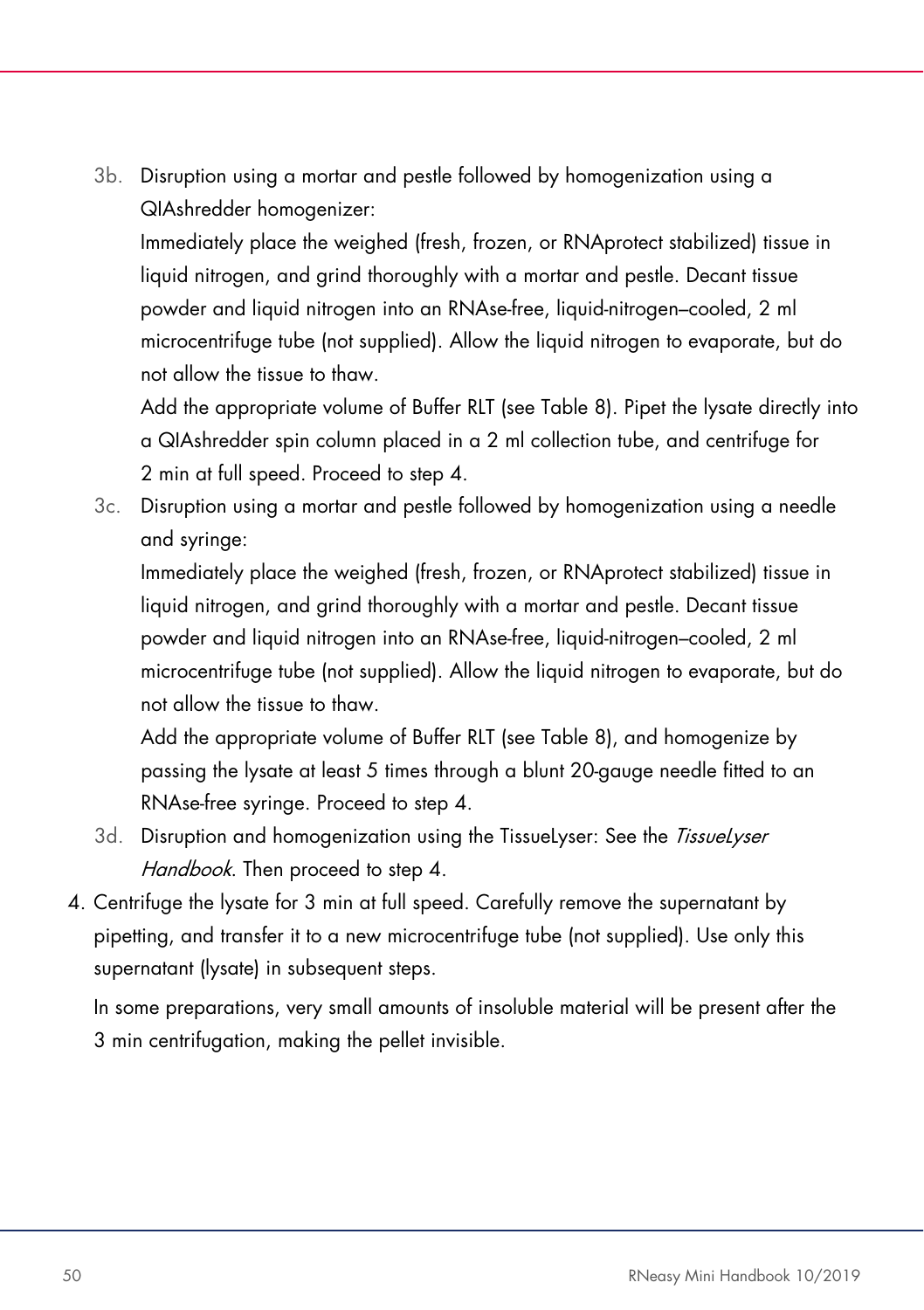5. Add 1 volume of 70% ethanol<sup>[\\*](#page-50-0)</sup> to the cleared lysate, and mix immediately by pipetting. Do not centrifuge. Proceed immediately to step 6.

Note: The volume of lysate may be less than 350 µl or 600 µl due to loss during homogenization and centrifugation in steps 3 and 4.

Note: Precipitates may be visible after addition of ethanol. This does not affect the procedure.

6. Transfer up to 700 µl of the sample, including any precipitate that may have formed, to an RNeasy spin column placed in a 2 ml collection tube (supplied). Close the lid gently, and centrifuge for 15 s at  $\geq 8000 \times a$  ( $\geq 10,000$  rpm). Discard the flow-through.<sup>†</sup>

Reuse the collection tube in step 7.

If the sample volume exceeds 700 µl, centrifuge successive aliquots in the same RNeasy spin column. Discard the flow-through after each centrifugation.[†](#page-50-1)

Optional: If performing optional on-column DNase digestion (see "Eliminating genomic DNA contamination", page [26\)](#page-24-0), follow Appendix D (page [82\)](#page-81-0), steps 1–4, after performing this step.

7. Add 700 µl Buffer RW1 to the RNeasy spin column. Close the lid gently, and centrifuge for 15 s at ≥8000 x  $q$  (≥10,000 rpm) to wash the spin column membrane. Discard the flow-through.†

Reuse the collection tube in step 8.

Note: After centrifugation, carefully remove the RNeasy spin column from the collection tube so that the column does not contact the flow-through. Be sure to empty the collection tube completely.

Skip this step if performing optional on-column DNase digestion (page 69).

<span id="page-50-0"></span><sup>\*</sup> Using 50% ethanol (instead of 70% ethanol) may increase RNA yields from liver samples.

<span id="page-50-1"></span><sup>†</sup> Flow-through contains Buffer RLT or Buffer RW1 and is therefore not compatible with bleach. See pag[e 6](#page-6-0) for safety information.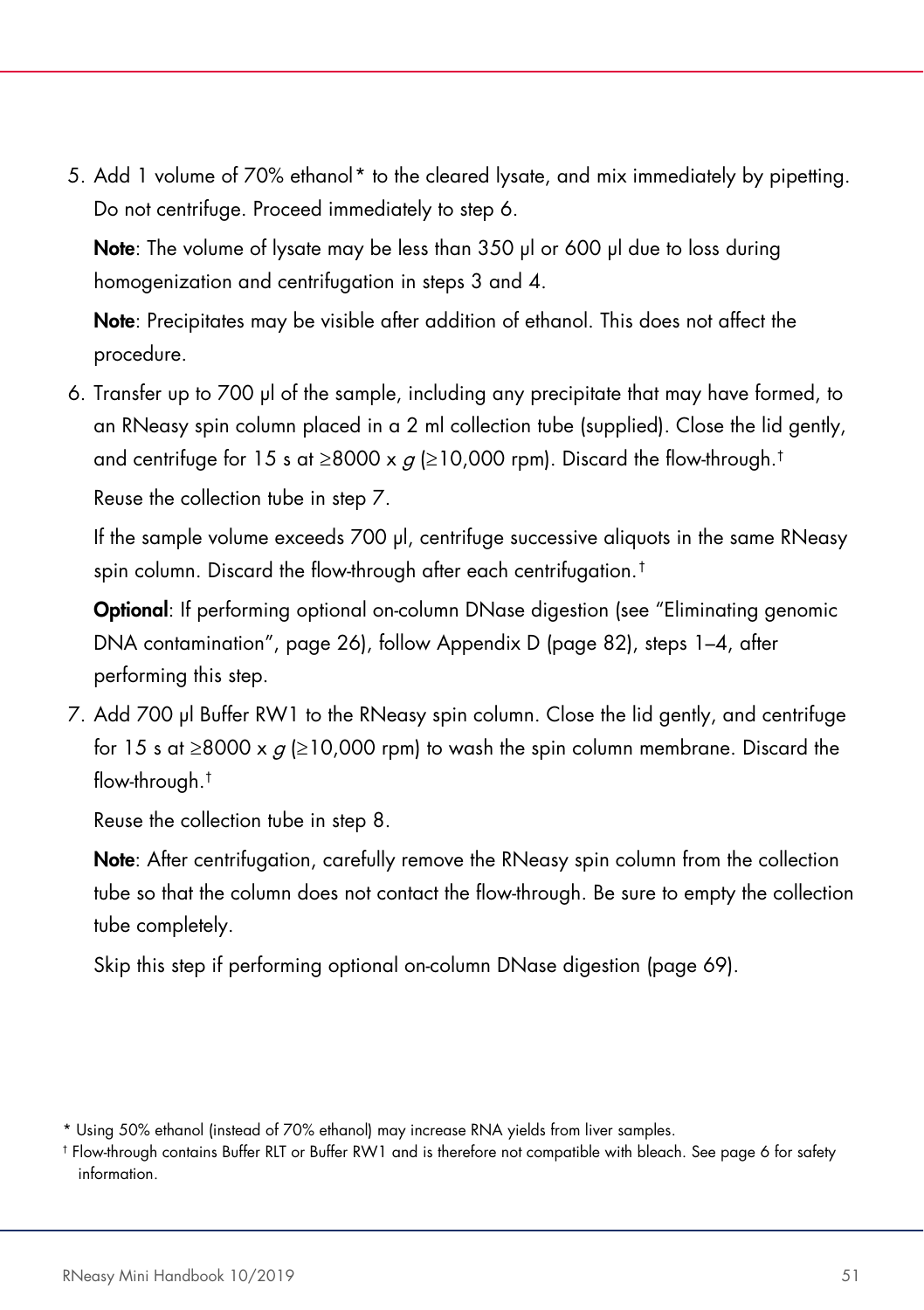8. Add 500 µl Buffer RPE to the RNeasy spin column. Close the lid gently, and centrifuge for 15 s at ≥8000 x  $g$  (≥10,000 rpm) to wash the spin column membrane. Discard the flow-through.

Reuse the collection tube in step 9.

Note: Buffer RPE is supplied as a concentrate. Ensure that ethanol is added to Buffer RPE before use (see "Things to do before starting").

9. Add 500 µl Buffer RPE to the RNeasy spin column. Close the lid gently, and centrifuge for 2 min at  $\geq$ 8000 x  $q$  ( $\geq$ 10,000 rpm) to wash the spin column membrane.

The long centrifugation dries the spin column membrane, ensuring that no ethanol is carried over during RNA elution. Residual ethanol may interfere with downstream reactions.

Note: After centrifugation, carefully remove the RNeasy spin column from the collection tube so that the column does not contact the flow-through. Otherwise, carryover of ethanol will occur.

10. **Optional:** Place the RNeasy spin column in a new 2 ml collection tube (supplied), and discard the old collection tube with the flow-through. Close the lid gently, and centrifuge at full speed for 1 min.

Perform this step to eliminate any possible carryover of Buffer RPE, or if residual flow-through remains on the outside of the RNeasy spin column after step 9.

- 11. Place the RNeasy spin column in a new 1.5 ml collection tube (supplied). Add 30–50 µl RNAse-free water directly to the spin column membrane. Close the lid gently, and centrifuge for 1 min at  $\geq$ 8000 x  $q$  ( $\geq$ 10,000 rpm) to elute the RNA.
- 12. If the expected RNA yield is >30 µg, repeat step 11 using another 30–50 µl RNAse-free water, or using the eluate from step 11 (if high RNA concentration is required). Reuse the collection tube from step 11.

If using the eluate from step 11, the RNA yield will be 15–30% less than that obtained using a second volume of RNAse-free water, but the final RNA concentration will be higher.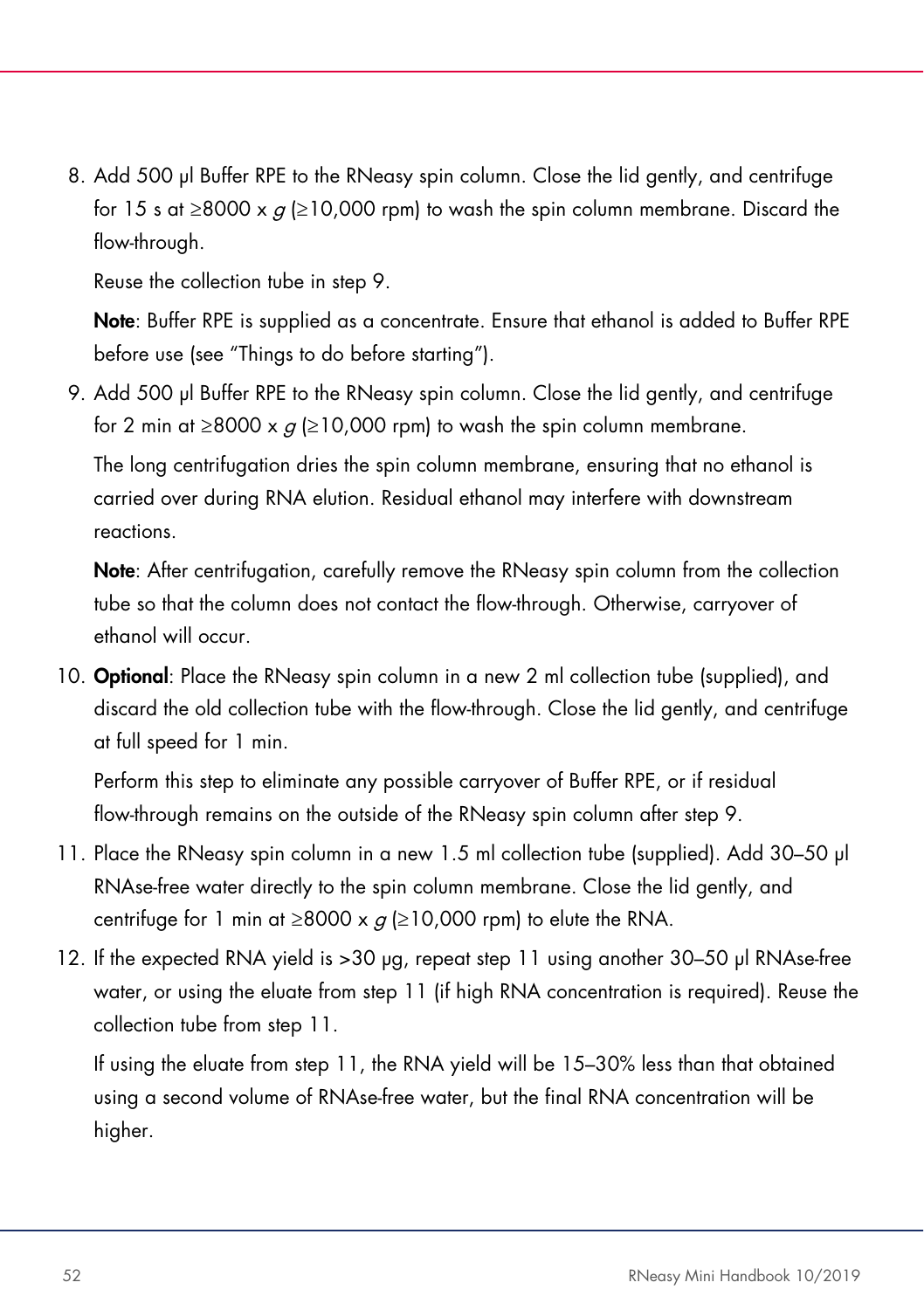## Protocol: Purification of Total RNA from Yeast

This protocol requires the RNeasy Mini Kit.

## Disrupting yeast cells

This protocol for purifying total RNA from yeast provides 2 alternative methods of disrupting the walls of yeast cells:

- Enzymatic lysis: This method requires digestion of the cell wall with zymolase or lyticase to convert cells to spheroplasts. For samples of up to  $5 \times 10^7$  yeast cells, spheroplasts are separated from the digestion mixture by centrifugation before being lysed. For samples of up to  $2 \times 10^7$  yeast cells, the digestion mixture is used directly in the RNeasy procedure without prior separation of the spheroplasts.
- Mechanical disruption: This method uses high-speed agitation in the TissueLyser or other bead mill in the presence of glass beads and Buffer RLT to lyse yeast cells and release RNA.

In general, both methods function equally well. For some applications, enzymatic lysis might be preferable since no additional laboratory equipment is required. Mechanical disruption, however, is well-suited for time-course experiments where enzymatic digestion incubations are not practical.

## Determining the correct amount of starting material

It is essential to use the correct amount of starting material in order to obtain optimal RNA yield and purity. The maximum amount depends on:

- The RNA binding capacity of the RNeasy spin column (100 µg RNA)
- The volume of Buffer RLT required for efficient lysis (the maximum volume of Buffer RLT that can be used limits the maximum amount of starting material to  $5 \times 10^7$  yeast cells)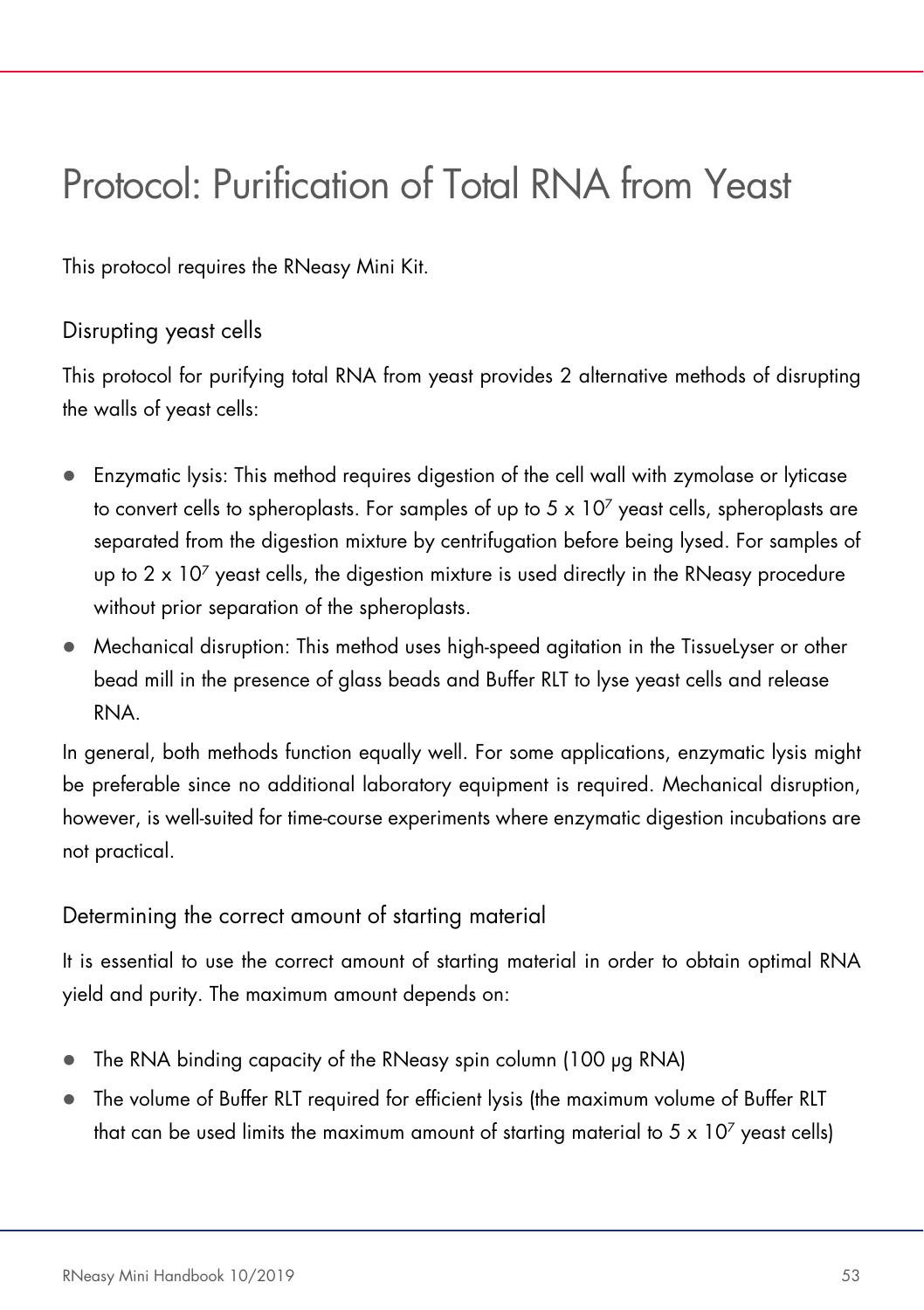When processing cultures containing high amounts of RNA, fewer cells should be used, so that the RNA binding capacity of the RNeasy spin column is not exceeded. When processing cultures containing lower amounts of RNA, the maximum number of cells can be used. However, even though the RNA binding capacity of the RNeasy spin column is not reached, using more cells would lead to incomplete lysis, resulting in lower RNA yield and purity.

Usually  $2 \times 10^6$  to 5  $\times 10^7$  yeast cells can be processed. Depending on the strain and growth conditions, 30–100 µg RNA can be expected from  $4 \times 10^7$  cells.

If there is no information about the RNA content of your starting material, we recommend starting with no more than  $2 \times 10^7$  yeast cells. Depending on RNA yield and purity, it may be possible to increase the cell number in subsequent preparations.

#### Do not overload the RNeasy spin column, as this will significantly reduce RNA yield and purity.

Yeast growth is usually measured using a spectrophotometer. However, it is very difficult to give specific and reliable recommendations for the relationship between OD values and cell numbers in yeast cultures. Cell density is influenced by a variety of factors (e.g., species, media, and shaker speed), and OD readings of cultures measure light scattering rather than absorption. Measurements of light scattering are highly dependent on the distance between the sample and the detector and therefore readings vary between different types of spectrophotometer. In addition, different species show different OD values at defined wavelengths (e.g., 600 nm or 436 nm).

We therefore recommend calibrating the spectrophotometer by comparing OD measurements at appropriate wavelengths with viable cell densities determined by plating experiments (e.g., Ausubel, F.M. et al., eds. [1991] Current Protocols in Molecular Biology. New York: Wiley Interscience). OD readings should be between 0.05 and 0.3 to ensure significance. Samples with readings above 0.3 should be diluted so that the readings fall within this range; the dilution factor should then be used to calculate the number of cells per milliliter.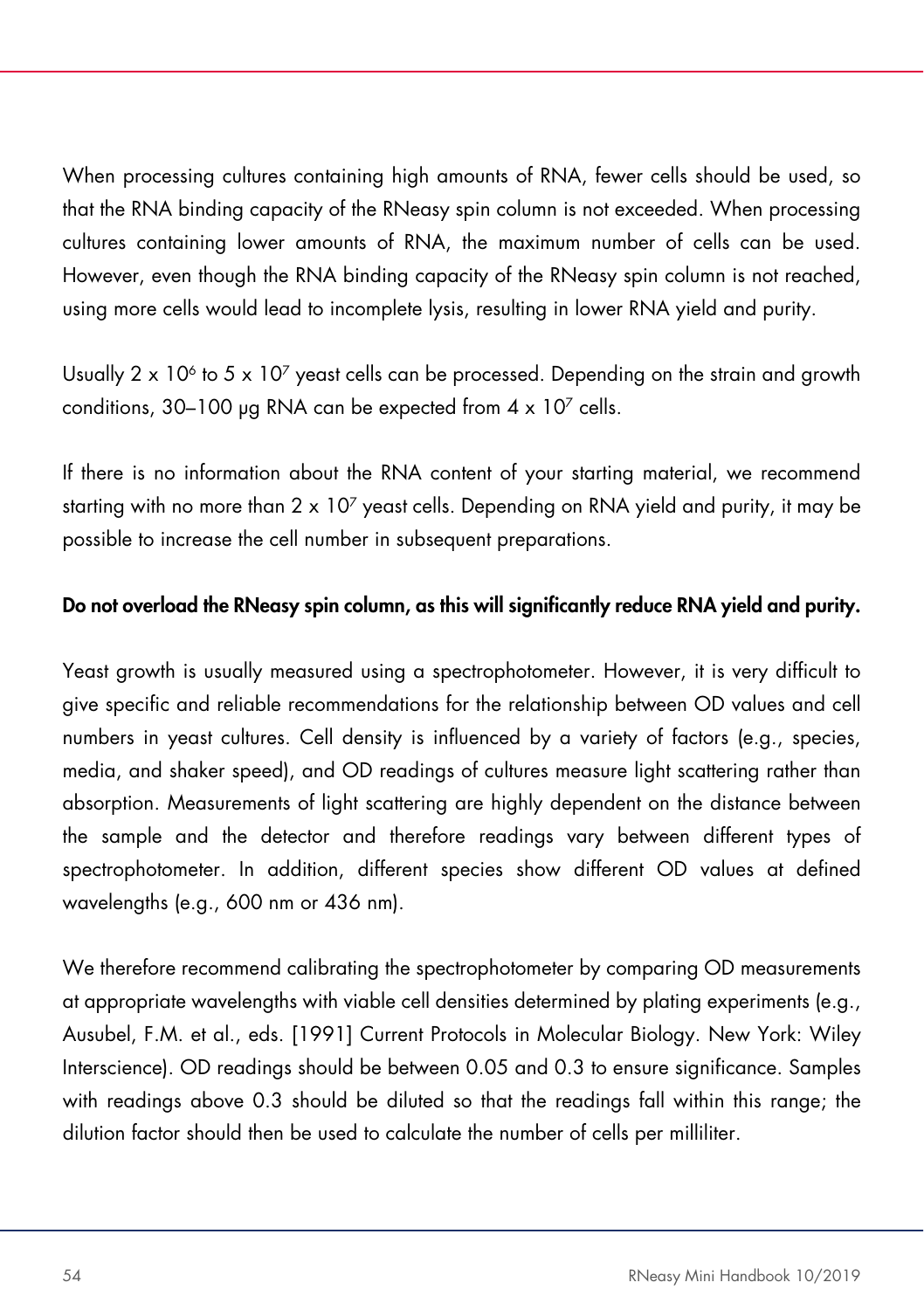The following values may be used as a rough guide. An S. cerevisiae culture containing 1–2 x 107 cells per milliliter, diluted 1 in 4, gives an OD600 value of approximately 0.25 with a Beckman DU®-7400 spectrophotometer or 0.125 with a Beckman DU-40 spectrophotometer. These correspond to calculated OD values of 1 or 0.5, respectively, for  $1-2 \times 10^7$  yeast cells per milliliter.

## Important points before starting

- If using the RNeasy Kit for the first time, read "Important Notes" (page [19\)](#page-18-0). If working with RNA for the first time, read Appendix A (page [73\)](#page-72-0).
- Yeast cells should be harvested in log-phase growth.
- Important: If performing enzymatic lysis (step 1a or 1b), use only freshly harvested cells.
- If performing mechanical disruption, cell pellets can be stored at −90 to −65°C for later use or used directly in the procedure. Homogenized cell lysates from step 1c can be stored at −90 to −65°C for several months. Frozen lysates should be incubated at 37°C in a water bath until completely thawed and salts are dissolved. Avoid prolonged incubation, which may compromise RNA integrity. Proceed to step 2.
- Buffer RLT may form a precipitate upon storage. If necessary, redissolve by warming, and then place at room temperature.
- Buffer RLT and Buffer RW1 contain a guanidine salt and are therefore not compatible with disinfecting reagents containing bleach. See page [7](#page-6-0) for safety information.
- After enzymatic lysis or mechanical disruption, perform all steps of the procedure at room temperature. During the procedure, work quickly.
- After harvesting the cells, perform all centrifugation steps at 20–25°C in a standard microcentrifuge. Ensure that the centrifuge does not cool below 20°C.

## Things to do before starting

 β-Mercaptoethanol (β-ME) must be added to Buffer RLT before use. Add 10 µl β-ME per 1 ml Buffer RLT. Dispense in a fume hood and wear appropriate protective clothing. Buffer RLT containing β-ME can be stored at room temperature for up to 1 month.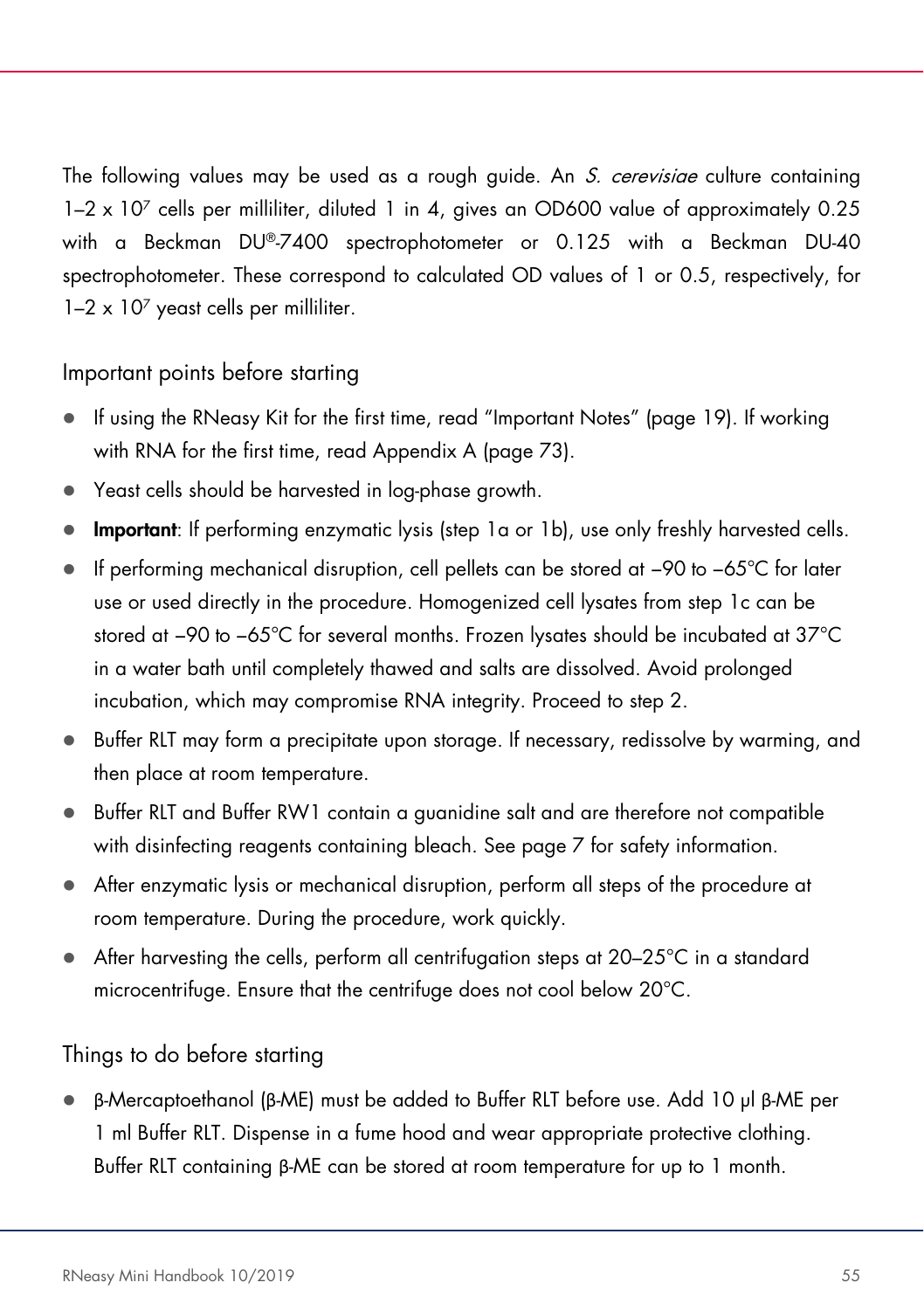- $\bullet$  Buffer RPE is supplied as a concentrate. Before using for the first time, add 4 volumes of ethanol (96–100%) as indicated on the bottle to obtain a working solution.
- If performing optional on-column DNase digestion, prepare DNase I stock solution as described in Appendix D (page [82\)](#page-81-0).
- If performing enzymatic lysis (step 1a or 1b), prepare Buffer Y1 as follows. Prepare a solution containing 1 M sorbitol and 0.1 M EDTA, pH 7.4. Just before use, add 0.1% β-ME and lyticase/zymolase (final concentration of 50 U per  $1 \times 10^7$  cells).
- Depending on the yeast strain and enzyme used, the incubation time, enzyme concentration, and composition of Buffer Y1 may vary. Please follow the guidelines of the enzyme supplier.
- If performing mechanical disruption (step 1c), prepare acid-washed glass beads, 0.45– 0.55 mm diameter, by soaking in concentrated nitric acid for 1 h in a fume hood, washing extensively with deionized water, and drying in a baking oven.

## Procedure

- 1. Prepare yeast lysate according to step 1a (enzymatic lysis for  $\leq 5 \times 10^7$  cells), step 1b (enzymatic lysis for  $\leq 2 \times 10^7$  cells), or step 1c (mechanical disruption).
	- 1a. Enzymatic lysis of  $\leq 5 \times 10^7$  freshly harvested cells (do not use more than 5 x 10<sup>7</sup> cells):
		- Harvest the cells in a 12 ml or 15 ml centrifuge tube by centrifuging at 1000 x  $q$ for 5 min at 4°C. Decant the supernatant, and carefully remove any remaining media by aspiration. If the centrifuge will be used later in this procedure, heat it to 20–25°C.

Note: Incomplete removal of medium will affect digestion of the cell wall.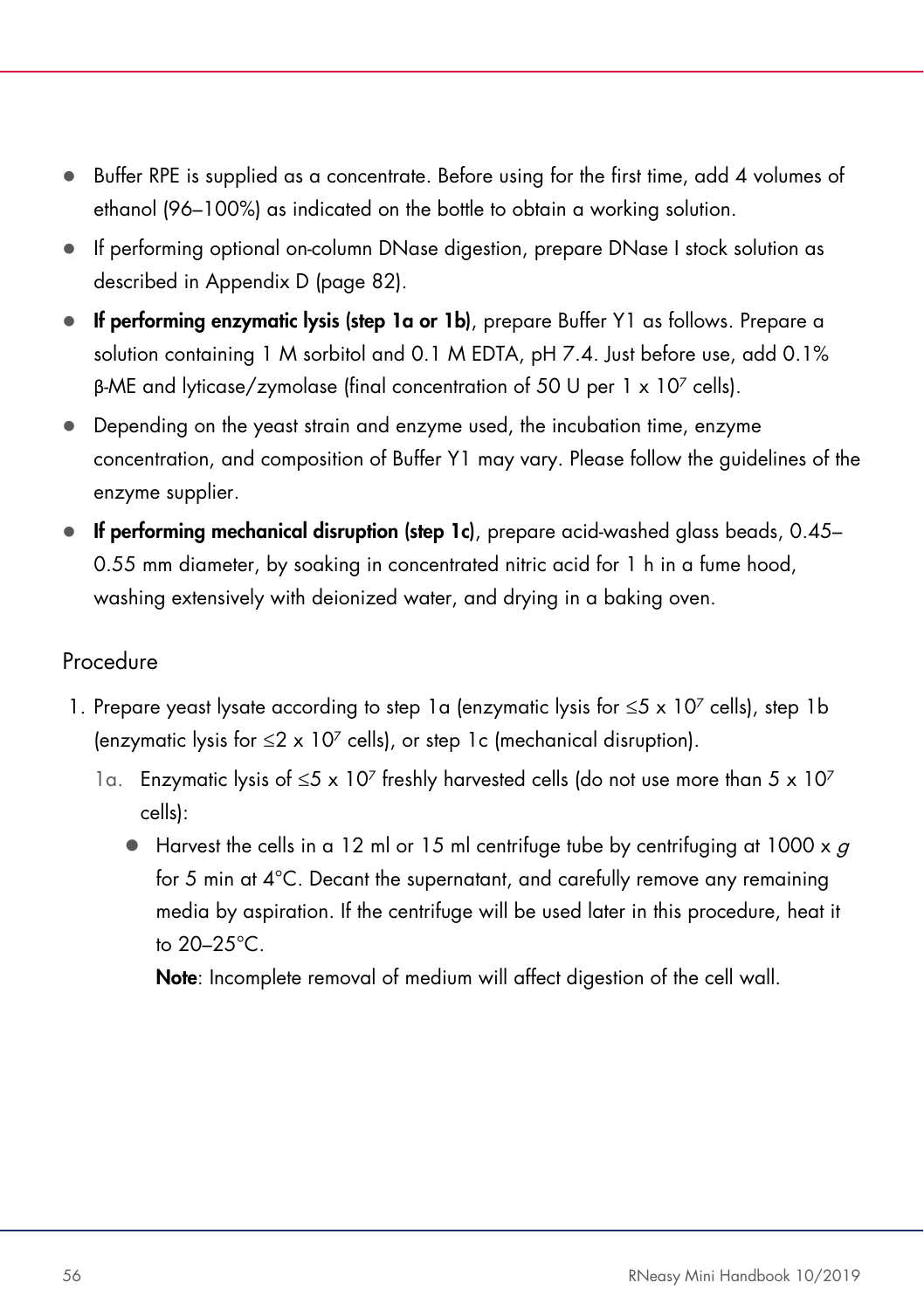- Resuspend the cells in 2 ml freshly prepared Buffer Y1 containing lyticase or zymolase. Incubate for 10–30 min at 30°C with gentle shaking to generate spheroplasts. Spheroplasts must be handled gently. Depending on the yeast strain used, the incubation time, amount of enzyme, and composition of Buffer Y1 may vary. For optimal results, follow the guidelines of
- **Centrifuge for 5 min at 300 x**  $q$  **to pellet the spheroplasts. Carefully remove and** discard the supernatant.

the enzyme supplier. Complete spheroplasting is essential for efficient lysis.

Note: Incomplete removal of the supernatant will inhibit lysis and dilute the lysate, affecting the conditions for binding of RNA to the RNeasy membrane. Both effects may reduce RNA yield.

● Add 350 µl Buffer RLT and vortex vigorously to lyse the spheroplasts. If insoluble material is visible, centrifuge for 2 min at full speed, and use only the supernatant in subsequent steps.

Note: Ensure that β-ME is added to Buffer RLT before use (see "Things to do before starting").

- Add 1 volume (usually 350 µl) of 70% ethanol to the homogenized lysate, and mix well by pipetting. Do not centrifuge. Proceed immediately to step 2. Precipitates may be visible after addition of ethanol. This does not affect the procedure.
- 1b. Enzymatic lysis of ≤2 x 107 freshly harvested cells (do not use more than 2 x 107 cells):
	- $\bullet$  Harvest the cells in a 12 ml or 15 ml centrifuge tube by centrifuging at 1000 x g for 5 min at 4°C. Decant the supernatant, and carefully remove any remaining media by aspiration. If the centrifuge will be used later in this procedure, heat it to 20–25°C.

Note: Incomplete removal of medium will affect digestion of the cell wall.

■ Resuspend the cells in 100 µl freshly prepared Buffer Y1 containing lyticase or zymolase. Incubate for 10–30 min at 30°C with gentle shaking to generate spheroplasts. Spheroplasts must be handled gently.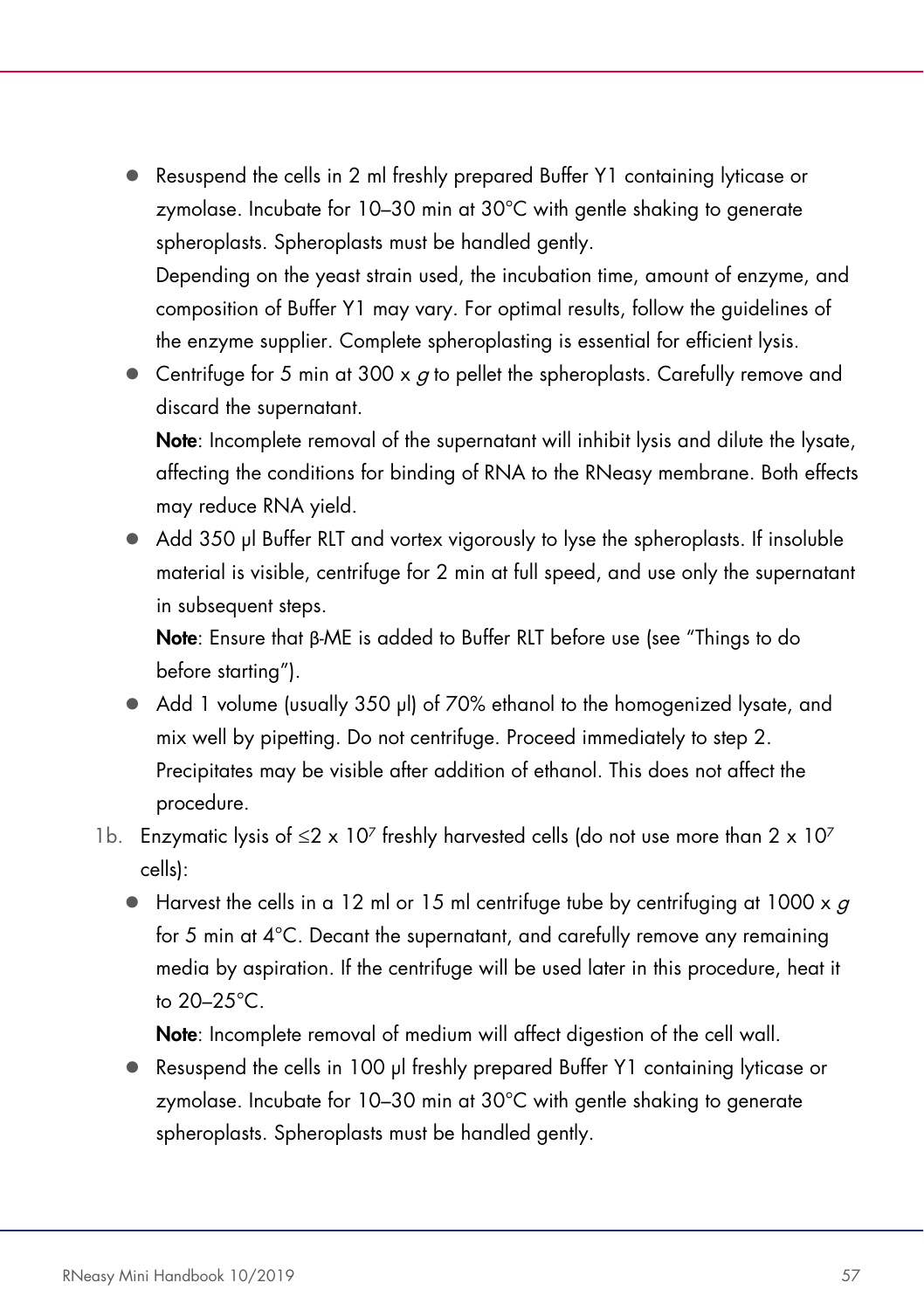Depending on the yeast strain used, the incubation time, amount of enzyme, and composition of Buffer Y1 may vary. For optimal results, follow the guidelines of the enzyme supplier. Complete spheroplasting is essential for efficient lysis.

 Add 350 µl Buffer RLT and vortex vigorously to lyse the spheroplasts. If insoluble material is visible, centrifuge for 2 min at full speed, and use only the supernatant in subsequent steps.

Note: Ensure that β-ME is added to Buffer RLT before use (see "Things to do before starting").

- Add 250 µl ethanol (96–100%) to the homogenized lysate, and mix well by pipetting. Do not centrifuge. Proceed immediately to step 2. Precipitates may be visible after addition of ethanol. This does not affect the procedure.
- 1c. Mechanical disruption of cells (do not use more than  $5 \times 10^7$  cells):
	- Add approximately 600 µl of acid-washed glass beads to a tube that fits the TissueLyser or other bead mill (see page 22 for details).
	- $\bullet$  Harvest the cells by centrifuging at 1000 x  $q$  for 5 min at 4°C. Decant the supernatant, and carefully remove any remaining media by aspiration. If the centrifuge will be used later in this procedure, heat it to 20–25°C. Note: Incomplete removal of the supernatant will inhibit lysis and dilute the lysate, affecting the conditions for binding of RNA to the RNeasy membrane. Both effects may reduce RNA yield.
	- Loosen the cell pellet thoroughly by flicking the tube. Add 600 µl Buffer RLT, and vortex to resuspend the cell pellet. Add the sample to the acid-washed glass beads.

Note: Ensure that β-ME is added to Buffer RLT before use (see "Things to do before starting").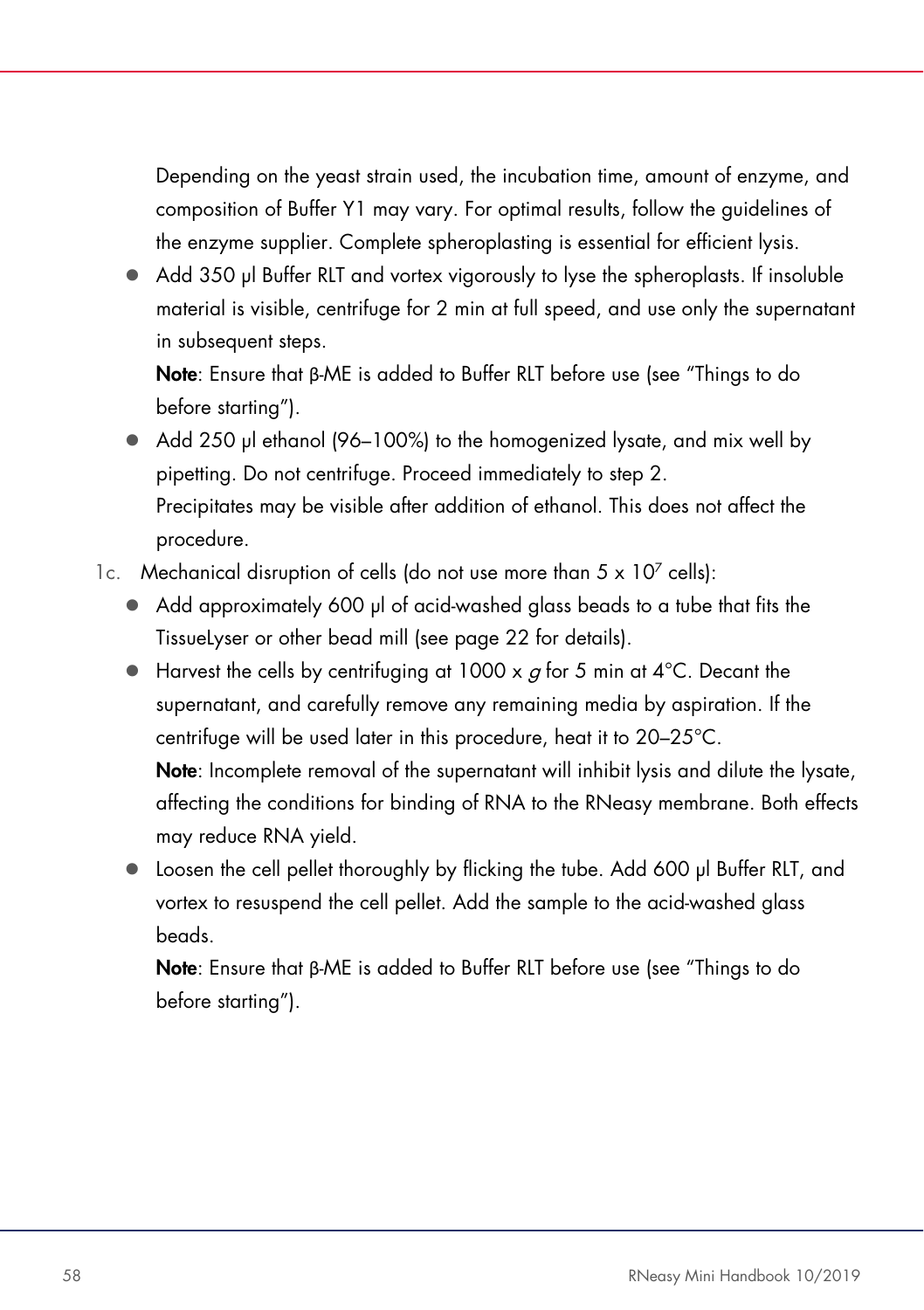Vortex and agitate the sample at top speed in the TissueLyser or other bead mill with cooling until cells are completely disrupted.

Most small-capacity bead mills do not have a cooling mechanism and therefore require the user to stop the bead mill regularly and cool the sample on ice. The time required for cell disruption and the length and frequency of the cooling intervals may vary depending on the type of bead mill used. Please refer to the supplier's instructions.

Note: Do not replace bead-milling with vortexing, as this significantly reduces RNA yield.

- Remove the sample from the TissueLyser or bead mill, and allow the beads to settle. Transfer the lysate (usually 350 µl) to a new microcentrifuge tube (not supplied). Centrifuge for 2 min at full speed, and transfer the supernatant to a new microcentrifuge tube (not supplied). Use only the supernatant in subsequent steps.
- Add 1 volume of 70% ethanol to the homogenized lysate, and mix well by pipetting. Do not centrifuge. Proceed to step 2. Note: The volume of lysate may be less than 350 µl due to loss during

homogenization.

Note: Precipitates may be visible after addition of ethanol. This does not affect the procedure.

2. Transfer the sample (usually 700 µl), including any precipitate that may have formed, to an RNeasy spin column placed in a 2 ml collection tube (supplied). Close the lid gently, and centrifuge for 15 s at  $\geq$ 8000 x  $q$  ( $\geq$ 10,000 rpm). Discard the flow-through.<sup>[\\*](#page-58-0)</sup>

Reuse the collection tube in step 3.

If the sample volume exceeds 700 µl, centrifuge successive aliquots in the same RNeasy spin column. Discard the flow-through after each centrifugation.<sup>\*</sup>

<span id="page-58-0"></span><sup>\*</sup> Flow-through contains Buffer RLT or Buffer RW1 and is therefore not compatible with bleach. See pag[e 6](#page-6-0) for safety information.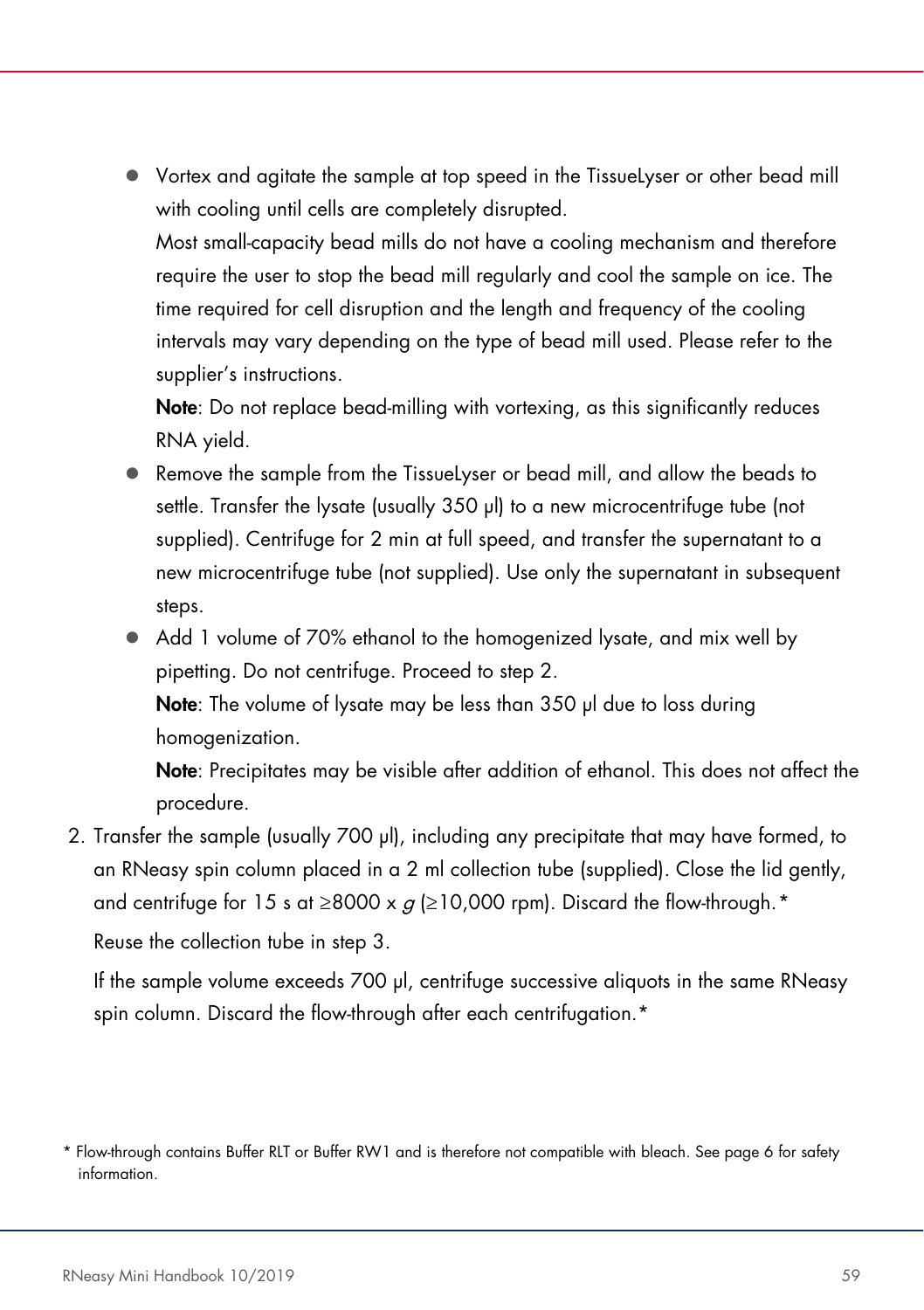Optional: If performing optional on-column DNase digestion (see "Eliminating genomic DNA contamination", page [26\)](#page-24-0), follow Appendix D (page [82\)](#page-81-0), steps 1–4, after performing this step.

3. Add 700 µl Buffer RW1 to the RNeasy spin column. Close the lid gently, and centrifuge for 15 s at ≥8000 x  $q \ge 10,000$  rpm) to wash the spin column membrane. Discard the flow-through.[\\*](#page-59-0)

Reuse the collection tube in step 4.

Note: After centrifugation, carefully remove the RNeasy spin column from the collection tube so that the column does not contact the flow-through. Be sure to empty the collection tube completely.

Skip this step if performing optional on-column DNase digestion (page 69).

4. Add 500 µl Buffer RPE to the RNeasy spin column. Close the lid gently, and centrifuge for 15 s at ≥8000 x  $q$  (≥10,000 rpm) to wash the spin column membrane. Discard the the flow-through.

Reuse the collection tube in step 5.

Note: Buffer RPE is supplied as a concentrate. Ensure that ethanol is added to Buffer RPE before use (see "Things to do before starting").

5. Add 500 µl Buffer RPE to the RNeasy spin column. Close the lid gently, and centrifuge for 2 min at ≥8000 x  $g$  (≥10,000 rpm) to wash the spin column membrane.

The long centrifugation dries the spin column membrane, ensuring that no ethanol is carried over during RNA elution. Residual ethanol may interfere with downstream reactions.

Note: After centrifugation, carefully remove the RNeasy spin column from the collection tube so that the column does not contact the flow-through. Otherwise, carryover of ethanol will occur.

<span id="page-59-0"></span><sup>\*</sup> Flow-through contains Buffer RLT or Buffer RW1 and is therefore not compatible with bleach. See pag[e 6](#page-6-0) for safety information.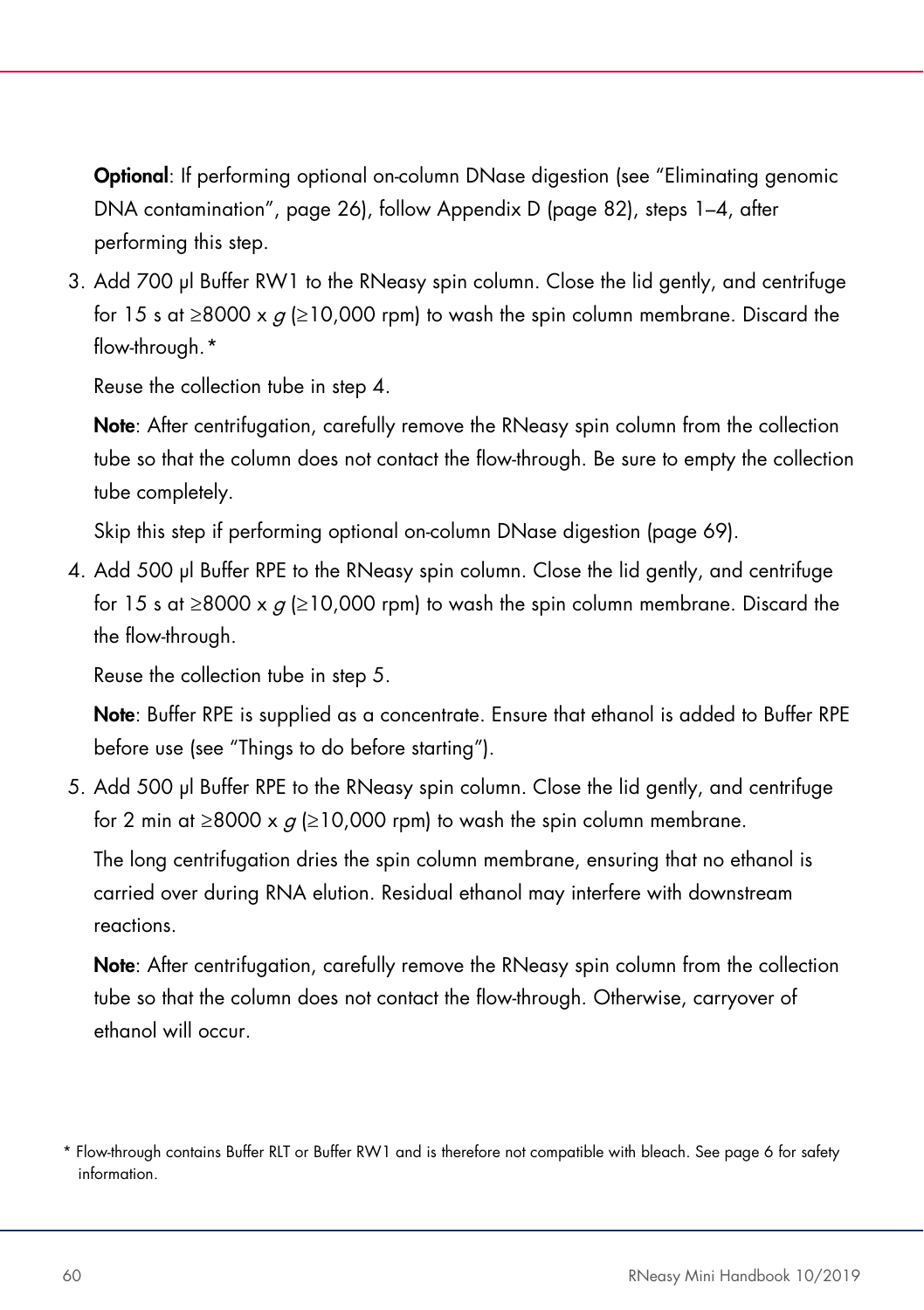6. Optional: Place the RNeasy spin column in a new 2 ml collection tube (supplied), and discard the old collection tube with the flow-through. Close the lid gently, and centrifuge at full speed for 1 min.

Perform this step to eliminate any possible carryover of Buffer RPE, or if residual flow-through remains on the outside of the RNeasy spin column after step 5.

- 7. Place the RNeasy spin column in a new 1.5 ml collection tube (supplied). Add 30–50 µl RNAse-free water directly to the spin column membrane. Close the lid gently, and centrifuge for 1 min at ≥8000 x  $g$  (≥10,000 rpm) to elute the RNA.
- 8. If the expected RNA vield is >30 µg, repeat step 7 using another 30–50 µl RNAse-free water, or using the eluate from step 7 (if high RNA concentration is required). Reuse the collection tube from step 7.

If using the eluate from step 7, the RNA yield will be 15–30% less than that obtained using a second volume of RNAse-free water, but the final RNA concentration will be higher.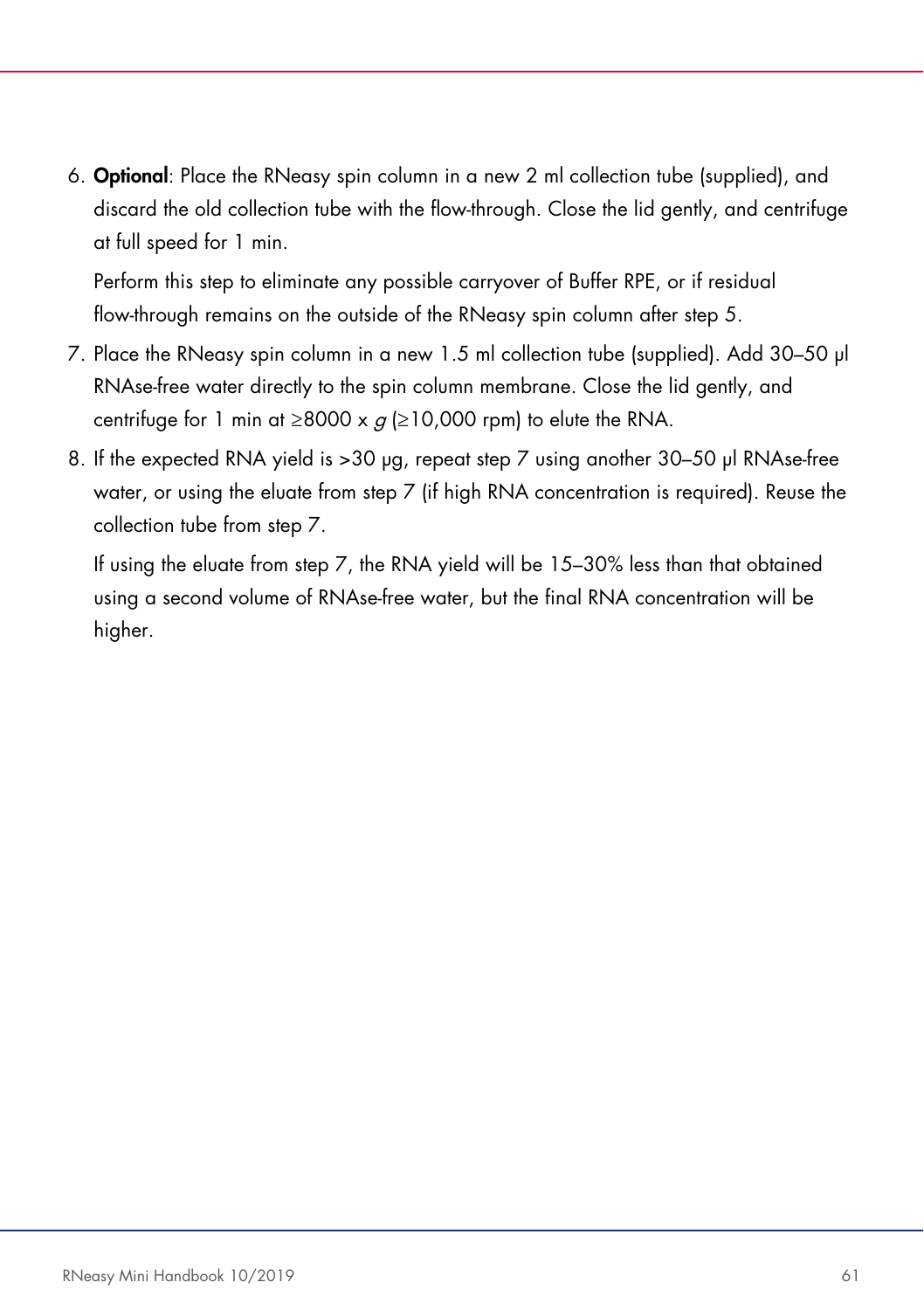# Protocol: Purification of Total RNA from Plant Cells and Tissues and Filamentous Fungi

This protocol requires the RNeasy Plant Mini Kit.

## Determining the correct amount of starting material

It is essential to use the correct amount of starting material in order to obtain optimal RNA yield and purity. A maximum amount of 100 mg plant material or  $1 \times 10^7$  cells can generally be processed. For most plant materials, the RNA binding capacity of the RNeasy spin column and the lysing capacity of Buffer RLT will not be exceeded by these amounts. Average RNA yields from various plant materials are given in [Table 2](#page-19-0) (page [21\)](#page-19-0).

If there is no information about the nature of your starting material, we recommend starting with no more than 50 mg plant material or  $3-4 \times 10^6$  cells. Depending on RNA yield and purity, it may be possible to use up to 100 mg plant material or up to  $1 \times 10^7$  cells in subsequent preparations.

## Do not overload the RNeasy spin column, as this will significantly reduce RNA yield and quality.

Counting cells or weighing tissue is the most accurate way to quantitate the amount of starting material. As a guide, a 1.5 cm diameter leaf disc weighs 25–75 mg.

Important points before starting

- If using the RNeasy Plant Mini Kit for the first time, read "Important Notes" (pag[e 19\)](#page-18-0).
- If working with RNA for the first time, read Appendix A (page [73\)](#page-72-0).
- Fresh or frozen tissues can be used. Tissues can be stored at −90 to −65°C for several months. Flash-freeze tissues in liquid nitrogen, and immediately transfer to −90 to −65°C.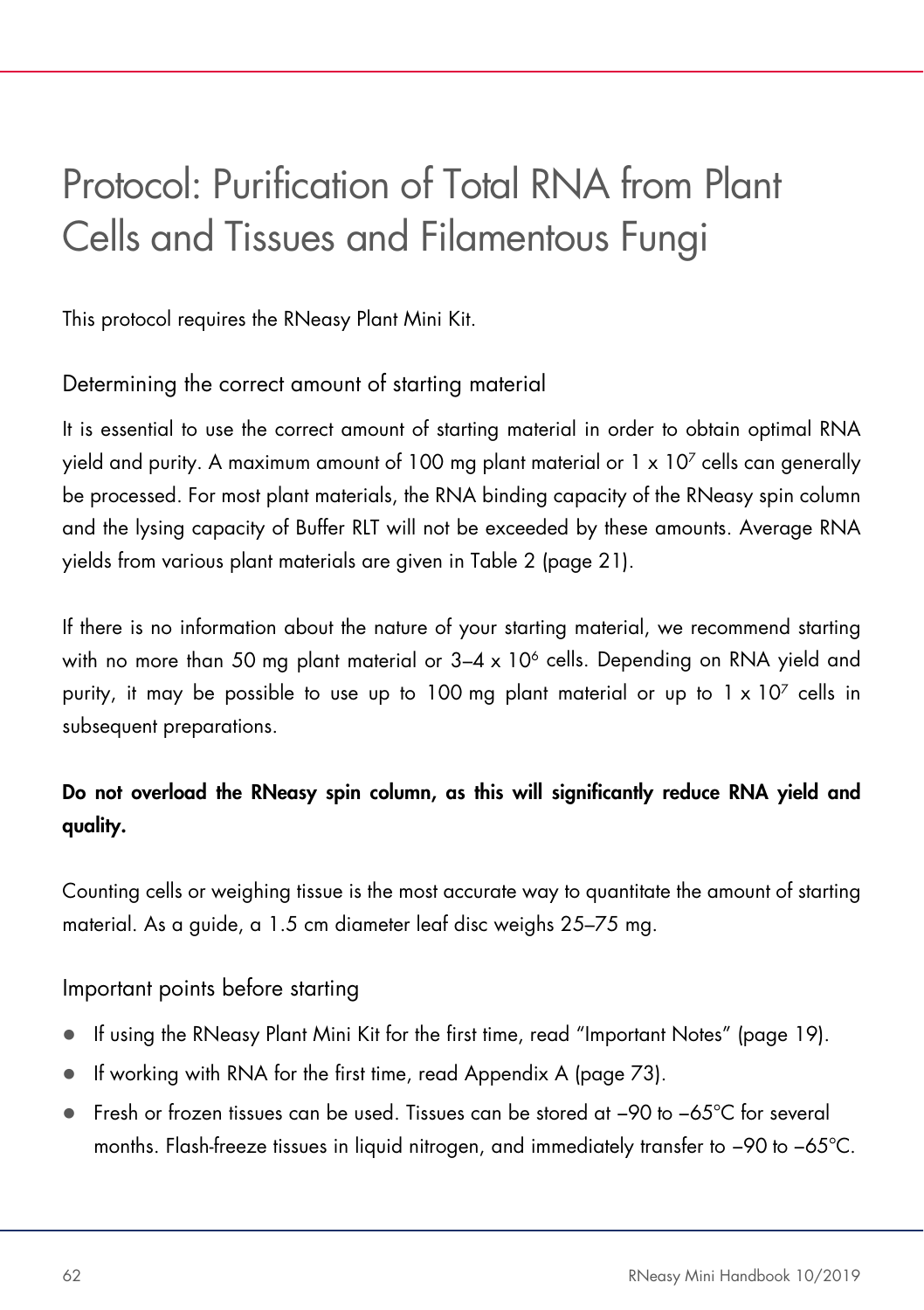Do not allow tissues to thaw during weighing or handling prior to disruption in Buffer RLT. Homogenized tissue lysates from step 4 can also be stored at −90 to −65°C for several months. Incubate frozen lysates at 37°C in a water bath until completely thawed and salts are dissolved before continuing with step 5. Avoid prolonged incubation, which may compromise RNA integrity.

- The RNeasy Plant Mini Kit provides a choice of lysis buffers: Buffer RLT and Buffer RLC, which contain guanidine thiocyanate and guanidine hydrochloride, respectively. In most cases, Buffer RLT is the lysis buffer of choice due to the greater cell disruption and denaturation properties of guanidine thiocyanate. However, depending on the amount and type of secondary metabolites in some tissues (such as milky endosperm of maize or mycelia of filamentous fungi), guanidine thiocyanate can cause solidification of the sample, making extraction of RNA impossible. In these cases, Buffer RLC should be used.
- Buffer RLT may form a precipitate upon storage. If necessary, redissolve by warming, and then place at room temperature.
- Buffer RLT, Buffer RLC, and Buffer RW1 contain a guanidine salt and are therefore not compatible with disinfecting reagents containing bleach. See page [7](#page-6-0) for safety information.
- Perform all steps of the procedure at room temperature. During the procedure, work quickly.
- Perform all centrifugation steps at 20–25°C in a standard microcentrifuge. Ensure that the centrifuge does not cool below 20°C.

#### Things to do before starting

- β-Mercaptoethanol (β-ME) must be added to Buffer RLT or Buffer RLC before use. Add 10 µl β-ME per 1 ml Buffer RLT or Buffer RLC. Dispense in a fume hood and wear appropriate protective clothing. Buffer RLT or Buffer RLC containing β-ME can be stored at room temperature for up to 1 month.
- Buffer RPE is supplied as a concentrate. Before using for the first time, add 4 volumes of ethanol (96–100%) as indicated on the bottle to obtain a working solution.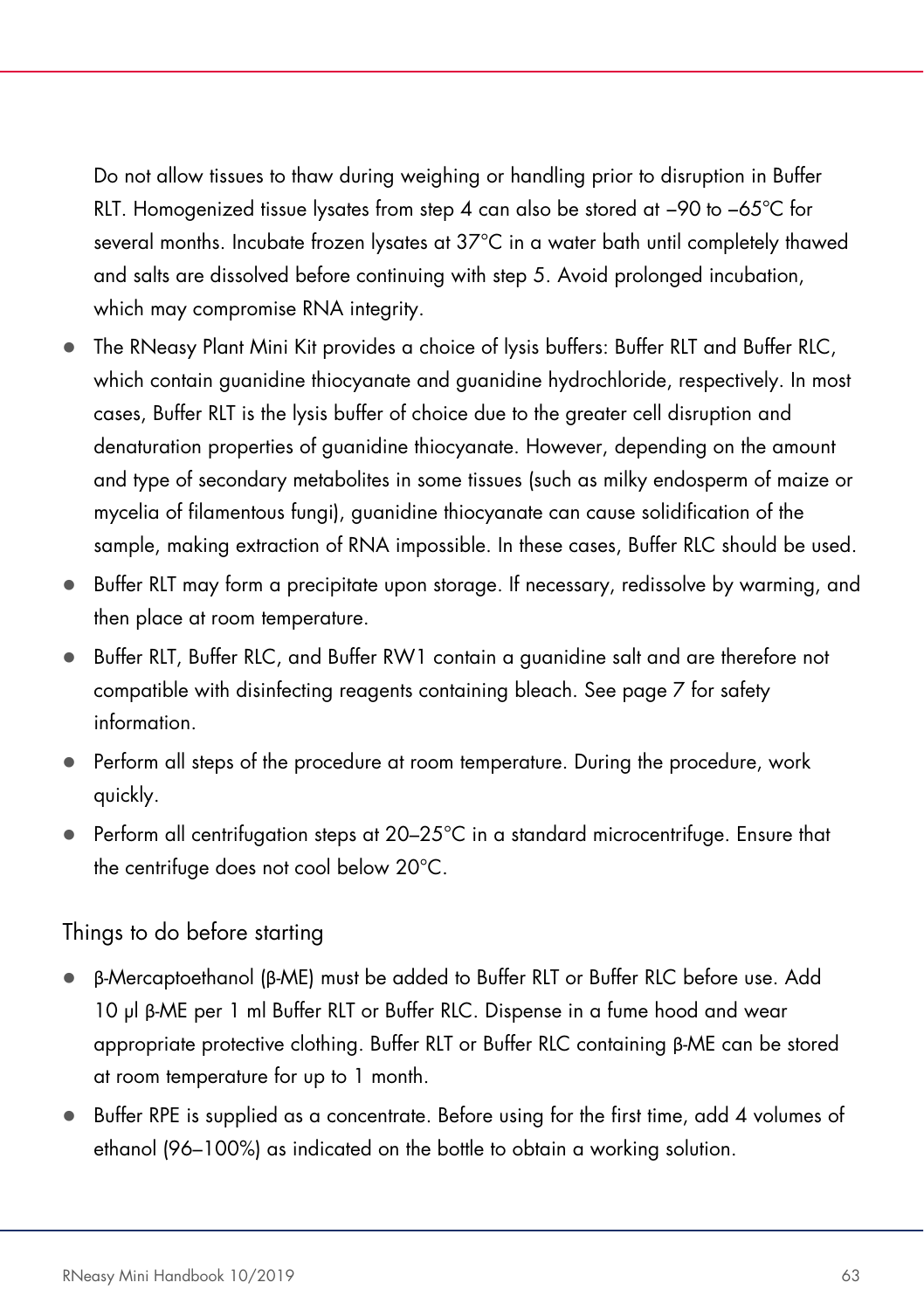If performing optional on-column DNase digestion, prepare DNase I stock solution as described in Appendix D (page [82\)](#page-81-0).

### Procedure

- 1. Determine the amount of plant material. Do not use more than 100 mg. Weighing tissue is the most accurate way to determine the amount.
- 2. Immediately place the weighed tissue in liquid nitrogen, and grind thoroughly with a mortar and pestle. Decant tissue powder and liquid nitrogen into an RNAse-free, liquid-nitrogen–cooled, 2 ml microcentrifuge tube (not supplied). Allow the liquid nitrogen to evaporate, but do not allow the tissue to thaw. Proceed immediately to step 3.

RNA in plant tissues is not protected until the tissues are flash-frozen in liquid nitrogen. Frozen tissues should not be allowed to thaw during handling. The relevant procedures should be carried out as quickly as possible.

3. Add 450 µl Buffer RLT or Buffer RLC (see "Important points before starting") to a maximum of 100 mg tissue powder. Vortex vigorously.

A short 1–3 min incubation at 56°C may help to disrupt the tissue. However, do not incubate samples with a high starch content at elevated temperatures, otherwise swelling of the sample will occur.

Note: Ensure that β-ME is added to Buffer RLT or Buffer RLC before use (see "Things to do before starting").

4. Transfer the lysate to a QIAshredder spin column (lilac) placed in a 2 ml collection tube, and centrifuge for 2 min at full speed. Carefully transfer the supernatant of the flow-through to a new microcentrifuge tube (not supplied) without disturbing the cell-debris pellet in the collection tube. Use only this supernatant in subsequent steps. It may be necessary to cut off the end of the pipette tip to facilitate pipetting of the lysate into the QIAshredder spin column. Centrifugation through the QIAshredder spin column removes cell debris and simultaneously homogenizes the lysate. While most of the cell debris is retained on the QIAshredder spin column, a very small amount of cell debris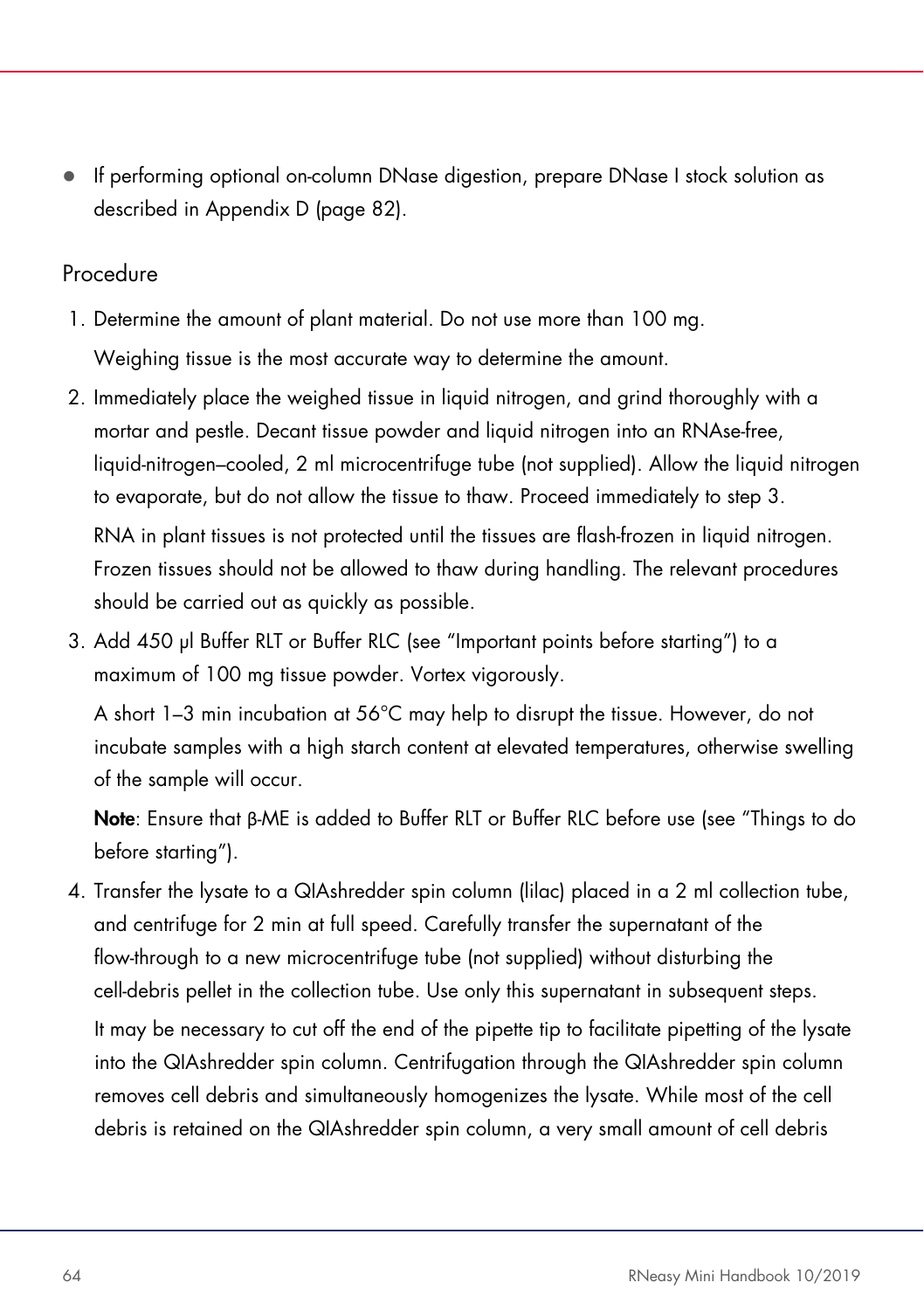will pass through and form a pellet in the collection tube. Be careful not to disturb this pellet when transferring the lysate to the new microcentrifuge tube.

5. Add 0.5 volume of ethanol (96–100%) to the cleared lysate, and mix immediately by pipetting. Do not centrifuge. Proceed immediately to step 6.

Note: The volume of lysate may be less than 450 µl due to loss during homogenization. Note: Precipitates may be visible after addition of ethanol. This does not affect the procedure.

6. Transfer the sample (usually 650 µl), including any precipitate that may have formed, to an RNeasy spin column (pink) placed in a 2 ml collection tube (supplied). Close the lid gently, and centrifuge for 15 s at  $\geq$ 8000 x  $q \geq 10,000$  rpm). Discard the flow-through. [\\*](#page-64-0) Reuse the collection tube in step 7.

If the sample volume exceeds 700 µl, centrifuge successive aliquots in the same RNeasy spin column. Discard the flow-through after each centrifugation.\*

Optional: If performing optional on-column DNase digestion (see "Eliminating genomic DNA contamination", page [26\)](#page-24-0), follow Appendix D (page [82\)](#page-81-0), steps 1–4, after performing this step.

7. Add 700 µl Buffer RW1 to the RNeasy spin column. Close the lid gently, and centrifuge for 15 s at ≥8000 x  $q$  (≥10,000 rpm) to wash the spin column membrane. Discard the flow-through.\*

Reuse the collection tube in step 8.

Note: After centrifugation, carefully remove the RNeasy spin column from the collection tube so that the column does not contact the flow-through. Be sure to empty the collection tube completely.

Skip this step if performing optional on-column DNase digestion (page [82\)](#page-81-0).

<span id="page-64-0"></span><sup>\*</sup> Flow-through contains Buffer RLT, Buffer RLC, or Buffer RW1 and is therefore not compatible with bleach. See pag[e 6](#page-6-0) for safety information.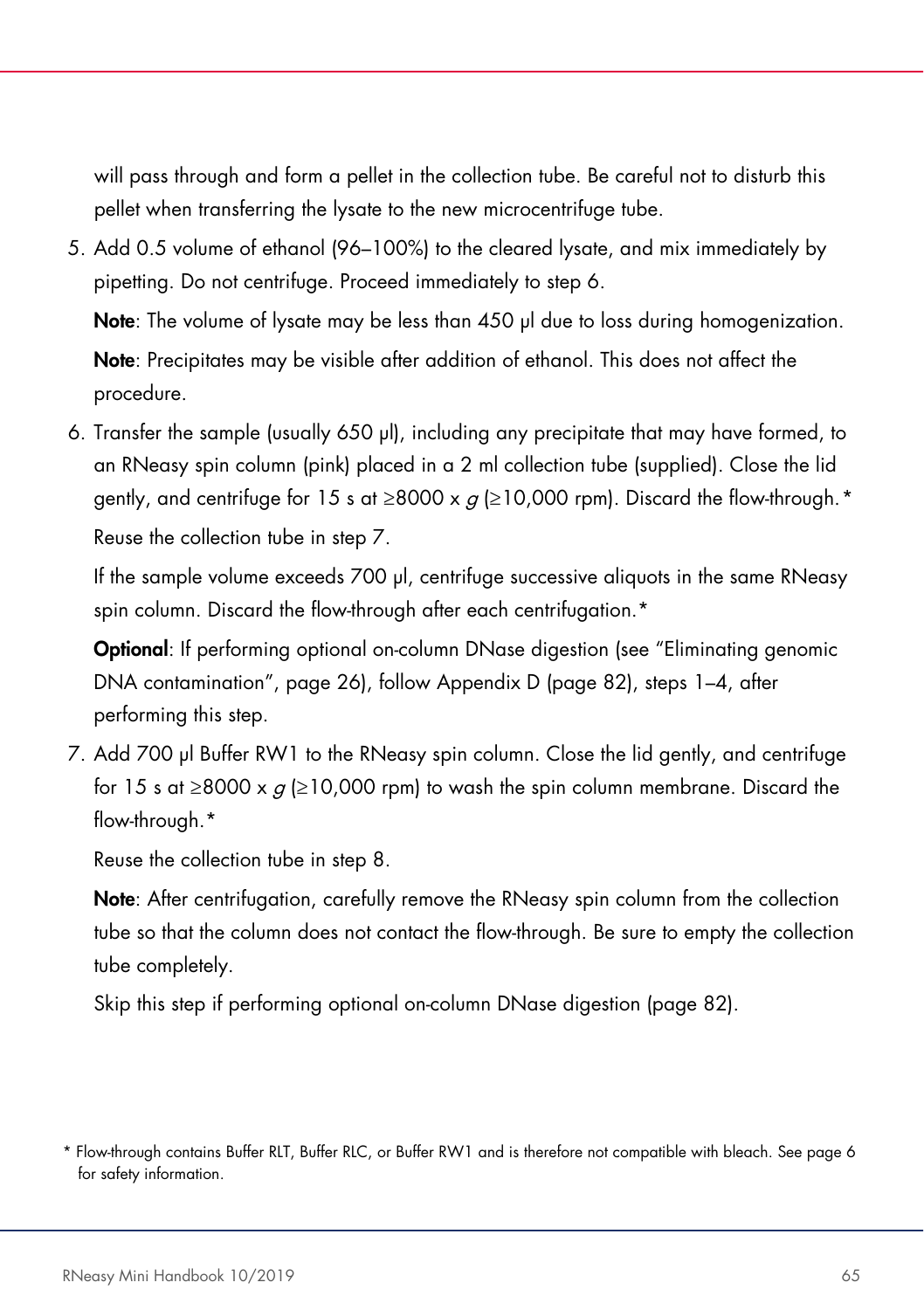8. Add 500 µl Buffer RPE to the RNeasy spin column. Close the lid gently, and centrifuge for 15 s at ≥8000 x  $g$  (≥10,000 rpm) to wash the spin column membrane. Discard the flow-through.

Reuse the collection tube in step 9.

Note: Buffer RPE is supplied as a concentrate. Ensure that ethanol is added to Buffer RPE before use (see "Things to do before starting").

9. Add 500 µl Buffer RPE to the RNeasy spin column. Close the lid gently, and centrifuge for 2 min at  $\geq$ 8000 x  $q$  ( $\geq$ 10,000 rpm) to wash the spin column membrane.

The long centrifugation dries the spin column membrane, ensuring that no ethanol is carried over during RNA elution. Residual ethanol may interfere with downstream reactions.

Note: After centrifugation, carefully remove the RNeasy spin column from the collection tube so that the column does not contact the flow-through. Otherwise, carryover of ethanol will occur.

10. **Optional:** Place the RNeasy spin column in a new 2 ml collection tube (supplied), and discard the old collection tube with the flow-through. Close the lid gently, and centrifuge at full speed for 1 min.

Perform this step to eliminate any possible carryover of Buffer RPE, or if residual flow-through remains on the outside of the RNeasy spin column after step 9.

- 11. Place the RNeasy spin column in a new 1.5 ml collection tube (supplied). Add 30–50 µl RNAse-free water directly to the spin column membrane. Close the lid gently, and centrifuge for 1 min at  $\geq$ 8000 x  $q$  ( $\geq$ 10,000 rpm) to elute the RNA.
- 12. If the expected RNA yield is >30 µg, repeat step 11 using another 30–50 µl RNAse-free water, or using the eluate from step 11 (if high RNA concentration is required). Reuse the collection tube from step 11.

If using the eluate from step 11, the RNA yield will be 15–30% less than that obtained using a second volume of RNAse-free water, but the final RNA concentration will be higher.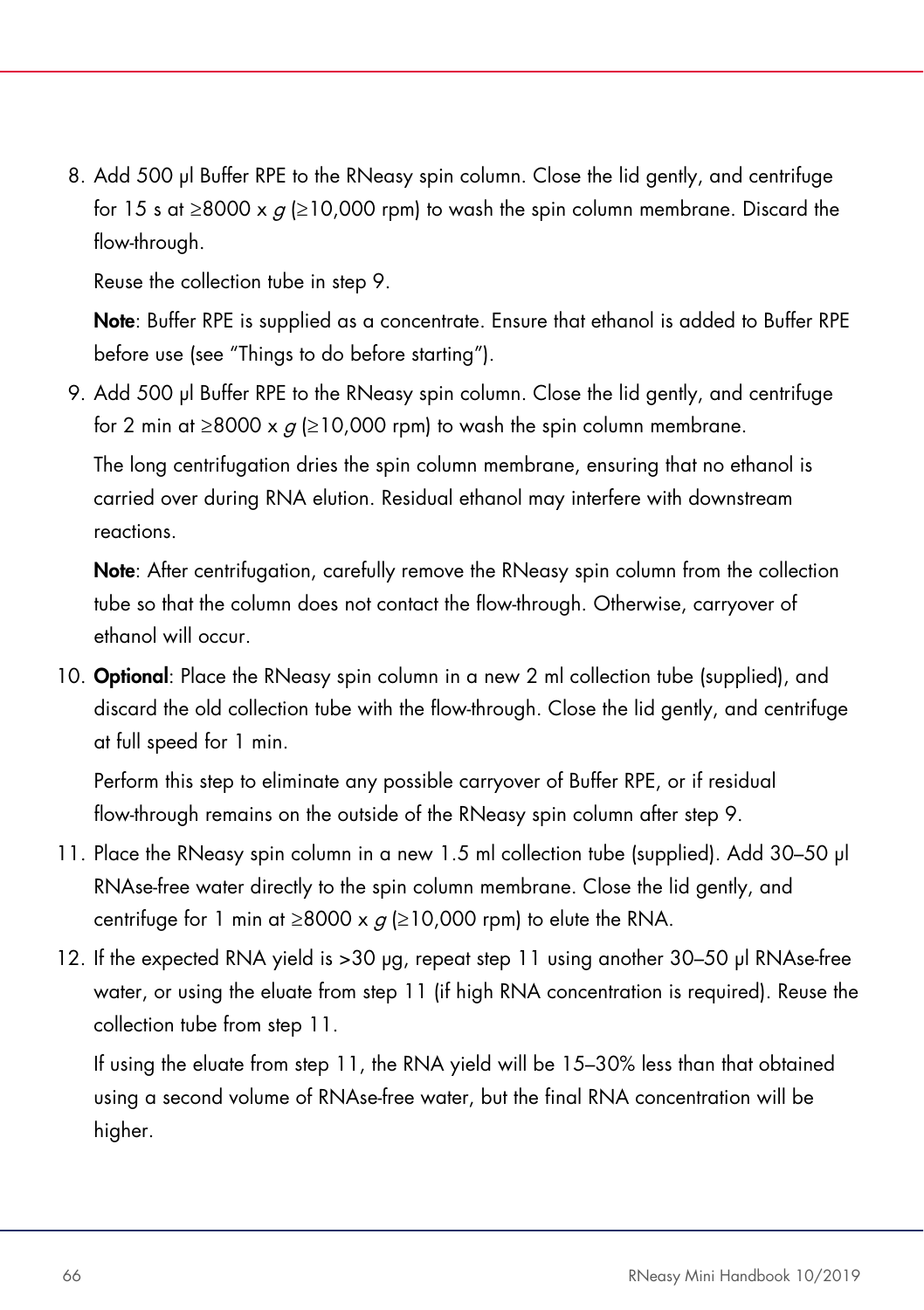# <span id="page-66-0"></span>Protocol: RNA Cleanup

The RNeasy Mini Kit can be used to clean up RNA previously isolated by different methods or after enzymatic reactions, such as labeling or DNase digestion.

Determining the correct amount of starting material

A maximum of 100 µg RNA can be cleaned up in this protocol. This amount corresponds to the RNA binding capacity of the RNeasy spin column.

## Important points before starting

- If using the RNeasy Kit for the first time, read "Important Notes" (page [19\)](#page-18-0).
- If working with RNA for the first time, read Appendix A (page [73\)](#page-72-0).
- Buffer RLT may form a precipitate upon storage. If necessary, redissolve by warming, and then place at room temperature.
- Buffer RLT contains a guanidine salt and is therefore not compatible with disinfecting reagents containing bleach. See page [7](#page-6-0) for safety information.
- Perform all steps of the procedure at room temperature. During the procedure, work quickly.
- $\bullet$  Perform all centrifugation steps at 20–25°C in a standard microcentrifuge. Ensure that the centrifuge does not cool below 20°C.

## Things to do before starting

- Buffer RPE is supplied as a concentrate. Before using for the first time, add 4 volumes of ethanol (96–100%) as indicated on the bottle to obtain a working solution.
- If performing optional on-column DNase digestion, prepare DNase I stock solution as described in Appendix D (page [82\)](#page-81-0).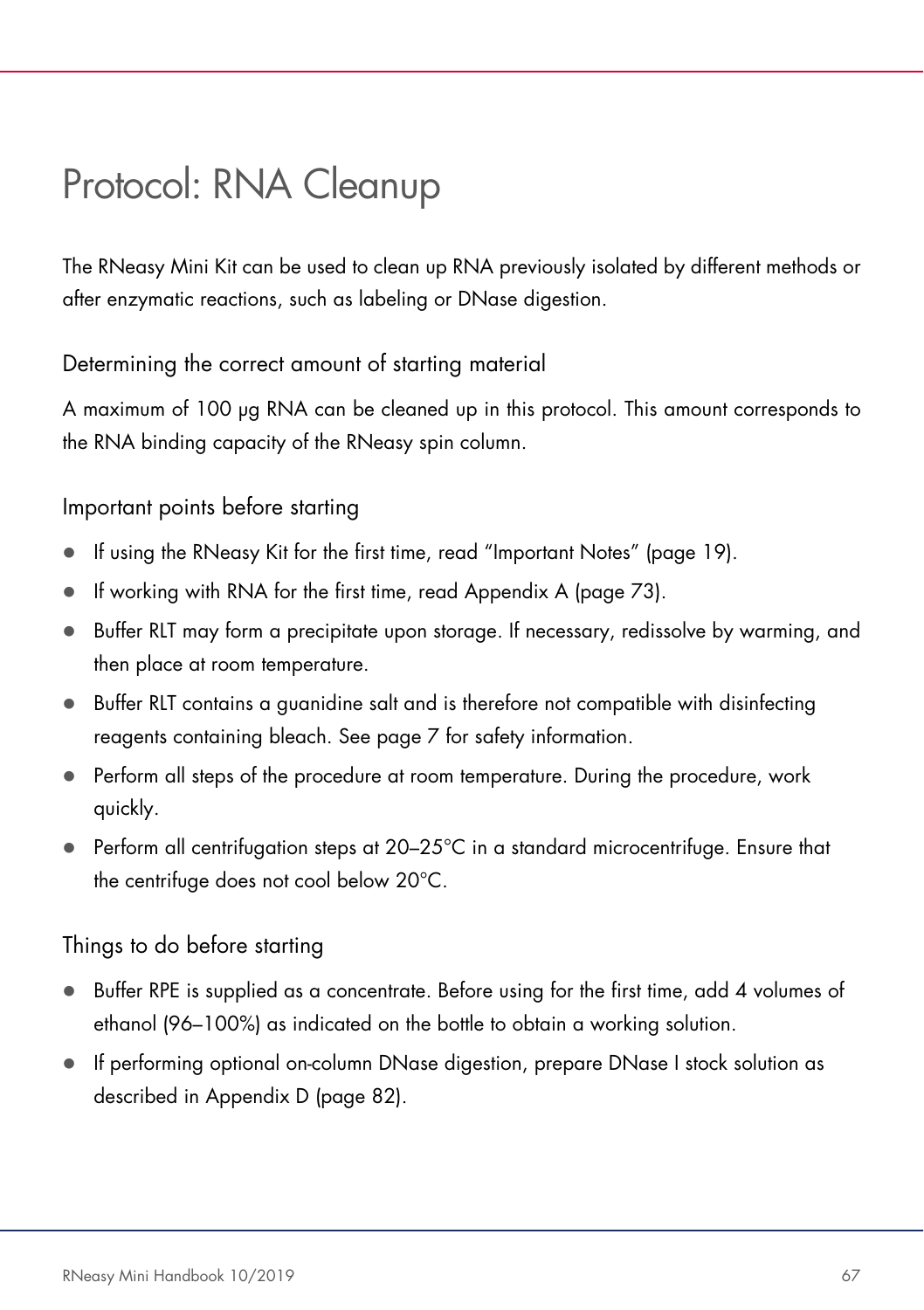## Procedure

- 1. Adjust the sample to a volume of 100 µl with RNAse-free water. Add 350 µl Buffer RLT, and mix well.
- 2. Add 250 µl ethanol (96–100%) to the diluted RNA, and mix well by pipetting. Do not centrifuge. Proceed immediately to step 3.
- 3. Transfer the sample (700 µl) to an RNeasy Mini spin column placed in a 2 ml collection tube (supplied). Close the lid gently, and centrifuge for 15 s at  $\geq 8000 \times g$  ( $\geq 10,000$ ) rpm). Discard the flow-through. [\\*](#page-67-0)

Reuse the collection tube in step 4.

Note: After centrifugation, carefully remove the RNeasy spin column from the collection tube so that the column does not contact the flow-through. Be sure to empty the collection tube completely.

Optional: If performing optional on-column DNase digestion (see "Eliminating genomic DNA contamination", page [26\)](#page-24-0), follow Appendix D (page [82\)](#page-81-0), steps 1–4, after performing this step.

4. Add 500 µl Buffer RPE to the RNeasy spin column. Close the lid gently, and centrifuge for 15 s at ≥8000 x  $g$  (≥10,000 rpm) to wash the spin column membrane. Discard the flow-through.

Reuse the collection tube in step 5.

Note: Buffer RPE is supplied as a concentrate. Ensure that ethanol is added to Buffer RPE before use (see "Things to do before starting").

<span id="page-67-0"></span><sup>\*</sup> Flow-through contains Buffer RLT and is therefore not compatible with bleach. See pag[e 6](#page-6-0) for safety information.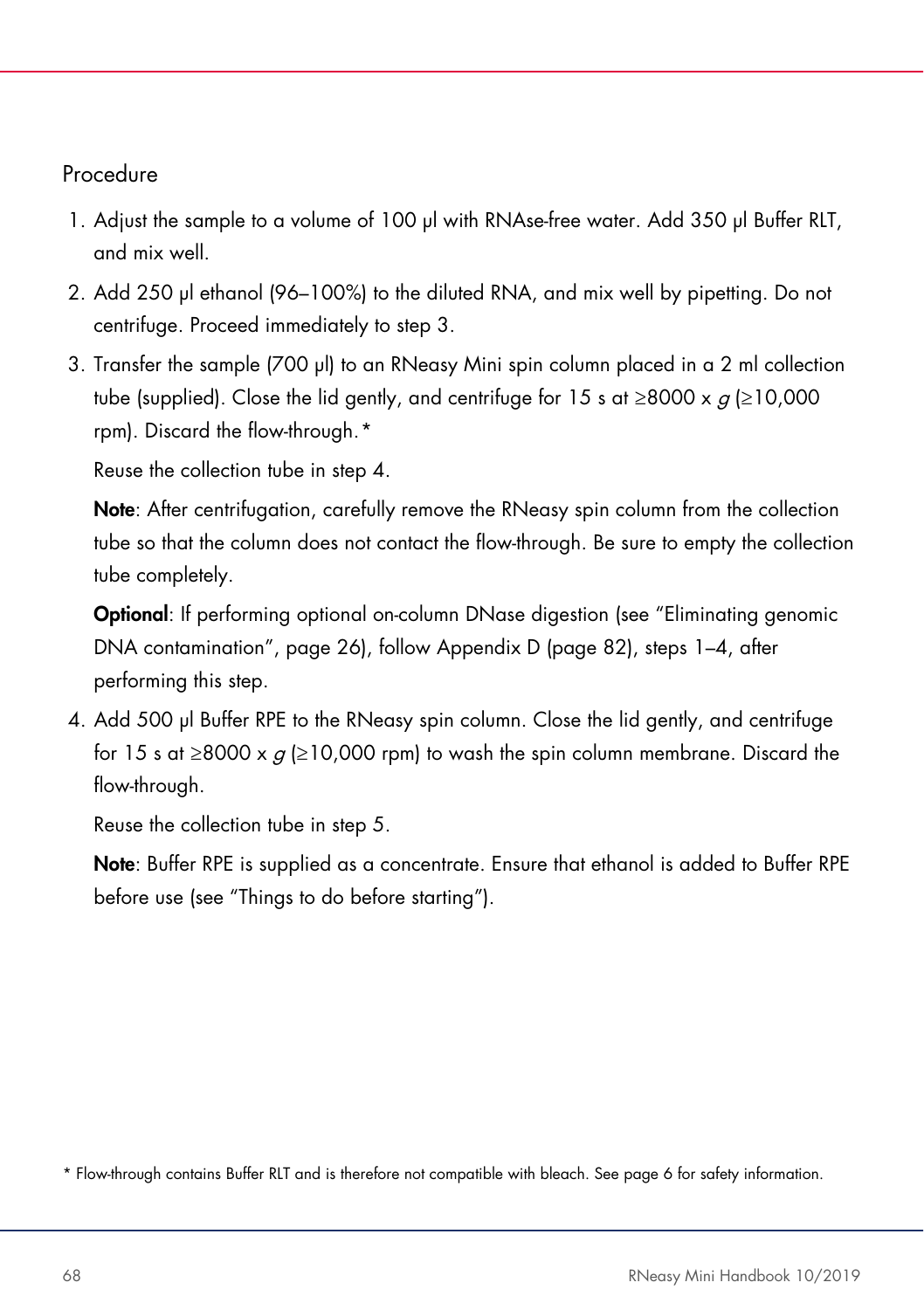5. Add 500 µl Buffer RPE to the RNeasy spin column. Close the lid gently, and centrifuge for 2 min at  $\geq$ 8000 x  $q \geq$ 10,000 rpm) to wash the spin column membrane.

The long centrifugation dries the spin column membrane, ensuring that no ethanol is carried over during RNA elution. Residual ethanol may interfere with downstream reactions.

Note: After centrifugation, carefully remove the RNeasy spin column from the collection tube so that the column does not contact the flow-through. Otherwise, carryover of ethanol will occur.

6. Optional: Place the RNeasy spin column in a new 2 ml collection tube (supplied), and discard the old collection tube with the flow-through. Close the lid gently, and centrifuge at full speed for 1 min.

Perform this step to eliminate any possible carryover of Buffer RPE, or if residual flow-through remains on the outside of the RNeasy spin column after step 5.

- 7. Place the RNeasy spin column in a new 1.5 ml collection tube (supplied). Add 30–50 µl RNAse-free water directly to the spin column membrane. Close the lid gently, and centrifuge for 1 min at  $\geq$ 8000 x  $g$  ( $\geq$ 10,000 rpm) to elute the RNA.
- 8. If the expected RNA yield is > 30 µg, repeat step 7 using another 30–50 µl RNAse-free water, or using the eluate from step 7 (if high RNA concentration is required). Reuse the collection tube from step 7.

If using the eluate from step 7, the RNA yield will be 15–30% less than that obtained using a second volume of RNAse-free water, but the final RNA concentration will be higher.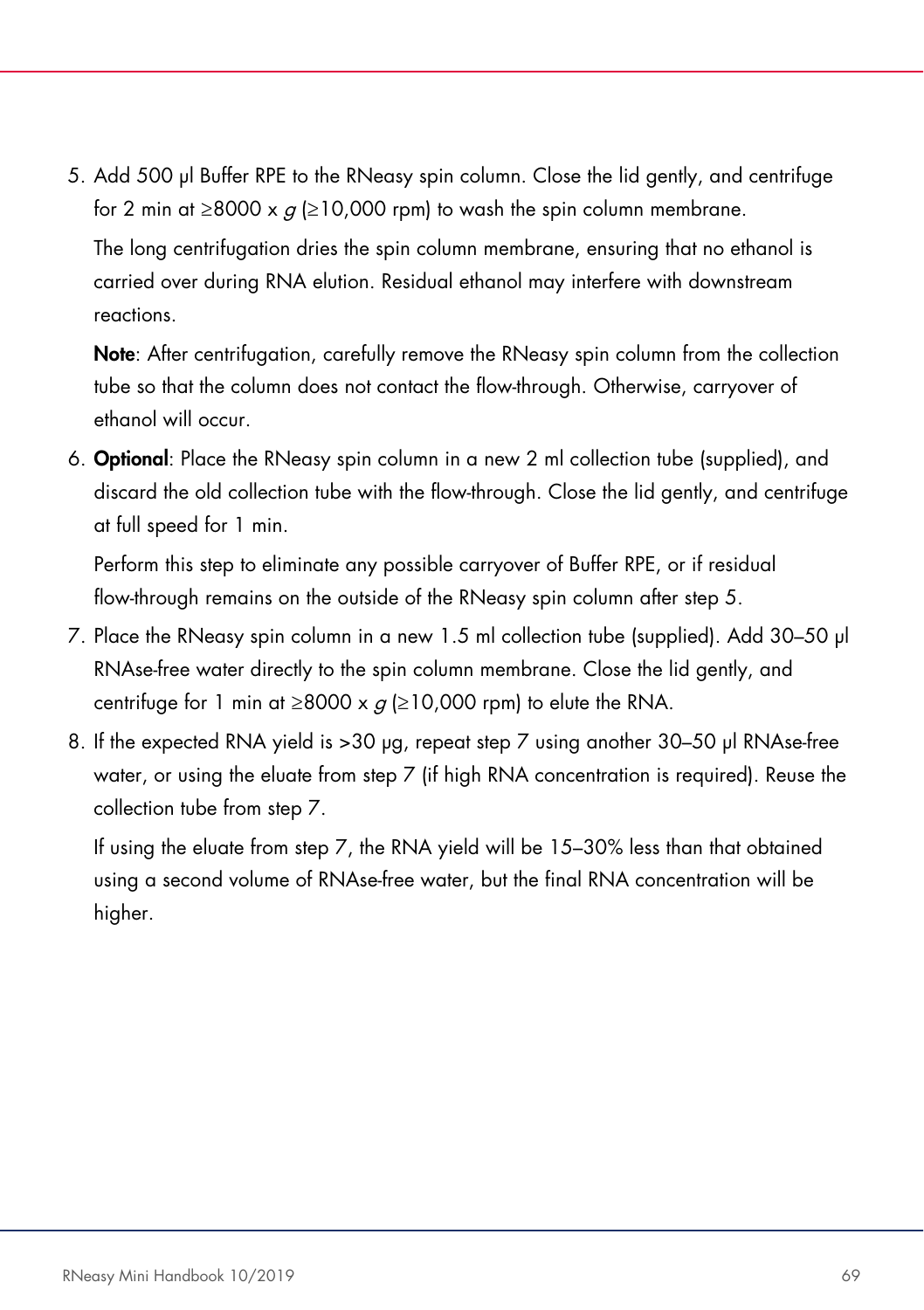## Troubleshooting Guide

This troubleshooting guide may be helpful in solving any problems that may arise. For more information, see also the Frequently Asked Questions page at our Technical Support Center: [www.qiagen.com/FAQ/FAQList.aspx](http://www.qiagen.com/FAQ/FAQList.aspx). The scientists in QIAGEN Technical Services are always happy to answer any questions you may have about either the information and/or protocols in this handbook or sample and assay technologies (for contact information, visit [www.qiagen.com](http://www.qiagen.com/)).

| Issue                                                                                                                        | <b>Comments and suggestions</b>                                                                                                                                                                                                                                                                                                                                                                                                                                                                         |  |
|------------------------------------------------------------------------------------------------------------------------------|---------------------------------------------------------------------------------------------------------------------------------------------------------------------------------------------------------------------------------------------------------------------------------------------------------------------------------------------------------------------------------------------------------------------------------------------------------------------------------------------------------|--|
| Clogged RNeasy spin column                                                                                                   |                                                                                                                                                                                                                                                                                                                                                                                                                                                                                                         |  |
| a) Inefficient disruption<br>and/or homogenization                                                                           | See "Disrupting and homogenizing starting material" (page 22) for details on<br>disruption and homogenization methods. Increase <i>a</i> -force and centrifugation time if<br>necessary.<br>In subsequent preparations, reduce the amount of starting material (see protocols)<br>and/or increase the volume of lysis buffer and the homogenization time.<br>If working with tissues rich in proteins, we recommend using the RNeasy Fibrous<br>Tissue Mini Kit (see page 91 for ordering information). |  |
| b) Too much starting<br>material                                                                                             | In subsequent preparations, reduce the amount of starting material. It is essential to<br>use the correct amount of starting material (see protocols).                                                                                                                                                                                                                                                                                                                                                  |  |
| c) Centrifugation before<br>adding ethanol not<br>performed (protocols for<br>tissues and mechanical<br>disruption of yeast) | Centrifuge the lysate before adding ethanol, and use only this supernatant in<br>subsequent steps (see protocols). Pellets contain cell debris that can clog the RNeasy<br>spin column.                                                                                                                                                                                                                                                                                                                 |  |
| d) Centrifugation<br>temperature too low                                                                                     | The centrifugation temperature should be 20-25°C. Some centrifuges may cool to<br>below 20°C even when set at 20°C. This can cause formation of precipitates that<br>can clog the RNeasy spin column. If this happens, set the centrifugation temperature<br>to 25°C. Warm the ethanol-containing lysate to 37°C before transferring it to the<br>RNeasy spin column.                                                                                                                                   |  |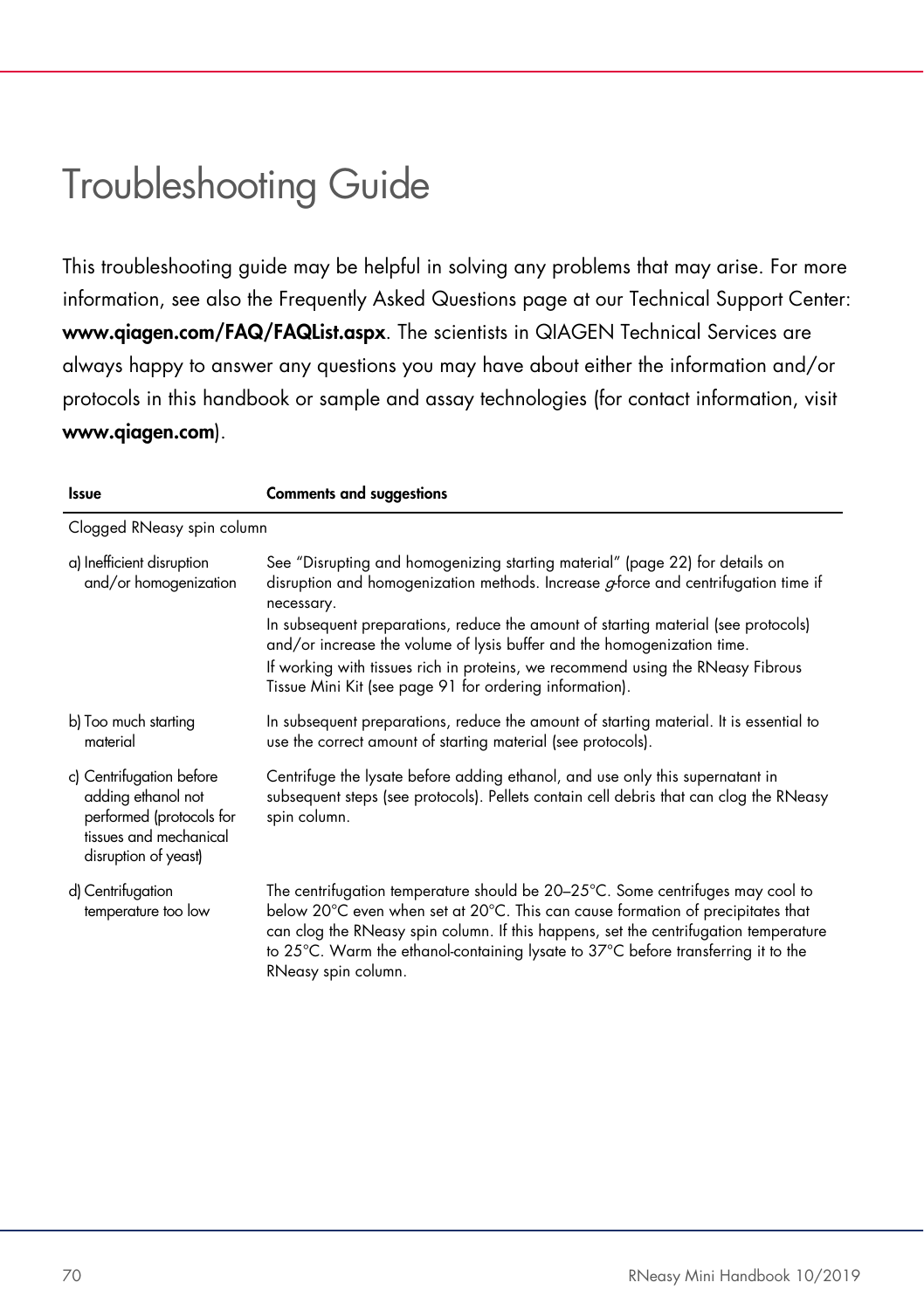| <b>Issue</b> | <b>Comments and suggestions</b> |  |
|--------------|---------------------------------|--|
|              |                                 |  |

Low RNA yield

| a) Insufficient disruption and<br>homogenization                  | See "Disrupting and homogenizing starting material" (page 22) for details on<br>disruption and homogenization methods.<br>Increase <i>g</i> -force and centrifugation time if necessary.<br>In subsequent preparations, reduce the amount of starting material (see protocols)<br>and/or increase the volume of lysis buffer and the homogenization time.<br>If working with tissues rich in proteins, we recommend using the RNeasy Fibrous<br>Tissue Mini Kit (see page 91 for ordering information).                                                           |
|-------------------------------------------------------------------|-------------------------------------------------------------------------------------------------------------------------------------------------------------------------------------------------------------------------------------------------------------------------------------------------------------------------------------------------------------------------------------------------------------------------------------------------------------------------------------------------------------------------------------------------------------------|
| b) Too much starting<br>material                                  | In subsequent preparations, reduce the amount of starting material. It is essential to<br>use the correct amount of starting material (see protocols).                                                                                                                                                                                                                                                                                                                                                                                                            |
| c) RNA still bound to<br>RNeasy spin column<br>membrane           | Repeat RNA elution, but incubate the RNeasy spin column on the benchtop for<br>10 min with RNAse-free water before centrifuging.                                                                                                                                                                                                                                                                                                                                                                                                                                  |
| d) Ethanol carryover                                              | During the second wash with Buffer RPE, be sure to centrifuge at $\geq$ 8000 x g<br>(≥10,000 rpm) for 2 min at 20–25°C to dry the RNeasy spin column membrane.<br>After centrifugation, carefully remove the column from the collection tube so that the<br>column does not contact the flow-through. Otherwise, carryover of ethanol will<br>occur.<br>To eliminate any chance of possible ethanol carryover, place the RNeasy spin<br>column in a new 2 ml collection tube and perform the optional 1-min centrifugation<br>step as described in the protocols. |
| e) Incomplete removal of<br>cell-culture medium (cell<br>samples) | When processing cultured cells, ensure complete removal of the cell-culture medium<br>after harvesting cells (see protocols).                                                                                                                                                                                                                                                                                                                                                                                                                                     |
| Low $A_{260}/A_{280}$ value                                       |                                                                                                                                                                                                                                                                                                                                                                                                                                                                                                                                                                   |

Water used to dilute RNA for  $A_{260}/A_{280}$  measurement Use 10 mm Tris·Cl, pH 7.5, not RNAse-free water, to dilute the sample before measuring purity (see Appendix B, page [76\).](#page-75-0)

#### RNA degraded

| a) Harvested animal tissue                        | Submerge the tissue in the appropriate volume of RNA protect Tissue Reagent          |
|---------------------------------------------------|--------------------------------------------------------------------------------------|
| not immediately stabilized                        | immediately after harvesting.                                                        |
| b) Too much animal tissue                         | Reduce the amount of tissue or increase the amount of RNAprotect Tissue Reagent      |
| for proper stabilization                          | used for stabilization (see protocol on page 41).                                    |
| c) Animal tissue too thick for                    | Cut large samples into slices less than 0.5 cm thick for stabilization in RNAprotect |
| stabilization                                     | Tissue Reagent.                                                                      |
| d) Frozen animal tissue used<br>for stabilization | Use only fresh, unfrozen tissue for stabilization in RNAprotect Tissue Reagent.      |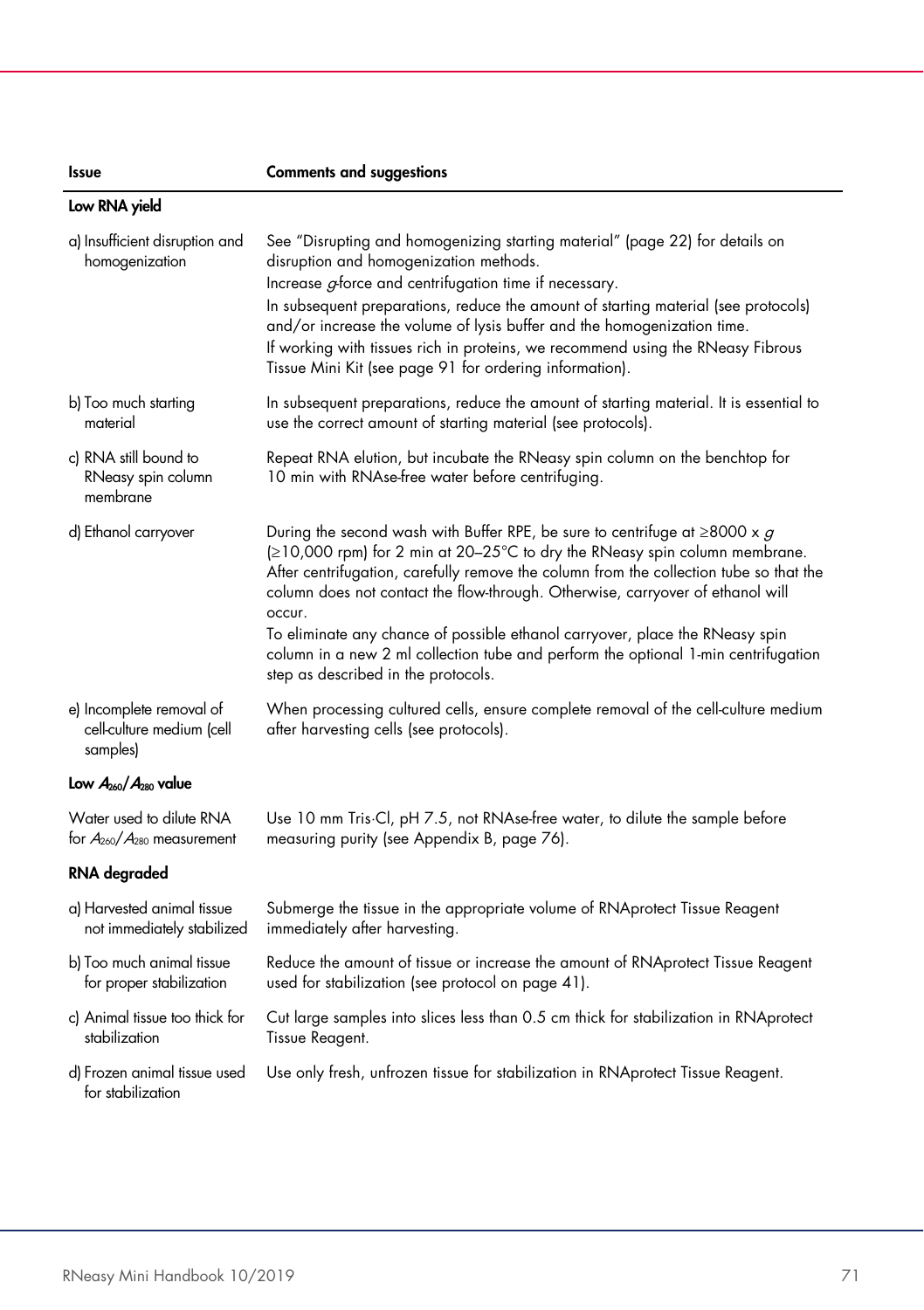| <b>Issue</b>                                                           | <b>Comments and suggestions</b>                                                                                                                                                                                                                                                                                                                                                                                                                                                                                            |  |
|------------------------------------------------------------------------|----------------------------------------------------------------------------------------------------------------------------------------------------------------------------------------------------------------------------------------------------------------------------------------------------------------------------------------------------------------------------------------------------------------------------------------------------------------------------------------------------------------------------|--|
| e) Storage duration in<br><b>RNAprotect Tissue</b><br>Reagent exceeded | RNAprotect stabilized tissue can be stored for up to 1 day at 37°C, up to 7 days at<br>15-25°C, or up to 4 weeks at 2-8°C, and can be archived at -30 to -15°C or<br>$-90$ to $-65^{\circ}$ C.                                                                                                                                                                                                                                                                                                                             |  |
| f) Inappropriate handling of<br>starting material                      | Ensure that tissue samples are properly stabilized and stored in RNAprotect Tissue<br>Reagent.<br>For frozen cell pellets or frozen tissue samples, ensure that they were flash-frozen<br>immediately in liquid nitrogen and properly stored at -90 to -65°C. Perform the<br>RNeasy procedure quickly, especially the first few steps.<br>See Appendix A (page 73), "Handling and storing starting material" (page 20),<br>and the RNAprotect protocol (page 41).                                                          |  |
| g) RNAse contamination                                                 | Although all RNeasy buffers have been tested and are guaranteed RNAse-free,<br>RNAses can be introduced during use. Be certain not to introduce any RNAses<br>during the RNeasy procedure or later handling. See Appendix A (page 73) for<br>general remarks on handling RNA.<br>Do not put RNA samples into a vacuum dryer that has been used in DNA<br>preparations where RNAses may have been used.                                                                                                                     |  |
| DNA contamination in downstream experiments                            |                                                                                                                                                                                                                                                                                                                                                                                                                                                                                                                            |  |
| a) Optimal procedure not<br>used (cell samples)                        | For animal cells, we recommend purifying cytoplasmic RNA for applications where<br>the absence of DNA contamination is critical, since intact nuclei are removed at the<br>start of the procedure. The protocol can be downloaded at<br>www.qiagen.com/resources/RNeasyMini.                                                                                                                                                                                                                                               |  |
| b) No incubation with Buffer<br>RW1                                    | In subsequent preparations, incubate the RNeasy spin column for 5 min at room<br>temperature after addition of Buffer RW1 and before centrifuging.                                                                                                                                                                                                                                                                                                                                                                         |  |
| c) No DNase treatment                                                  | Perform optional on-column DNase digestion using the RNAse-Free DNase Set (see<br>Appendix D, page 82) at the point indicated in the individual protocols.<br>Alternatively, after the RNeasy procedure, DNase digest the RNA eluate. After<br>inactivating the DNase by heat treatment, the RNA can be either used directly in the<br>downstream application without further treatment, or repurified using the RNA<br>cleanup protocol (page 67).                                                                        |  |
| RNA does not perform well in downstream experiments                    |                                                                                                                                                                                                                                                                                                                                                                                                                                                                                                                            |  |
| a) Salt carryover during<br>elution                                    | Ensure that Buffer RPE is at 20-30°C.<br>When reusing collection tubes between washing steps, remove residual flow-through<br>from the rim by blotting on clean paper towels.                                                                                                                                                                                                                                                                                                                                              |  |
| b) Ethanol carryover                                                   | During the second wash with Buffer RPE, be sure to centrifuge at $\geq$ 8000 x g<br>(≥10,000 rpm) for 2 min at 20–25°C to dry the RNeasy spin column membrane.<br>After centrifugation, carefully remove the column from the collection tube so that the<br>column does not contact the flow-through. Otherwise, carryover of ethanol will<br>occur.<br>To eliminate any chance of possible ethanol carryover, place the RNeasy spin<br>column in a new 2 ml collection tube and perform the optional 1 min centrifugation |  |
|                                                                        | step as described in the protocols.                                                                                                                                                                                                                                                                                                                                                                                                                                                                                        |  |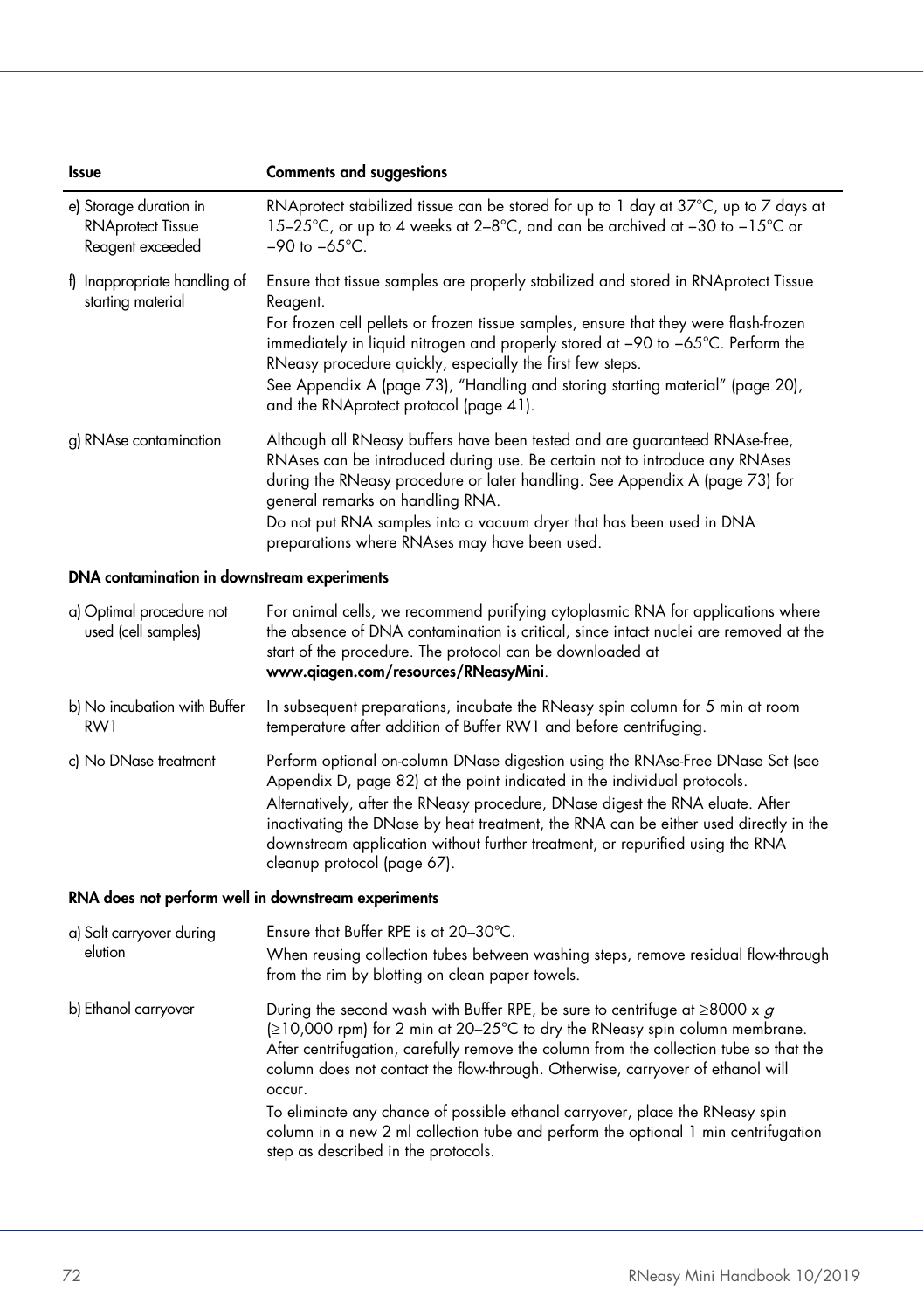# Appendix A: General Remarks on Handling RNA

# Handling RNA

Ribonucleases (RNAses) are very stable and active enzymes that generally do not require cofactors to function. Since RNAses are difficult to inactivate and even minute amounts are sufficient to destroy RNA, do not use any plasticware or glassware without first eliminating possible RNAse contamination. Great care should be taken to avoid inadvertently introducing RNAses into the RNA sample during or after the purification procedure. In order to create and maintain an RNAse-free environment, the following precautions must be taken during pretreatment and use of disposable and nondisposable vessels and solutions while working with RNA

# General handling

Proper microbiological, aseptic technique should always be used when working with RNA. Hands and dust particles may carry bacteria and molds and are the most common sources of RNAse contamination. Always wear latex or vinyl gloves while handling reagents and RNA samples to prevent RNAse contamination from the surface of the skin or from dusty laboratory equipment. Change gloves frequently and keep tubes closed whenever possible. Keep purified RNA on ice when aliquots are pipetted for downstream applications.

# Disposable plasticware

The use of sterile, disposable polypropylene tubes is recommended throughout the procedure. These tubes are generally RNAse-free and do not require pretreatment to inactivate RNAses.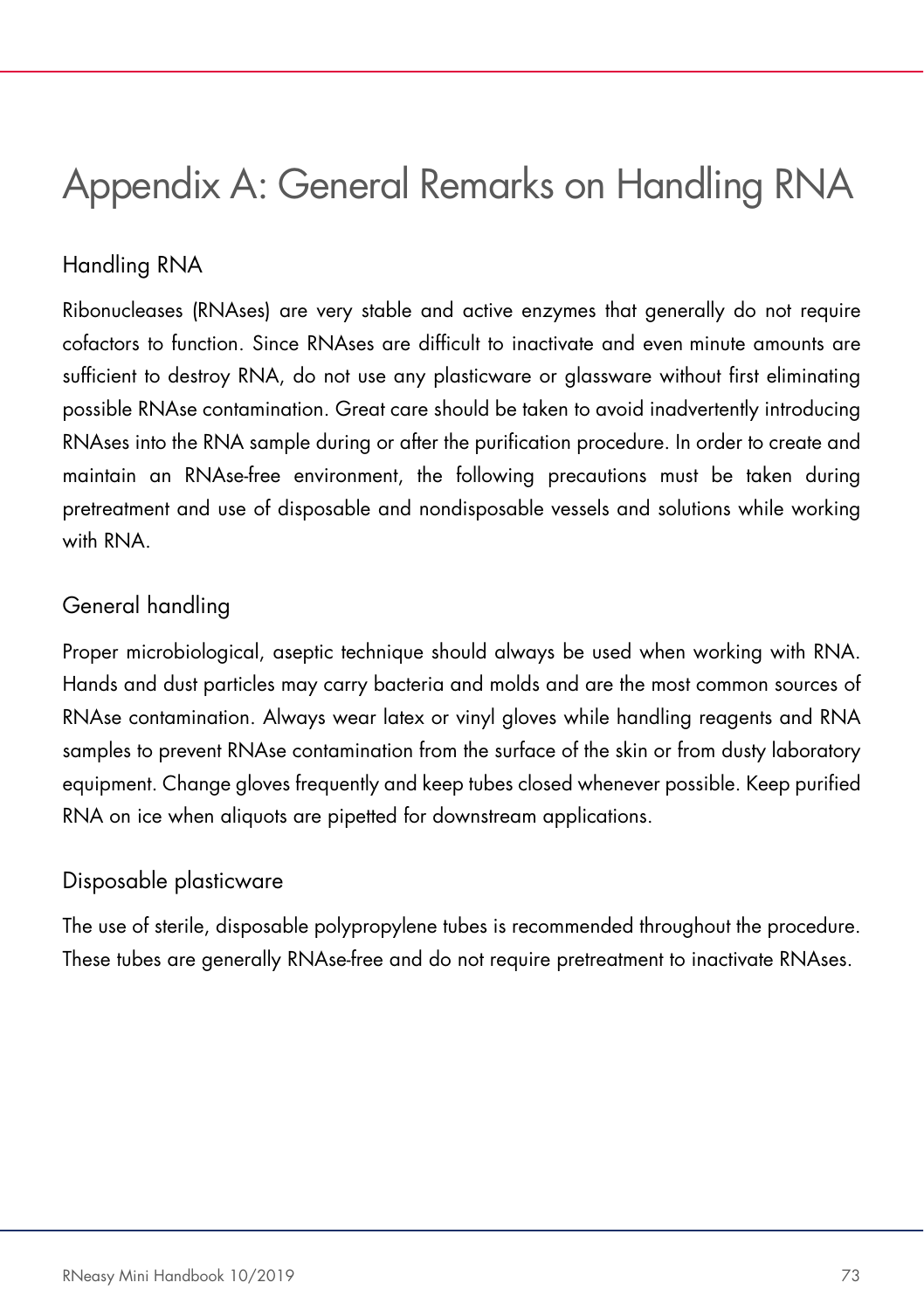# Nondisposable plasticware

Nondisposable plasticware should be treated before use to ensure that it is RNAse-free. Plasticware should be thoroughly rinsed with 0.1 M NaOH, 1 mm EDTA\* followed by RNAse-free water (see "Solutions", page [74\)](#page-73-0). Alternatively, chloroform-resistant plasticware can be rinsed with chloroform[\\*](#page-73-1) to inactivate RNAses.

#### Glassware

Glassware should be treated before use to ensure that it is RNAse-free. Glassware used for RNA work should be cleaned with a detergent,\* thoroughly rinsed, and oven baked at 240°C for at least 4 h (overnight, if more convenient) before use. Autoclaving alone will not fully inactivate many RNAses. Alternatively, glassware can be treated with DEPC\* (diethyl pyrocarbonate). Fill glassware with 0.1% DEPC (0.1% in water), allow to stand overnight (12 h) at 37°C, and then autoclave or heat to 100°C for 15 min to eliminate residual DEPC.

# Electrophoresis tanks

Electrophoresis tanks should be cleaned with detergent solution (e.g., 0.5% SDS),\* thoroughly rinsed with RNAse-free water, and then rinsed with ethanol[†](#page-73-2) and allowed to dry.

# <span id="page-73-0"></span>**Solutions**

Solutions (water and other solutions) should be treated with 0.1% DEPC. DEPC is a strong, but not absolute, inhibitor of RNAses. It is commonly used at a concentration of 0.1% to inactivate RNAses on glass or plasticware or to create RNAse-free solutions and water. DEPC inactivates RNAses by covalent modification. Add 0.1 ml DEPC to 100 ml of the solution to be treated and shake vigorously to bring the DEPC into solution. Let the solution incubate for 12 h at 37°C. Autoclave for 15 min to remove any trace of DEPC. DEPC will react with primary amines

<span id="page-73-1"></span><sup>\*</sup>When working with chemicals, always wear a suitable lab coat, disposable gloves, and protective goggles. For more information, consult the appropriate safety data sheets (SDSs), available from the product supplier.

<span id="page-73-2"></span><sup>†</sup> Plastics used for some electrophoresis tanks are not resistant to ethanol. Take proper care and check the supplier's instructions.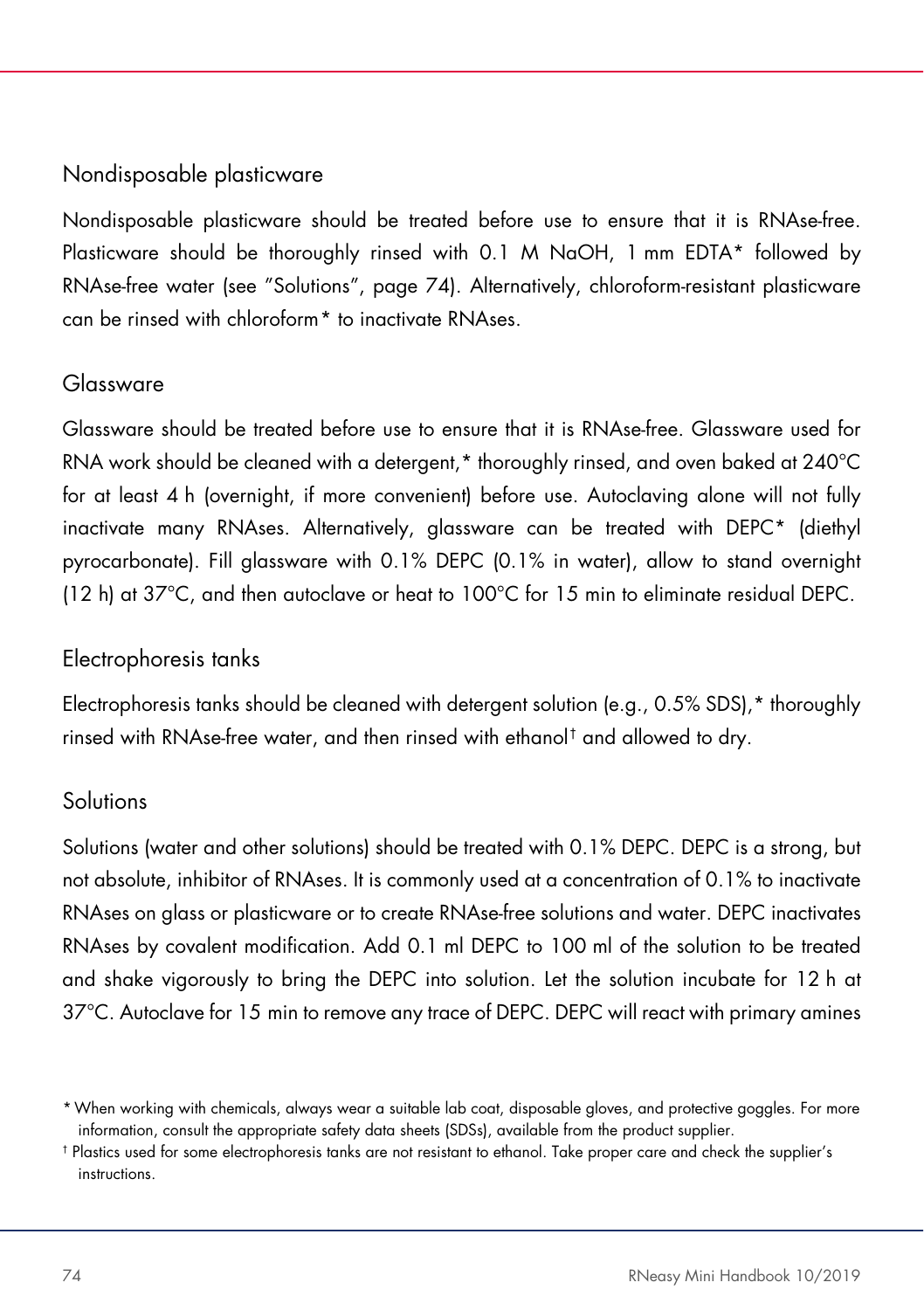and cannot be used directly to treat Tris[\\*](#page-74-0) buffers. DEPC is highly unstable in the presence of Tris buffers and decomposes rapidly into ethanol and CO2. When preparing Tris buffers, treat water with DEPC first, and then dissolve Tris to make the appropriate buffer. Trace amounts of DEPC will modify purine residues in RNA by carbethoxylation. Carbethoxylated RNA is translated with very low efficiency in cell-free systems. However, its ability to form DNA:RNA or RNA:RNA hybrids is not seriously affected unless a large fraction of the purine residues have been modified. Residual DEPC must always be eliminated from solutions or vessels by autoclaving or heating to 100°C for 15 min.

Note: RNeasy buffers are guaranteed RNAse-free without using DEPC treatment and are therefore free of any DEPC contamination.

<span id="page-74-0"></span>\*When working with chemicals, always wear a suitable lab coat, disposable gloves, and protective goggles. For more information, consult the appropriate safety data sheets (SDSs), available from the product supplier.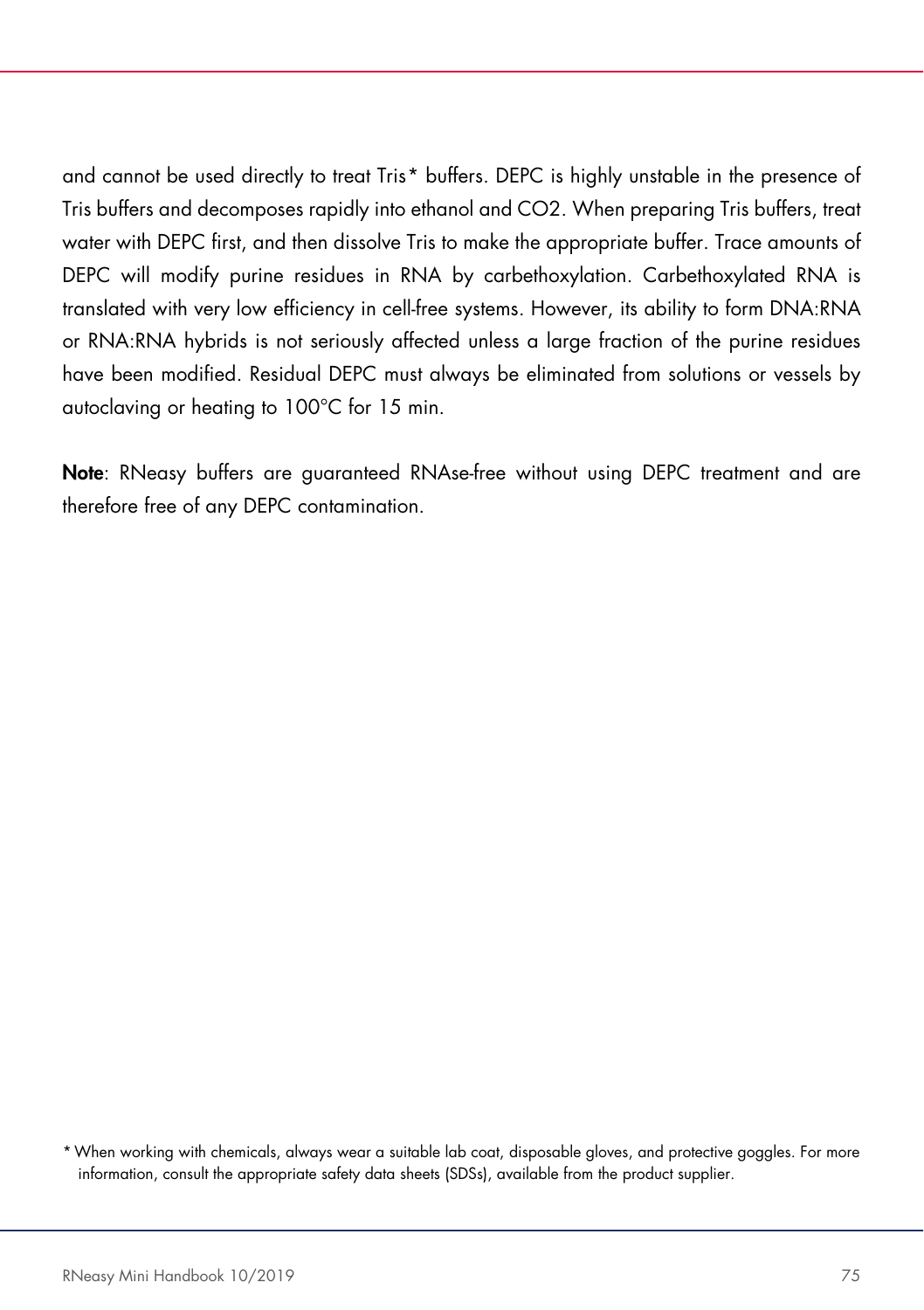# Appendix B: Storage, Quantification, and Determination of Quality of RNA

# Storage of RNA

Purified RNA may be stored at −30 to −15°C or −90 to −65°C in RNAse-free water. Under these conditions, no degradation of RNA is detectable after 1 year.

# Quantification of RNA

The concentration of RNA should be determined by measuring the absorbance at 260 nm (A260) in a spectrophotometer (see "Spectrophotometric quantification of RNA" below). For small amounts of RNA, however, it may be difficult to determine amounts photometrically. Small amounts of RNA can be accurately quantified using an Agilent® 2100 bioanalyzer, quantitative RT-PCR, or fluorometric quantification.

# <span id="page-75-1"></span>Spectrophotometric quantification of RNA

To ensure significance, A<sup>260</sup> readings should be greater than 0.15. An absorbance of 1 unit at 260 nm corresponds to 44 µg of RNA per ml  $(A_{260}=1 \rightarrow 44 \text{ µg/ml})$ . This relation is valid only for measurements at a neutral pH. Therefore, if it is necessary to dilute the RNA sample, this should be done in a buffer with neutral pH.[\\*](#page-75-0) As discussed below (see "Purity of RNA", page [77\)](#page-76-0), the ratio between the absorbance values at 260 and 280 nm gives an estimate of RNA purity.

<span id="page-75-0"></span><sup>\*</sup> When working with chemicals, always wear a suitable lab coat, disposable gloves, and protective goggles. For more information, consult the appropriate safety data sheets (SDSs), available from the product supplier.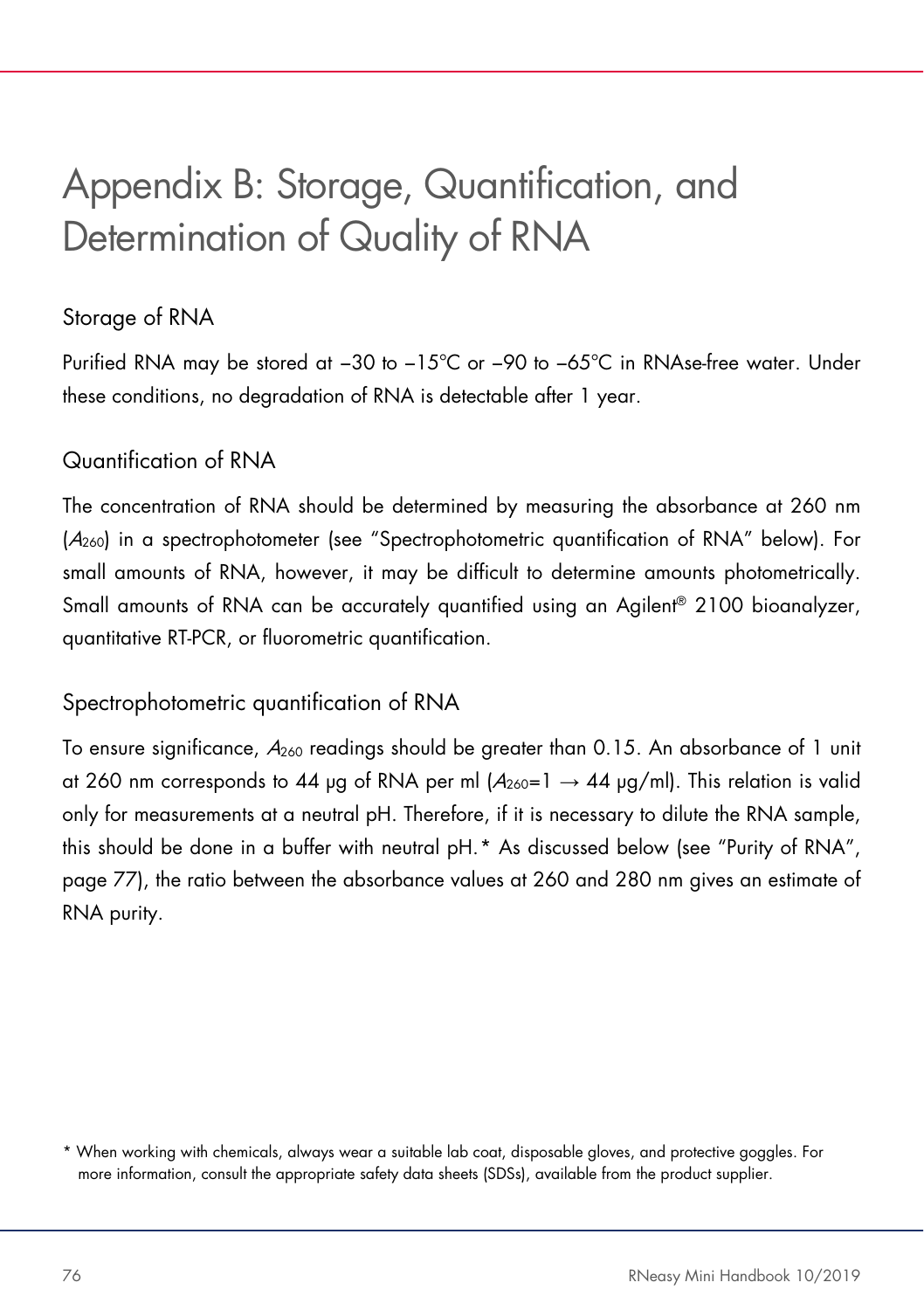When measuring RNA samples, be certain that cuvettes are RNAse-free, especially if the RNA is to be recovered after spectrophotometry. This can be accomplished by washing cuvettes with 0.1 M NaOH, 1 mm EDTA,\* followed by washing with RNAse-free water (see "Solutions", pag[e 74\)](#page-73-0). Use the buffer in which the RNA is diluted to zero the spectrophotometer. An example of the calculation involved in RNA quantification is shown below:

- Volume of RNA sample = 100 µl
- Dilution = 10 µl of RNA sample + 490 µl of 10 mm Tris·Cl,  $*$  pH 7.0 (1/50 dilution)
- Measure absorbance of diluted sample in a 1 ml cuvette (RNAse-free)
- $A_{260} = 0.2$
- Concentration of RNA sample =  $44 \mu q/ml \times A_{260} \times$  dilution factor
- $= 44$  yg/ml x 0.2 x 50
- $= 440 \mu q/ml$
- $\bullet$  Total amount = concentration x volume in milliliters
- $= 440 \mu q/ml \times 0.1 \text{ ml}$
- <span id="page-76-0"></span> $= 44$  yg of RNA

# Purity of RNA

The ratio of the readings at 260 nm and 280 nm  $(A<sub>260</sub>/A<sub>280</sub>)$  provides an estimate of the purity of RNA with respect to contaminants that absorb in the UV spectrum, such as protein. However, the  $A_{260}/A_{280}$  ratio is influenced considerably by pH. Since water is not buffered, the pH and the resulting  $A_{260}/A_{280}$  ratio can vary greatly. Lower pH results in a lower  $A_{260}/A_{280}$  ratio and reduced sensitivity to protein contamination.[†](#page-76-2) For accurate values, we recommend measuring absorbance in 10 mm Tris·Cl, pH 7.5. Pure RNA has an  $A_{260}/A_{280}$  ratio of 1.9–2.1<sup>[‡](#page-76-3)</sup> in 10 mm Tris·Cl, pH 7.5. Always be sure to calibrate the spectrophotometer with the same solution used for dilution.

<span id="page-76-1"></span><sup>\*</sup>When working with chemicals, always wear a suitable lab coat, disposable gloves, and protective goggles. For more information, consult the appropriate safety data sheets (SDSs), available from the product supplier.

<span id="page-76-2"></span><sup>†</sup> Wilfinger, W.W., Mackey, M., and Chomczynski, P. (1997) Effect of pH and ionic strength on the spectrophotometric assessment of nucleic acid purity. BioTechniques 22, 474.

<span id="page-76-3"></span><sup>‡</sup> Values up to 2.3 are routinely obtained for pure RNA (in 10 mM Tris·Cl, pH 7.5) with some spectrophotometers.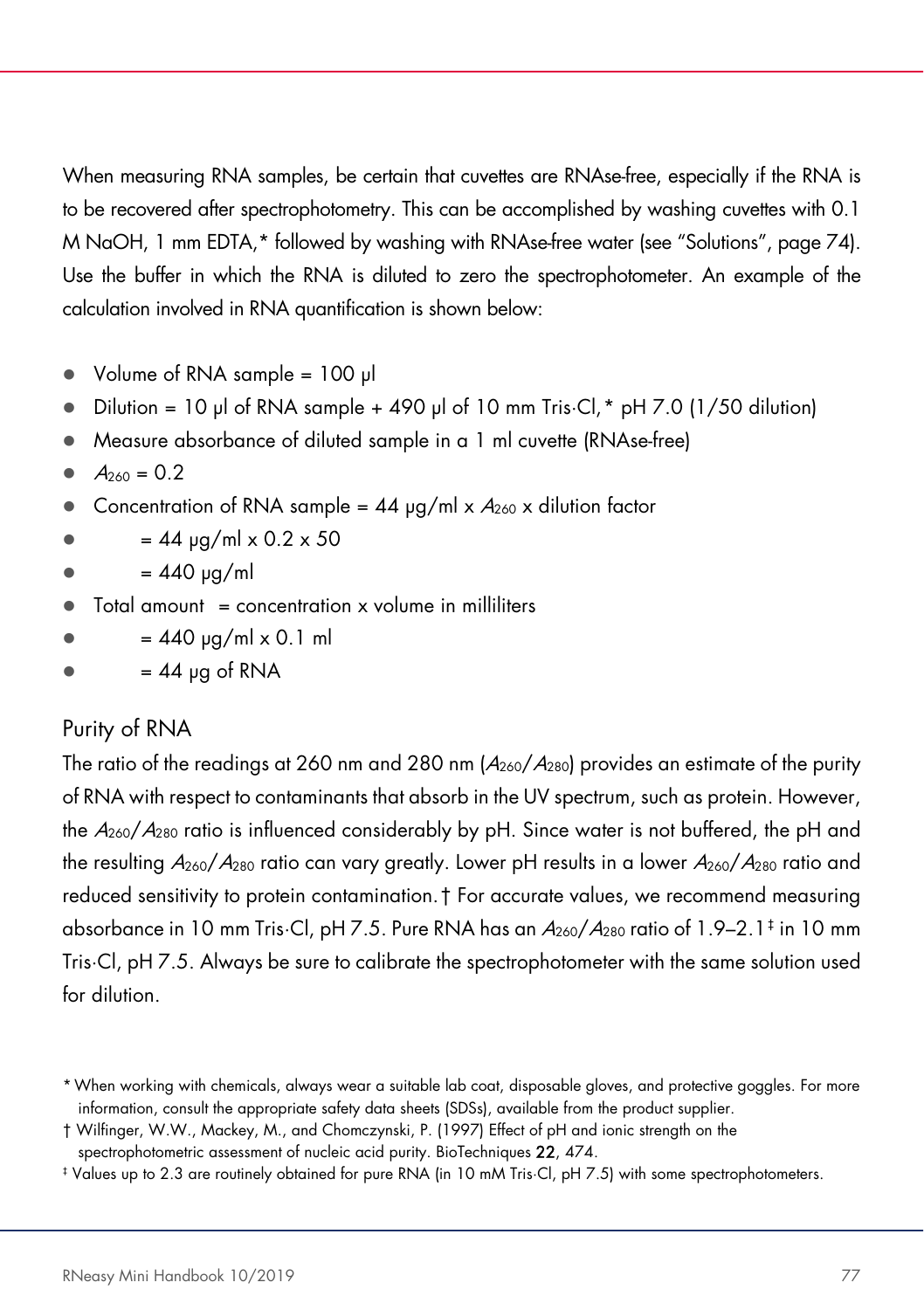For determination of RNA concentration, however, we recommend dilution of the sample in a buffer with neutral pH since the relationship between absorbance and concentration  $(A_{260}$ reading of  $1 = 44$   $\mu$ g/ml RNA) is based on an extinction coefficient calculated for RNA at neutral pH (see "Spectrophotometric quantification of RNA", page [76\)](#page-75-1).

#### DNA contamination

No currently available purification method can guarantee that RNA is completely free of DNA, even when it is not visible on an agarose gel. While RNeasy Kits will remove the vast majority of cellular DNA, trace amounts may still remain, depending on the amount and nature of the sample.

For analysis of very low abundance targets, any interference by residual DNA contamination can be detected by performing real-time RT-PCR control experiments in which no reverse transcriptase is added prior to the PCR step.

To prevent any interference by DNA in real-time RT-PCR applications, such as with ABI PRISM® and LightCycler instruments, we recommend designing primers that anneal at intron splice junctions so that genomic DNA will not be amplified. QuantiTect Assays from QIAGEN are designed for real-time RT-PCR analysis of RNA sequences (without detection of genomic DNA) where possible. For real-time RT-PCR assays where amplification of genomic DNA cannot be avoided, we recommend using the QuantiTect Reverse Transcription Kit for reverse transcription. The kit integrates fast cDNA synthesis with rapid removal of genomic DNA contamination (see ordering information, page [91\)](#page-90-0).

For other sensitive applications, DNase digestion of the purified RNA with RNAse-free DNase is recommended. A protocol for optional on-column DNase digestion using the RNAse-Free DNase Set is provided in Appendix D (page [82\)](#page-81-0). The DNase is efficiently washed away in subsequent wash steps. Alternatively, after the RNeasy procedure, the RNA eluate can be treated with DNase. The RNA can then be repurified according to the RNA cleanup protocol (page [67\)](#page-66-0), or after heat inactivation of the DNase, the RNA can be used directly in downstream applications.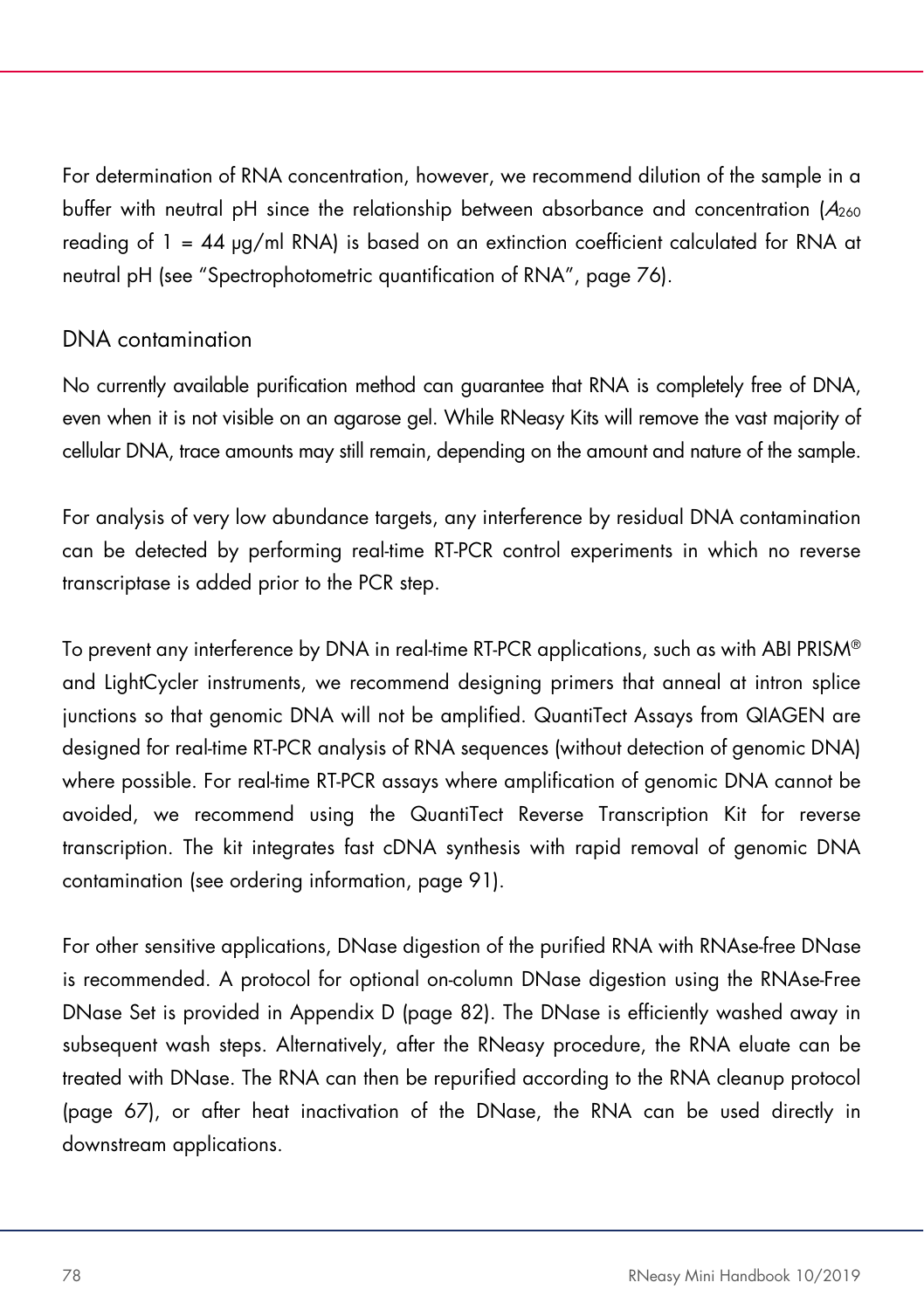The protocol for purification of cytoplasmic RNA from animal cells (available at www.qiagen.com/resources/RNeasyMini) is particularly advantageous in applications where the absence of DNA contamination is critical, since intact nuclei are removed. Using this protocol, DNase digestion is generally not required – most of the DNA is removed with the nuclei, and RNeasy technology efficiently removes nearly all of the remaining small amounts of DNA without DNase treatment. However, even further DNA removal may be desirable for certain RNA applications that are sensitive to very small amounts of DNA (e.g., TaqMan RT-PCR analysis with a low-abundance target). Using the cytoplasmic RNA protocol with optional DNase digestion results in undetectable levels of DNA, even in sensitive quantitative RT-PCR analyses.

# Integrity of RNA

The integrity and size distribution of total RNA purified with RNeasy Kits can be checked by denaturing agarose gel electrophoresis and ethidium bromide[\\*](#page-78-0) staining or by using an Agilent 2100 bioanalyzer. The respective ribosomal RNAs should appear as sharp bands or peaks. The apparent ratio of 28S rRNA to 18S RNA should be approximately 2:1. If the ribosomal bands or peaks of a specific sample are not sharp, but appear as a smear towards smaller sized RNAs, it is likely that the sample suffered major degradation either before or during RNA purification.

<span id="page-78-0"></span><sup>\*</sup> When working with chemicals, always wear a suitable lab coat, disposable gloves, and protective goggles. For more information, consult the appropriate safety data sheets (SDSs), available from the product supplier.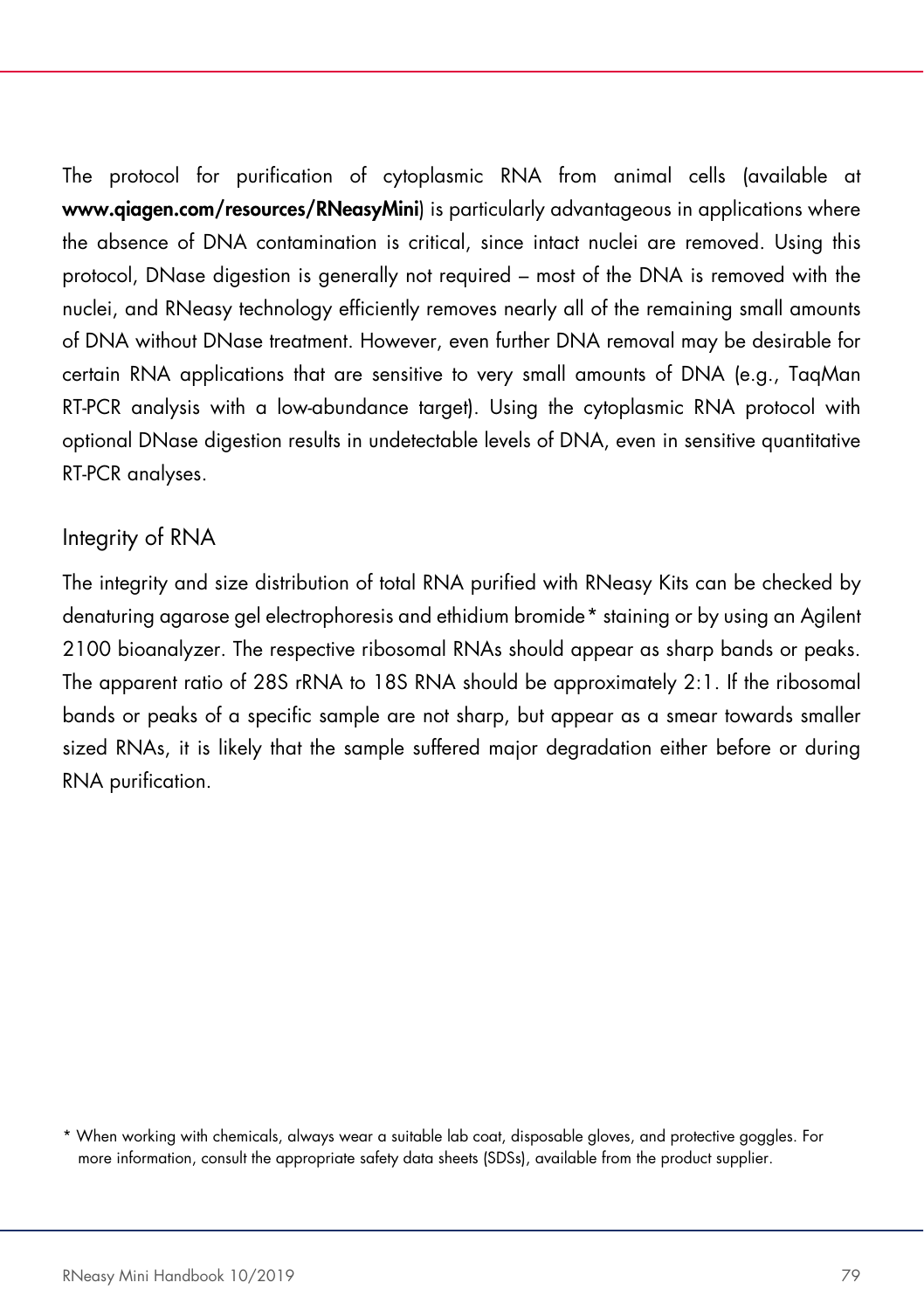# Appendix C: Formaldehyde Agarose Gel Electrophoresis

The following protocol for formaldehyde agarose (FA) gel electrophoresis is routinely used at QIAGEN and gives enhanced sensitivity for gel and subsequent analysis (e.g., northern blotting). A key feature is the concentrated RNA loading buffer that allows a larger volume of RNA sample to be loaded onto the gel than conventional protocols (e.g., Sambrook, J. et al. [1989] Molecular cloning — a laboratory manual. 2nd ed. Cold Spring Harbor, NY: Cold Spring Harbor Laboratory Press).

# FA gel preparation

To prepare FA gel (1.2% agarose) of size 10 x 14 x 0.7 cm, mix:

- 1.2 g agarose\*
- 10 ml 10x FA gel buffer (see composition below)
- Add RNAse-free water to 100 ml

If smaller or larger gels are needed, adjust the quantities of components proportionately.

Heat the mixture to melt agarose. Cool to 65°C in a water bath. Add 1.8 ml of 37% (12.3 M) formaldehyde[\\*](#page-79-0) and 1 µl of a 10 mg/ml ethidium bromide\* stock solution. Mix thoroughly and pour onto gel support. Prior to running the gel, equilibrate in 1x FA gel running buffer (see composition below) for at least 30 min.

# RNA sample preparation for FA gel electrophoresis

Add 1 volume of 5x RNA loading buffer (see composition below) to 4 volumes of RNA sample (e.g., 10 µl of loading buffer and 40 µl of RNA) and mix.

Incubate for 3–5 min at 65°C, chill on ice, and load onto the equilibrated FA gel.

<span id="page-79-0"></span><sup>\*</sup> When working with chemicals, always wear a suitable lab coat, disposable gloves, and protective goggles. For more information, consult the appropriate safety data sheets (SDSs), available from the product supplier.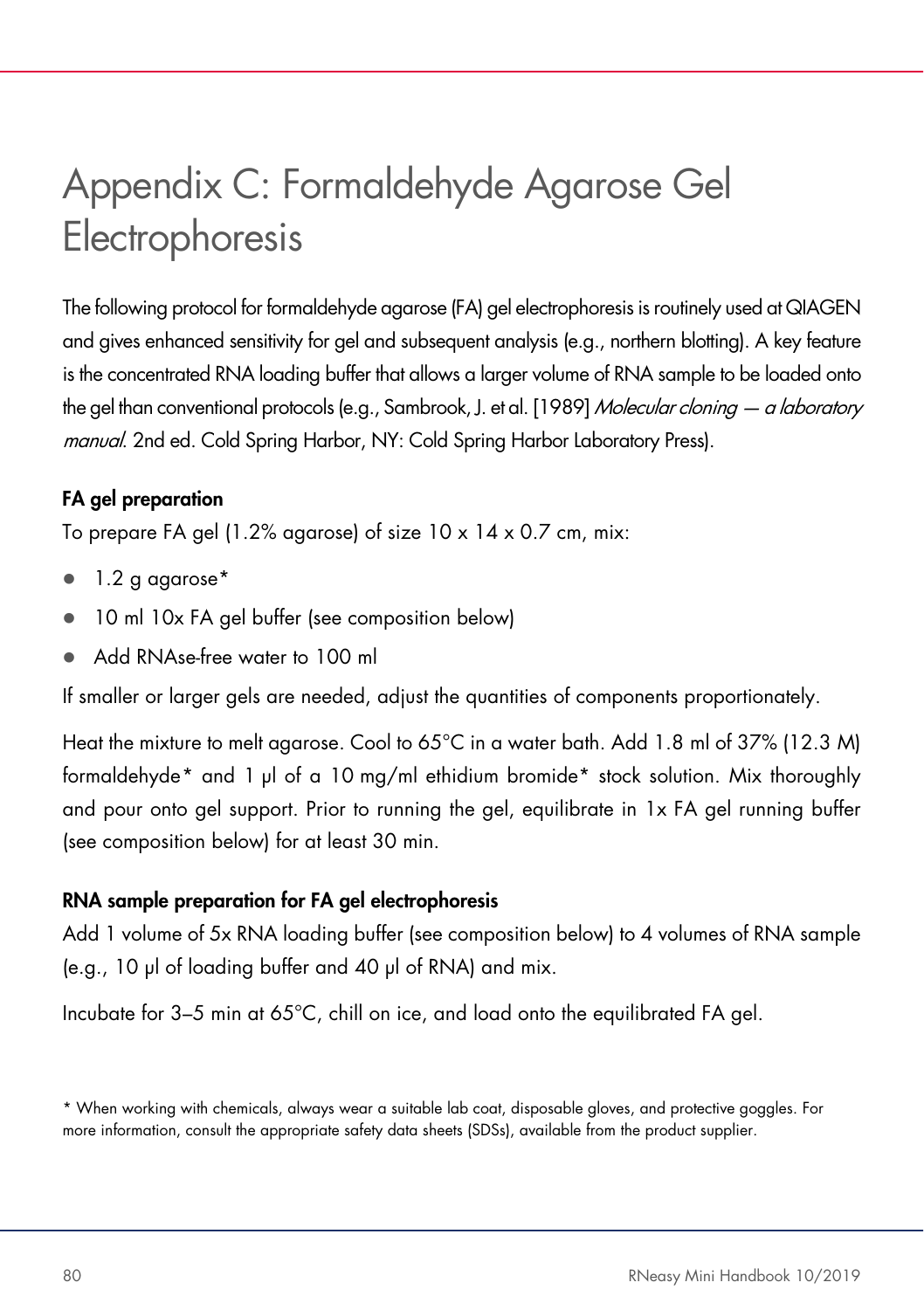#### Gel running conditions

Run gel at 5–7 V/cm in 1x FA gel running buffer.

#### Composition of FA gel buffers

10x FA gel buffer

- 200 mm 3-[N-morpholino]propanesulfonic acid (MOPS) (free acid) [\\*](#page-80-0)
- 50 mm sodium acetate\*
- 10 mm EDTA\*
- pH to 7.0 with NaOH\*

#### 1x FA gel running buffer

- 100 ml 10x FA gel buffer
- 20 ml 37% (12.3 M) formaldehyde
- 880 ml RNAse-free water

#### 5x RNA loading buffer

- 16 µl saturated aqueous bromophenol blue solution<sup>[†](#page-80-1)[‡](#page-80-2)</sup>
- 80 µl 500 mm EDTA, pH 8.0
- 720 µl 37% (12.3 M) formaldehyde
- 2 ml 100% glycerol\*
- 3.084 ml formamide\*
- 4 ml 10 x FA gel buffer
- RNAse-free water to 10 ml

Stability: approximately 3 months at 4°C

- <span id="page-80-0"></span>\* When working with chemicals, always wear a suitable lab coat, disposable gloves, and protective goggles. For more information, consult the appropriate material safety data sheets (MSDSs), available from the product supplier.
- <span id="page-80-1"></span>†When working with chemicals, always wear a suitable lab coat, disposable gloves, and protective goggles. For more information, consult the appropriate safety data sheets (SDSs), available from the product supplier.
- <span id="page-80-2"></span>‡ To make a saturated solution, add solid bromophenol blue to distilled water. Mix and continue to add more bromophenol blue until no more will dissolve. Centrifuge to pellet the undissolved powder, and carefully pipet the saturated supeRNAtant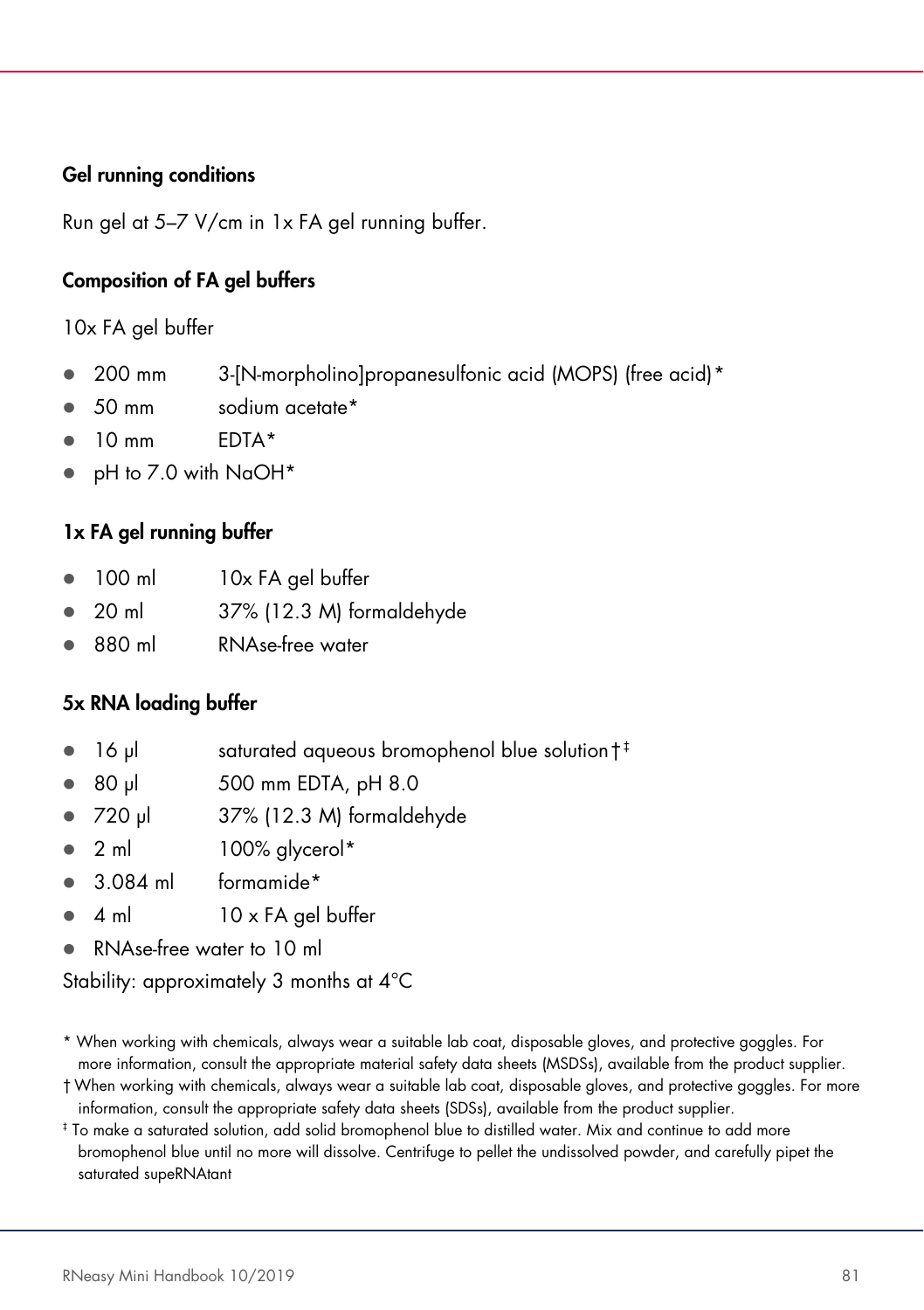# <span id="page-81-0"></span>Appendix D: Optional On-Column DNase Digestion with the RNAse-Free DNase Set

The RNAse-Free DNase Set (cat. no. 79254) provides efficient on-column digestion of DNA during RNA purification. The DNase is efficiently removed in subsequent wash steps.

Note: Standard DNase buffers are not compatible with on-column DNase digestion. Use of other buffers may affect the binding of RNA to the RNeasy membrane, reducing RNA yield and integrity.

Lysis and homogenization of the sample and binding of RNA to the RNeasy membrane are performed according to the standard protocols. After washing with a reduced volume of Buffer RW1, the RNA is treated with DNase I while bound to the RNeasy membrane. The DNase I is removed by a second wash with Buffer RW1. Washing with Buffer RPE and elution of RNA are then performed according to the standard protocols.

Important points before starting

- Generally, DNase digestion is not required since RNeasy technology efficiently removes most of the DNA without DNase treatment. However, further DNA removal may be necessary for certain RNA applications that are sensitive to very small amounts of DNA (e.g., TaqMan RT-PCR analysis with a low-abundant target). DNA can also be removed by a DNase digestion following RNA purification.
- Do not vortex the reconstituted DNase I. DNase I is especially sensitive to physical denaturation. Mixing should only be carried out by gently inverting the tube.

# Things to do before starting

 Prepare DNase I stock solution before using the RNAse-Free DNase Set for the first time. Dissolve the lyophilized DNase I (1500 Kunitz units) in 550 µl of the RNAse-free water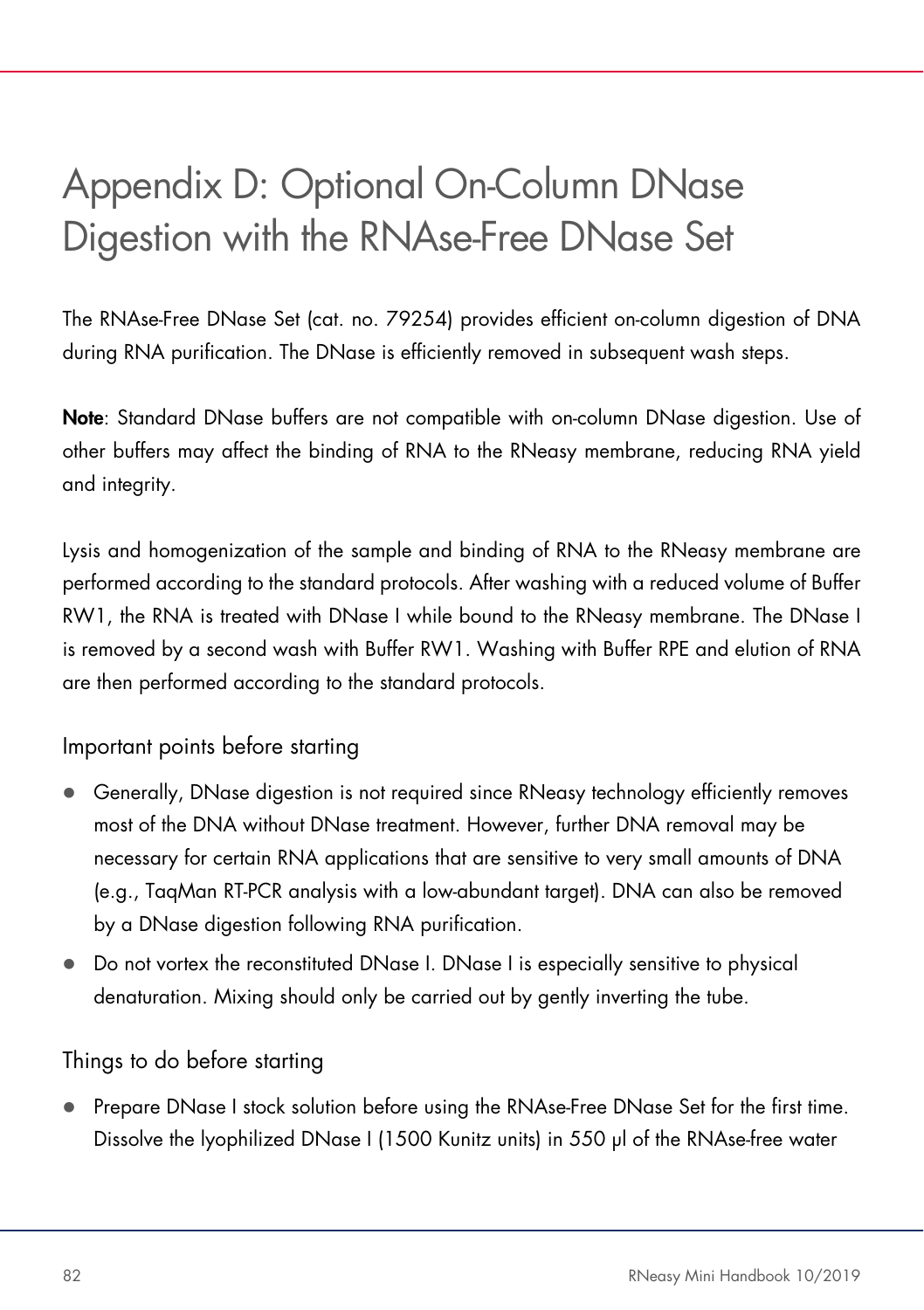provided. To avoid loss of DNase I, do not open the vial. Inject RNAse-free water into the vial using an RNAse-free needle and syringe. Mix gently by inverting the vial. Do not vortex.

 For long-term storage of DNase I, remove the stock solution from the glass vial, divide it into single-use aliquots, and store at −30 to −15°C °C for up to 9 months. Thawed aliquots can be stored at 2–8°C for up to 6 weeks. Do not refreeze the aliquots after thawing.

# Procedure

Prepare and load samples onto the RNeasy spin column as indicated in the individual protocols. Instead of performing the first wash step, follow steps 1–4 below.

1. Add 350 µl Buffer RW1 to the RNeasy spin column. Close the lid gently, and centrifuge for 15 s at ≥8000 x  $q$  (≥10,000 rpm) to wash the spin column membrane. Discard the flow-through.[\\*](#page-82-0)

Reuse the collection tube in step D4.

2. Add 10 µl DNase I stock solution (see above) to 70 µl Buffer RDD. Mix by gently inverting the tube. Centrifuge briefly to collect residual liquid from the sides of the tube. Buffer RDD is supplied with the RNAse-Free DNase Set.

Note: DNase I is especially sensitive to physical denaturation. Mixing should only be carried out by gently inverting the tube. Do not vortex.

3. Add the DNase I incubation mix (80 µl) directly to the RNeasy spin column membrane, and place on the benchtop (20–30°C) for 15 min.

Note: Be sure to add the DNase I incubation mix directly to the RNeasy spin column membrane. DNase digestion will be incomplete if part of the mix sticks to the walls or the O-ring of the spin column.

<span id="page-82-0"></span><sup>\*</sup> Flow-through contains Buffer RW1 and is therefore not compatible with bleach. See pag[e 6](#page-6-0) for safety information.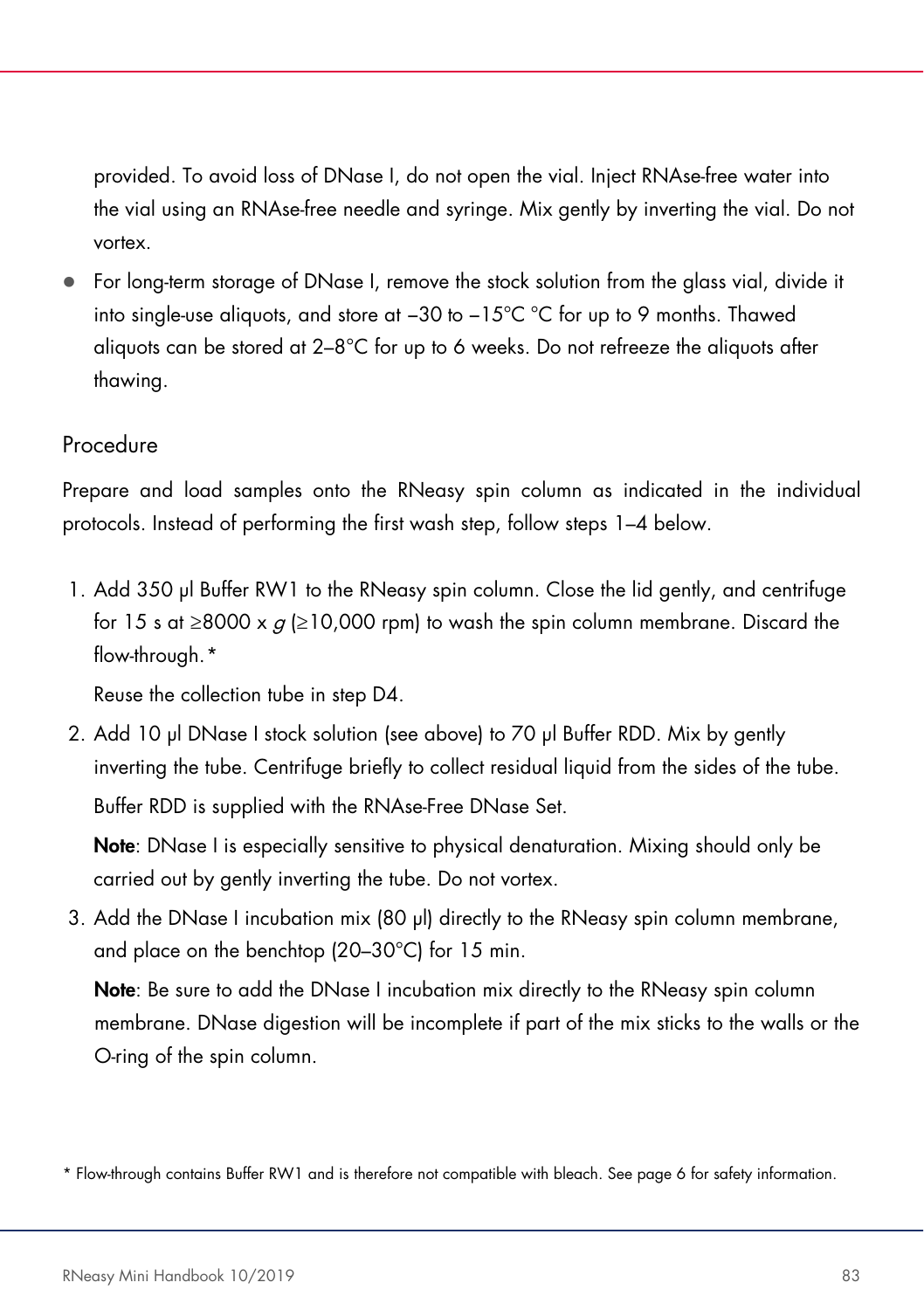4. Add 350 µl Buffer RW1 to the RNeasy spin column. Close the lid gently, and centrifuge for 15 s at ≥8000 x  $g$  (≥10,000 rpm). Discard the flow-through.[\\*](#page-83-0) Continue with the first Buffer RPE wash step in the relevant protocol.

Note: In most of the protocols, the immediately following Buffer RW1 wash step is skipped (as indicated in the protocol). Continue with the first Buffer RPE wash step.

<span id="page-83-0"></span>\* Flow-through contains Buffer RW1 and is therefore not compatible with bleach. See pag[e 6](#page-6-0) for safety information.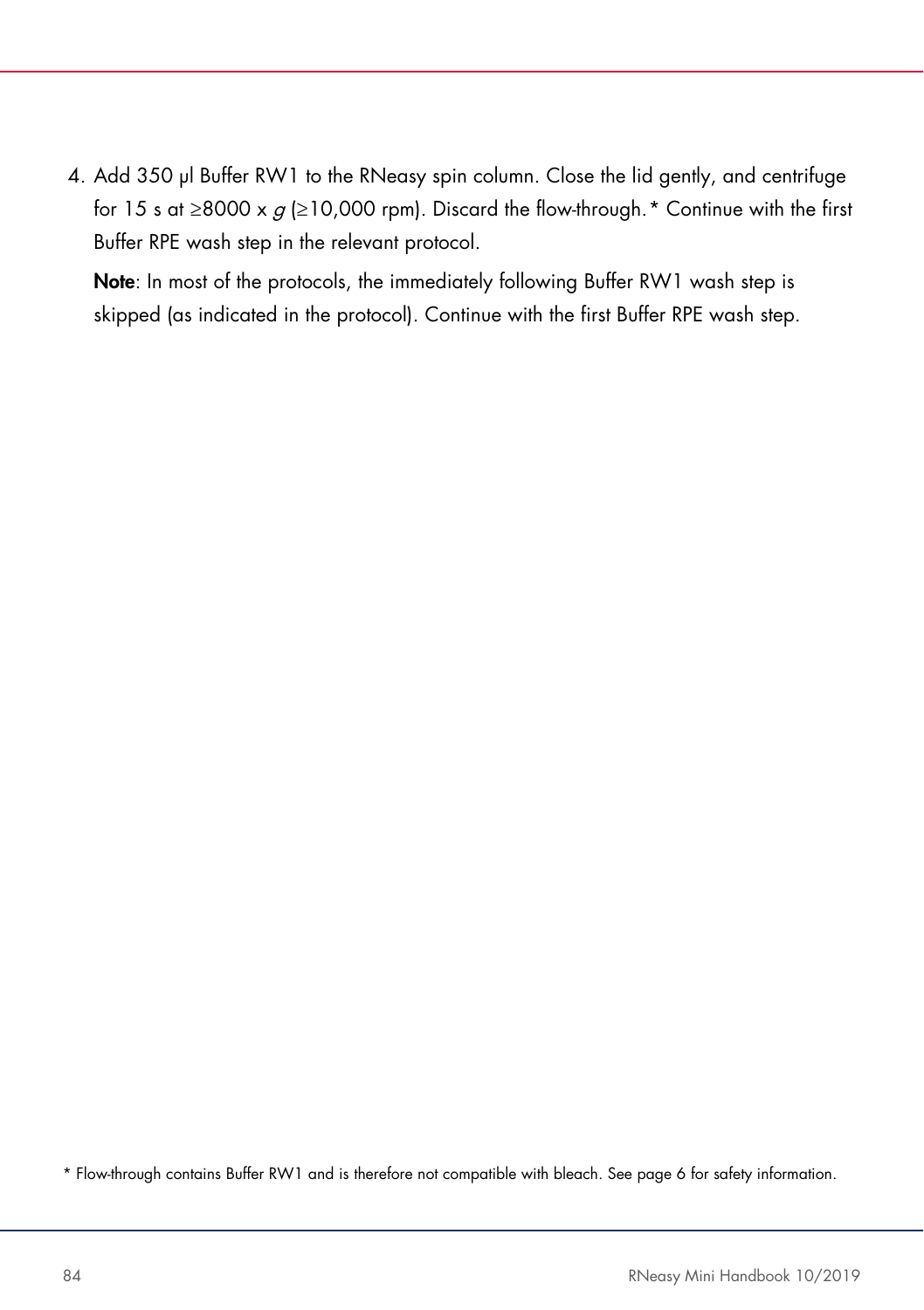# Appendix E: DNase Digestion of RNA before RNA Cleanup

This protocol describes how to use the RNAse-Free DNase Set (cat. no. 79254) to digest contaminating DNA in RNA solutions prior to RNA cleanup. DNase digestion can alternatively be carried out during RNA cleanup (see Appendix D, page [82\)](#page-81-0). For samples highly contaminated with DNA, we recommend DNase digestion in solution, as it is more efficient than on-column DNase digestion.

Important points before starting

- Generally, DNase digestion is not required since RNeasy technology efficiently removes most of the DNA without DNase treatment. However, further DNA removal may be necessary for certain RNA applications that are sensitive to very small amounts of DNA (e.g., TaqMan RT-PCR analysis with a low-abundant target).
- **Important:** Do not vortex the reconstituted DNase I.
- DNase I is especially sensitive to physical denaturation. Mixing should only be carried out by gently inverting the tube.

Things to do before starting

- Prepare DNase I stock solution before using the RNAse-Free DNase Set for the first time. Dissolve the lyophilized DNase I (1500 Kunitz units) in 550 µl of the RNAse-free water provided. To avoid loss of DNase I, do not open the vial. Inject RNAse-free water into the vial using an RNAse-free needle and syringe. Mix gently by inverting the vial. Do not vortex.
- For long-term storage of DNase I, remove the stock solution from the glass vial, divide it into single-use aliquots, and store at −30 to −15°C for up to 9 months. Thawed aliquots can be stored at  $2-8^{\circ}$ C for up to 6 weeks. Do not refreeze the aliquots after thawing.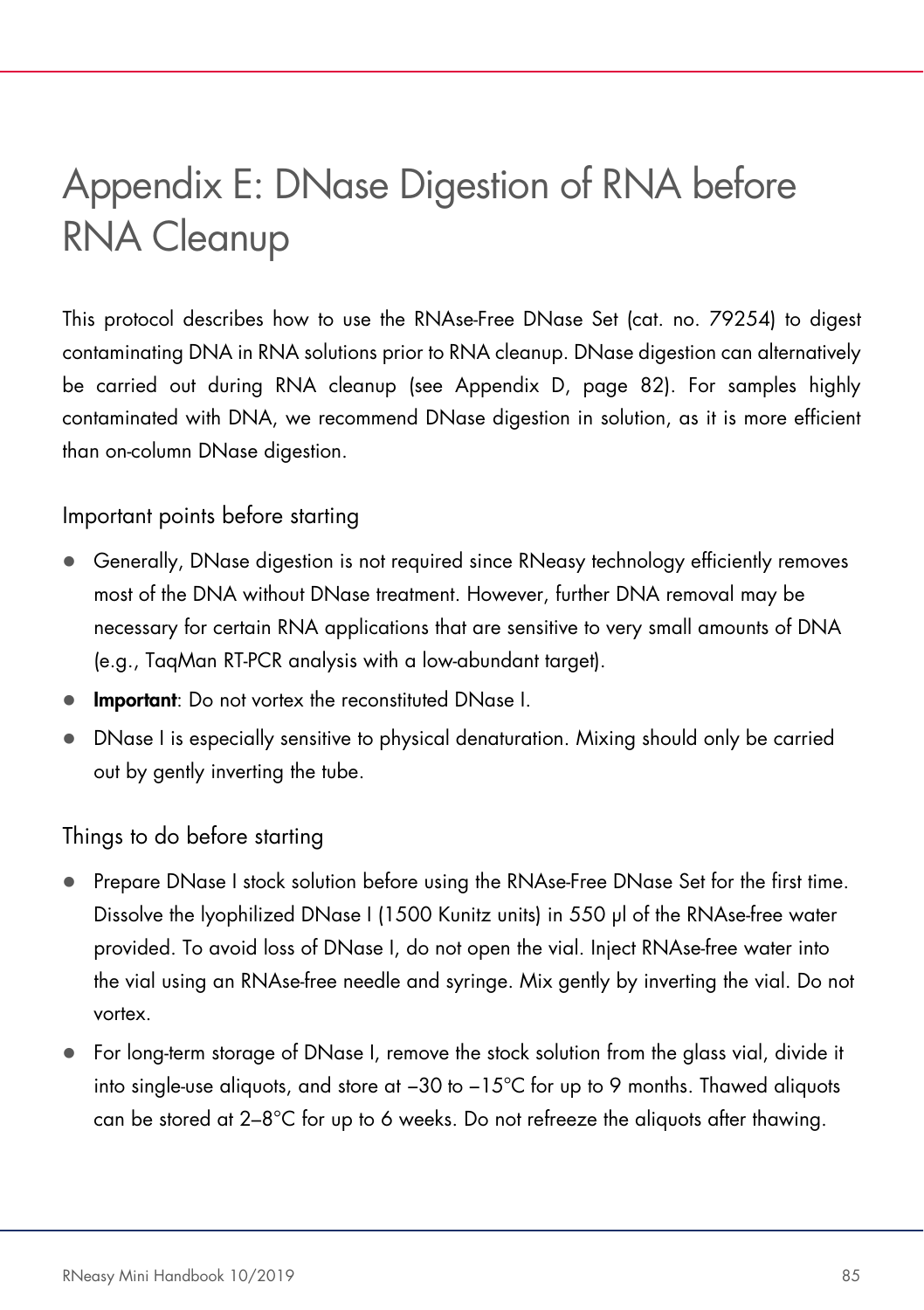# Procedure

- 1. Mix the following in a microcentrifuge tube:
	- ≤87.5 µl RNA solution (contaminated with genomic DNA)
	- 10 µl Buffer RDD
	- 2.5 µl DNase I stock solution

Make the volume up to 100 µl with RNAse-free water.

The reaction volumes can be doubled if necessary (to 200 µl final volume).

- 2. Incubate on the benchtop (20–25°C) for 10 min.
- 3. Clean up the RNA according to "Protocol: RNA Cleanup" on page [67.](#page-66-0)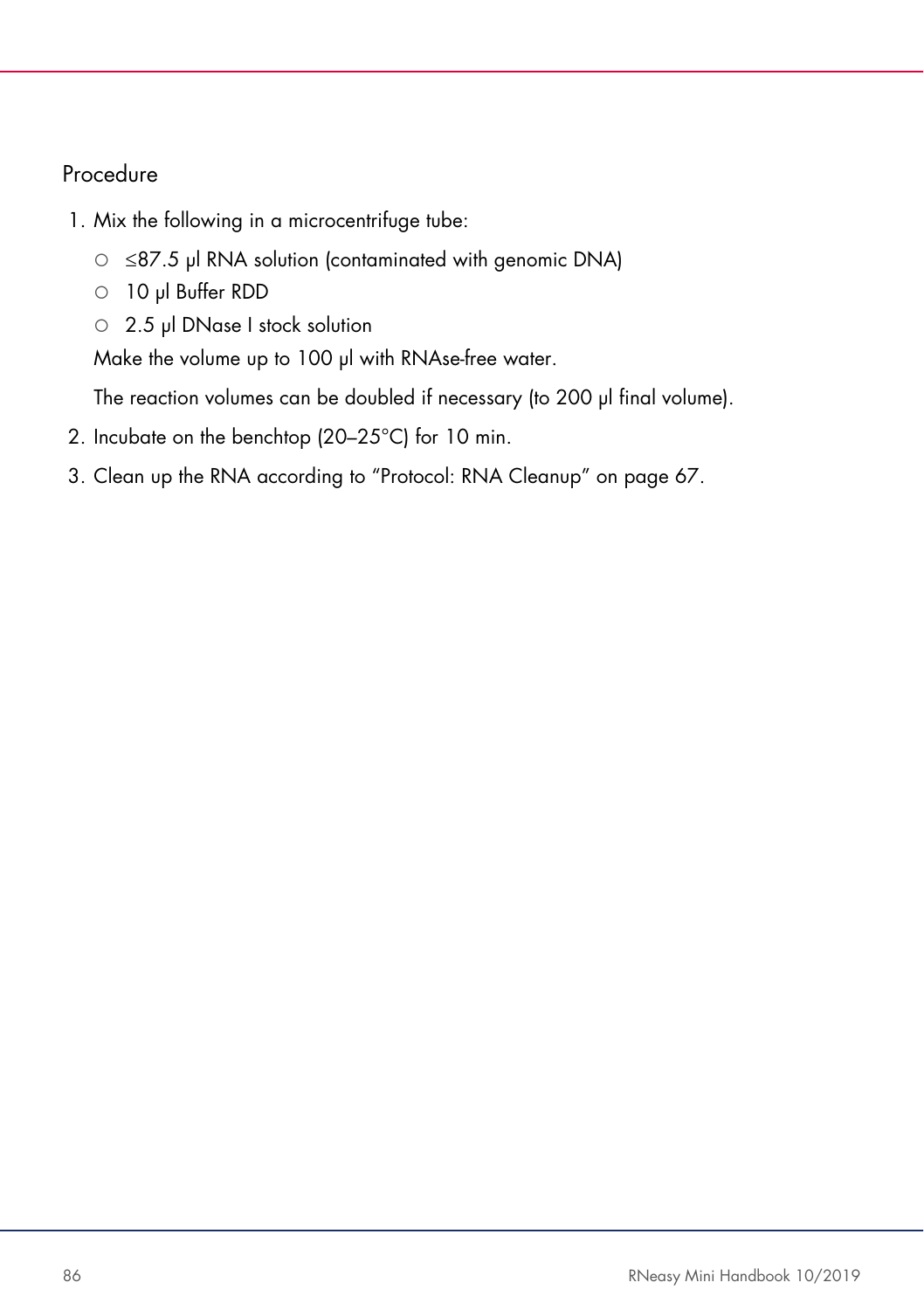# Appendix F: Acetone Precipitation of Protein from Buffer RLT Lysates

This protocol is designed for acetone precipitation of protein from cell lysates prepared using Buffer RLT. The precipitated, denatured protein is suitable for applications such as SDS-PAGE, western blotting, and 2D gel electrophoresis.

Equipment and reagents to be supplied by user[\\*](#page-86-0)

- Ice
- Benchtop centrifuge Acetone
- **Optional:** Ethanol
- Buffer for downstream application (e.g., loading buffer for SDS-PAGE gel)

Important point before starting

- Important: DO NOT use trichloroacetic acid (TCA) to precipitate protein from Buffer RLT lysates.
- This buffer contains guanidine thiocyanate, which can form highly reactive compounds when combined with acidic solutions.

# Procedure

- 1. Prepare cell lysate and centrifuge it through an RNeasy spin column, as described in the protocols in this handbook.
- 2. Add 4 volumes of ice-cold acetone to the flow-through from the RNeasy spin column.
- 3. Incubate for 30 min on ice or at −30 to −15°C.

<span id="page-86-0"></span><sup>\*</sup>When working with chemicals, always wear a suitable lab coat, disposable gloves, and protective goggles. For more information, consult the appropriate safety data sheets (SDSs), available from the product supplier.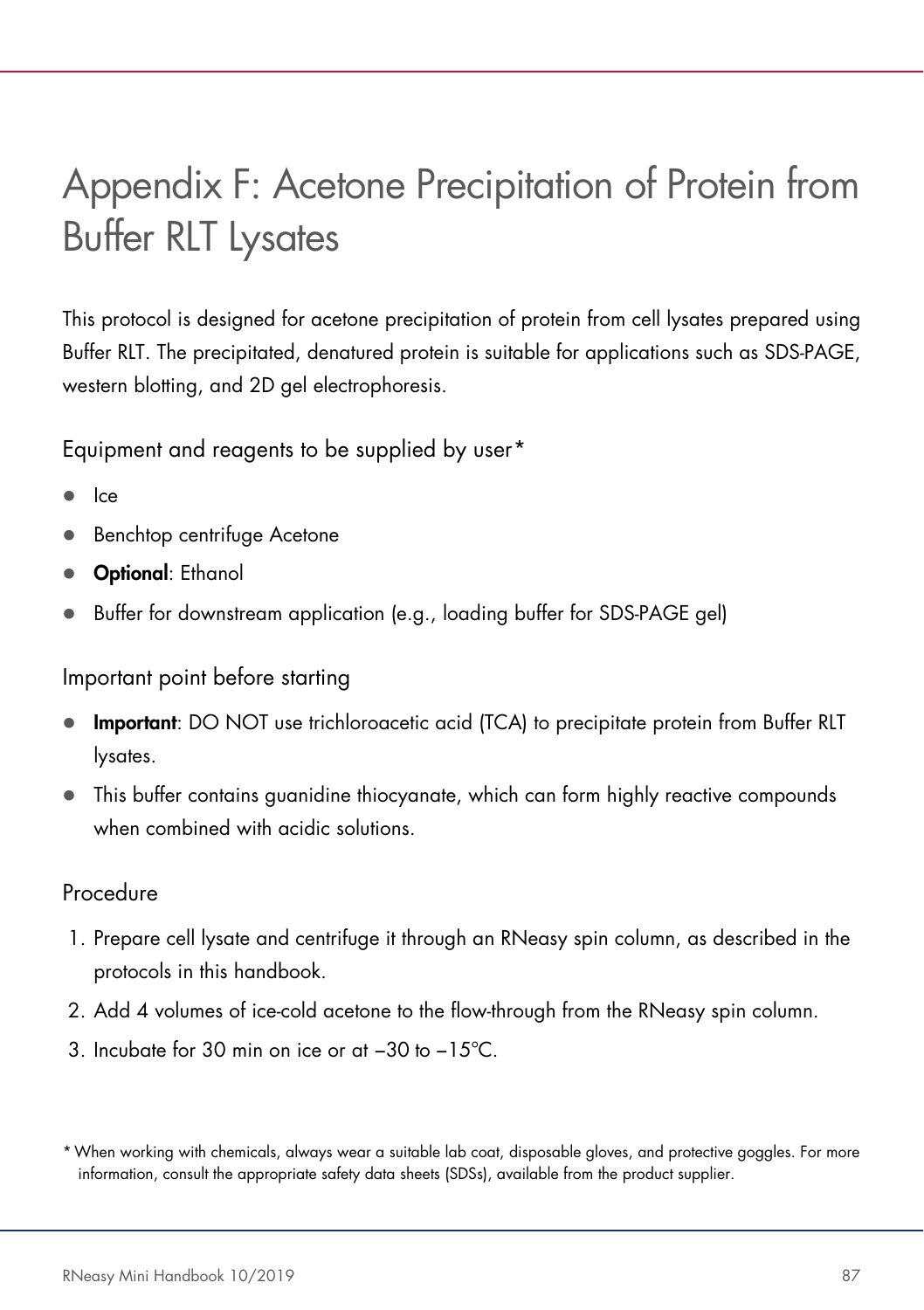- 4. Centrifuge for 10 min at maximum speed in a benchtop centrifuge. Discard the supernatant and air-dry the pellet.[\\*](#page-87-0)
- 5. Optional: Wash the pellet with 100 µl ice-cold ethanol and air-dry. Do not overdry the pellet as this may make resuspension more difficult.
- 6. Resuspend the pellet in the buffer for your downstream application. Sodium dodecyl sulfate (SDS) causes guanidine salts to precipitate. In case the pellet contains traces of guanidine thiocyanate, load the sample onto an SDS-PAGE gel immediately after heating for 7 min at 95°C.

<span id="page-87-0"></span><sup>\*</sup> Supernatant contains guanidine thiocyanate and is therefore not compatible with bleach. See pag[e 6](#page-6-0) for safety information.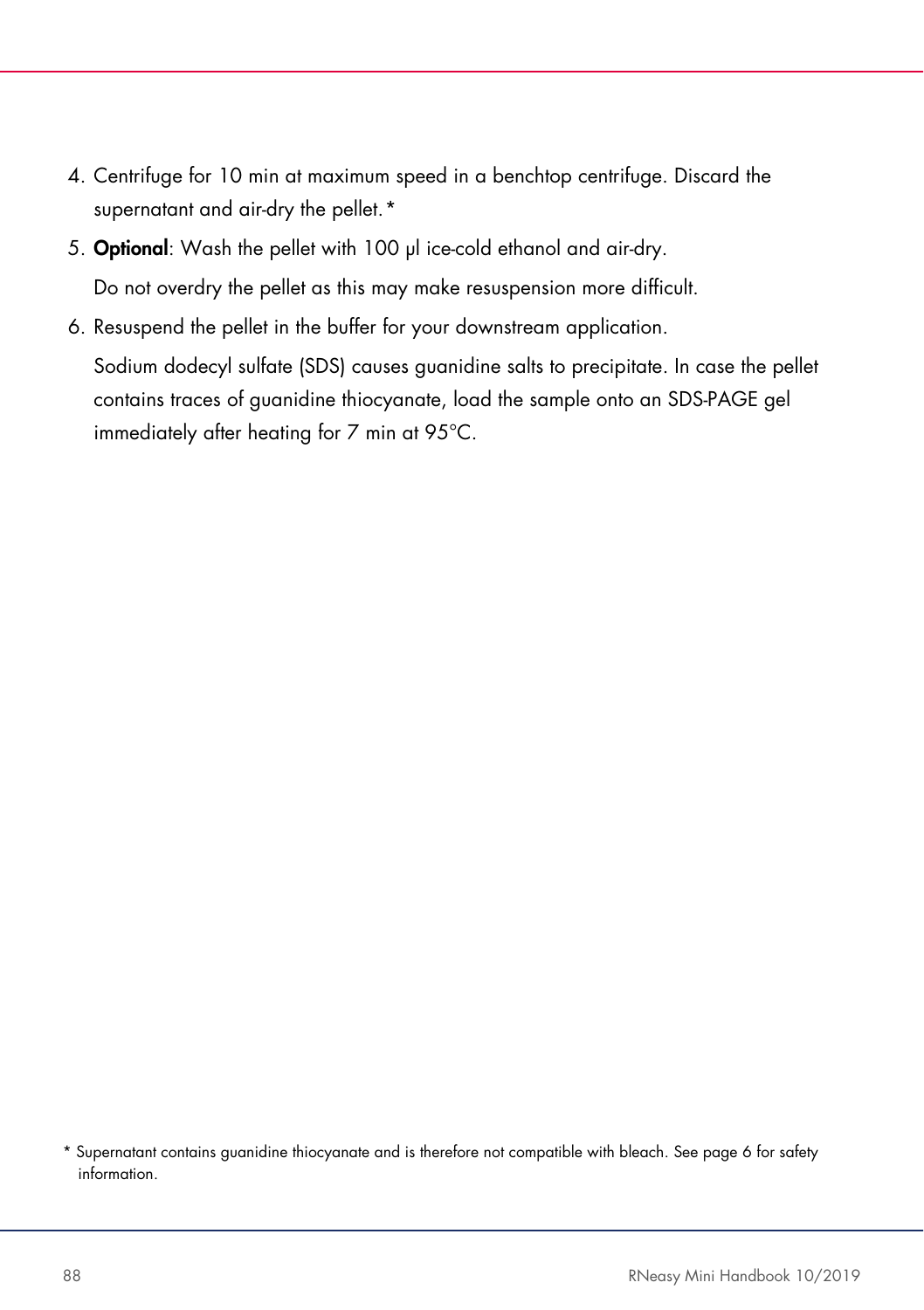# Appendix G: RT-PCR and Real-Time RT-PCR

# RT-PCR

To perform PCR using RNA as a starting template, the RNA must first be reverse transcribed into cDNA in a reverse transcription (RT) reaction. RT and PCR can be carried out either sequentially in the same tube (1-step RT-PCR) or separately (2-step RT-PCR).

One-step RT-PCR requires gene-specific primers. For this application, QIAGEN offers the QIAGEN OneStep RT-PCR Kit, which enables one-step RT-PCR of any RNA template without optimization.

Two-step RT-PCR is generally carried out using oligo-dT primers in the RT step and gene-specific primers in the PCR step. For the RT step, QIAGEN offers two kits for efficient and sensitive reverse transcription:

- $\bullet$  Omniscript® RT Kit  $-$  for cDNA synthesis using 50 ng  $-$  2 µg RNA per reaction Sensiscript® RT Kit — for cDNA synthesis using less than 50 ng RNA per reaction
- For the PCR step, QIAGEN offers enzymes that minimize PCR optimization:
- Taq DNA Polymerase for PCR without a hot start HotStarTaq® DNA Polymerase for PCR with a hot start
- HotStarTaq Plus DNA Polymerase for PCR with a hot start and a fast 5 min enzyme activation time

For more information on QIAGEN products for one-step RT-PCR and two-step RT-PCR, visit www.qiagen.com/PCRSelectionGuide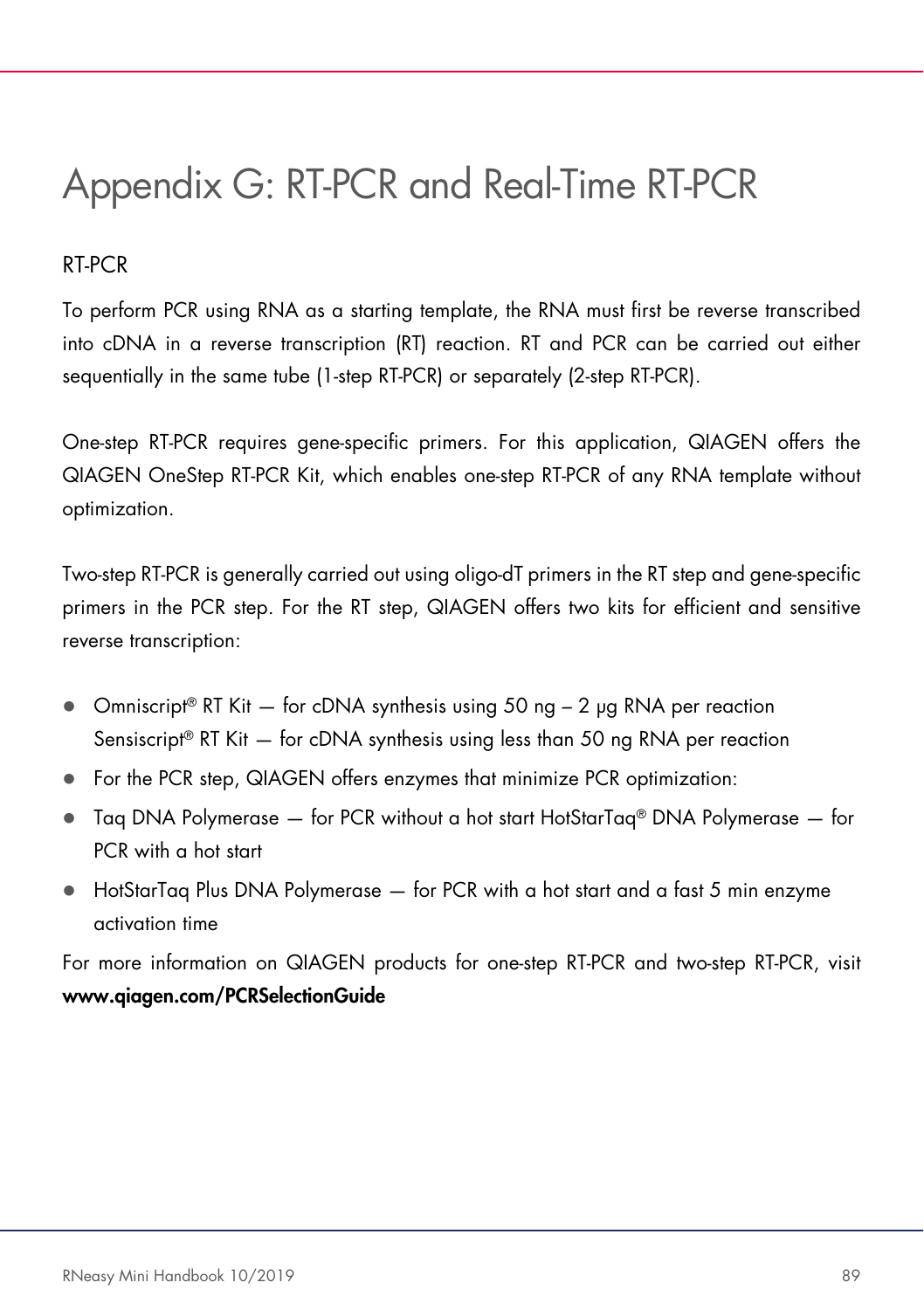### Real-time RT-PCR

The range of QuantiTect Kits and Assays guarantee highly specific and sensitive results in real-time RT-PCR on any real-time cycler and require no optimization of reaction and cycling conditions. QuantiTect Kits are available for two-step and one-step RT-PCR and are compatible with detection by SYBR® Green I dye or by sequence-specific probes (e.g., TaqMan and FRET probes). Multiplex RT-PCR of up to 4 targets is also possible. Predesigned, validated QuantiTect Assays are supplied as primer sets or primer–probe sets and are easily ordered online at www.qiagen.com/GeneGlobe. For more information on QuantiTect Kits and Assays, visit [www.qiagen.com/geneXpression](http://www.qiagen.com/geneXpression).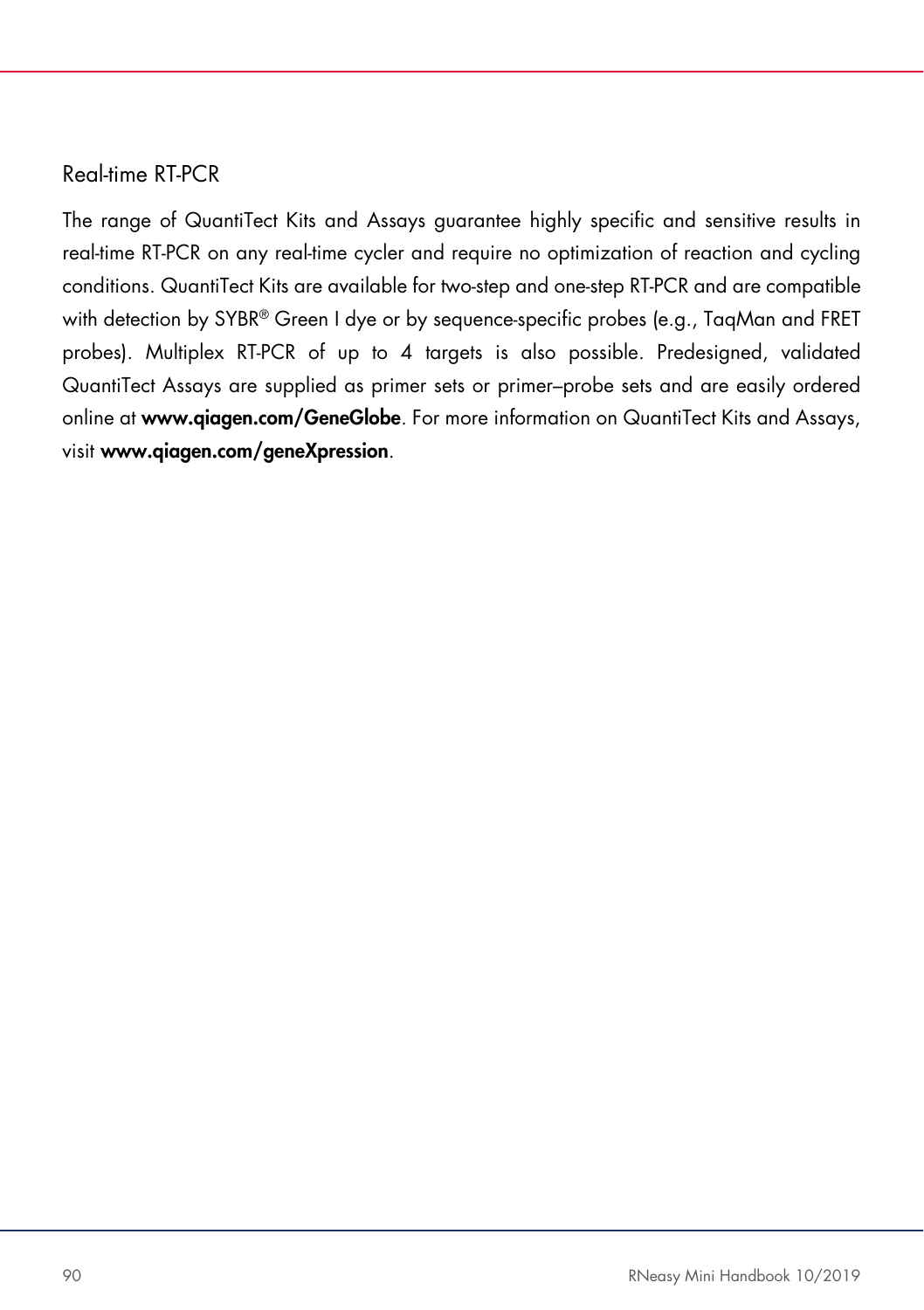# <span id="page-90-0"></span>Ordering Information

| Product                       | <b>Contents</b>                                                                                                                   | Cat. no. |
|-------------------------------|-----------------------------------------------------------------------------------------------------------------------------------|----------|
| RNeasy Mini Kit (50)*         | 50 RNeasy Mini Spin Columns,<br>Collection Tubes, RNAse-Free Reagents<br>and Buffers                                              | 74104    |
| RNeasy Mini Kit (250)*        | 250 RNeasy Mini Spin Columns,<br>Collection Tubes, RNAse-Free Reagents<br>and Buffers                                             | 74106    |
| RNeasy Protect Mini Kit (50)  | 50 ml RNAprotect Tissue Reagent,<br>50 RNeasy Mini Spin Columns,<br>Collection Tubes,<br><b>RNAse-Free Reagents and Buffers</b>   | 74124    |
| RNeasy Protect Mini Kit (250) | 250 ml RNAprotect Tissue Reagent,<br>250 RNeasy Mini Spin Columns,<br>Collection Tubes,<br><b>RNAse-Free Reagents and Buffers</b> | 74126    |
| RNeasy Plant Mini Kit (50)    | 50 RNeasy Mini Spin Columns,<br>50 QIAshredder Mini Spin Columns,<br>Collection Tubes, RNAse-Free Reagents<br>and Buffers         | 74904    |

<span id="page-90-1"></span>\* Kit also available in midi and maxi formats for larger sample sizes; see www.qiagen.com/RNA.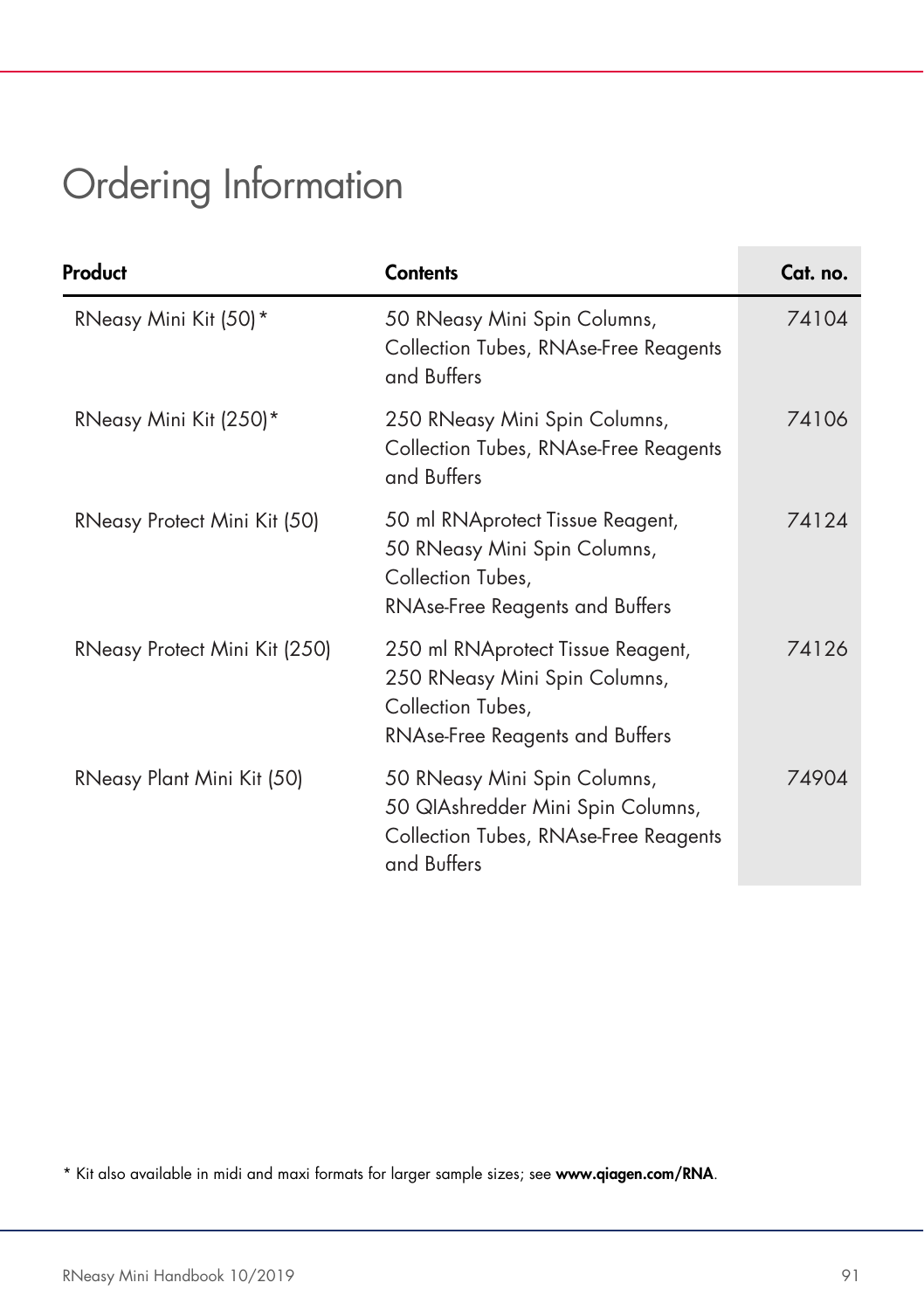| Product                                                        | <b>Contents</b>                                                                                                                         | Cat. no. |
|----------------------------------------------------------------|-----------------------------------------------------------------------------------------------------------------------------------------|----------|
| <b>Accessories</b>                                             |                                                                                                                                         |          |
| Buffer RLT (220 ml)                                            | 220 ml Buffer RLT                                                                                                                       | 79216    |
| Collection Tubes (2 ml)                                        | 1000 x 2 ml Collection Tubes                                                                                                            | 19201    |
| <b>RNAprotect Tissue Reagent</b><br>(50 ml)                    | For stabilization of RNA in<br>25 x 200 mg tissue samples: 50 ml<br><b>RNAprotect Tissue Reagent</b>                                    | 76104    |
| <b>RNAprotect Tissue Reagent</b><br>$(250 \text{ ml})$         | For stabilization of RNA in<br>125 x 200 mg tissue samples: 250 ml<br>RNAprotect RNA Stabilization Reagent                              | 76106    |
| <b>RNAprotect Tissue Tubes</b><br>$(50 \times 1.5 \text{ ml})$ | For stabilization of RNA in<br>50 x 150 mg tissue samples: 50<br>screw-top tubes containing<br>1.5 ml RNAprotect Tissue Reagent<br>each | 76154    |
| <b>RNAprotect Tissue Tubes</b><br>$(20 \times 5 \text{ ml})$   | For stabilization of RNA in<br>20 x 500 mg tissue samples:<br>20 screw-top tubes containing<br>5 ml RNAprotect Tissue Reagent each      | 76163    |
| RNAprotect Bacteria Reagent                                    | RNAprotect Bacteria Reagent<br>$(2 \times 100 \text{ ml})$                                                                              | 76506    |
| QIAvac 24 Plus                                                 | Vacuum manifold for processing<br>1-24 spin columns: includes QIAvac<br>24 Plus Vacuum Manifold, Luer Plugs,<br>Quick Couplings         | 19413    |
| QIAvac Luer Adapter Set                                        | For processing 1-24 QIAGEN spin<br>columns on QIAvac 6S: 6 adapters<br>with 4 luer connectors each, 24 plugs                            | 19541    |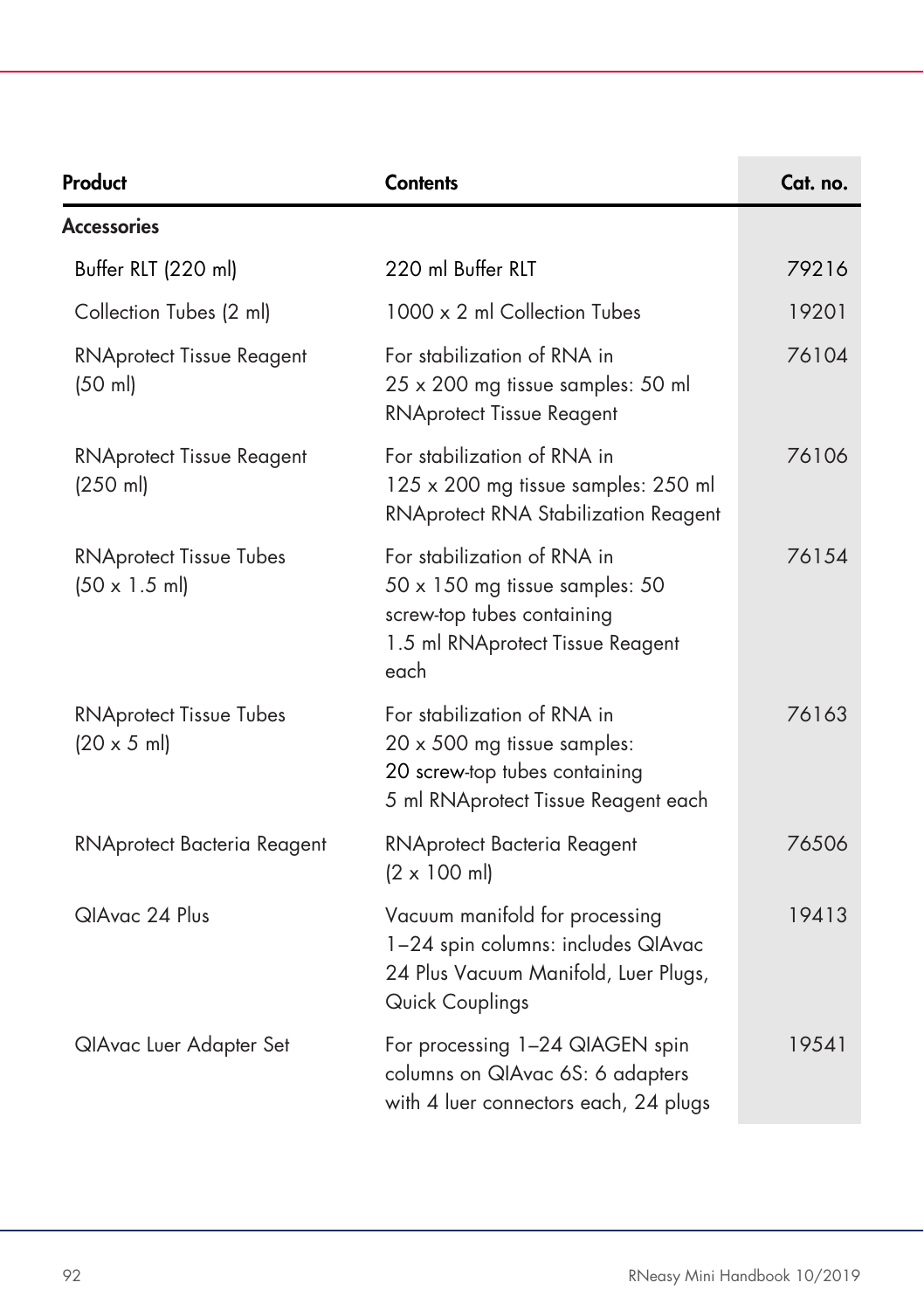| Product                        | <b>Contents</b>                                                                                        | Cat. no. |
|--------------------------------|--------------------------------------------------------------------------------------------------------|----------|
| Vacuum Pump (110 V, 60 Hz)     | Universal vacuum pump (capacity<br>34 L/min, 8 mbar vacuum abs.)                                       | 84000    |
| Vacuum Pump (115 V, 60 Hz)     | Universal vacuum pump (capacity<br>34 L/min, 8 mbar vacuum abs.)                                       | 84010    |
| Vacuum Pump (230 V, 50 Hz)     | Universal vacuum pump (capacity<br>34 L/min, 8 mbar vacuum abs.)                                       | 84020    |
| Vacuum Regulator               | For use with QIAvac manifolds                                                                          | 19530    |
| VacConnectors (500)            | 500 disposable connectors for use with<br>QIAGEN spin columns on luer<br>connectors                    | 19407    |
| QIAshredder (50)               | 50 disposable cell-lysate homogenizers                                                                 | 79654    |
| QIAshredder (250)              | 250 disposable cell-lysate<br>homogenizers                                                             | 79656    |
| TissueLyser II*                | Universal laboratory mixer-mill<br>disruptor                                                           | Inquire  |
| RNAse-Free DNase Set (50)      | For 50 RNA minipreps: 1500 units<br>RNAse-Free DNase I, RNAse-Free<br>Buffer RDD, and RNAse-Free Water | 79254    |
| <b>QIAGEN</b> spin-column kits | QIAcube Connect - for fully automated nucleic acid extraction with                                     |          |
| QIAcube Connect <sup>†</sup>   | Instrument, connectivity package, 1-<br>year warranty on parts and labor                               | Inquire  |

<span id="page-92-0"></span>\* Visit www.qiagen.com/products/accessories for details about the TissueLyser and accessories.

<span id="page-92-1"></span>† All QIAcube Connect instruments are provided with a region-specific connectivity package, including tablet and equipment necessary to connect to the local network. Further, QIAGEN offers comprehensive instrument service products, including service agreements, installation, introductory training and preventive subscription. Contact your local sales representative to learn about your options.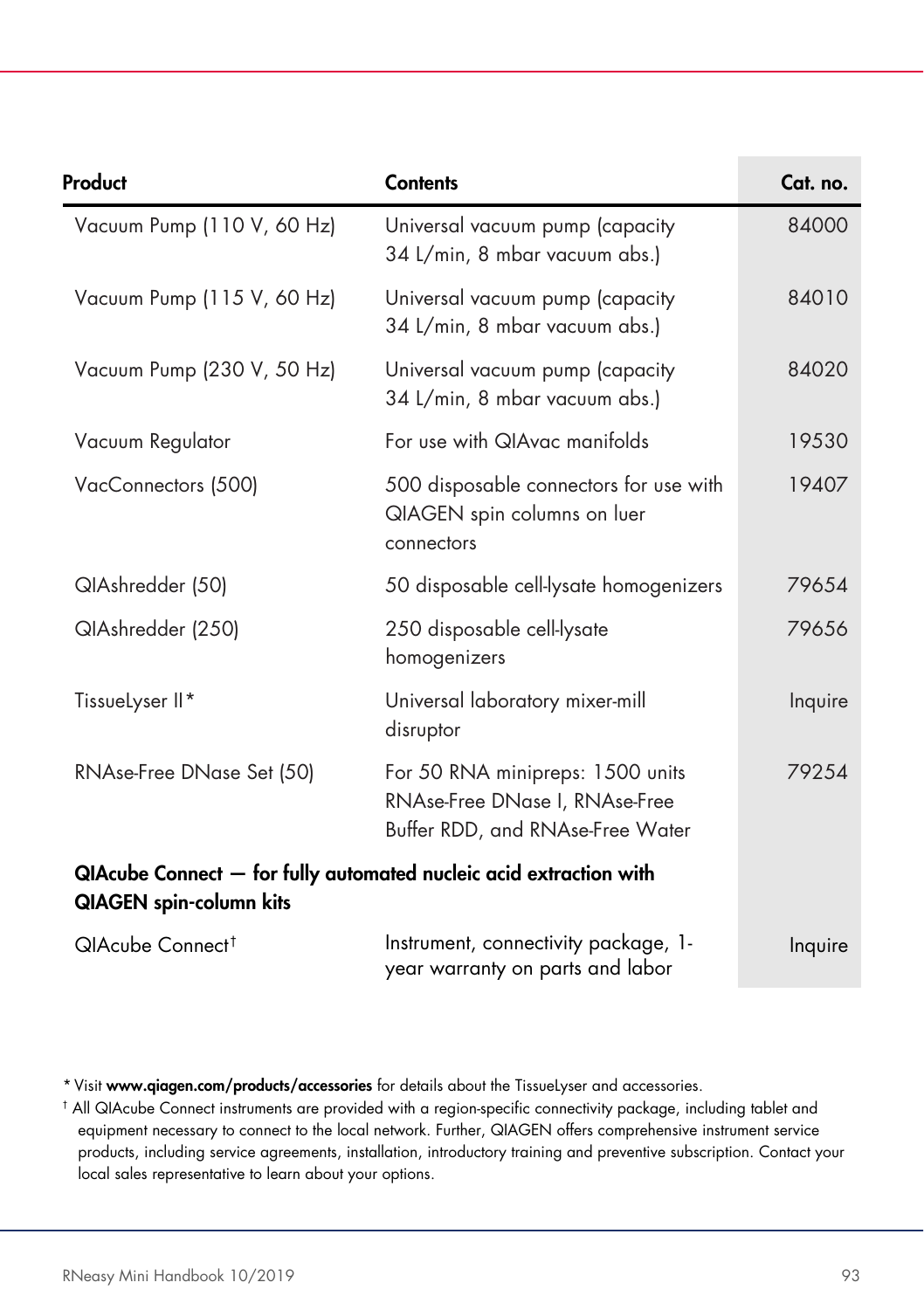| Product                                                                                                                                  | <b>Contents</b>                                                                                                                                                   | Cat. no. |
|------------------------------------------------------------------------------------------------------------------------------------------|-------------------------------------------------------------------------------------------------------------------------------------------------------------------|----------|
| Starter Pack, QIAcube                                                                                                                    | Reagent bottle racks (3); 200 µl filter-<br>tips (1024); 1000 µl filter-tips (1024);<br>30 ml reagent bottles (12); rotor<br>adapters (240); rotor adapter holder | 990395   |
| <b>Related products for RNA purification</b>                                                                                             |                                                                                                                                                                   |          |
| tissues                                                                                                                                  | RNeasy Fibrous Tissue Kits $-$ for purification of total RNA from fiber-rich                                                                                      |          |
| RNeasy Fibrous Tissue Mini Kit<br>$(50)^*$                                                                                               | 50 RNeasy Mini Spin Columns,<br>Collection Tubes, Proteinase K,<br>RNAse-Free DNase I, RNAse-Free<br><b>Reagents and Buffers</b>                                  | 74704    |
| (and from other types of tissue)                                                                                                         | RNeasy Lipid Tissue Kits $-$ for purification of total RNA from fatty tissues                                                                                     |          |
| RNeasy Lipid Tissue Mini Kit<br>$(50)*$                                                                                                  | 50 RNeasy Mini Spin Columns,<br>Collection Tubes, QIAzol Lysis<br>Reagent, RNAse-Free Reagents and<br><b>Buffers</b>                                              | 74804    |
| RNeasy Protect Bacteria Kits $-$ for in vivo stabilization of the gene<br>expression profile in bacteria and subsequent RNA purification |                                                                                                                                                                   |          |
| RNeasy Protect Bacteria Mini Kit<br>$(50)*$                                                                                              | RNeasy Mini Kit (50) and RNAprotect<br>Bacteria Reagent (2 x 100 ml)                                                                                              | 74524    |
| tissues using gDNA Eliminator columns                                                                                                    | RNeasy Plus Mini Kit - for purification of total RNA from cultured cells and                                                                                      |          |
| RNeasy Plus Mini Kit (50)                                                                                                                | 50 RNeasy Mini Spin Columns, 50<br>gDNA Eliminator Mini Spin Columns,<br>Collection Tubes, RNAse-Free Reagents<br>and Buffers                                     | 74134    |

<span id="page-93-0"></span>\* Kit also available in midi format for larger sample sizes; see www.qiagen.com/RNA.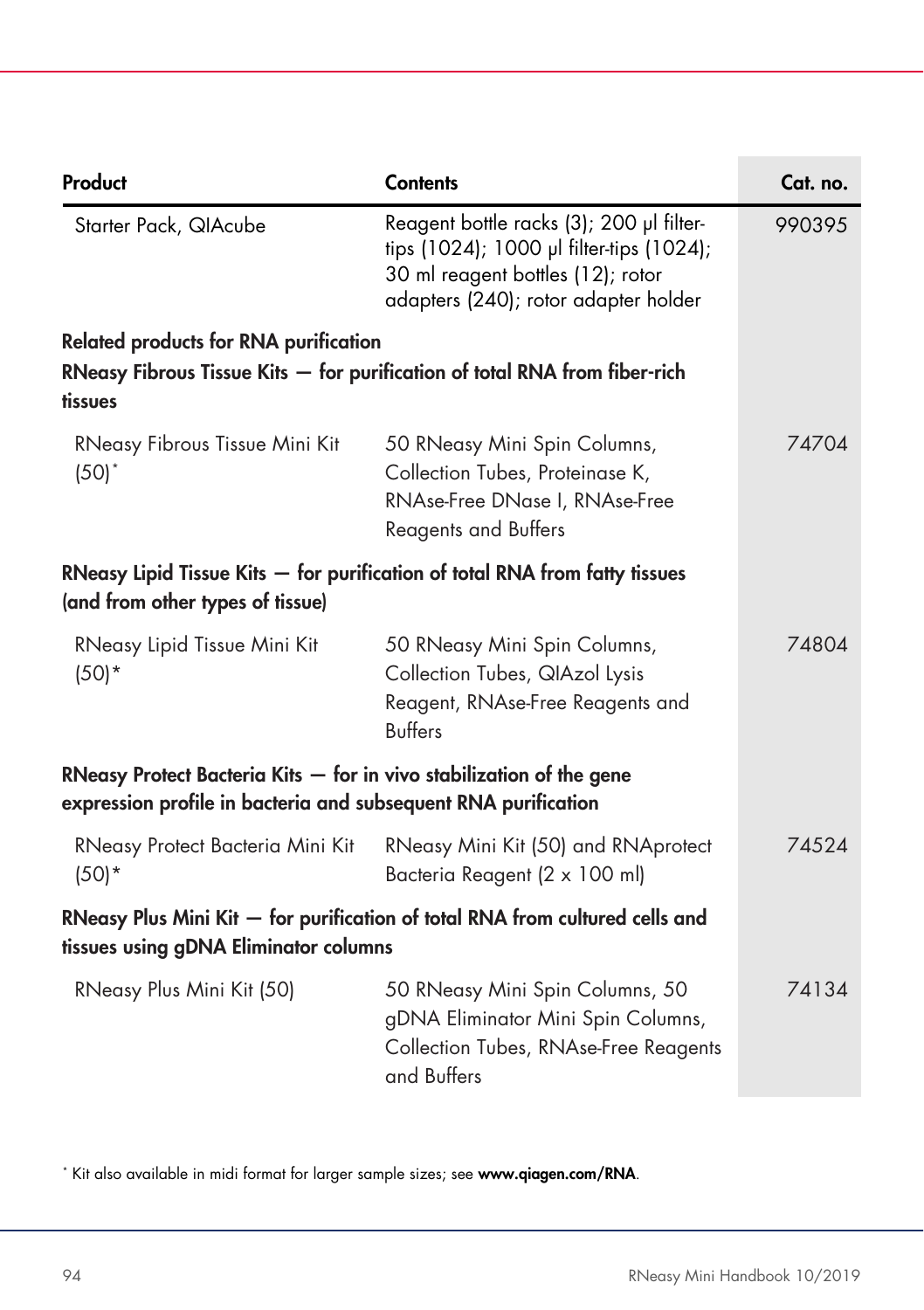| Product                                                             | <b>Contents</b>                                                                                                                       | Cat. no. |
|---------------------------------------------------------------------|---------------------------------------------------------------------------------------------------------------------------------------|----------|
| amounts of tissue or small numbers of cells                         | RNeasy Micro Kit - for purification of concentrated total RNA from small                                                              |          |
| RNeasy Micro Kit (50)                                               | 50 RNeasy MinElute® Spin Columns,<br>Collection Tubes, RNAse-Free DNase I,<br>Carrier RNA, RNAse-Free Reagents<br>and Buffers         | 74004    |
| small elution volumes                                               | RNeasy MinElute Cleanup Kit - for RNA cleanup and concentration with                                                                  |          |
| RNeasy MinElute Cleanup Kit<br>(50)                                 | 50 RNeasy MinElute Spin Columns,<br>Collection Tubes, RNAse-Free<br><b>Reagents and Buffers</b>                                       | 74204    |
| Related products for downstream applications<br>reaction            | Omniscript RT Kit - for reverse transcription using 50 ng to 2 µg RNA per                                                             |          |
| Omniscript RT Kit (50)*                                             | For 50 x 20 µ reactions: Omniscript<br>Reverse Transcriptase, 10x Buffer RT,<br>dNTP Mix, RNAse-Free Water                            | 205111   |
| reaction                                                            | Sensiscript RT Kit - for reverse transcription using less than 50 ng RNA per                                                          |          |
| Sensiscript RT Kit (50)*                                            | For $50 \times 20$ µ reactions: Sensiscript<br>Reverse Transcriptase, 10x Buffer RT,<br>dNTP Mix, RNAse-Free Water                    | 205211   |
| QIAGEN OneStep RT-PCR Kit - for fast and successful one-step RT-PCR |                                                                                                                                       |          |
| QIAGEN OneStep RT-PCR Kit<br>$(25)^*$                               | For 25 x 50 µl reactions: QIAGEN<br>OneStep RT-PCR Enzyme Mix, OneStep<br>RT-PCR Buffer, dNTP Mix, 5x<br>Q-Solution, RNAse-Free Water | 210210   |

<span id="page-94-0"></span>\* Larger kit size available; see www.qiagen.com/products/pcr.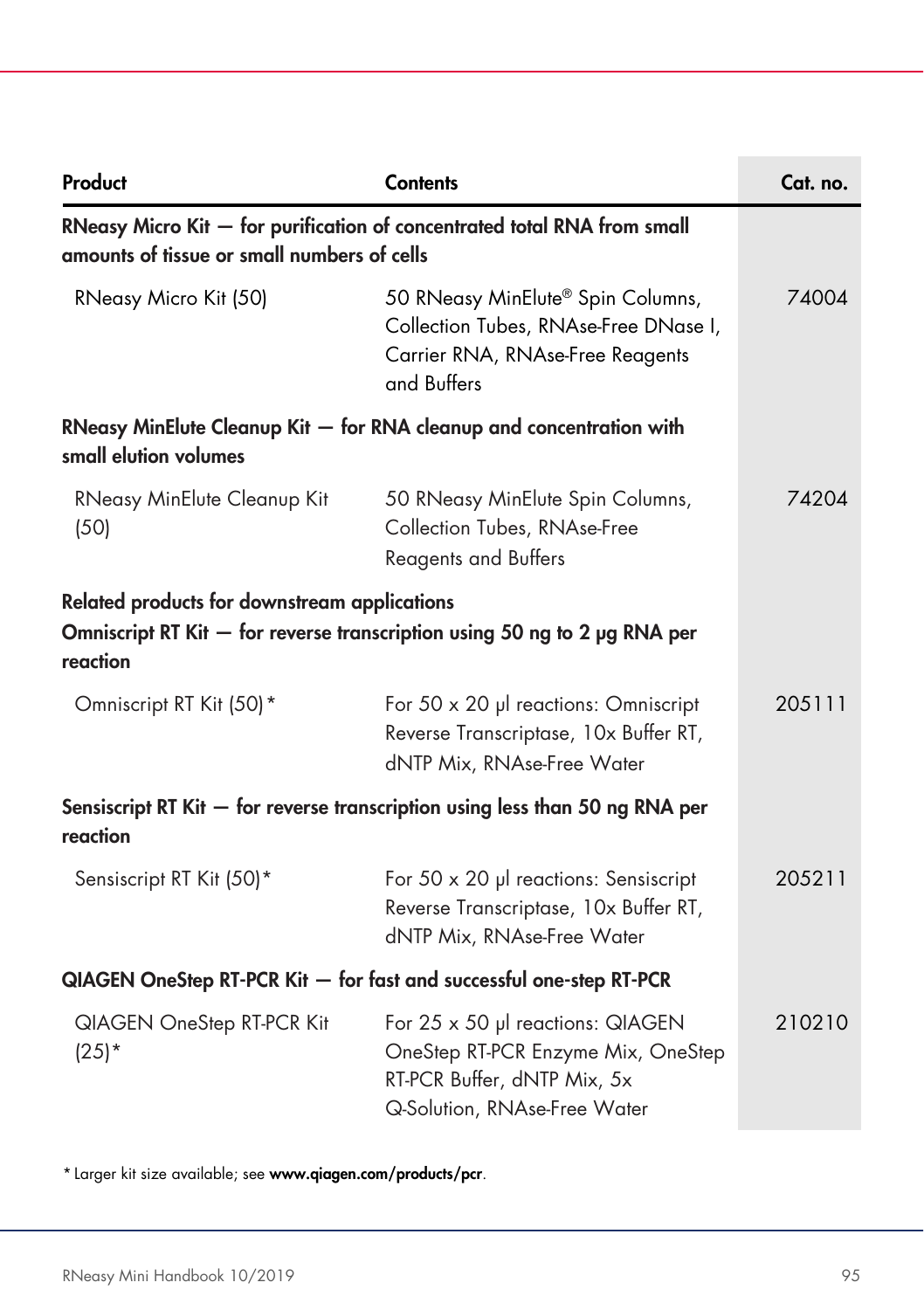| Product                                                                                                    | <b>Contents</b>                                                                                                                                      | Cat. no. |
|------------------------------------------------------------------------------------------------------------|------------------------------------------------------------------------------------------------------------------------------------------------------|----------|
| real-time 2-step RT-PCR                                                                                    | QuantiTect Reverse Transcription $Kit -$ for fast cDNA synthesis for sensitive                                                                       |          |
| QuantiTect Reverse Transcription<br>Kit (50)*                                                              | For 50 x 20 µl reactions: gDNA<br>Wipeout Buffer, Quantiscript® Reverse<br>Transcriptase, Quantiscript RT Buffer,<br>RT Primer Mix, RNAse-Free Water | 205311   |
| using SYBR Green I                                                                                         | QuantiTect SYBR Green PCR Kit - for quantitative, real-time, 2-step RT-PCR                                                                           |          |
| QuantiTect SYBR Green PCR Kit<br>$(200)*†$                                                                 | For 200 $\times$ 50 µl reactions:<br>$3 \times 1.7$ ml 2x Master Mix, $2 \times 2$ ml<br>RNAse-Free Water                                            | 204143   |
| QuantiTect SYBR Green RT-PCR Kit - for quantitative, real-time, 1-step<br><b>RT-PCR using SYBR Green I</b> |                                                                                                                                                      |          |
| QuantiTect SYBR Green RT-PCR<br>Kit (200)*1                                                                | For 200 $\times$ 50 µ reactions:<br>3 x 1.7 ml 2x Master Mix, 100 µl RT<br>Mix, 2 x 2 ml RNAse-Free Water                                            | 204243   |
| sequence-specific probes                                                                                   | QuantiTect Probe PCR Kit - for quantitative, real-time, 2-step RT-PCR using                                                                          |          |
| QuantiTect Probe PCR Kit<br>$(200)*†$                                                                      | For 200 $\times$ 50 µ reactions:<br>$3 \times 1.7$ ml 2x Master Mix, $2 \times 2$ ml<br><b>RNAse-Free Water</b>                                      | 204343   |
| using sequence-specific probes                                                                             | QuantiTect Probe RT-PCR Kit - for quantitative, real-time, 1-step RT-PCR                                                                             |          |
| QuantiTect Probe RT-PCR Kit<br>$(200)*†$                                                                   | For 200 $\times$ 50 µ reactions:<br>3 x 1.7 ml 2x Master Mix, 100 µl RT<br>Mix, 2 x 2 ml RNAse-Free Water                                            | 204443   |

<span id="page-95-0"></span>\* Larger kit size available; see www.qiagen.com/products/pcr.

<span id="page-95-1"></span>† Visit www.qiagen.com/GeneGlobe to search for and order primer sets or primer–probe sets.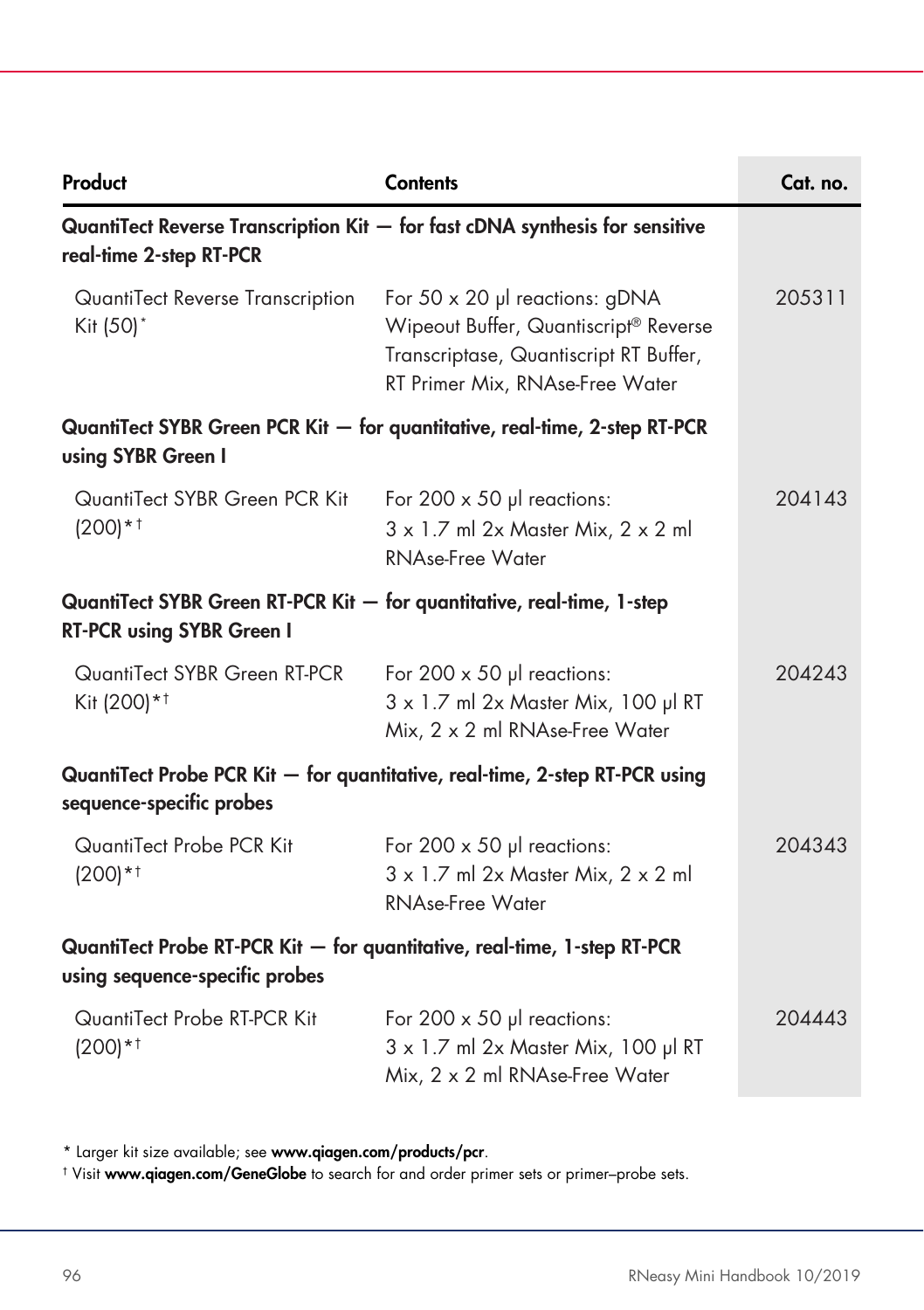| Product                                                                                                                   | <b>Contents</b>                                                                                                                          | Cat. no. |
|---------------------------------------------------------------------------------------------------------------------------|------------------------------------------------------------------------------------------------------------------------------------------|----------|
| QuantiTect Multiplex PCR Kits - for quantitative, multiplex, real-time,<br>two-step RT-PCR using sequence-specific probes |                                                                                                                                          |          |
| QuantiTect Multiplex PCR Kit<br>$(200)*14$                                                                                | For 200 x 50 µl reactions: $3 \times 1.7$ ml<br>2x Master Mix (contains ROX dye),<br>2 x 2 ml RNAse-Free Water                           | 204.543  |
| QuantiTect Multiplex PCR<br>NoROX Kit (200)*1§                                                                            | For 200 x 50 $\mu$ reactions: 3 x 1.7 ml<br>2x Master Mix (contains no ROX dye),<br>2 x 2 ml RNAse-Free Water                            | 204743   |
| one-step RT-PCR using sequence-specific probes                                                                            | QuantiTect Multiplex RT-PCR Kits - for quantitative, multiplex, real-time,                                                               |          |
| QuantiTect Multiplex RT-PCR Kit<br>$(200)*14$                                                                             | For 200 $\times$ 50 µ reactions: 3 $\times$ 1.7 m<br>2x Master Mix (contains ROX dye),<br>100 µl RT Mix, 2 x 2 ml RNAse-Free<br>Water    | 204643   |
| QuantiTect Multiplex RT-PCR NR<br>Kit (200) * 19                                                                          | For 200 $\times$ 50 µ reactions: 3 $\times$ 1.7 m<br>2x Master Mix (contains no ROX dye),<br>100 µl RT Mix, 2 x 2 ml RNAse-Free<br>Water | 204843   |

For up-to-date licensing information and product-specific disclaimers, see the respective QIAGEN kit handbook or user manual. QIAGEN kit handbooks and user manuals are available at www.qiagen.com or can be requested from QIAGEN Technical Services or your local distributor.

<span id="page-96-0"></span><sup>\*</sup> Larger kit size available; see www.qiagen.com/products/pcr.

<span id="page-96-1"></span><sup>&</sup>lt;sup>†</sup> Visit www.qiagen.com/GeneGlobe to search for and order primer sets or primer–probe sets.

<span id="page-96-2"></span><sup>‡</sup> Recommended for ABI PRISM and Applied Biosystems® cyclers.

<span id="page-96-3"></span><sup>§</sup> Recommended for all other cyclers.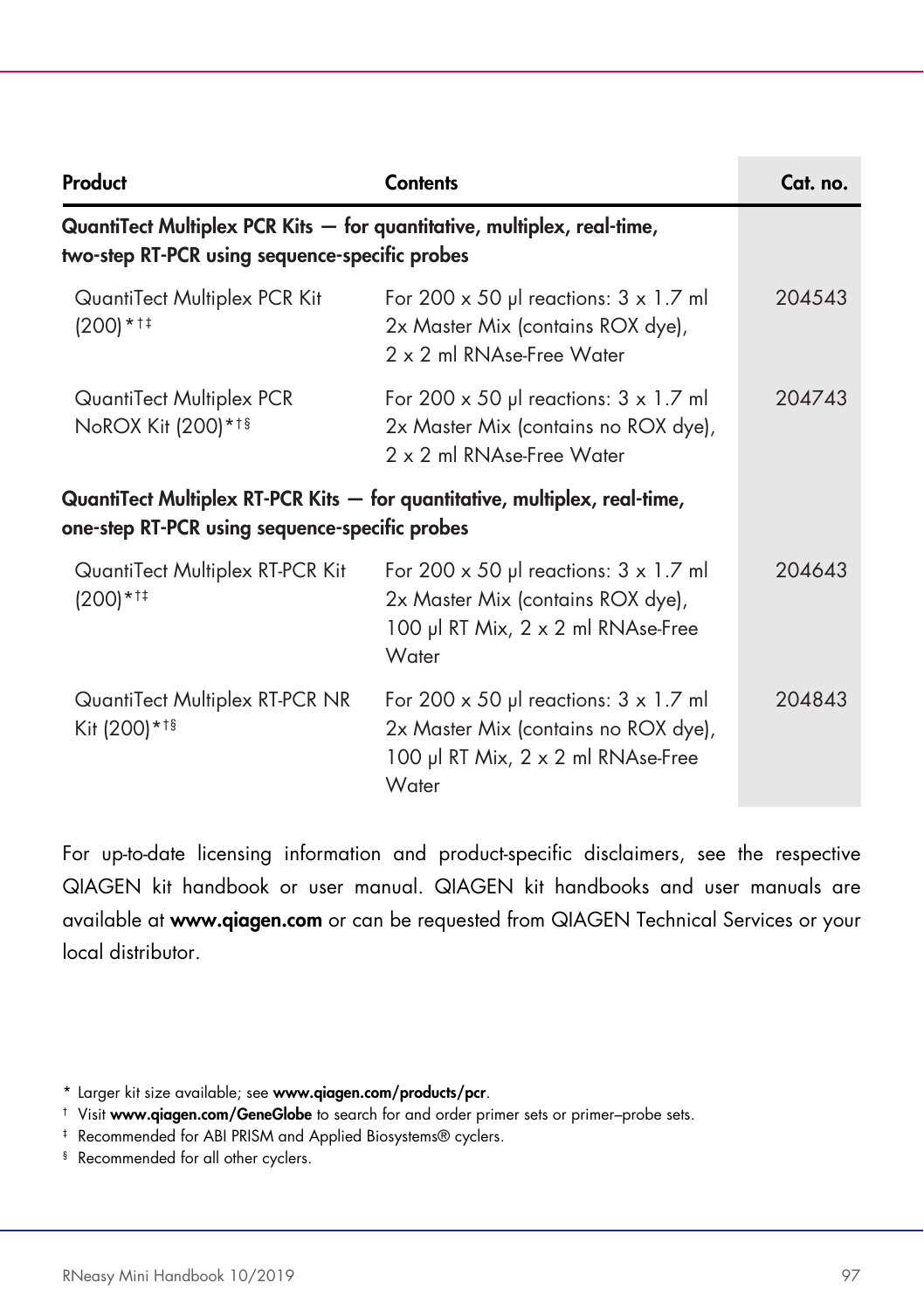# Document Revision History

| <b>Date</b> | Changes                                                                                                                                                                                                                                                                               |
|-------------|---------------------------------------------------------------------------------------------------------------------------------------------------------------------------------------------------------------------------------------------------------------------------------------|
| 10/2019     | Change in product names. Removed discontinued products in Ordering Information. Clarification of<br>temperature ranges for tissue storage. Updated safety information from "MSDS" to "SDS". Updated<br>to latest template. Updated text and ordering information for QIAcube Connect. |

#### Limited License Agreement for RNeasy Mini Kit

Use of this product signifies the agreement of any purchaser or user of the product to the following terms:

- 1. The product may be used solely in accordance with the protocols provided with the product and this handbook and for use with components contained in the kit only. QIAGEN grants no license under any of its intellectual property to use or incorporate the enclosed components of this kit with any components not included within this kit except as described in the protocols provided with the product, this handbook, and additional protocols available at www.qiagen.com. Some of these additional protocols have been provided by QIAGEN users for QIAGEN users. These protocols have not been thoroughly tested or optimized by QIAGEN. QIAGEN neither guarantees them nor warrants that they do not infringe the rights of third-parties.
- 2. Other than expressly stated licenses, QIAGEN makes no warranty that this kit and/or its use(s) do not infringe the rights of third-parties.
- 3. This kit and its components are licensed for one-time use and may not be reused, refurbished, or resold.
- 4. QIAGEN specifically disclaims any other licenses, expressed or implied other than those expressly stated.
- 5. The purchaser and user of the kit agree not to take or permit anyone else to take any steps that could lead to or facilitate any acts prohibited above. QIAGEN may enforce the prohibitions of this Limited License Agreement in any Court, and shall recover all its investigative and Court costs, including attorney fees, in any action to enforce this Limited License Agreement or any of its intellectual property rights relating to the kit and/or its components.

For updated license terms, see [www.qiagen.com](http://www.qiagen.com/).

QIAzol Lysis Reagent is a subject of US Patent No. 5,346,994 and foreign equivalents.

Trademarks: QIAGEN®, Sample to Insight®, QIAcube®, HotStarTaq®, MinElute®, Omniscript®, Quantiscript®, QuantiTect®, RNAprotect®, RNeasy®, Sensiscript® (QIAGEN Group); ABI PRISM®, Applied Biosystems® (Applera Corporation or its subsidiaries); Agilent® (Agilent Technologies, Inc.); DU® (Beckman Coulter, Inc.); LightCycler®, TaqMan® (Roche Group); POLYTRON® (KINEMATICA AG); SYBR® (Molecular Probes, Inc.); Tissue-Tearor™ (BioSpec Products, Inc.); ULTRA-TURRAX® (IKA-Analysentechnik GmbH).

10/2019 HB-0435-006 © 2019 QIAGEN, all rights reserved.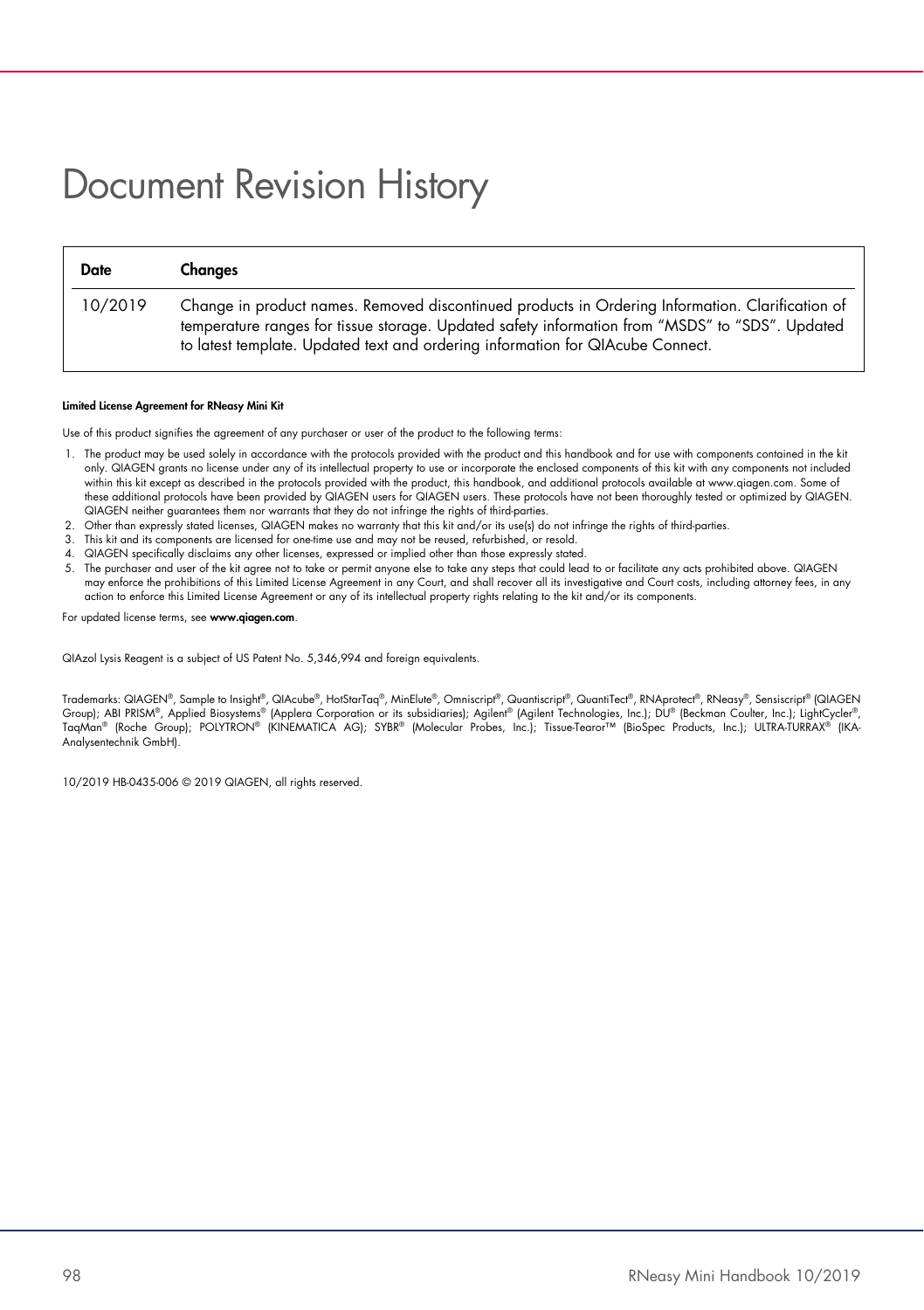**Notes**